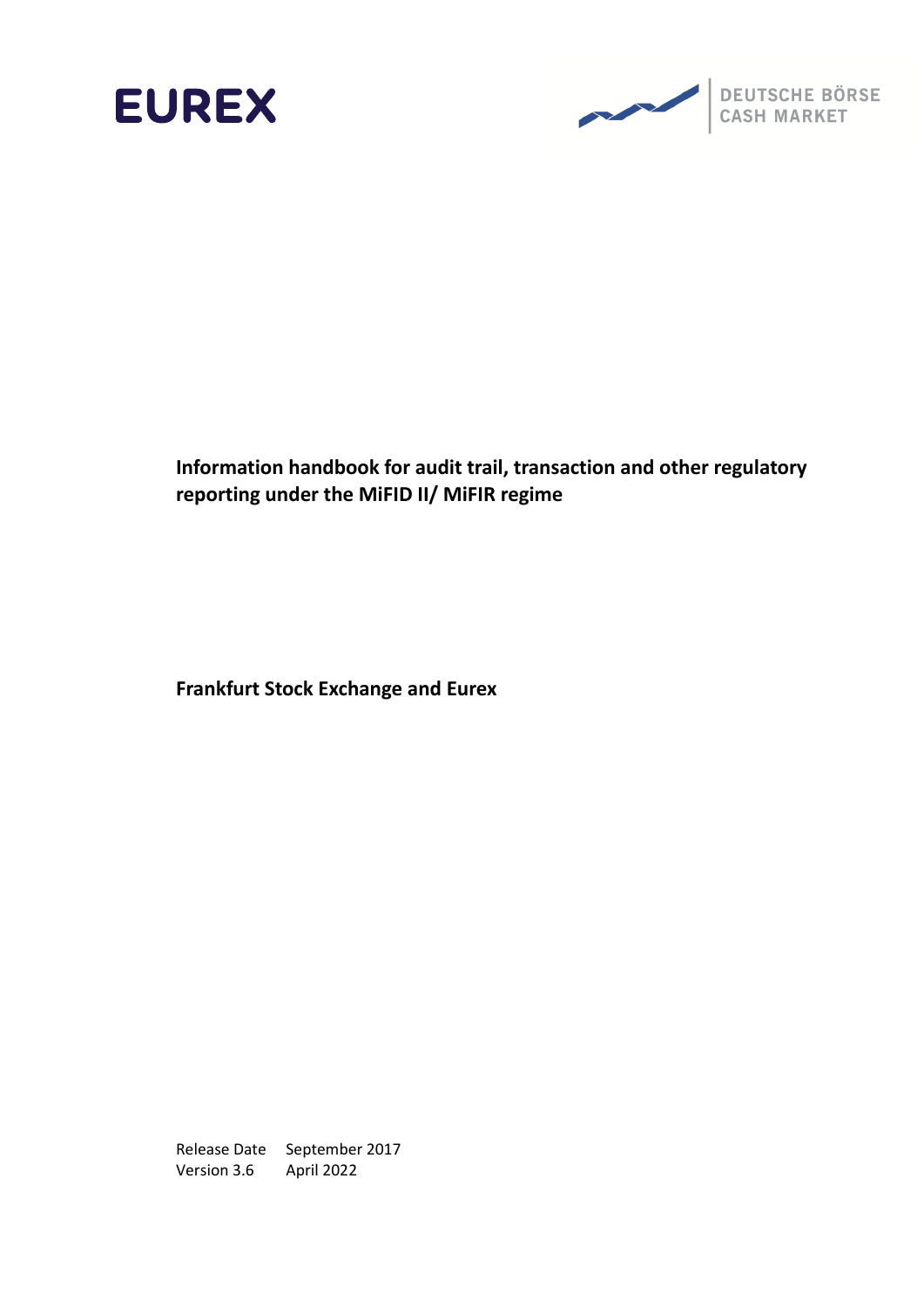Version 3.6

Page 2 of 89

#### Abstract

This document outlines the new reporting requirements under MiFID II / MiFIR, respective technical changes, and field description. This handbook shall serve as guidance for trading participants in order to fulfil their reporting obligation. Furthermore, other MiFID II / MiFIR affected reports are also included.

#### **Document History**

| <b>Version</b> | <b>Date</b> | <b>Description</b>                                                                                                                                                                                                                                                                                                                                                                                           |
|----------------|-------------|--------------------------------------------------------------------------------------------------------------------------------------------------------------------------------------------------------------------------------------------------------------------------------------------------------------------------------------------------------------------------------------------------------------|
| 3.0            | 03/05/2021  | Report TR166 for Eurex p. 36                                                                                                                                                                                                                                                                                                                                                                                 |
| 3.1            | 12/07/2021  | Update chapter 3.2 - TVTIC Eurex                                                                                                                                                                                                                                                                                                                                                                             |
| 3.2            | 14/07/2021  | Update 2.3.1. non-CCP instruments FSE, 2.4.4 Transaction reporting<br>requirements for non-MiFIR firms according to the Regulation EU No<br>600/2014 article 26(5), new chapters 3.3.3.2. and chapter 4.3.2. common<br>upload engine (CUE)                                                                                                                                                                   |
| 3.3            | 25/11/2021  | Short code update (decree of the Exchange Supervisory Authority of the<br>State of Hesse) and CUE pre-validation tool, restructuring of chapter 3.3 and<br>4                                                                                                                                                                                                                                                 |
| 3.4            | 07/02/2022  | Update chapter 3.2. TVTIC FSE, 3.3.4 and editorial changes chapter 3.3.4.3.                                                                                                                                                                                                                                                                                                                                  |
| 3.5            | 01/03/2022  | Update chapter 3.3.3.5 Data Requirements of short / long code<br>combinations (Correction); Add chapter 3.3.6.3 Consistency violation.                                                                                                                                                                                                                                                                       |
| 3.6            | 12/04/2022  | Update chapter 3.3.4.4.3 (new error code 26 and additional information),<br>3.3.4.5.1 (TR160 Identifier Mapping Error report additional fields), 3.3.4.5.2<br>(TR161 Identifier Mapping Status report additional fields), 3.3.4.5.4 (new<br>TR167 Non-Uniqueness Identifier report), 3.3.4.5.5 (new TR168 Non-<br>Consistency Identifier report), Update chapter 5 (Eurex adaptations and<br>form provision) |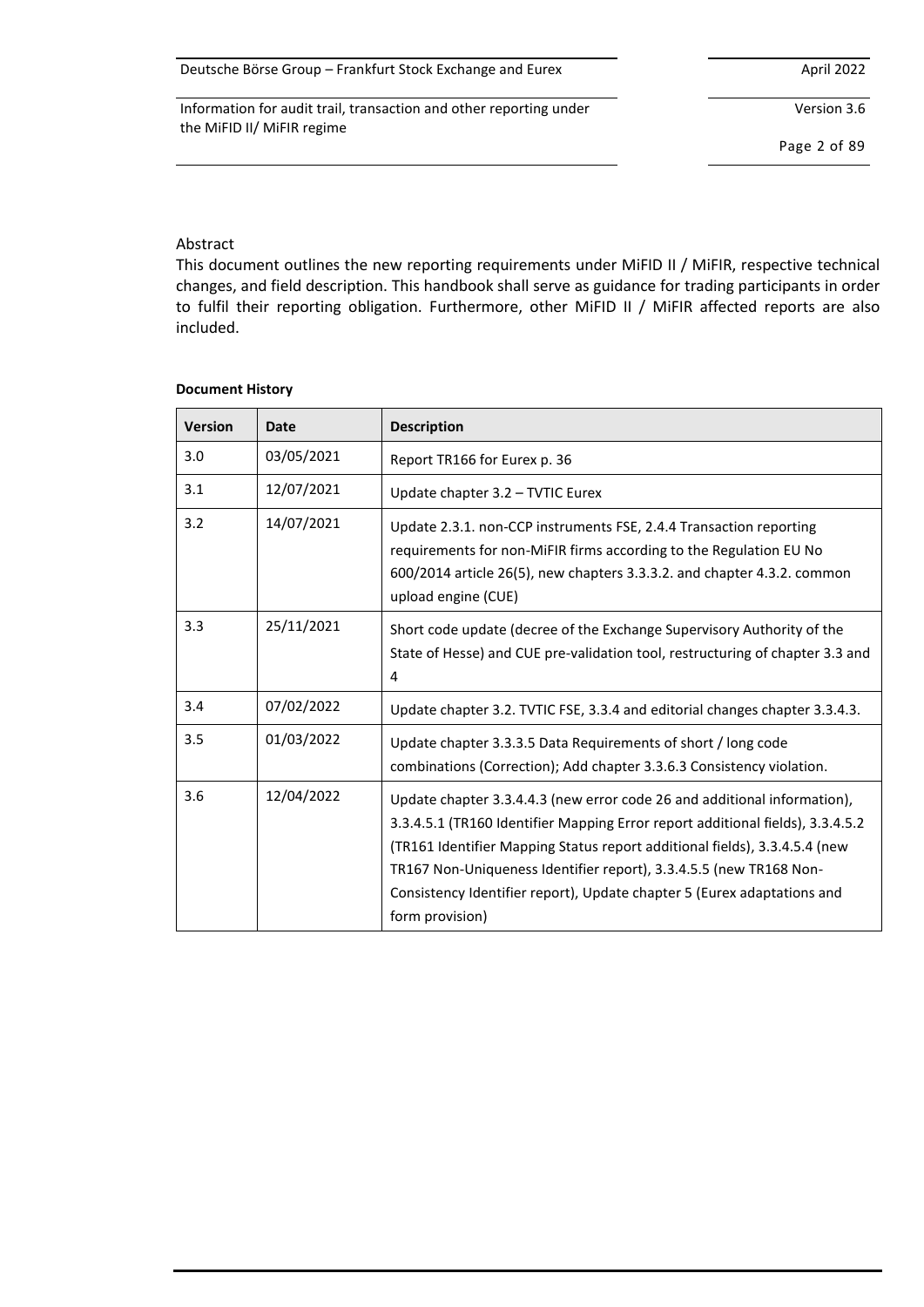| Deutsche Börse Group - Frankfurt Stock Exchange and Eurex | April 2022 |
|-----------------------------------------------------------|------------|
|-----------------------------------------------------------|------------|

Version 3.6

Page 3 of 89

#### Table of Contents

| 1         | Introduction                                                                             | 6  |
|-----------|------------------------------------------------------------------------------------------|----|
| 2         | <b>Transaction Reporting</b>                                                             | 7  |
| 2.1       | <b>Regulatory requirements</b>                                                           | 7  |
| 2.2       | <b>Transaction report fields</b>                                                         | 7  |
| 2.3       | <b>Additional information</b>                                                            | 17 |
| 2.3.1     | <b>Frankfurt Stock Exchange non-CCP transactions</b>                                     | 17 |
| 2.3.2     | <b>Cancellation of transactions (Eurex and FSE)</b>                                      | 18 |
| 2.4       | Transaction reporting requirements for non-MiFIR firms according to the Regulation EU No |    |
|           | 600/2014 article 26(5)                                                                   | 18 |
| 2.4.1     | <b>Transaction Reporting Requirements</b>                                                | 18 |
| 2.4.2     | <b>Transaction Reporting Scope</b>                                                       | 18 |
| 2.4.3     | Required fields to be added by participants                                              | 19 |
| 2.4.4     | <b>Technical set-up</b>                                                                  | 19 |
| 2.4.5     | <b>Reporting solution processing</b>                                                     | 20 |
| 2.4.6     | <b>Support contacts</b>                                                                  | 20 |
| 2.4.7     | <b>Reporting choices for non-MiFIR member</b>                                            | 21 |
| 3         | <b>Audit Trail Reporting</b>                                                             | 22 |
| 3.1       | <b>Regulatory requirements</b>                                                           | 22 |
| 3.2       | <b>Extract: Audit trail fields</b>                                                       | 22 |
| 3.3       | <b>Short Code Solution</b>                                                               | 27 |
| 3.3.1     | Technical fields in the trading system T7                                                | 27 |
| 3.3.2     | Short code fields and attributes                                                         | 28 |
| 3.3.2.1   | ClientID                                                                                 | 30 |
| 3.3.2.2   | <b>Execution ID</b>                                                                      | 31 |
| 3.3.2.3   | Investment ID                                                                            | 32 |
| 3.3.3     | Data requirements of short / long code combinations                                      | 32 |
| 3.3.3.1   | Uniqueness and consistency                                                               | 32 |
| 3.3.3.2   | Exemption                                                                                | 33 |
| 3.3.3.3   | Modification                                                                             | 33 |
| 3.3.3.4   | Deletion                                                                                 | 33 |
| 3.3.3.5   | Correction                                                                               | 34 |
| 3.3.4     | <b>Registration of short / long codes</b>                                                | 35 |
| 3.3.4.1   | Upload file naming convention                                                            | 35 |
| 3.3.4.1.1 | Member section upload functionality                                                      | 35 |
| 3.3.4.1.2 | Common Upload Engine (CUE) upload functionality                                          | 36 |
| 3.3.4.2   | Upload file structure and format                                                         | 36 |
| 3.3.4.3   | Field description                                                                        | 37 |
| 3.3.4.4   | Validations                                                                              | 39 |
| 3.3.4.4.1 | <b>CUE</b> validations                                                                   | 39 |
| 3.3.4.4.2 | Member section validations                                                               | 39 |
| 3.3.4.4.3 | Validations in the data warehouse                                                        | 41 |
| 3.3.4.5   | Reports                                                                                  | 44 |
| 3.3.4.5.1 | TR160 short code error report                                                            | 44 |
| 3.3.4.5.2 | TR161 short code overview report                                                         | 45 |
| 3.3.4.5.3 | TR166 short code final error report                                                      | 46 |
| 3.3.4.5.4 | TR167 Non-Uniqueness Identifier report                                                   | 47 |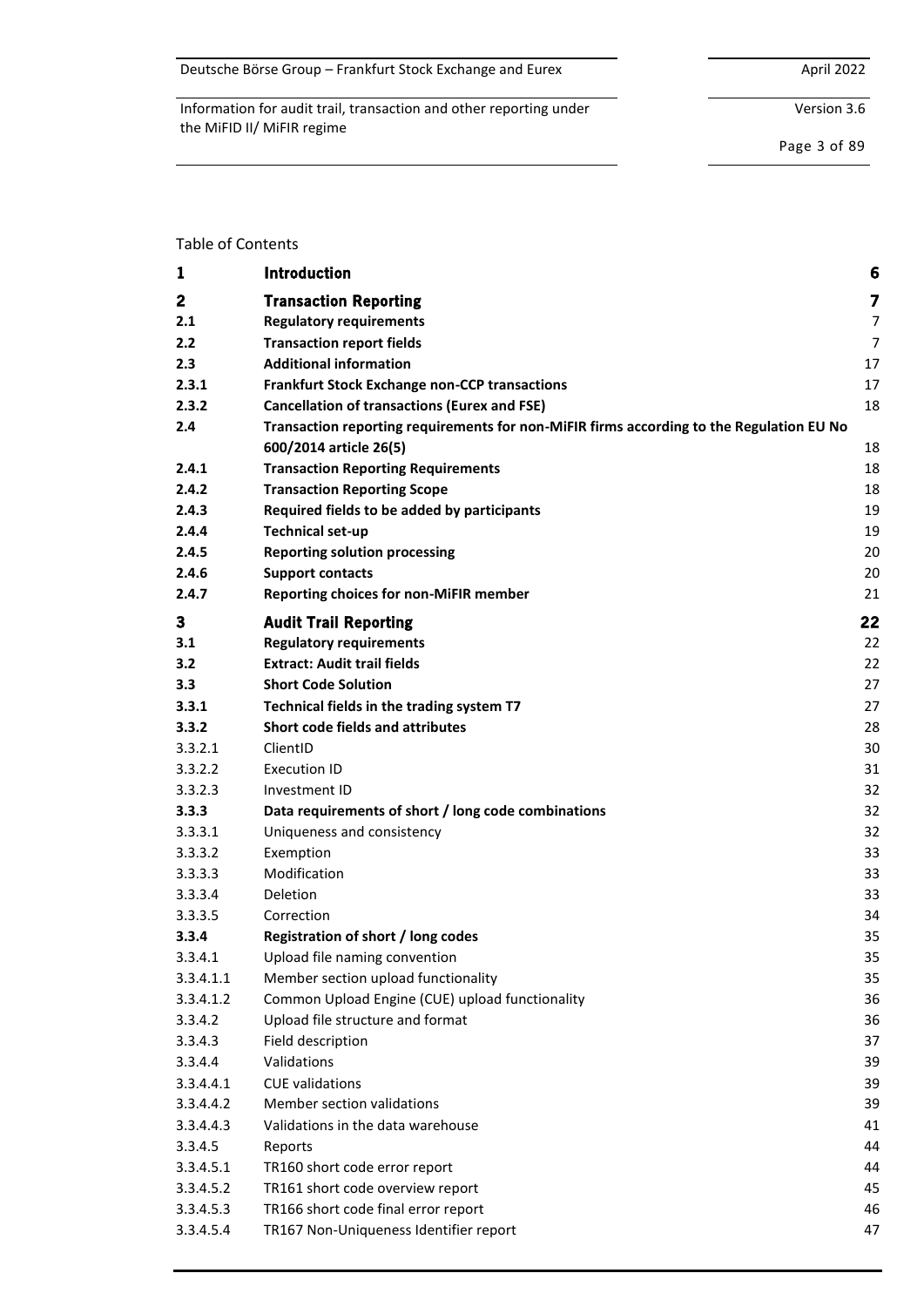| Deutsche Börse Group – Frankfurt Stock Exchange and Eurex | April 2022 |
|-----------------------------------------------------------|------------|
|-----------------------------------------------------------|------------|

Version 3.6

Page 4 of 89

| 3.3.4.5.5 | TR168 Non-Consistency Identifier report                  | 48 |
|-----------|----------------------------------------------------------|----|
| 3.3.5     | <b>Short code management</b>                             | 49 |
| 3.3.6     | <b>Monitoring and sanctioning</b>                        | 50 |
| 3.3.6.1   | Missing short/long code registration                     | 50 |
| 3.3.6.2   | Uniqueness violation                                     | 50 |
| 3.3.6.3   | Consistency violation                                    | 51 |
| 3.3.7     | Special: Upload functionality common upload engine (CUE) | 51 |
| 4         | <b>Algo IDs</b>                                          | 54 |
| 4.1       | <b>Regulatory requirement for identification</b>         | 54 |
| 4.2       | Regulatory requirement for certification and testing     | 54 |
| 4.2.1     | Technical fields in the trading system T7                | 54 |
| 4.2.2     | <b>AlgoID fields and attributes</b>                      | 55 |
| 4.2.2.1   | <b>Execution ID</b>                                      | 56 |
| 4.2.2.2   | Investment ID                                            | 57 |
| 4.2.3     | Data requirements of algoIDs                             | 57 |
| 4.2.3.1   | Uniqueness and consistency                               | 57 |
| 4.2.3.2   | Exemption                                                | 57 |
| 4.2.3.3   | Modification                                             | 57 |
| 4.2.3.4   | Deletion                                                 | 57 |
| 4.2.4     | <b>Registration of algoIDs</b>                           | 58 |
| 4.2.4.1   | Upload file naming convention                            | 58 |
| 4.2.4.1.1 | Member section upload functionality                      | 58 |
| 4.2.4.1.2 | Common Upload Engine (CUE) upload functionality          | 59 |
| 4.2.4.2   | Upload file structure and format                         | 59 |
| 4.2.4.3   | Field description                                        | 60 |
| 4.2.4.4   | Validations                                              | 60 |
| 4.2.4.4.1 | <b>CUE</b> validations                                   | 60 |
| 4.2.4.4.2 | Member section validations                               | 60 |
| 4.2.4.4.3 | Validations in the data warehouse                        | 62 |
| 4.2.4.5   | Reports                                                  | 63 |
| 4.2.4.5.1 | TR162 algo error report                                  | 63 |
| 4.2.4.5.2 | TR163 algo overview report                               | 63 |
| 4.2.5     | AlgoID management                                        | 64 |
| 4.2.6     | <b>Monitoring and sanctioning</b>                        | 64 |
| 4.2.7     | Special: Upload functionality common upload engine (CUE) | 64 |
| 5         | <b>Direct Market Access</b>                              | 67 |
| 5.1       | <b>FSE and Eurex solution</b>                            | 67 |
| 5.1.1     | Registration                                             | 67 |
| 5.1.2     | <b>Technical submission</b>                              | 67 |
| 5.1.3     | <b>DMA flagging</b>                                      | 68 |
| 6         | Other MiFID II / MiFIR affected reports                  | 69 |
| 6.1       | Order-to-Trade Ratio (OTR) report                        | 69 |
| 6.2       | <b>Message Rate report</b>                               | 69 |
| 7         | <b>Excursus: Participant reference data</b>              | 70 |
| 7.1       | <b>Legal Entity identification codes of Participants</b> | 70 |
| 7.2       | <b>National ID of traders of Participants</b>            | 70 |
|           |                                                          |    |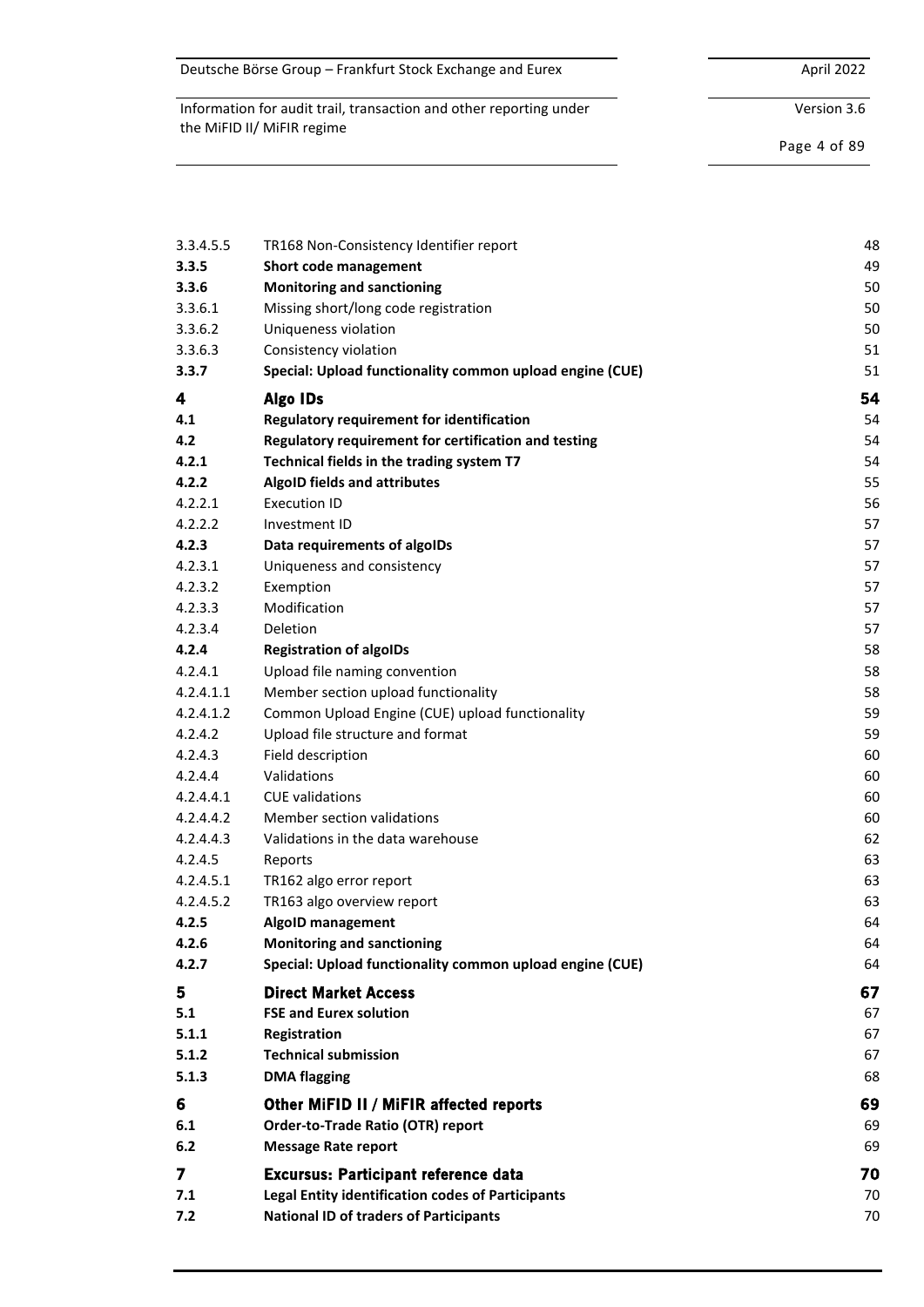| Deutsche Börse Group - Frankfurt Stock Exchange and Eurex | April 2022 |
|-----------------------------------------------------------|------------|
|-----------------------------------------------------------|------------|

Version 3.6

Page 5 of 89

**8 Enclosure 89**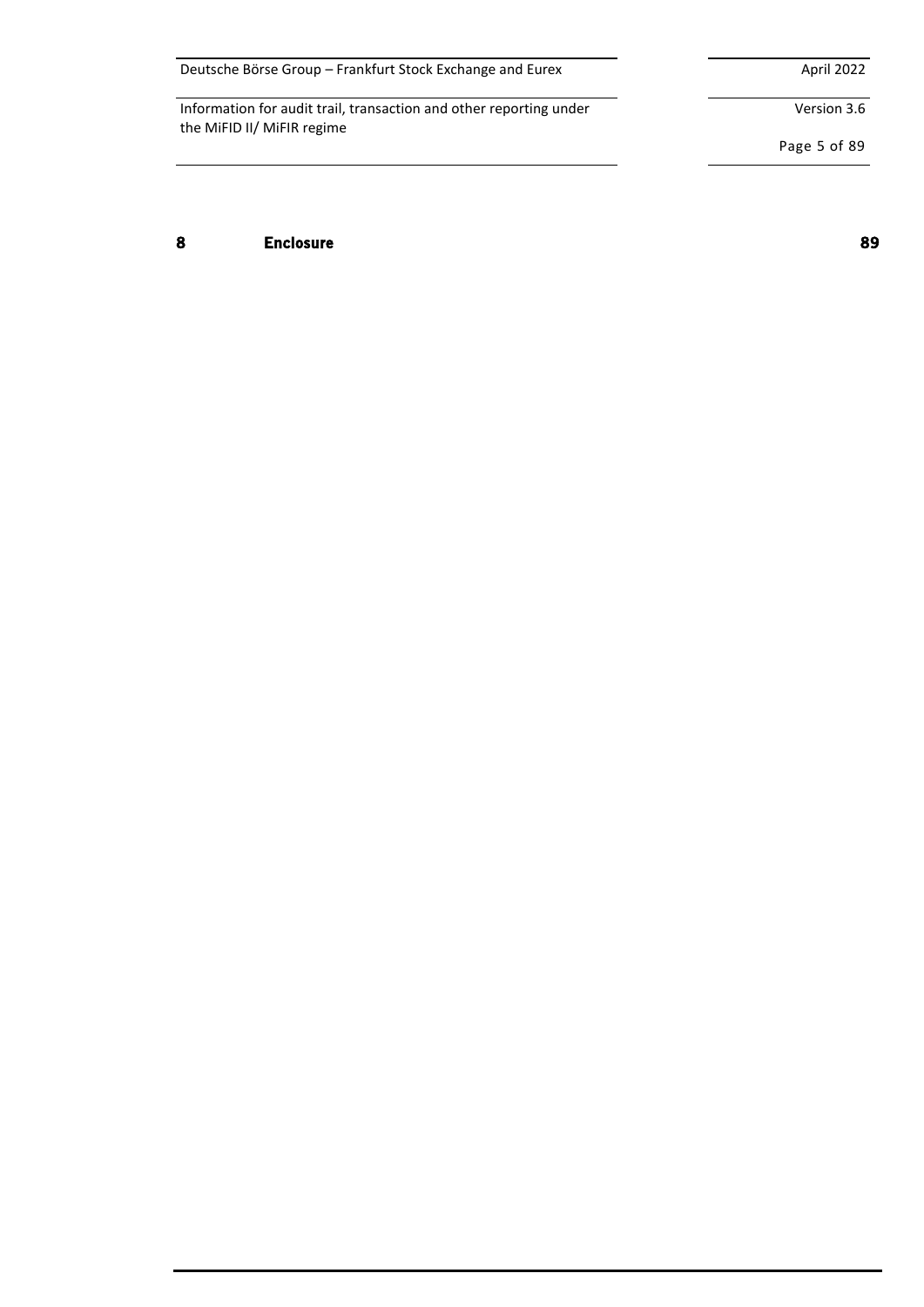| Deutsche Börse Group - Frankfurt Stock Exchange and Eurex | April 2022 |
|-----------------------------------------------------------|------------|
|-----------------------------------------------------------|------------|

Version 3.6

Page 6 of 89

### **1 Introduction**

With MiFID II/MiFIR, applicable since January 3<sup>rd</sup> 2018, trading participants and trading venues shall meet certain reporting requirements. The Art 26 (5), (9) of Reg. 600/2017 and Art. 25(3) of Reg. 600/2017 and MAR Art. 4 and MiFIR Art. 27 are serving as regulatory basis. This handbook shall help the Frankfurt Stock Exchange (FSE) and Eurex trading participants to fulfill the reporting requirements.

Chapter 2 contains the reporting obligations of transaction reporting according to Regulation EU No 600/2014. Chapter 3 encompasses the reporting content of the audit trail and the short code solution. Chapter 4 gives the trading participants the information about the identification of algorithms, their testing and certification. Chapter 5 provides an overview about the venue's DMA offerings. Chapter 6 provides information about other MiFID II / MiFIR affected reports. Chapter 7 contains an excursus about participant reference data and chapter 8 contains the enclosure.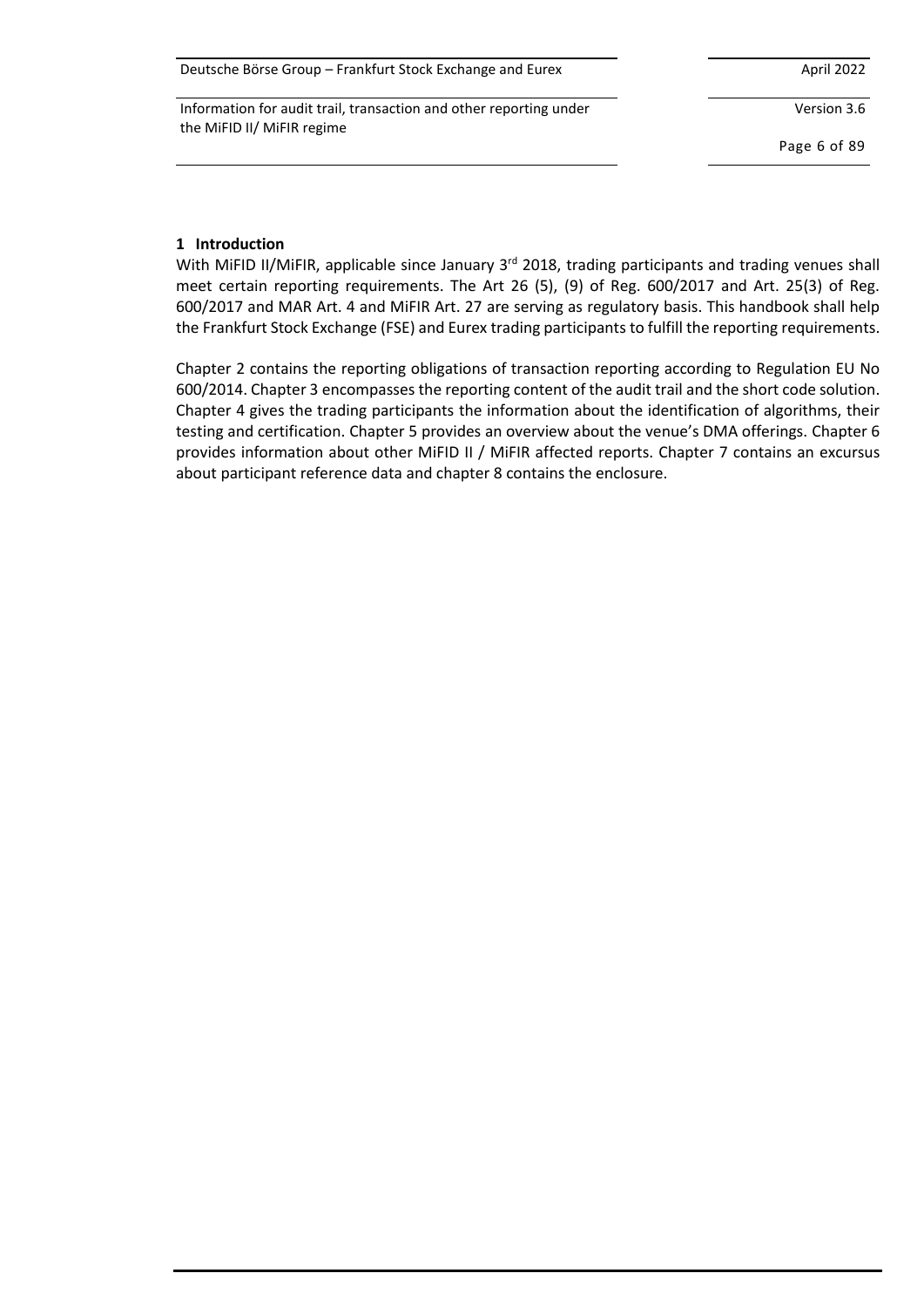Information for audit trail, transaction and other reporting under the MiFID II/ MiFIR regime

Version 3.6

Page 7 of 89

### **2 Transaction Reporting**

### **2.1 Regulatory requirements**

With regard to Regulation (EU) No. 600/2014 and in particular the reporting obligation under Article 26 of MiFIR; ESMA developed the regulatory technical standard 22 to specify:

- 1. the references of the financial instruments bought or sold,
- 2. the quantity,
- 3. the dates and times of execution,
- 4. the transaction prices,
- 5. the information and details of the client identity, a designation to identify the clients on whose behalf the investment firm has executed that transaction,
- 6. a designation to identify the persons and the computer algorithms within the investment firm responsible for the investment decision and the execution of the transaction,
- 7. a designation to identify the applicable waiver under which the trade has taken place,
- 8. the means of identifying the investment firms concerned,
- 9. the way in which the transaction was executed,
- 10. data fields necessary for the processing and analysis of the transaction reports in accordance with paragraph 3

### **2.2 Transaction report fields**

The chapter describes the parameter and value population for the transaction reporting. It shall help the trading participants under the MiFIR regime (MiFIR firms) to find the right data source or the logic to fulfill their reporting obligation.

In cases where the trading venue is obligated to report for trading participants not subject to MiFIR regime (non-MiFIR firms), the trading venue takes over the obligation to populate and report the transaction records to the national competent authority. In most cases the data is available to the trading venue, but in some cases non-MiFIR firms must report the missing details (e.g. Buyer/ Seller details) to the trading venue. These cases are highlighted in chapte[r 2.4.](#page-17-0)

### **Field 1: Report Status**

Content: Indication as to whether the transaction report is new or a cancellation.

Format and Standard: NEWT – New; CANC – Cancellation

Data source: This value must be provided by the member. For more information, please see the Guidelines for Transaction reporting, order record keeping and clock synchronization under MiFID II, 10 October 2016, ESMA/2016/1452 (guidelines), corrected on 07/08/2017.

### **Field 2: Transaction Reference Number**

Content: Identification number that is unique to the executing firm for each transaction report. Where, pursuant to Article 26(5) of Regulation (EU) No 600/2014, a trading venue submits a transaction report on behalf of a firm that is not subject to Regulation (EU) No 600/2014, the trading venue shall populate this field with a number that has been internally generated by the trading venue and that is unique for each transaction report submitted by the trading venue. Format and Standard: {Alphanumerical-52}

Data source: The number logic is given by the member.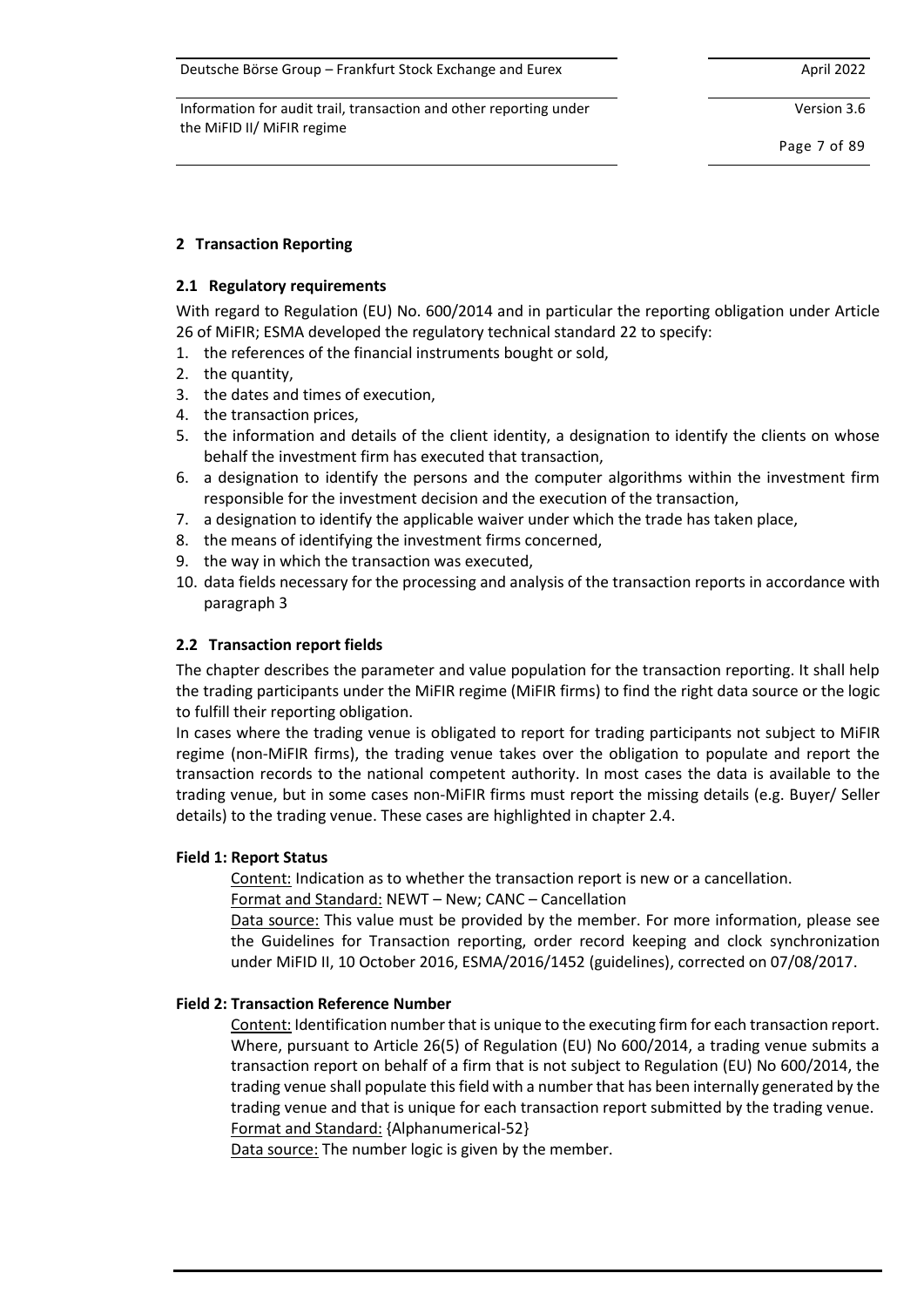| Deutsche Börse Group – Frankfurt Stock Exchange and Eurex | April 2022 |
|-----------------------------------------------------------|------------|
|-----------------------------------------------------------|------------|

Version 3.6

Page 8 of 89

# **Field 3: Trading Venue transaction identification code**

Content: This is a number generated by trading venues and disseminated to both the buying and the selling parties in accordance with Article 12 of Commission Delegated Regulation (EU) 2017/580(1).

This field is only required for the market side of a transaction executed on a trading venue. Format and Standard: {Alphanumerical-52}

Data source: CEF Core (TVTIC), TE810, TC810 and in the T7 trade notifications. For more information please see chapter 3.2.

# **Field 4: Executing entity identification code**

Content: Code used to identify the entity executing the transaction. Format and Standard: {LEI} Data source: LEI of executing entity (own member LEI).

### **Field 5: Investment firm**

Content: Indicates whether the entity identified in field 4 is an investment firm covered by Article 4(1) of Directive 2014/65/EU.

Format and Standard: true; false

Data source: Filled by the member: "true" in case the executing entity is regulated as investment firm under MiFID, "false" otherwise.

# **Field 6: Submitting entity identification code**

Content: Code used to identify the entity submitting the transaction report to the competent authority in accordance with Article 26(7) of Regulation (EU) No 600/2014.

Where the report is submitted by the executing firm directly to the competent authority, it shall be populated with the LEI of the executing firm (where the executing firm is a legal entity). Where the report is submitted by a trading venue, it shall be populated with the LEI of the operator of the trading venue.

Where the report is submitted by an ARM, it shall be populated with the LEI of the ARM. Format and Standard: {LEI}

Data source: Filled by the member according to the scenarios described above.

# **Field 7: Buyer identification code**

Content: Code used to identify the acquirer of the financial instrument.

Where the acquirer is a legal entity, the LEI code of the acquirer shall be used.

Where the acquirer is a non-legal entity, the identifier specified in Article 6 shall be used.

Where the transaction was executed on a trading venue or on an organised trading platform outside of the Union that utilises a central counterparty (CCP) and where the identity of the acquirer is not disclosed, the LEI code of the CCP shall be used.

Where the transaction was executed on a trading venue or on an organised trading platform outside of the Union that does not utilise a CCP and where the identity of the acquirer is not disclosed, the MIC code of the trading venue or of the organised trading platform outside of the Union shall be used.

Where the acquirer is an investment firm acting as a systematic internaliser (SI), the LEI code of the SI shall be used.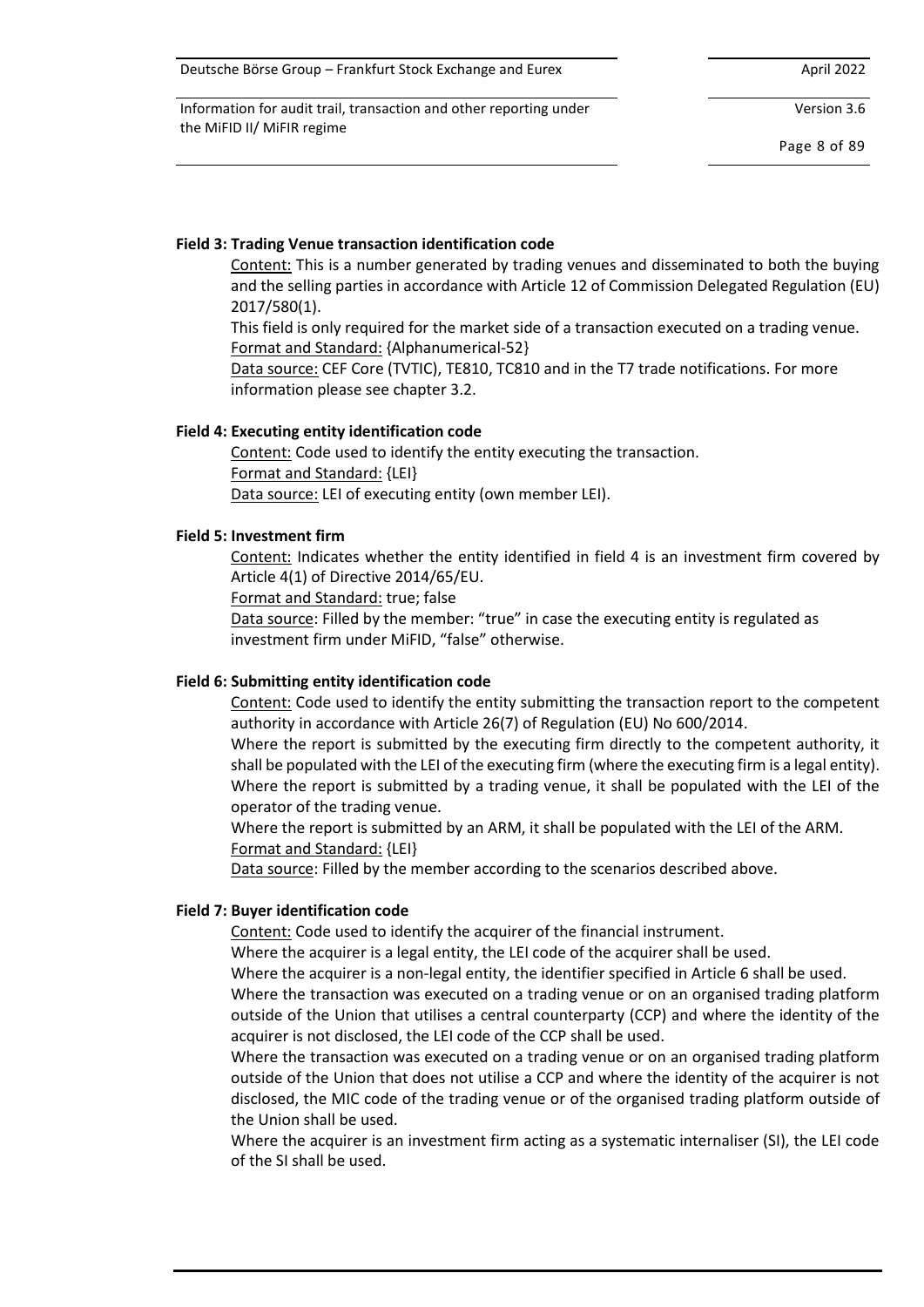| Deutsche Börse Group – Frankfurt Stock Exchange and Eurex | April 2022 |
|-----------------------------------------------------------|------------|
|-----------------------------------------------------------|------------|

Version 3.6

Page 9 of 89

'INTC' shall be used to designate an aggregate client account within the investment firm in order to report a transfer into or out of that account with an associated allocation to the individual client(s) out of or into that account respectively. In case of options and swaptions, the buyer shall be the counterparty that holds the right to exercise the option and the seller shall be the counterparty that sells the option and receives a premium. In case of futures and forwards other than futures and forwards relating to currencies, the buyer shall be the counterparty buying the instrument and the seller the counterparty selling the instrument.

In the case of swaps relating to securities, the buyer shall be the counterparty that gets the risk of price movement of the underlying security and receives the security amount. The seller shall be the counterparty paying the security amount.

In the case of swaps related to interest rates or inflation indices, the buyer shall be the counterparty paying the fixed rate. The seller shall be the counterparty receiving the fixed rate. In case of basis swaps (float-to-float interest rate swaps), the buyer shall be the counterparty that pays the spread and the seller the counterparty that receives the spread.

In the case of swaps and forwards related to currencies and of cross currency swaps, the buyer shall be the counterparty receiving the currency which is first when sorted alphabetically by ISO 4217 standard and the seller shall be the counterparty delivering this currency.

In the case of swap related to dividends, the buyer shall be the counterparty receiving the equivalent actual dividend payments. The seller is the counterparty paying the dividend and receiving the fixed rate.

In the case of derivative instruments for the transfer of credit risk except options and swaptions, the buyer shall be the counterparty buying the protection. The seller is the counterparty selling the protection.

In case of derivative contract related to commodities, the buyer shall be the counterparty that receives the commodity specified in the report and the seller the counterparty delivering this commodity.

In case of forward rate agreements, the buyer shall be the counterparty paying the fixed rate and the seller the counterparty receiving the fixed rate.

For an increase in notional, the buyer shall be the same as the acquirer of the financial instrument in the original transaction and the seller shall be the same as the disposer of the financial instrument in the original transaction.

For a decrease in notional the buyer shall be the same as the disposer of the financial instrument in the original transaction and the seller shall be the same as the acquirer of the financial instrument in the original transaction.

Format and Standard: {LEI}; {MIC}; {NATIONAL\_ID}; 'INT'

Data source:

If P-, M- or I-account, member LEI shall be used. If A-/R -account, use long code of client ID (see chapter [3.3\)](#page-26-0). In case of AGGR, fill with INTC and fill the missing client records. In case of PNAL, fill the missing client ID. For more details see the Guidelines for Transaction reporting, order record keeping and clock synchronization under MiFID II, 10 October 2016, ESMA/2016/1452 (guidelines). The short code is provided in TE540, TE545, TC540, TC550. The long code used by member shall match with the short code / long code solution provided to the trading venues see chapte[r 3.3.](#page-26-0)

Furthermore, the trading venues provide daily reports TR161 with the actual short code/ long code overview and report TR160 with the errors.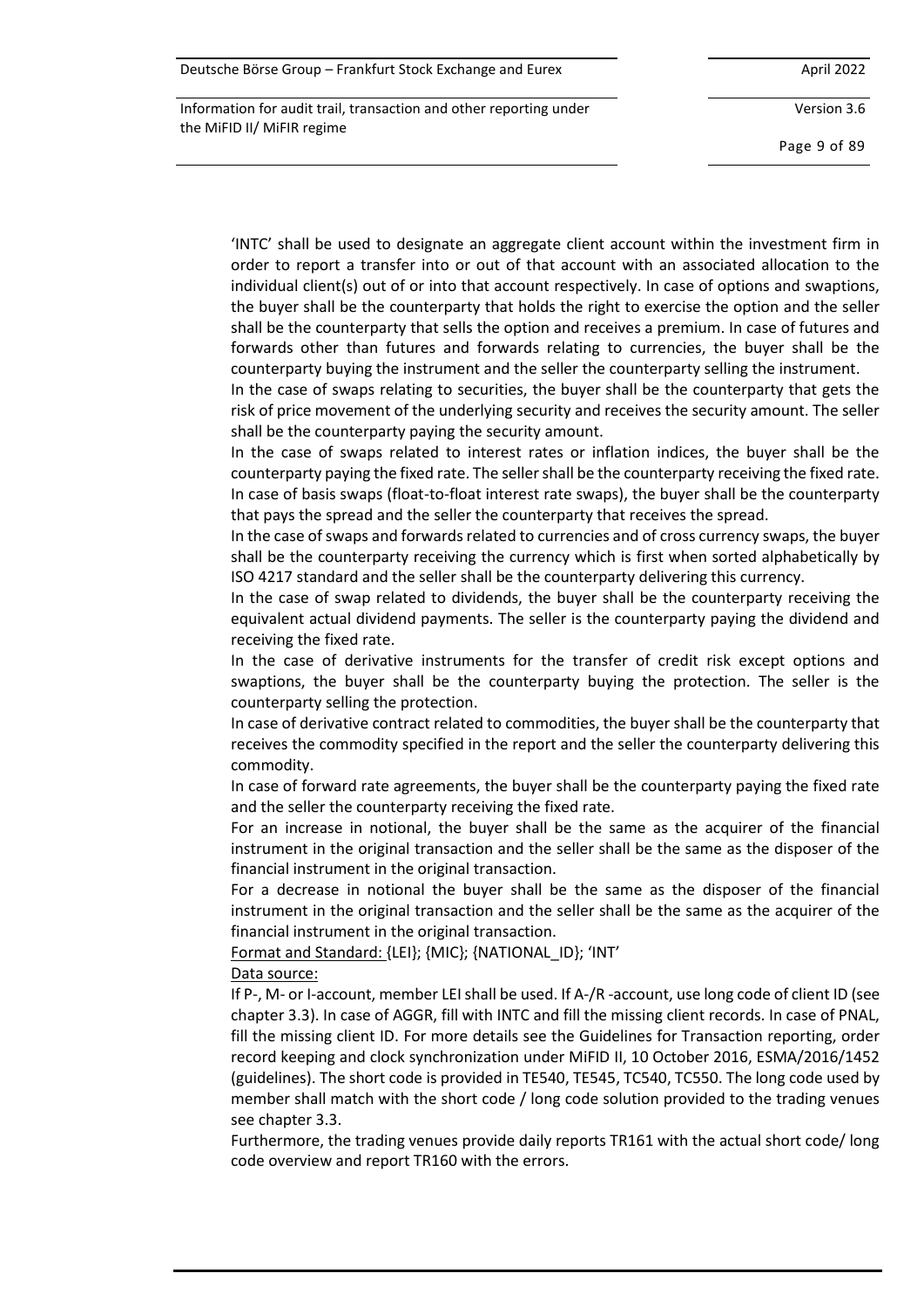Information for audit trail, transaction and other reporting under the MiFID II/ MiFIR regime

Version 3.6

Page 10 of 89

### **Field 8 – 15 (buyer details)**

Content: For the buyer identification members will need to provide additional information that cannot be provided via T7. This information can be grouped into the following categories:

- Field  $8 15$  are only applicable if the buyer is a client
- $\blacksquare$  Field 9 11 are only applicable if the buyer is a natural person
- Field 13 15 are only applicable if the decision maker is a natural person

Field 16 – 24 (seller details)

■ The same logic as for buyer details.

Data source: The buyer and seller field details are filled by the member.

### **Non-MiFIR members are requested to provide the missing information to the trading venue. For details, please refer to chapter [2.4.](#page-17-0)**

#### **Field 25: Transmission of order indicator**

Content: 'true' shall be populated by the transmitting firm within the transmitting firm's report where the conditions for transmission specified in Article 4 were not satisfied 'false' – in all other circumstances Format and Standard: true; false Data source: value is provided by the member.

### **Field 26: Transmitting firm identification code for the buyer**

Content: Code used to identify the firm transmitting the order. This shall be populated by the receiving firm within the receiving firm's report with the identification code provided by the transmitting firm.

Format and Standard: {LEI} Data source: value is provided by the member.

#### **Field 27: Transmitting identification code for the seller**

Content: Code used to identify the firm transmitting the order. This shall be populated by the receiving firm within the receiving firm's report with the identification code provided by the transmitting firm

Format and Standard: {LEI}

Data source: value is provided by the member.

#### **Field 28: Trading date time**

Content: Date and time when the transaction was executed.

For transactions executed on a trading venue, the level of granularity shall be in accordance with the requirements set out in Article of Commission Delegated Regulation (EU) 2017/574(2).

For transactions not executed on a trading venue, the date and time shall be when the parties agree the content of the following fields: quantity, price, currencies in fields 31, 34 and 44, instrument identification code, instrument classification and underlying instrument code, where applicable. For transactions not executed on a trading venue the time reported shall be at least to the nearest second.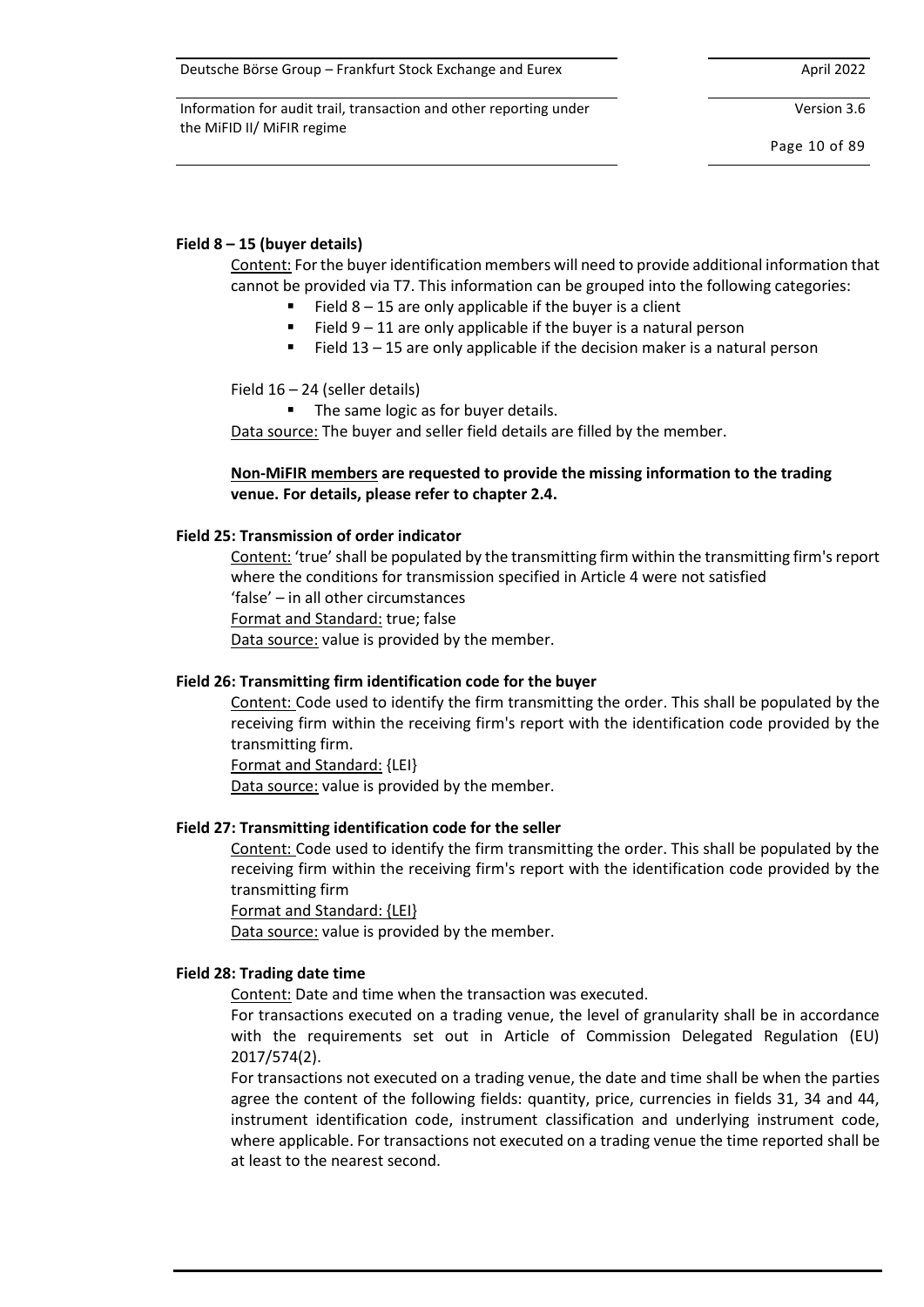| Deutsche Börse Group – Frankfurt Stock Exchange and Eurex | April 2022 |
|-----------------------------------------------------------|------------|
|-----------------------------------------------------------|------------|

Version 3.6

Page 11 of 89

Where the transaction results from an order transmitted by the executing firm on behalf of a client to a third party where the conditions for transmission set out in Article 4 were not satisfied, this shall be the date and time of the transaction rather than the time of the order transmission.

Format and Standard: {DATE\_TIME\_FORMAT}

Data source: Reporting time in TC810, TE810 - reporting date is a part of the file name (TC810 or TE810) 'rptPrntEffDat' reported in the corresponding marketplace time zone.

Additionally, the trading date time can be found in CEF Core; T7 ETI (Trade Notification); T7 Fix Gateway (Trade Capture Report) – reported in UTC time.

### **Field 29: Trading capacity**

Content: Indication of whether the transaction results from the executing firm carrying out matched principal trading under Article 4(1)(38) of Directive 2014/65/EU or dealing on own account under Article 4(1)(6) of Directive 2014/65/EU.

Where the transaction does not result from the executing firm carrying out matched principal trading or dealing on own account, the field shall indicate that the transaction was carried out under any other capacity.

Format and Standard: DEAL – dealing on own account; MTCH – matched principal, AOTC – any other capacity

Data source: For the purpose of the audit trail reporting according to Commission Delegated Regulation (EU) 2017/580 (see chapter 3) the trading capacity is classified as follows:

- If order is sent via P-, I- or M-account: 'DEAL'
- If order is sent via A-account: 'AOTC'
- If order is sent via R-account (Xetra only): 'MTCH'

Members might deviate from this classification in their transaction reporting, in case the exchange transaction was executed in the context of off-exchange transactions. For examples please see Guidelines for Transaction reporting, order record keeping and clock synchronization under MiFID II, 10 October 2016, ESMA/2016/1452 (guidelines), corrected on 07/08/2017.

#### **Field 30: Quantity**

Content: The number of units of the financial instrument, or the number of derivative contracts in the transaction.

The nominal or monetary value of the financial instrument.

For spread bets, the quantity shall be the monetary value wagered per point movement in the underlying financial instrument.

For credit default swaps, the quantity shall be the notional amount for which the protection is acquired or disposed of.

For increase or decrease in notional amount derivative contracts, the number shall reflect the absolute value of the change and shall be expressed as a positive number.

The information reported in this field shall be consistent with the values provided in fields 33 and 46.

Format and Standard: {DECIMAL-18/17} in case the quantity is expressed as number of units; {DECIMAL – 18/5} in case the quantity is expressed as monetary or nominal value

Data source: TE810, TC810, T7 ETI (Trade Notification), T7 Fix Gateway (Trade Capture Report), CEF Core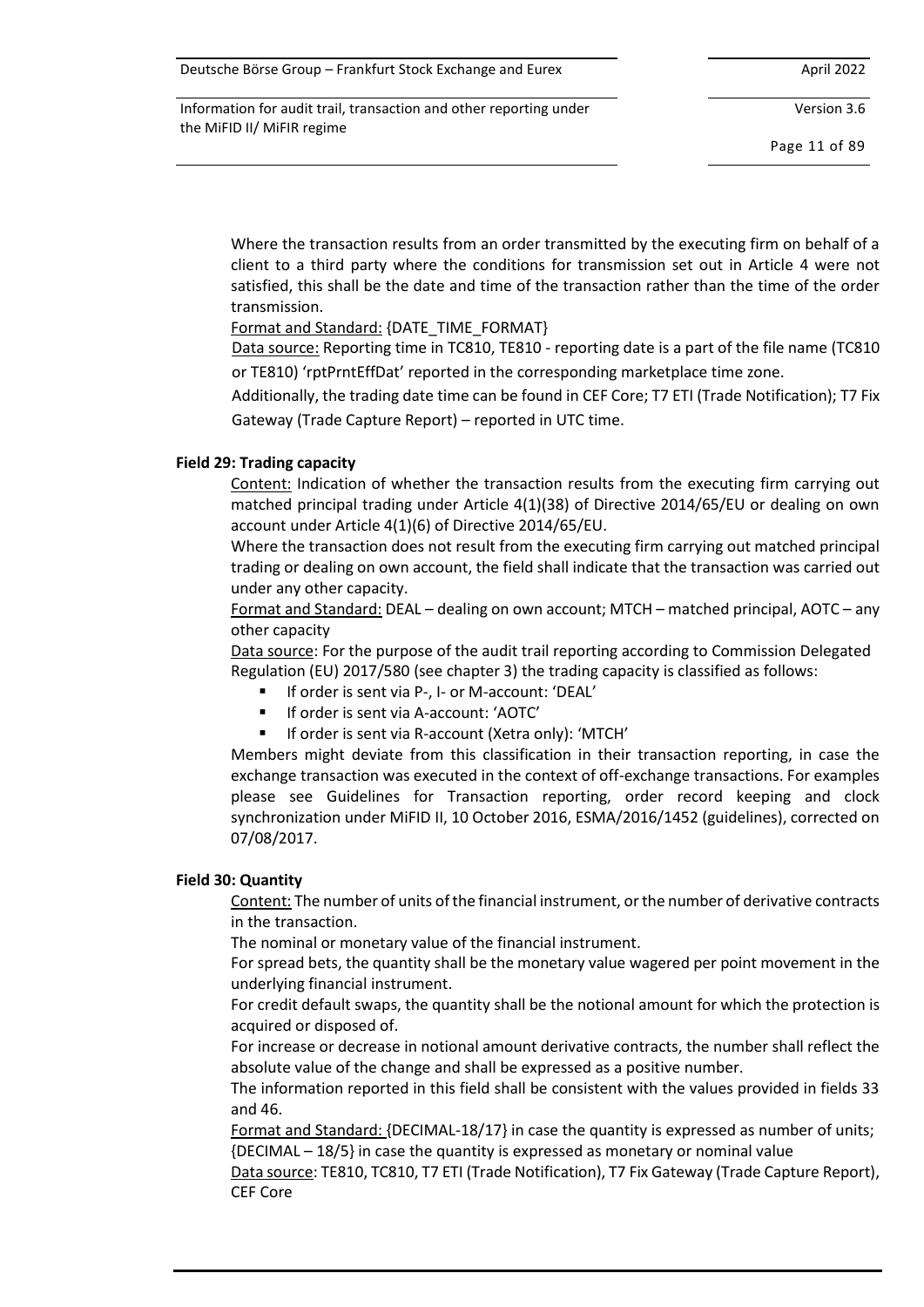Information for audit trail, transaction and other reporting under the MiFID II/ MiFIR regime

Version 3.6

Page 12 of 89

### **Field 31: Quantity Currency**

Content: Currency in which the quantity is expressed. Only applicable if quantity is expressed as nominal or monetary value.

Format and Standard: {CURRENCYCODE\_3}

Data source: TE 810, TC 810, CEF Core

Eurex: RDI/RDF, Tag 15 (Currency). In Eurex settlement currency = trading currency

### **Field 32: Derivative notional increase/ decrease**

Content: Indication as to whether the transaction is an increase or decrease of notional of a derivative contract.

Field only applies when there is change in notional for a derivative contract.

Format and Standard: INCR – increase; DECR - decrease

Data source: not relevant for Eurex or Xetra transactions

#### **Field 33: Price**

Content: Traded price of the transaction excluding, where applicable, commission and accrued interest.

In case of option contracts, it shall be the premium of the derivative contract per underlying or index point.

In case of spread bets, it shall be the reference price of the underlying instrument.

For credit default swaps (CDS) it shall be the coupon in basis points.

Where price is reported in monetary terms, it shall be provided in the major currency unit.

Where price is currently not available but pending, the value shall be 'PNDG'

Where price is not applicable the value shall be 'NOAP'

The information reported in this field shall be consistent with the values provided in fields 30 and 46.

Format and Standard:  ${DECIMAL - 18/13}$  in case the price is expressed as monetary value; {DECIMAL – 11/10} in case the price is expressed as percentage or yield; PNDG in case the price is not available.

Data source: TE810, TC810, T7 ETI (Trade Notification), T7 Fix Gateway (Trade Capture Report), CEF Core

### **Field 34: Price Currency**

Content: Currency in which the price is expressed (applicable if the price is expressed as monetary value)

Format and Standard: {CURRENCYCODE\_3}

Data source: TE 810, TC 810, T7 ETI (Trade Notification), T7 Fix Gateway (Trade Capture Report), CEF Core

Eurex: RDI/RDF, Tag 15 (Currency). In Eurex settlement currency = trading currency

#### **Field 35: Net amount**

Content: The net amount of the transaction means the cash amount which is paid by the buyer of the debt instrument upon the settlement of the transaction. This cash amount equals to: (clean price \* nominal value) + any accrued coupons. As a result, the net amount of the transaction excludes any commission or other fees charged to the buyer of the debt instrument. Field only applies when the financial instrument is debt.

Format and Standard: {DECIMAL – 18/5}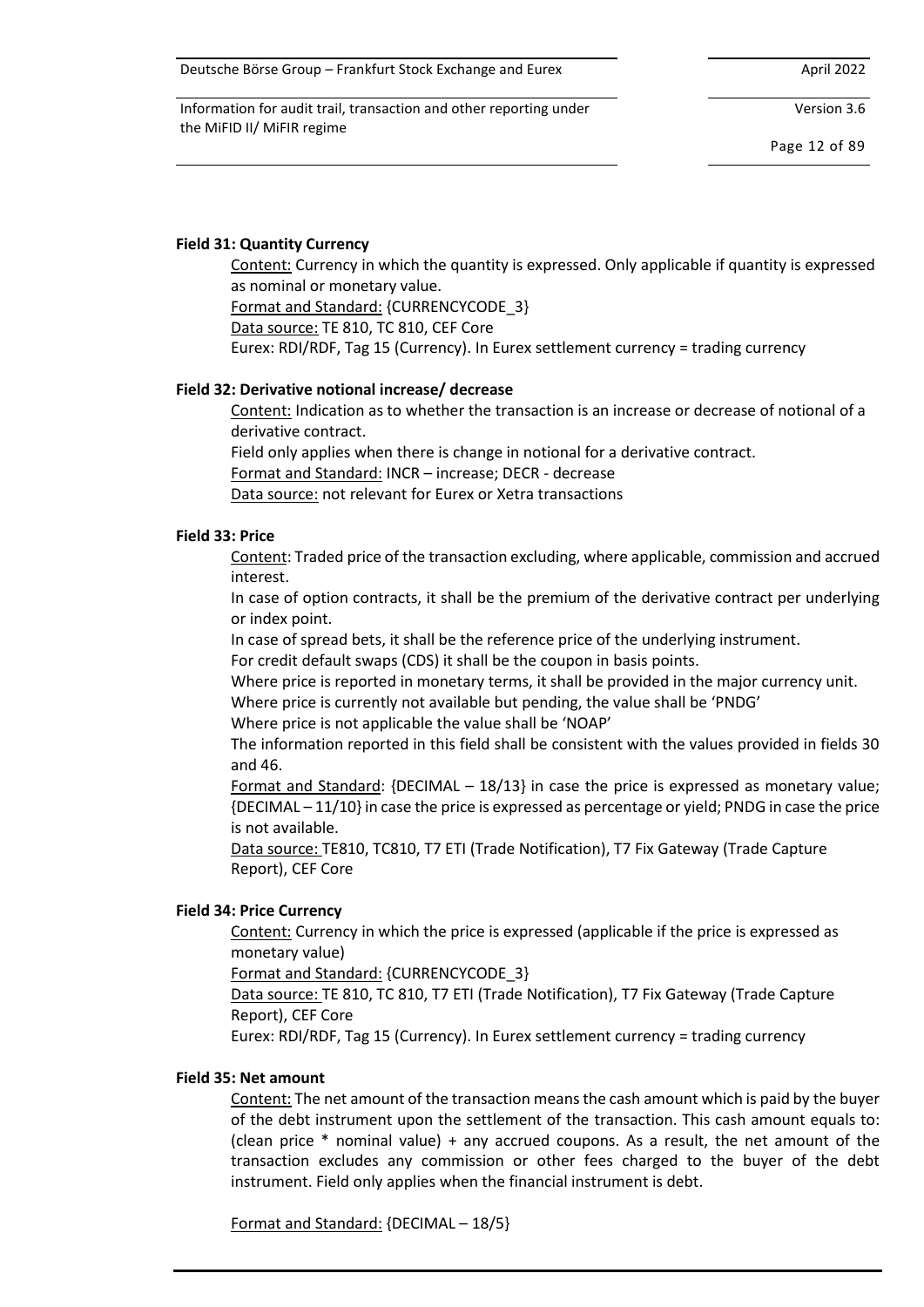Information for audit trail, transaction and other reporting under the MiFID II/ MiFIR regime

Version 3.6

Page 13 of 89

Data source: not relevant for Eurex or Xetra T7 transactions. Börse Frankfurt TC 810, field settlement amount

#### **Field 36: Venue**

Content: Identification of the venue where the transaction was executed. Use the ISO 10383 segment MIC for transactions executed on a trading venue, Systematic Internaliser (SI) or organised trading platform outside of the Union. Where the segment MIC does not exist, use the operating MIC. Use MIC code 'XOFF' for financial instruments admitted to trading, or traded on a trading venue or for which a request for admission was made, where the transaction on that financial instrument is not executed on a trading venue, SI or organised trading platform outside of the Union, or where an investment firm does not know it is trading with another investment firm acting as an SI.

Use MIC code 'XXXX' for financial instruments that are not admitted to trading or traded on a trading venue or for which no request for admission has been made and that are not traded on an organised trading platform outside of the Union but where the underlying is admitted to trading or traded on a trading venue.

### Format and Standard: {MIC}

Data source: CEF Core, Eurex TE810, FSE in trade notifications :

- FIX: RootPartyID (1117) = <MIC value or "XOFF"> with RootPartyIDSource (1118) = G (Market Identifier Code) and RootPartyRole (1119) = 73 (Execution venue)
- ETI: RootPartyIDExecutionVenue (20473)

Operating MIC: XEUR

■ XEUR for Eurex

Operating MIC: XETR

- XETA for Xetra Regulated market (Segment MIC of XETR)
- XETB for Xetra Open Market (Segment MIC of XETR)
- XETS for Xetra Scale (Segment MIC of XETR)
- **EXECT AT A KETU for Xetra Regulated Market TES LIS and TES Enlight (Segment MIC of XETR)**
- XETV for Xetra Open Market TES LIS and TES Enlight (Segment MIC of XETR)
- XETW for Xetra Scale TES LIS and TES Enlight (Segment MIC of XETR)

Operating MIC: XFRA

- FRAA for Börse Frankfurt Regulated Market (Segment MIC of XFRA)
- FRAB for Börse Frankfurt Open Market (Segment MIC of XFRA)
- FRAS for Börse Frankfurt Scale (Segment MIC of XFRA)

### **Field 37: Country of the branch membership**

Content: Code used to identify the country of a branch of the investment firm whose market membership was used to execute the transaction.

Where a branch's market membership was not used, this field shall be populated with the country code of the home Member State of the investment firm or the country code of the country where the firm has established its head office or registered office (in the case of third country firms).

This field shall only be populated for the market side of a transaction executed on a trading venue or on an organised trading platform outside of the Union.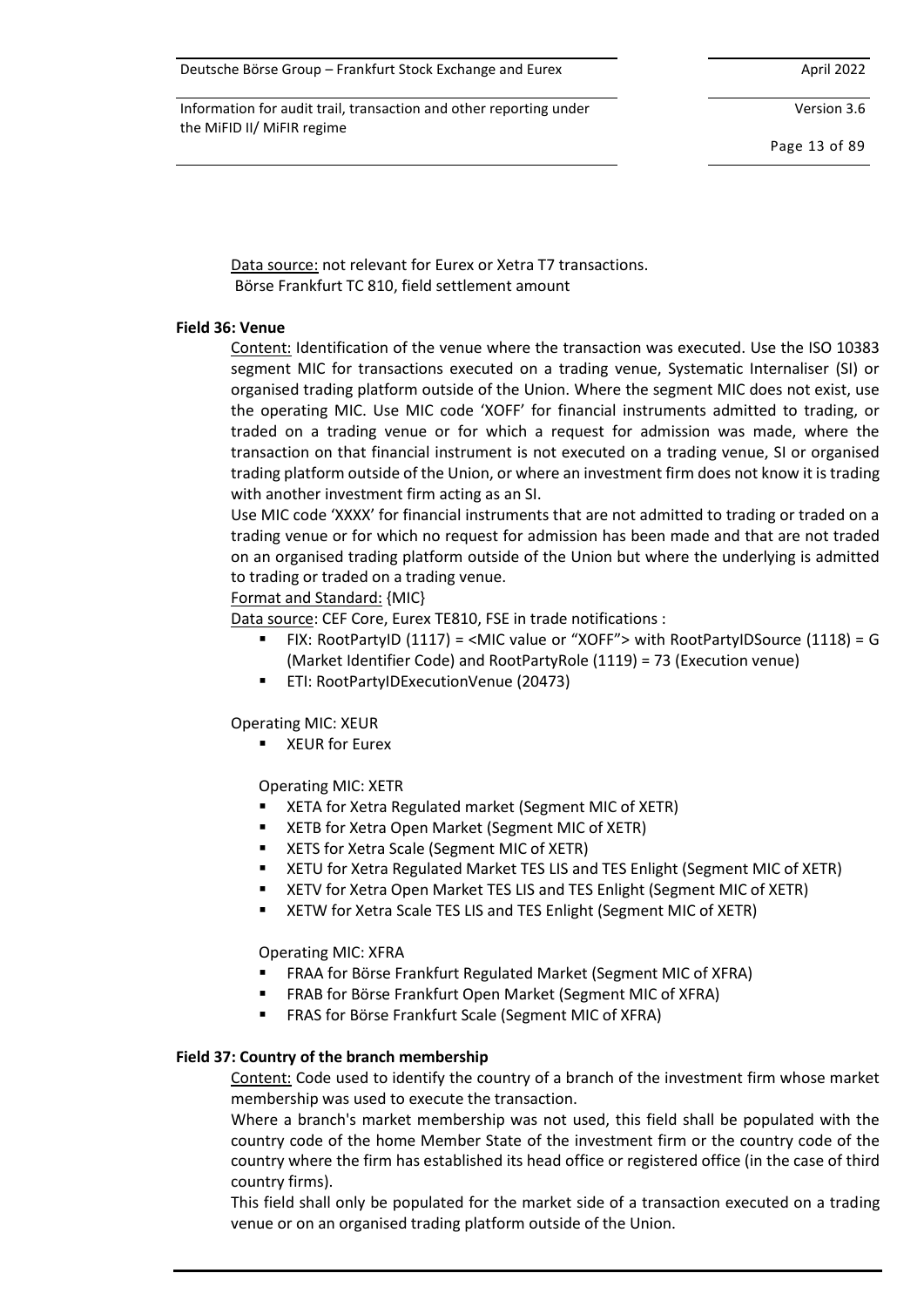Information for audit trail, transaction and other reporting under the MiFID II/ MiFIR regime

Version 3.6

Page 14 of 89

Format and Standard: {COUNTRYCODE\_2} Data source: Value is provided by the member.

#### **Field 38: Up-front payment**

Content: Monetary value of any up-front payment received or paid by the seller.

Where the seller receives the up-front payment, the value populated is positive. Where the seller pays the up- front payment, the value populated is negative. Format and Standard: {DECIMAL-18/5}

Data source: not relevant for Eurex or Xetra transactions

#### **Field 39: Up-front payment currency**

Content: Currency of the up-front payment. Format and Standard: {CURRENCYCODE\_3} Data source: not relevant for Eurex or Xetra transactions

#### **Field 40: Complex trade component id**

Content: Identifier, internal to the reporting firm to identify all the reports related to the same execution of a combination of financial instruments in accordance with Article 12. The code must be unique at the level of the firm for the group of reports related to the execution.

Field only applies when the conditions specified in Article 12 apply.

Format and Standard: {ALPHANUMERIC – 35}

Data source: Not relevant for Xetra. For Eurex: T7 ETI (Trade Notification), T7 Fix Gateway (Trade Capture Report) StrategyLinkId (tag 1851)

#### **Field 41: Instrument identification code**

Content: Code used to identify the financial instrument

This field applies to financial instruments for which a request for admission to trading has been made, that are admitted to trading or traded on a trading venue or on a systematic internaliser. It also applies to financial instruments which have an ISIN and are traded on organised trading platform outside of the Union where the underlying is a financial instrument traded on a trading venue.

Format and Standard: {ISIN}

Data source: TC810, CEF Core, RDS/RDF SecurityAltID (455)

#### **Field 42-56 are not applicable where: transactions are executed on a trading venue.**

#### **Field 57: Investment decision within firm**

Content: Code used to identify the person or algorithm within the investment firm who is responsible for the investment decision.

For natural persons, the identifier specified in Article 6 shall be used.

If the investment decision was made by an algorithm, the field shall be populated as set out in Article 8.

Field only applies for investment decision within the firm.

Where the transaction is for a transmitted order that has met the conditions for transmission set out in Article 4, this field shall be populated by the receiving firm within the receiving firm's report using the information received from the transmitting firm.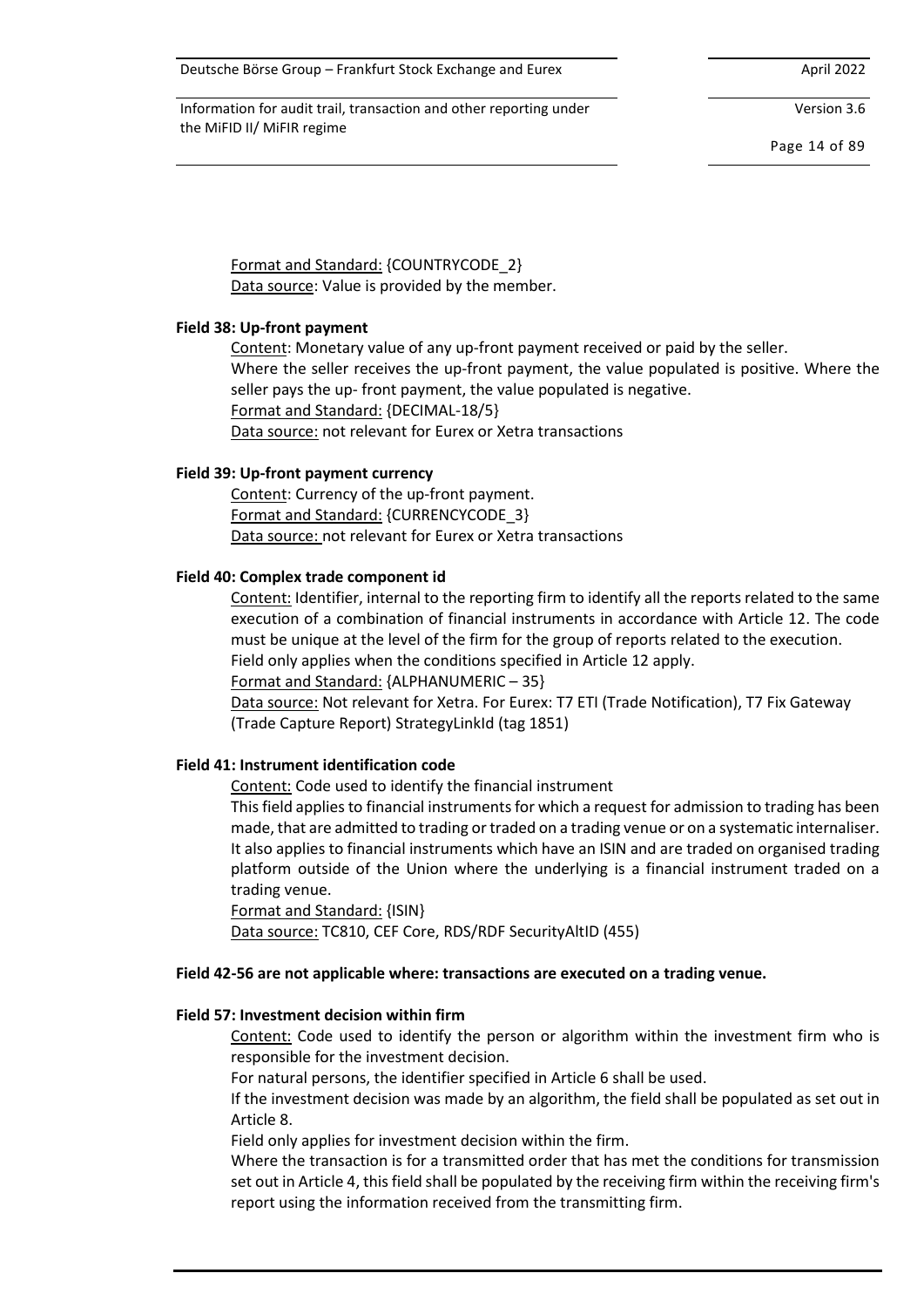Information for audit trail, transaction and other reporting under the MiFID II/ MiFIR regime

Version 3.6

Page 15 of 89

Format and Standard: {NATIONAL\_ID} – Natural persons; {ALPHANUMERICAL – 50} algorithm

Data source: Short-Code is provided in TE540, TE545, TC540, TC550. The long code used by member shall match with the short code / long code solution provided to the trading venues see chapte[r3.3.](#page-26-0)

#### **Field 58: Country of the branch responsible for the person making the investment decision**

Content: Code used to identify the country of the branch of the investment firm for the person responsible for the investment decision, as set out in Article 14(3)(b).

Where the person responsible for the investment decision was not supervised by a branch, this field shall be populated with the country code of the home Member State of the investment firm or the country code of the country where the firm has established its head office or registered office (in the case of third country firms).

Where the transaction is for a transmitted order that has met the conditions for transmission set out in Article 4, this field shall be populated by the receiving firm within the receiving firm's report using the information received from the transmitting firm.

This field is not applicable when the investment decision was made by an algorithm.

Format and Standard: {COUNTRYCODE}

Data source: The value is provided by the member.

#### **Field 59: Execution within firm**

Content: Code used to identify the person or algorithm within the investment firm who is responsible for the execution.

For natural persons, the identifier specified in Article 6 shall be used. If the execution was made by an algorithm, the field shall be populated as set out in Article 9.

Format and Standard: {NATIONAL\_ID} – natural persons, {ALPHANUMERICAL-50} - algorithm Data source: short code is provided in TE540, TE545, TC540, TC550. The long code used by the member shall match with the short code/ long code solution provided to the trading venue see chapter [3.3.](#page-26-0)

#### **Field 60: Country of the branch supervision the person responsible for the execution**

Content: Code used to identify the country of the branch of the investment firm for the person responsible for the execution of the transaction, as set out in Article 14(3)(c).

Where the person responsible was not supervised by a branch, this field shall be populated with the country code of the home Member State of the investment firm, or the country code of the country where the firm has established its head office or registered office (in the case of third country firms)

This field is not applicable when the execution was made by an algorithm.

Format and Standard: {COUNTRYCODE\_2}

Data source: The value is provided by the member.

#### **Field 61: Waiver indicator**

Content: Indication as to whether the transaction was executed under a pre-trade waiver in accordance with Articles 4 and 9 of Regulation (EU) No 600/2014.

For equity instruments:

- 'RFPT' = Reference price transaction
- 'NLIQ' = Negotiated transactions in liquid financial instruments
- 'OILQ' = Negotiated transactions in illiquid financial instruments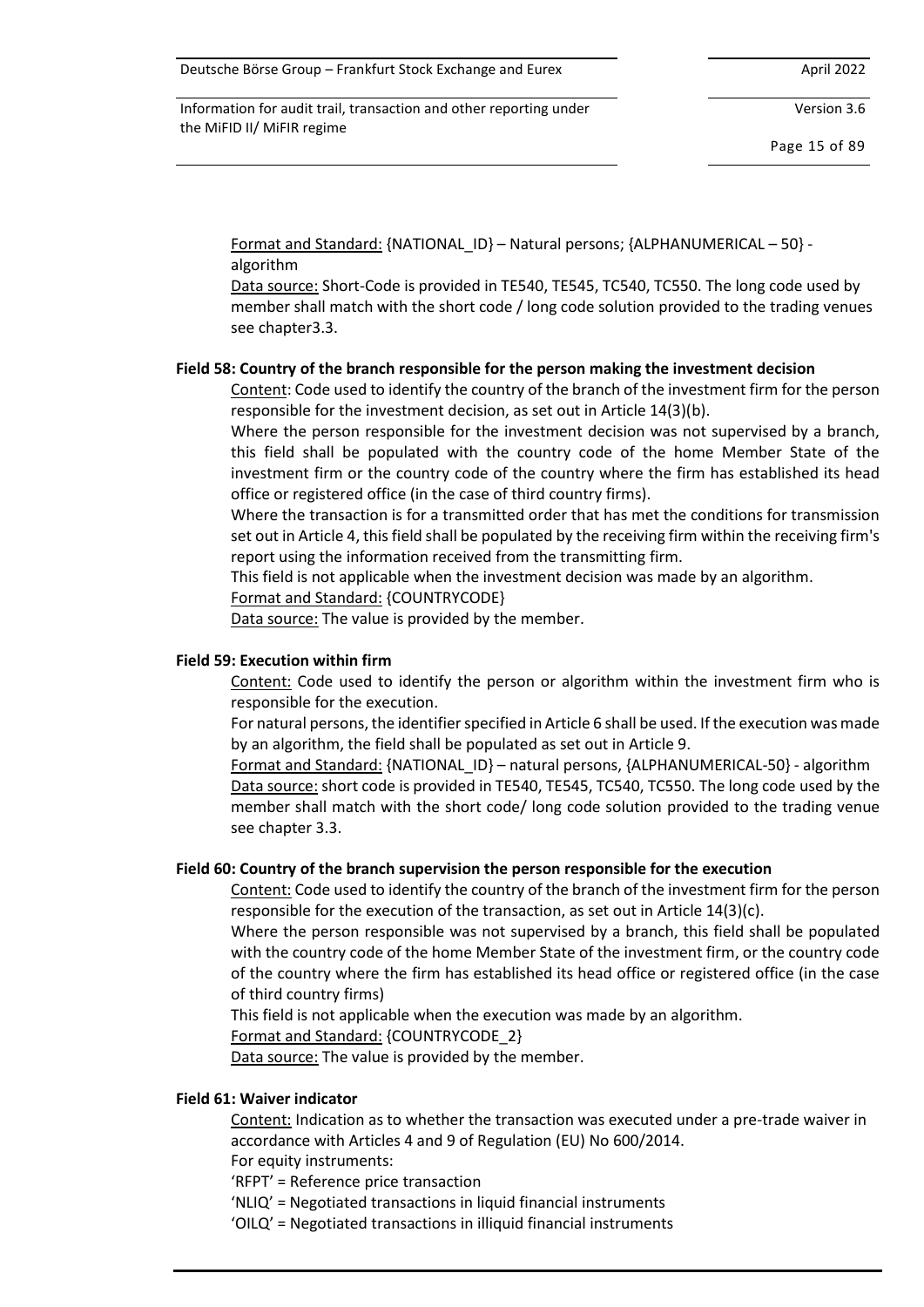Version 3.6

Page 16 of 89

'PRIC' = Negotiated transactions subject to conditions other than the current market price of that equity financial instrument

For non-equity instruments:

'SIZE' = Above specific size transaction

'ILQD' = Illiquid instrument transaction

This field shall only be populated for the market side of a transaction executed under a waiver on a trading venue.

Format and Standard: Populate one or more of the following flags: LRGS, RFPT, NLIQ, OILQ, PRIC, SIZE, ILQD

Data source:

Xetra: not relevant. Please note that for Deutsche Börse Cash Market (MIC codes FRAA, FRAB, FRAS, XETA, XETB, XETS, XETU, XETW, XETV) the field waiver indicator always has to be empty as these markets do not support execution of transactions under the above mentioned pretrade waivers.

Eurex: For TES transactions, the relevant flag is only ILQD. For mapping purposes please use trade type "TES" AND instrument is flagged as illiquid AND deferred. Security Definition message on RDI/RDF defines if a particular instrument is Illiquid or not - "Illiquid as defined by exchange" (tag 871, value 112) provided via the instrument snapshot message of MDI / EMDI / RDI: The flag is set on product level for all derivatives products and is passed on to instrument level without any exceptions. In TE545, "isDisclosed" field provides the information if a trade is deferred or not. isDisclosed = 1 (True) means that trade is disclosed/published immediately. isDisclosed = 0 (False) means that the trade will be disclosed later i.e. deferred publication. So a combination of RDI/RDF and TE545 can be used to identify the Waiver Indicator.

#### **Field 62: Short selling code**

Content: A short sale concluded by an investment firm on its own behalf or on behalf of a client, as described in Article 11.

When an investment firm executes a transaction on behalf of a client who is selling and the investment firm, acting on a best effort basis, cannot determine whether it is a short sale transaction, this field shall be populated with 'UNDI'

Where the transaction is for a transmitted order that has met the conditions for transmission set out in Article 4 of this Regulation, this field shall be populated by the receiving firm in the receiving firm's reports using the information received from the transmitting firm.

This field is only applicable when, the instrument is covered by Regulation (EU) No 236/2012, and the seller is the investment firm or a client of the investment firm.

Format and Standard: SESH – short sale with no exemption, SSEX – short sale with exemption, SELL – no short sale, UNDI – information not available

Data source: For Xetra transactions, the member needs to provide the appropriate short selling code, for Eurex transactions "SELL" applies as default for all transactions.

#### **Field 63: OTC post-trade indicator**

Content: Indicator as to the type of transaction in accordance with Articles 20(3)(a) and 21(5)(a) of Regulation (EU) No 600/2014.

For all instruments:

'BENC' = Benchmark transactions

'ACTX' = Agency cross transactions

'LRGS' = Post-trade large-in-scale transactions

'ILQD' = Illiquid instrument transaction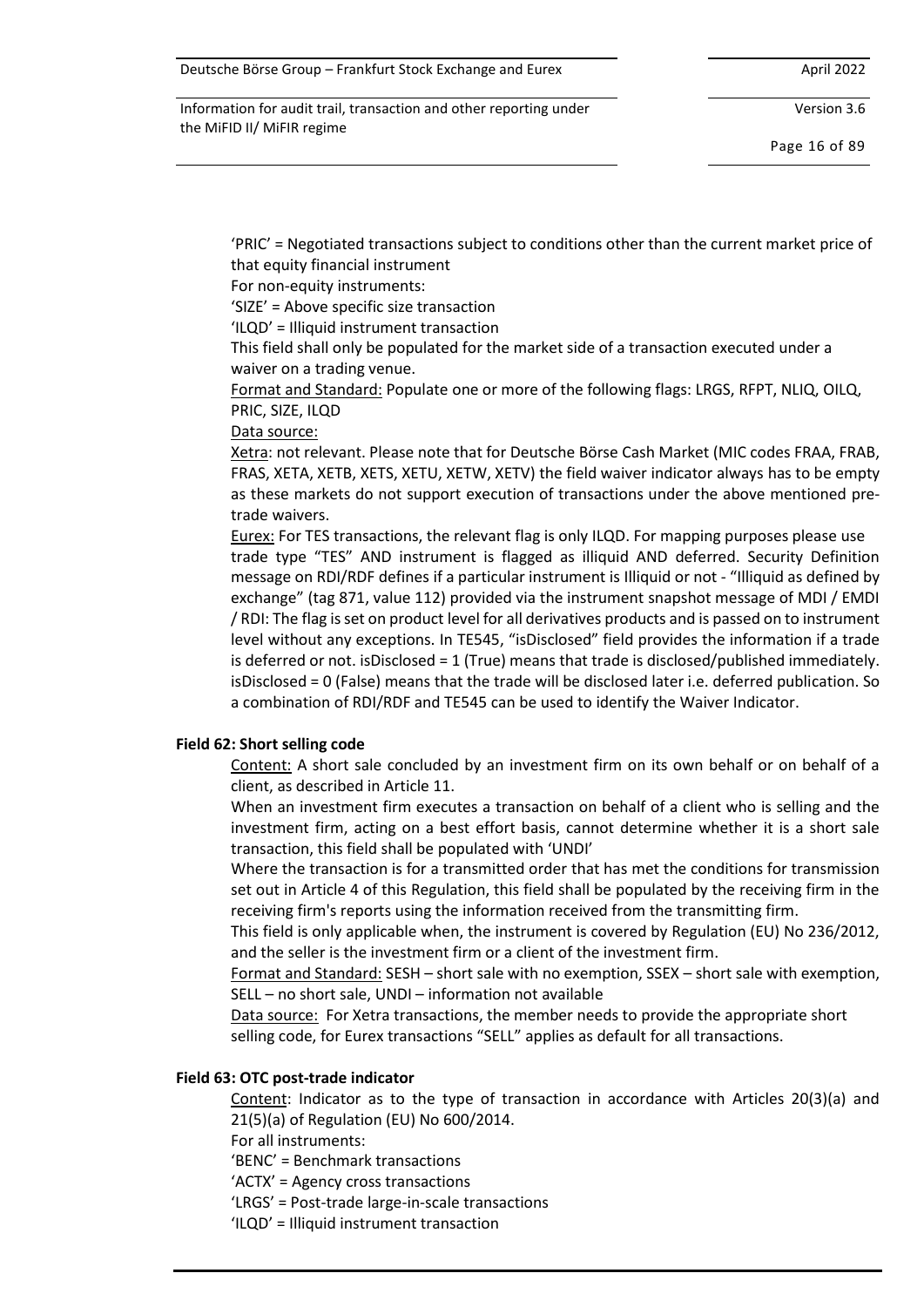Version 3.6

Page 17 of 89

'SIZE' = Above specific size transaction

'CANC' = Cancellations

'AMND' = Amendments For equity instruments

'SDIV' = Special dividend transactions

'RPRI' = Transactions which have received price improvement

'DUPL'= Duplicative trade reports

'TNCP' = Transactions not contributing to the price discovery process for the purposes of Article 23 of Regulation (EU) No 600/2014

For non-equity instruments:

'TPAC' = Package transaction

'XFPH' = Exchange for Physical transaction

Format and Standard: 'BENC' – Benchmark, 'ACTX' – Agency cross, 'LRGS' – Large in scale, 'ILQD' – Illiquid instrument, 'SIZE' – Above specified size, 'CANC' – Cancellations, 'AMND' – Amendments, 'SDIV' – Special dividend, 'RPRI' – Price improvement, 'DUPL' – Duplicative, 'TNCP' – Not contributing to the price discovery process, 'TPAC' – Package, 'XFPH' – Exchange for Physical.

Data source: not relevant for Eurex or Xetra transactions

#### **Field 64: Commodity derivative indicator**

Content: Indication as to whether the transaction reduces risk in an objectively measurable way in accordance with Article 57 of Directive 2014/65/EU.

Where the transaction is for a transmitted order that has met the conditions for transmission set out in Article 4, this field shall be populated by the receiving firm in the receiving firm's reports using the information received from the transmitting firm. This field is only applicable for commodity derivative transactions.

Format and Standard: true; false

Data source: relevant for Eurex. Members need to provide "true" if the transaction resulted in a risk reduction and "false" for risk increases. Only relevant for transactions in commodity derivatives which can be identified via the CFI code classification according to ISO 10962: 2015. The CFI code is provided with the product reference data via RDI/RDF.

#### **Field 65: Securities financing transaction indicator**

Content: 'true' shall be populated where the transaction falls within the scope of activity but is exempted from reporting under Regulation (EU) 2015/2365. 'false' otherwise.

Format and Standard: true, false

Data source: The value is provided by the member.

### **2.3 Additional information**

### **2.3.1 Frankfurt Stock Exchange non-CCP transactions**

In case of non-CCP-trades the FSE trading participants must identify the counterparty using the field ctrPtyId of the TC810.The memberIDs shall be mapped to the LEI using the trading participants list available on the webpage:

Xetra.com > Trading > Trading participants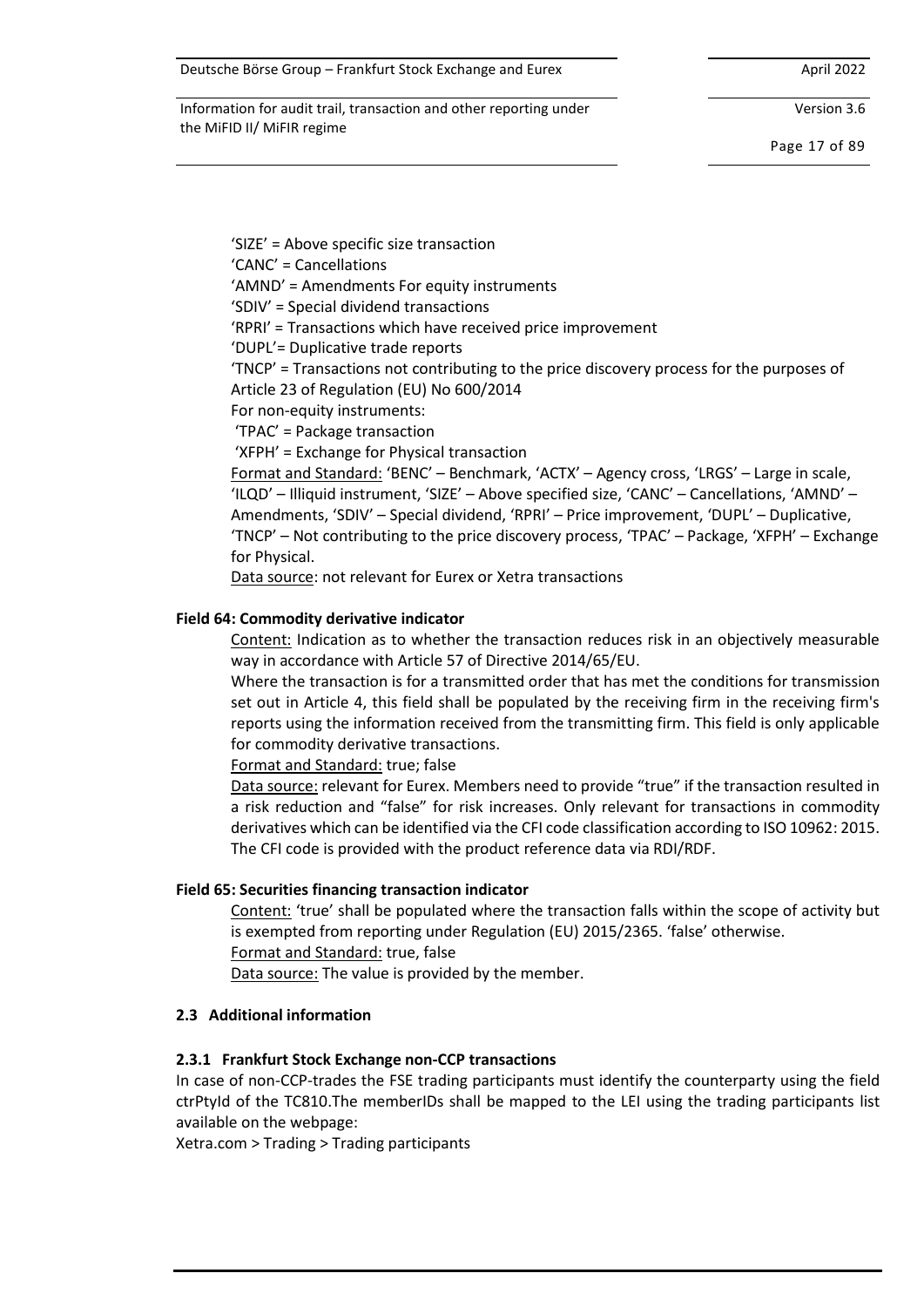Information for audit trail, transaction and other reporting under the MiFID II/ MiFIR regime

Version 3.6

Page 18 of 89

# **2.3.2 Cancellation of transactions (Eurex and FSE)**

- Cancellation of transaction on t: Transactions on day t are identified and hence cancelled on day t. The transaction and the cancellation are not reported to NCA in the transaction reporting.
- Cancellation of transactions on t+n reported on t+n. In order to inform the NCA about the cancellation, a "cancellation record" (i.e. reverse of the original transaction) has to be provided to the NCA on t+n day.

# <span id="page-17-0"></span>**2.4 Transaction reporting requirements for non-MiFIR firms according to the Regulation EU No 600/2014 article 26(5)**

Please find below the requirements regarding transaction reporting for Eurex and Frankfurt Stock Exchange (FSE, incl. Börse Frankfurt Zertifikate AG) participants who are not subject to MiFID II and MiFIR (in the following referred to as non-MiFIR trading participants).

### **2.4.1 Transaction Reporting Requirements**

According to the Commission Delegated Regulation on reporting obligations, under article 26 of Regulation EU No 600/2014, Eurex and FSE participants who fall under the scope of MiFID II / MiFIR or, which are third country firms but have a branch in the European Economic Area (EEA), shall submit transaction reports to the competent authority of the member state where the member or its branch is registered.

For entities not subject to this regulation, it is the operator of a trading venue who is responsible for the transaction reporting of financial instruments traded on its platform. Hence, we request our non-MiFIR trading participants to provide transaction report relevant information to the respective trading venue.

# **2.4.2 Transaction Reporting Scope**

Eurex and FSE non-MiFIR trading participants are obliged to submit the following information for transaction reporting:

Participant reference data

Participant reference data such as Legal Entity Identification codes (LEIs) of participants, National IDs of the traders of the respective member firms, algorithm certificates and short codes shall be submitted in the Member Section or via SFTP. With T7 release 10.0 the SFTP server will be replaced by the Common Upload Engine (CUE). Please find more information in chapters [3](#page-21-0) an[d 4.](#page-53-0)

**Transaction data** 

There are 65 data fields in the transaction report as set out in Annex I of Commission Delegated Regulation (EU) 2017/590 and as described in chapter 2.2 of this document. While most of the fields can be populated using the transaction data of the respective trading system, the information for some fields needs to be added by the non-MiFIR trading participant.

Therefore, Eurex and FSE require non-MiFIR trading participants to connect to Deutsche Boerse's Common Upload Engine (CUE) and Common Reporting Engine (CRE) respectively for submission and download of transaction-related data. Please note that the establishment of the reporting infrastructure and the timely provision of the data has been a membership requirement since 3 January 2018.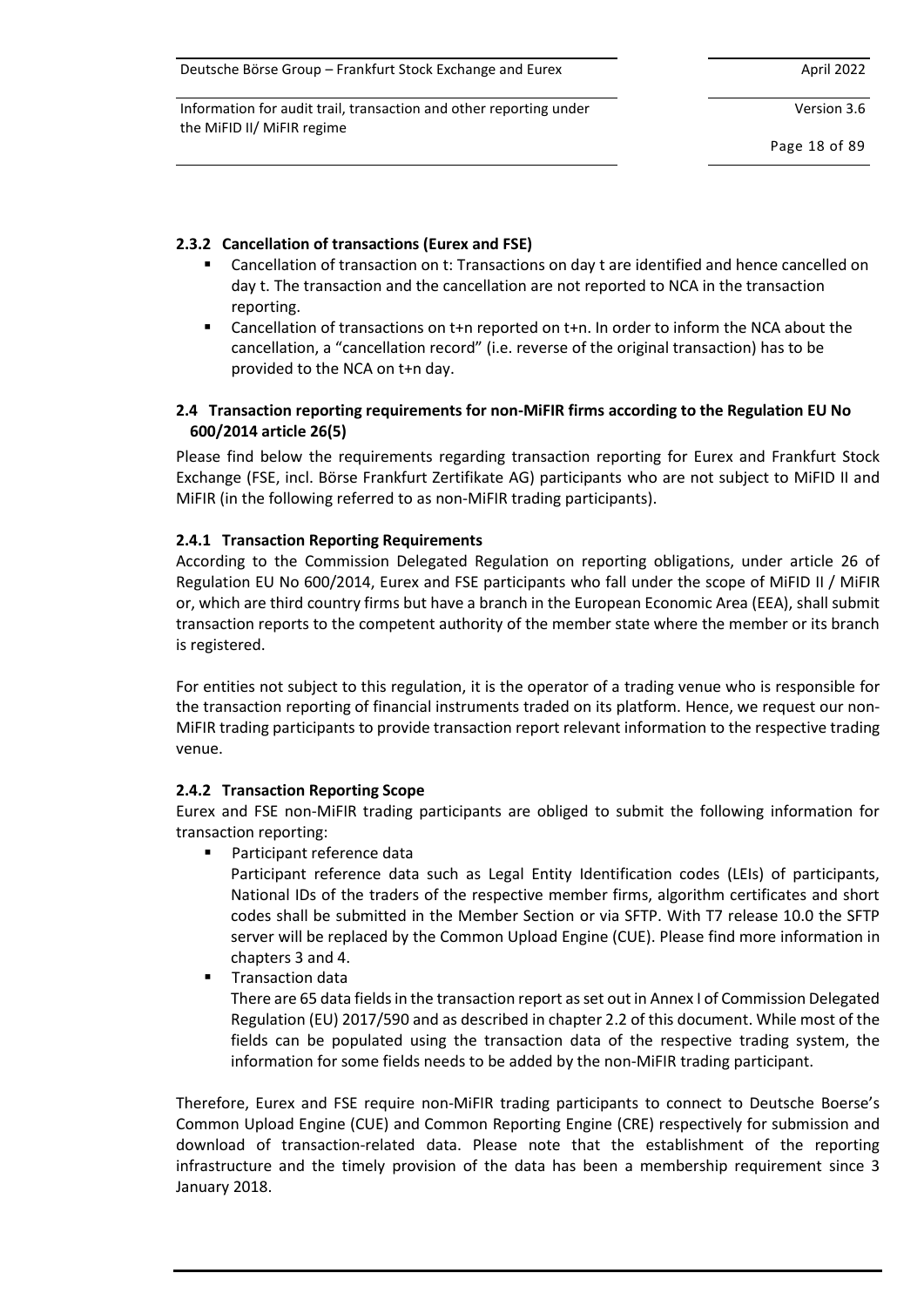Information for audit trail, transaction and other reporting under the MiFID II/ MiFIR regime

Version 3.6

Page 19 of 89

# <span id="page-18-0"></span>**2.4.3 Required fields to be added by participants**

Non-MiFIR trading participants must add the following fields to the data records the trading venues provide them with. These fields are dependent on different scenarios (please refer to the Regulatory Reporting Solution for non-MiFIR Trading Participants User Manual, section 4.4.1 for further details).

The member must populate the following fields in the transaction report except for cancel records:

- Field 7 (buyer details) or 16 (seller details) in case of INTC-client-side transactions or in case of PNAL-transactions,
- Field 9-15 (buyer details) or 18-24 (seller details) only if the buyer (field 7) or seller (field 16) is a natural person,
- Field 62 (Short Selling Indicator) only applicable for shares and sovereign debt (XETR or XFRA transactions) and only if the member (or one of its clients) is the seller,
- Field 64 (Commodity Derivative Indicator) only for commodity derivatives (XEUR transactions).

Moreover, for client-side transactions of aggregated orders (i.e. INTC-client-side transactions) the member must populate the following fields:

- Field 3 (Trading Venue Transaction Identification Code, TVTIC), which must be identical to (one of) the market-side execution(s) of the aggregated order,
- Field 28 (Trade Date) must be identical to the trade date in the market-side report, whereas the time can be different,
- Field 29 (Trading Capacity),
- Field 30 (Quantity) the sum of transactions in a particular ISIN with buyer id ='INTC' has to be equal to the sum of transactions in that ISIN with seller id = 'INTC' in the same Upload File,
- Field 33 (Price),
- Field 35 (Net Amount) for INTC-client-side transactions the market side of which is executed on an XFRA segment, if the traded instrument is a bond.

The member may correct the content of the following fields:

- Field 7-15 (buyer details) or 16-24 (seller details),
- Field 40 (Complex Trade Component ID) the member may use its own strategy identifier,
- Field 57 (Investment Decision within Firm + ID Type),
- Field 58 (Country of the Branch responsible for the Person making the Investment Decision),
- Field 59 (Execution within Firm + ID Type),
- Field 60 (Country of the Branch supervising the Person responsible for the Execution).

### **2.4.4 Technical set-up**

A new reporting solution was introduced on 29.03.2022. Non-MiFIR members are required to connect to:

- CRE as central SFTP connection point to download transaction data (extract file, feedback and backup enrichment file).
- CUE as central SFTP connection point to upload transactions and, if applicable, personal data of the end clients for trades in AOTC (Eurex and FSE) and MTCH (FSE only) capacity.

The technical connection to the CUE is established in the same manner as to the CRE system. Deutsche Börse Group's member section is used for the respective account management (set up the technical connection to the CUE and CRE), i.e. enabling upload of the technical key certificates using the Member Section's key generator feature. Please find the CUE and CRE user manuals under the following paths: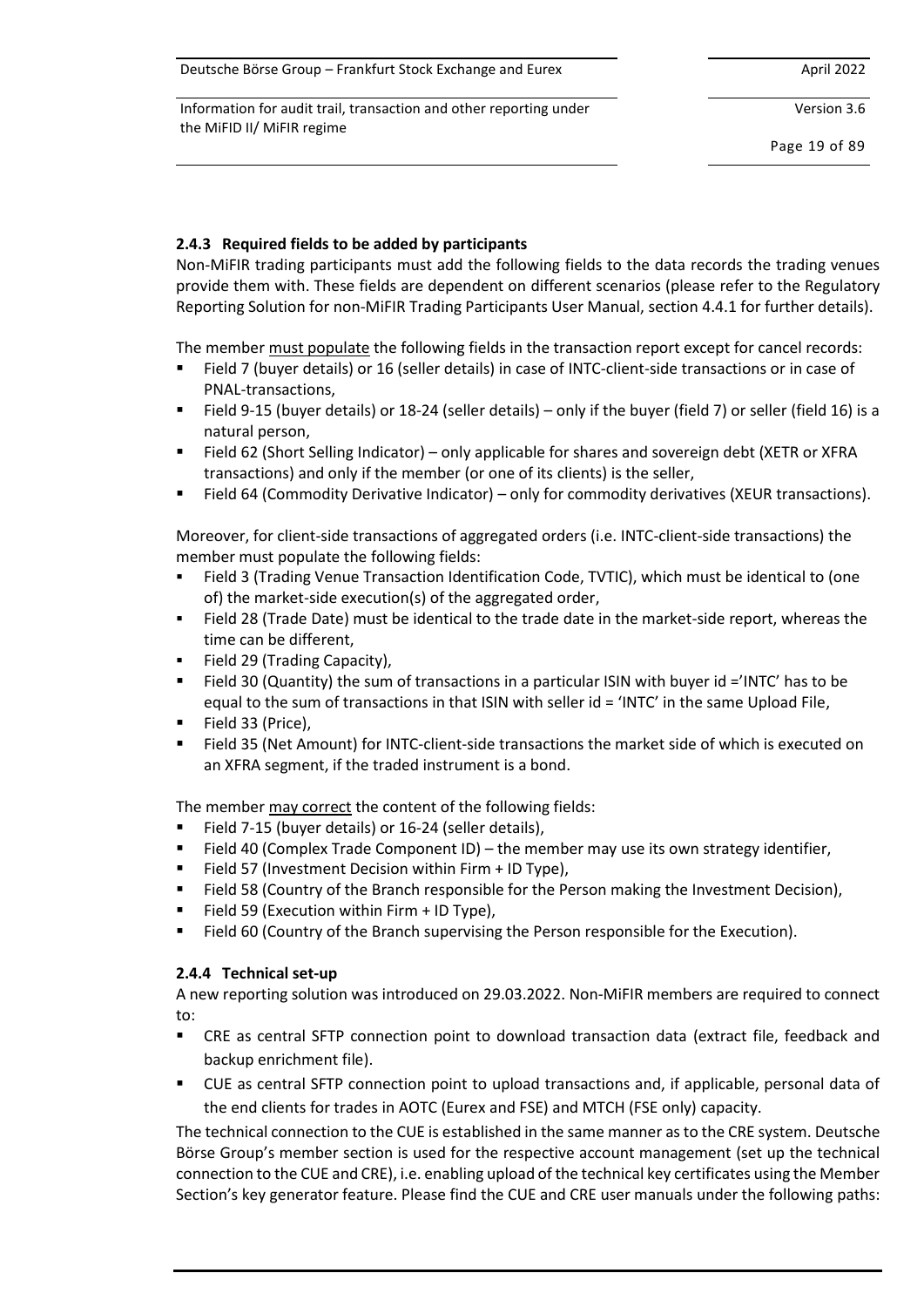| Deutsche Börse Group – Frankfurt Stock Exchange and Eurex          | April 2022    |
|--------------------------------------------------------------------|---------------|
| Information for audit trail, transaction and other reporting under | Version 3.6   |
| the MiFID II/ MiFIR regime                                         | Page 20 of 89 |

Xetra.com > Technology > T7 trading architecture> System documentation > Release  $XY<sup>1</sup>$  > Reports

Eurex > Support > Initiatives & Releases > T7 Release  $XY^2$  > MiFID II/MiFIR

# **2.4.5 Reporting solution processing**

The non-MiFIR trading participant has to request access to CUE and CRE market folder "mifid" for the transaction reporting purpose (please refer to the Regulatory Reporting Solution for non-MiFIR Trading Participants User Manual, section 3 for further details). In case a non-MiFIR trading participant has multiple member IDs, the "mifid" folder access can be set up for one member ID or all member IDs. We recommend requesting access for one member ID only as the transaction reporting is on legal entity, i.e. LEI level and can be retrieved with any member ID belonging to one legal identity.

# 1. Retrieval of the extract file

Extract files will be provided to the non-MiFIR trading participant in the CRE's "mifid" folder at the end of day T. The CSV extract files will be generated per operating MIC and on LEI level. Thus, for a non-MiFIR trading participant with multiple Member IDs, there will be one CSV file per operating MIC covering all transactions of all its Member IDs.

2. Enrichment by the trading participant (if necessary)

The non-MiFIR trading participant enriches the transactions, if needed, with the necessary data (please refer to chapter [2.4.3](#page-18-0) and to the "Regulatory Reporting Solution for non-MiFIR trading participants user manual" for further details).

3. Provision of the upload file to the trading venue

Non-MiFIR trading participants are required to submit the transactions in the CSV file latest by 18:00 CET/CEST on T+1. Upload files have to be provided to the CUE's "mifid" UPLOAD folder of the respective trading day.

4. Retrieval of the feedback file

Feedback files will be provided to the non-MiFIR trading participant in the CRE's "mifid" folder.

Please find comprehensive information to this high-level overview of the transaction reporting processing in the "Regulatory Reporting Solution for non-MiFIR trading participants user manual" and sample files on the trading venues' webpages:

- Xetra.com > Newsroom > Current regulatory topics > MiFID II and MiFIR > Non-MiFIR firms
- Eurex.com > Rules & Regs > MiFID II/MiFIR > Reporting

### **2.4.6 Support contacts Functional Support**

For any functional questions please contact Business Operations Team, which is going to provide first level support for non-MiFIR members.

Hotline: +49 (0) 69 211 11320 FAX: +49 (0) 69 211 6 11320 Support Hours: 07:00 – 18:20 CE(S)T TVR@deutsche-boerse.com

 $1$  Please always refer to the most recent release for the latest documents

<sup>2</sup> See above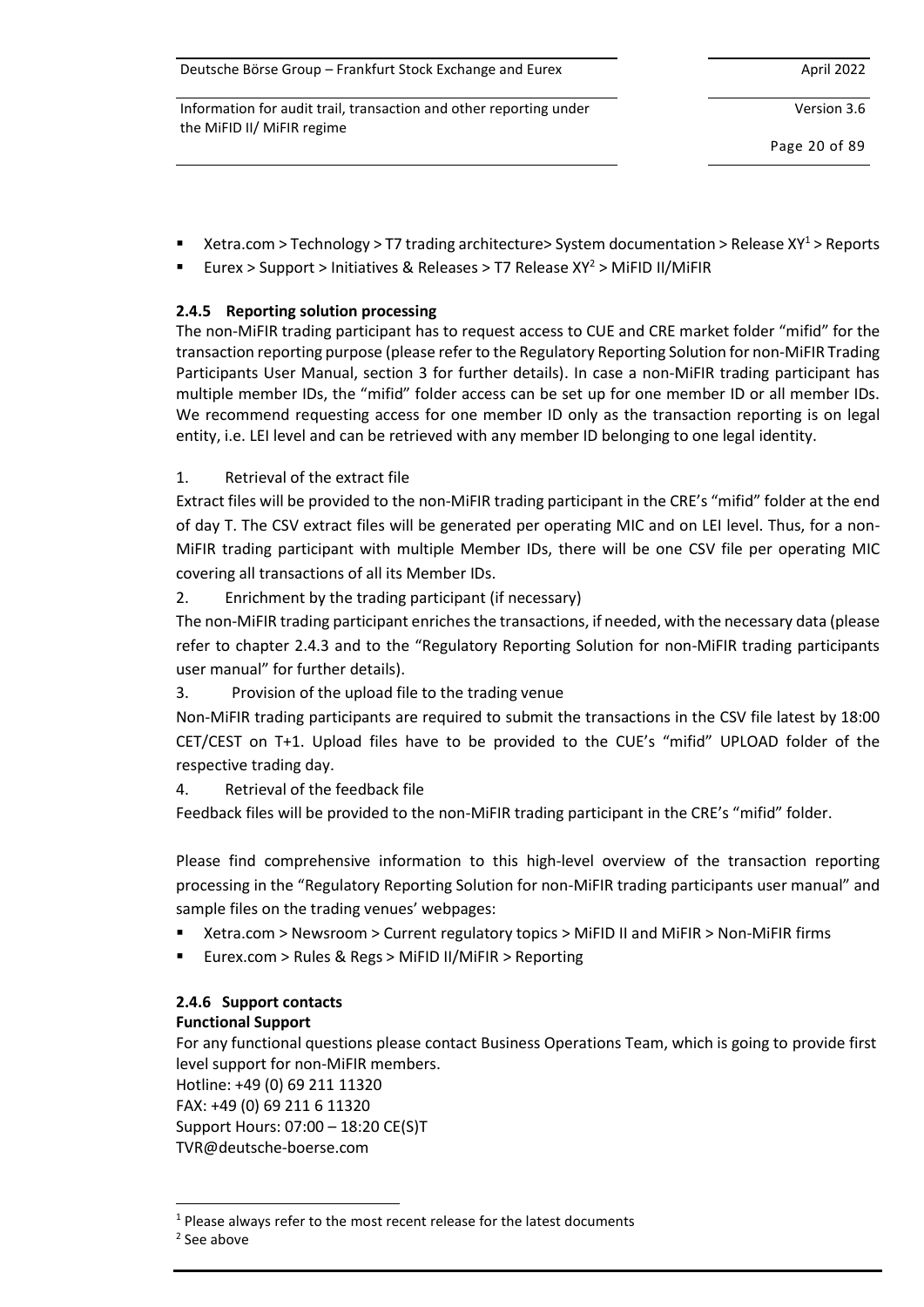Information for audit trail, transaction and other reporting under the MiFID II/ MiFIR regime

Version 3.6

Page 21 of 89

#### **Technical Support**

For any technical questions please contact our Customer Technical Support (CTS). Hotline: +49 (0) 69 211 VIP/ or +49 (0) 69 211 10 888 Support hours: 01:00 - 22:00 CE(S)T cts@deutsche-boerse.com

#### **2.4.7 Reporting choices for non-MiFIR member Definition third country firms**

Directive 2014/65/EU, Art.4 1. (57) Third-country firms in MiFID II and MiFIR refer to firms outside of the European Union who are eligible to provide financial services within the EU.

#### **Reporting by branches**

Commission Delegated Regulation 2017/590, Article 14 "Reporting transactions executed by branches"

(1.) Investment firms shall report transactions executed wholly or partly through its branch to the competent authority of the home Member State of the investment firm unless otherwise agreed by the competent authorities of the home and host Member States.

(2.) Where an investment firm executes a transaction wholly or partly through its branch, it shall report the transaction only once.

(5.) The branch of a third country firm shall submit the transaction report to the competent authority which authorised the branch. The branch of a third country firm shall fill in the relevant fields in Table 2 of Annex I with the ISO country code for the Member State of the authorising competent authority. Where a third country firm has set up branches in more than one Member State within the Union, those branches shall jointly choose one of the competent authorities from the Member States to whom transaction reports are to be sent pursuant to paragraphs 1 to 3.

Commission Delegated Regulation 2017/590, Article 15 "Methods and arrangements for reporting financial transactions" [..]

(e) mechanisms to avoid the reporting of duplicate transaction reports, including where an investment firm relies on a trading venue to report the details of transactions executed by the investment firm through the systems of the trading venue in accordance with Article 26(7) of Regulation (EU) No 600/2014;

(f) mechanisms to ensure that the trading venue only submits reports on behalf of those investment firms that have chosen to rely on the trading venue to send reports on their behalf for transactions completed through systems of the trading venue.

#### **Conclusion**

Either the non-MiFIR trading participant relies on the trading venue and the reporting to the venue's home competent authority for whole of transactions, or the non-MiFIR trading participant reports via a branch on the branch's home competent authority.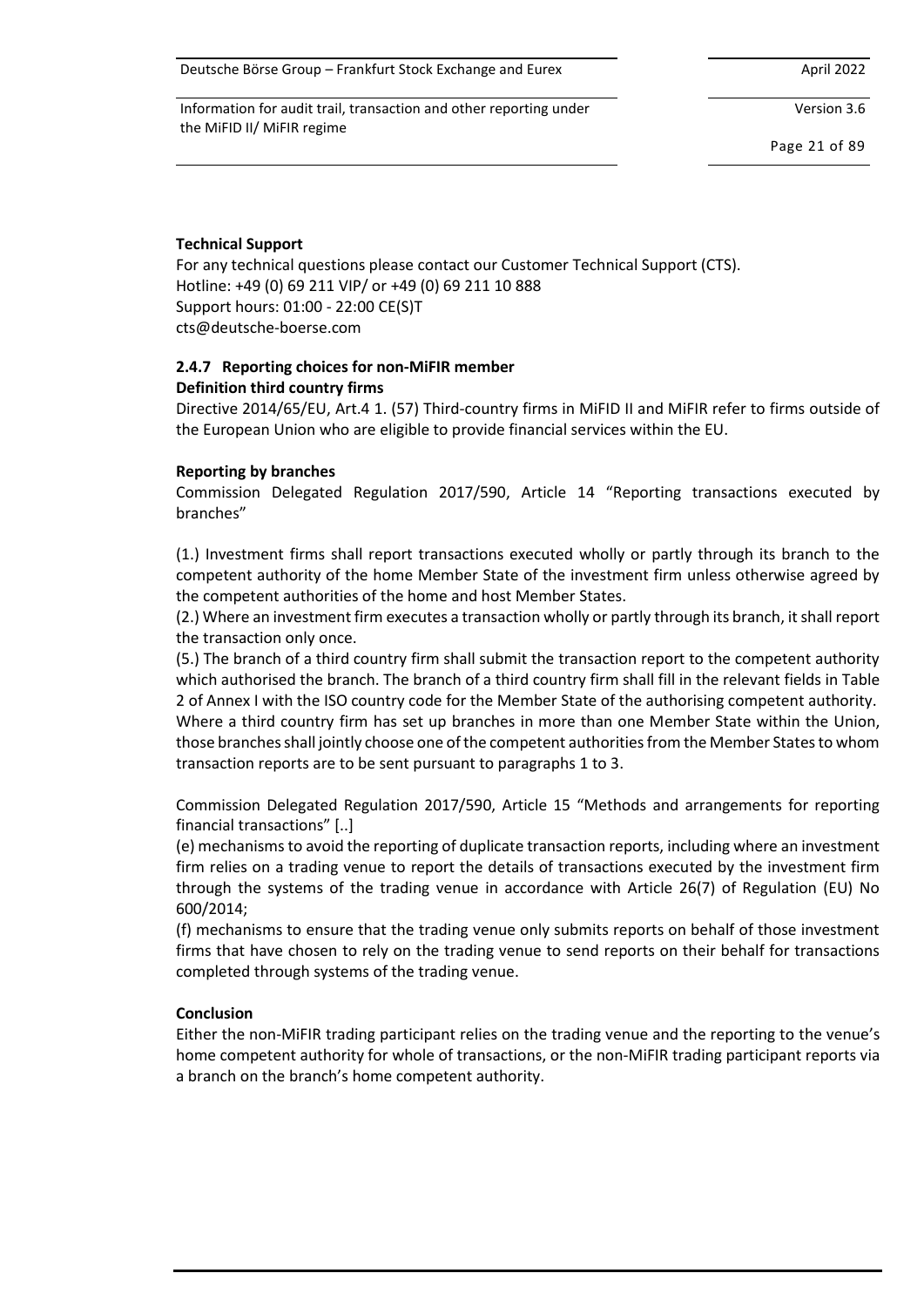Information for audit trail, transaction and other reporting under the MiFID II/ MiFIR regime

Version 3.6

Page 22 of 89

# <span id="page-21-0"></span>**3 Audit Trail Reporting**

### **3.1 Regulatory requirements**

In terms with Article 25 (2) of Regulation (EU) No 600/2014, the operator of a trading venue shall keep at the disposal of the competent authority, for at least five years, the relevant data on all orders in financial instruments which are advertised through their systems. The records shall contain the relevant data such as the characteristics of the order, including those that link an order with the executed transaction(s) stemming from that order; these details shall be reported in accordance with Article 26(1) and (3). In order to fulfill these requirements, the trading venue built new fields in the trading system. These new fields are described in next chapters.

### **3.2 Extract: Audit trail fields<sup>3</sup>**

### **Field 2: Direct Electronic Access (DEA)**

Content: 'true' where the order was submitted to the trading venue using DEA as defined in Article 4(1)(41) of Directive 2014/65/EU. 'false' where the order was not submitted to the trading venue using DEA as defined in Article 4(1)(41) of Directive 2014/65/EU.

Format and Standard: true; false

Data source: FSE TC540, TC810; Eurex TE540, TE810 'dmaFlg'

For more information please refer to chapter [5.](#page-66-0)

# **Field 8: Liquidity provision activity**

Content: Indicates whether an order is submitted to a trading venue as part of a marketmaking strategy pursuant to Articles 17 and 48 of Directive 2014/65/EU or is submitted as part of another activity in accordance with Article 3 of this Regulation.

Format and Standard: true; false

Data source: Trading participants have to flag these orders/quotes during entry. The reporting will take place in FSE report TC540, TC550, TE540, TE545, TE550 "liqProvActivity".

T7: "OrderAttributeLiquidityProvision" (tag 23002) via ETI: Mandatory field in order, quote and TES transactions required to be set by the entering trader. Since the field is mandatory, only valid values are accepted for each relevant transaction and, consequently "0 - no liquidity provision" or "1 – liquidity provision" in the audit trail of T7.

# **Field 21: New order, order modification, order cancellation, order rejections, partial or full execution**

Content:

- New order: receipt of a new order by the operator of the trading venue.
- **Triggered: an order which becomes executable or, as the case may be, non-executable upon** the realization of a pre-determined condition.
- **Replaced by the member or participant of the trading venue: where a member, participant** or client of the trading venue decides upon its own initiative to change any characteristic of the order it has previously entered into the order book.
- Replaced by market operations (automatic): where any characteristic of an order is changed by the trading venue operator's IT systems. This includes where a peg order's or a trailing stop order's current characteristic are changed to reflect how the order is located within the order book.

<sup>&</sup>lt;sup>3</sup> RTS24, Annex, Table 2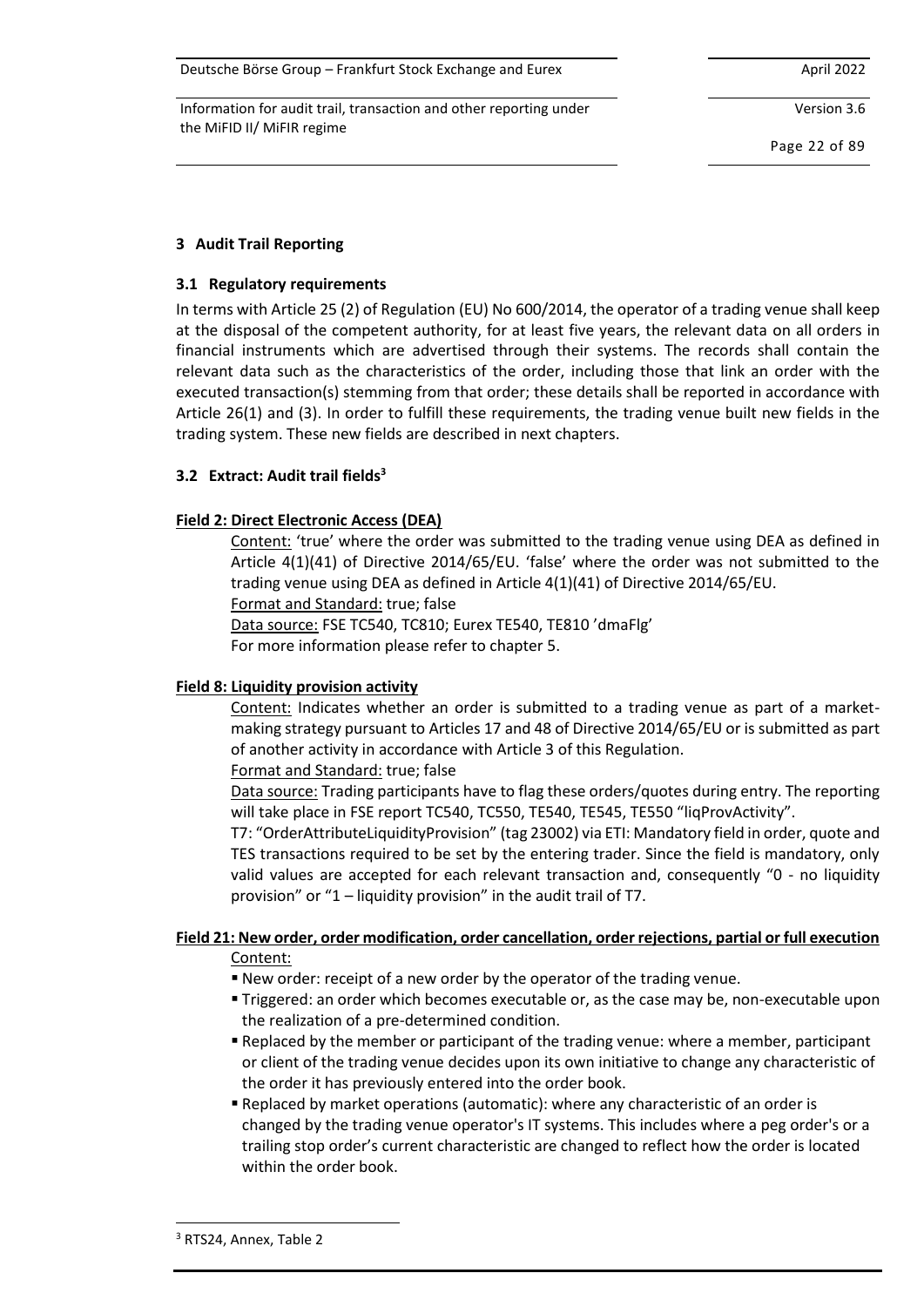| Deutsche Börse Group - Frankfurt Stock Exchange and Eurex | April 2022 |
|-----------------------------------------------------------|------------|
|-----------------------------------------------------------|------------|

Version 3.6

Page 23 of 89

- Replaced by market operations (human intervention): where any characteristic of an order is changed by a trading venue operator's staff. This includes the situation where a member, participant of the trading venue has IT issues and needs its orders to be cancelled urgently.
- Change of status at the initiative of the member, participant of the trading venue. This includes activation and deactivation.
- **Example of status due to market operations.**
- **Example 2** Cancelled at the initiative of the member, participant of the trading venue; where a member, participant or client decides upon its own initiative to cancel the order it has previously entered.
- Cancelled at the initiative of the member, participant of the trading venue; where a member, participant or client decides upon its own initiative to cancel the order it has previously entered.
- Cancelled by market operations. This includes a protection mechanism provided for investment firms carrying out a market-making activity as laid down in Articles 17 and 48 of Directive 2014/65/EU.
- Rejected order: an order received but rejected by the operator of the trading venue.
- **Expired order: where the order is removed from the order book upon the end of its validity** period.
- **Partially filled: where the order is not fully executed so that there remains a quantity to be** executed. 'PARF' - Partially filled
- Filled: where there is no more quantity to be executed.
- **Example 1** Request for quote sent: when the RFQ was sent out to the potential counterparties.
- Format and Standard:
- 'NEWO' New order;
- 'TRIG' Triggered;
- 'REME' Replaced by the member or participant of the trading venue;
- 'REMA' Replaced by market operations (automatic);
- 'REMH' Replaced by market operations (human intervention);
- 'CHME' Change of status at the initiative of the member/ participant of the trading venue;
- 'CHMO' Change of status due to market operations;
- 'CAME' Cancelled at the initiative of the member or participant of the trading venue;
- 'CAMO' -Cancelled by market operations;
- 'REMO' Rejected order;
- 'EXPI' Expired order;
- 'PARF' Partially filled;
- 'FILL' Filled;
- {ALPHANUM-4} characters not already in use for the trading venue's own classification. Such as:
- $P^*$  'RFQS' Request for quote sent;
- Data source: TC540, TC545, TC600, TC610, TE540, TE545 'regOrderEvent'.

### **Field 31: Price notation**

Content: Indicates whether the price is expressed in monetary value, in percentage, in yield or in basis points.

Format and Standard:

- 'MONE' Monetary value
- 'PERC' Percentage
- 'YIEL' Yield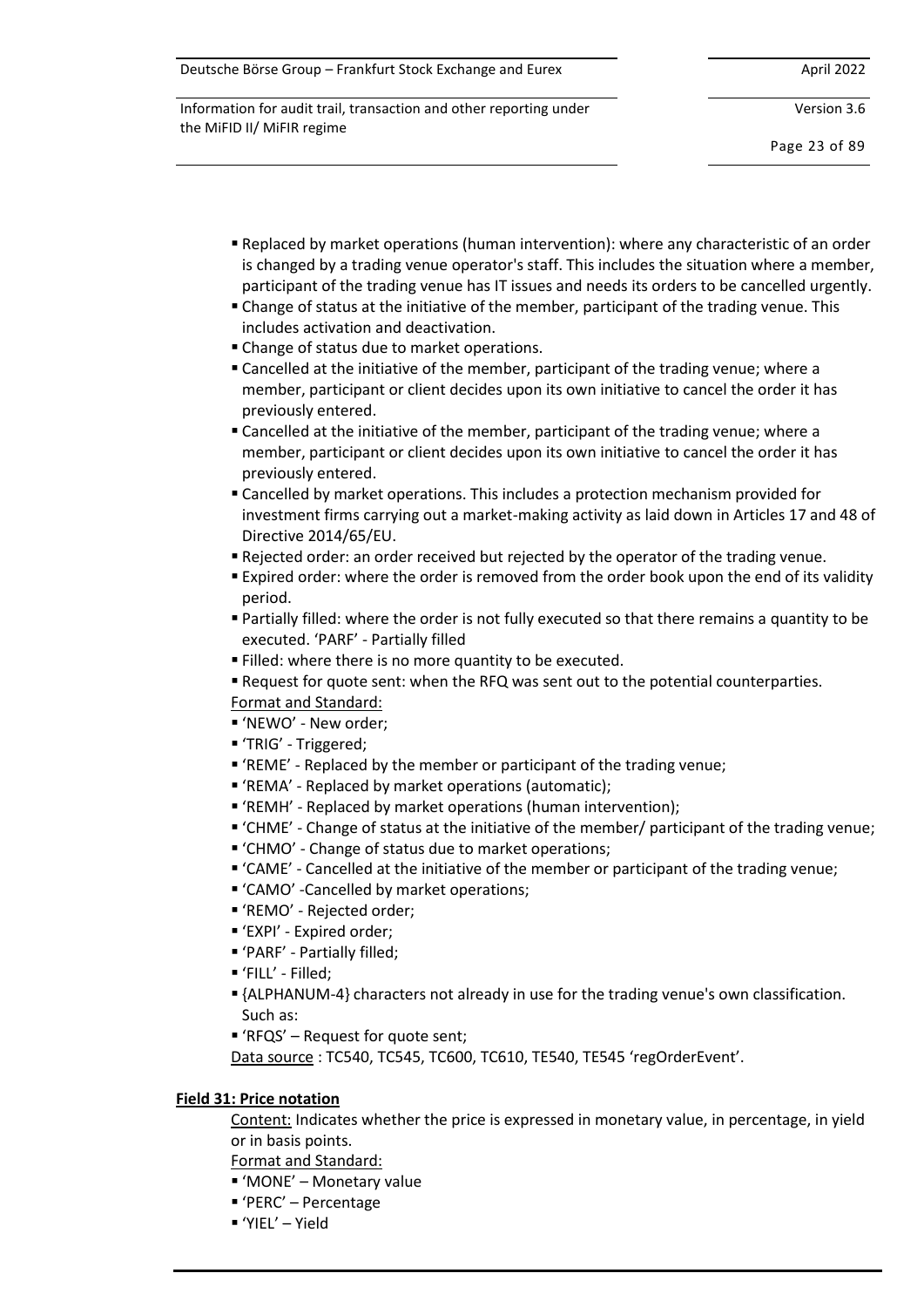Version 3.6

Page 24 of 89

 $P$  'BAPO' – Basis points

Data Source:

The price notation information will be distributed via a new field in the post-trade CEF Core Feed and in the T7 Reference Data Interface as field #423 "Price Type" with the following values:

1: PERC [percentage]

2: MONE [monetary]

22: BAPO [basis points]

For Eurex and FSE, value YIEL [yield] is currently not applicable.

### **Field 44: Passive or aggressive indicator:**

Content: On partial fill and fill order events, indicated whether the order was already resting on the order book and providing liquidity (passive) or the order initiated the trade and thus tool liquidity (aggressive)

Format and Standard: 'PASV' – passive; 'AGRE' - aggressive.

Data source: Börse Frankfurt: blank due to the continuous auction model.

T7: FSE and Eurex report TC810 (TE810) 'sideLiquidityInd'; and #1444 SideLiquidityInd ETI This field is only populated for executions occurring in continuous trading sessions otherwise it is blank. Orders are neither passive nor aggressive during auction periods.

### **Field 48: Trading venue transaction identification code**

Content: Alphanumerical code assigned by the trading venue to the transaction pursuant to Article 12 of this Regulation. The trading venue transaction identification code shall be unique, consistent and persistent per ISO10383 segment MIC and per trading day. Where the trading venue does not use segment MICs, the trading venue transaction identification code shall be unique, consistent and persistent per operating MIC per trading day. The components of the transaction identification code shall not disclose the identity of the counterparties to the transaction for which the code is maintained.

Format and Standard: {ALPHANUM-52}

Data source:

- ETI Trade Notifications, TES Trade Broadcast: RegulatoryTradeID, tag 1903
- FGW Trade Capture Report
- TC810, TE810
- **E** CEF Core: TRANS ID CODE (846F)

# **FSE and Eurex T7:**

If members do not retrieve the information from the "data source" stated above, the field TVTIC can be concatenated by the following fields. Please note that the length of the fields shall be fixed with leading zeros to the given 52-character string value below. It is recommended to take the data required to create the TVTIC from T7 ETI interface.

Envir\_Flag (1)+ SecurityID (20)+ TranTime (20)+ DealType (1) + MatchStepID (10)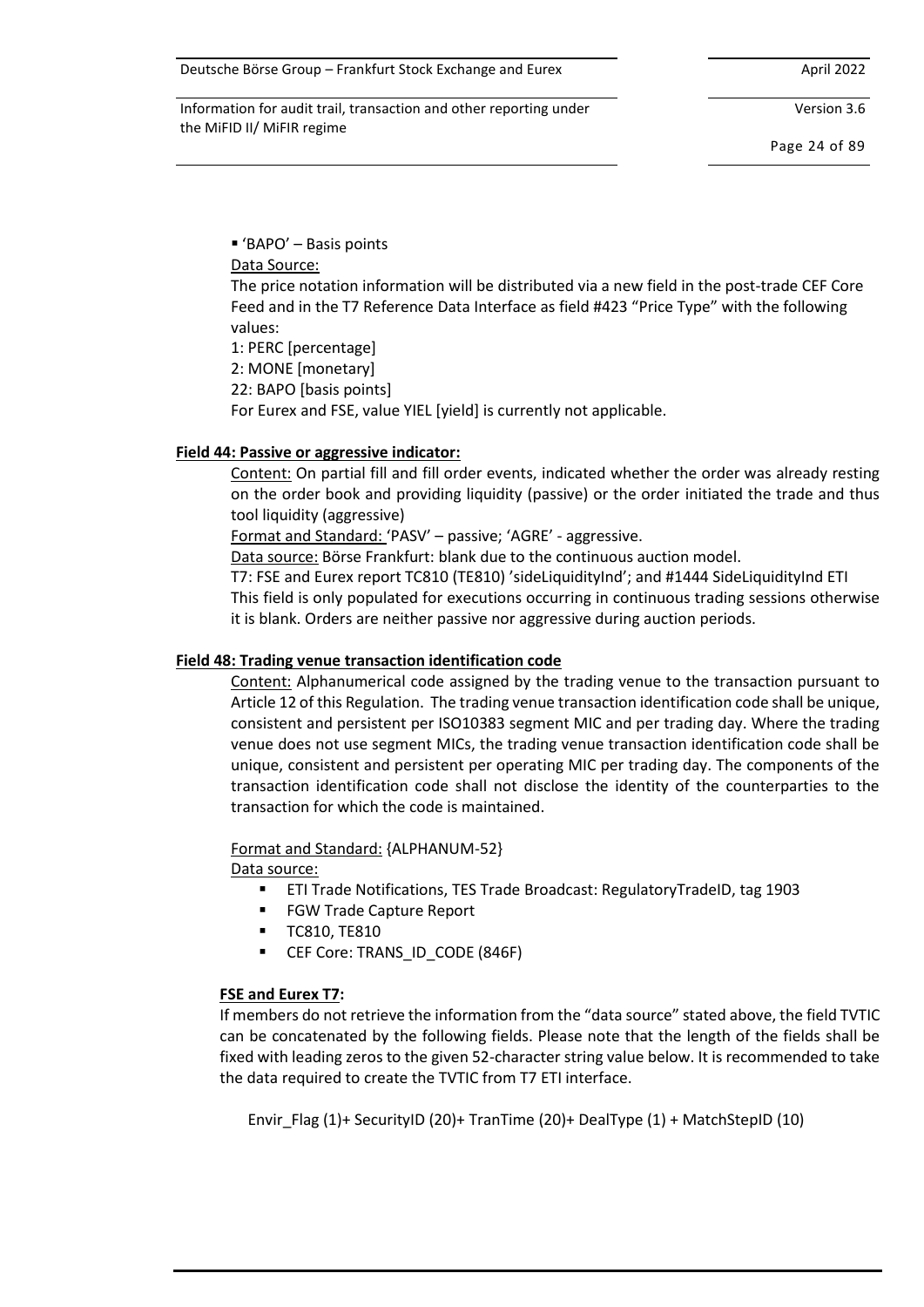Version 3.6

Page 25 of 89

# **FSE T7 rules:**

- Envir Flag  $(1)$ :
	- o Valid value "1" for the Xetra market (MIC XETR)
	- o Valid value "3" for Börse Frankfurt and Börse Frankfurt Zertifikate (MIC XFRA) Field length is one digit.
- SecurityID (20):
	- o RDI/RDF, EMDI, ETI, FIX LF: SecurityID (Tag 48)
	- o FGW: SecurityAltID (Tag 455)

Field length is fix 20 digits. The part on the leading zeros needs to be provided to reach the fixed length.

- TranTime (20):
	- o ETI: Trade Notification and TES trade broadcast TransactTime Stamp (Tag 60)
	- o EMDI: MDEntryTime (Tag 273)
	- o FGW in Execution and Trade Capture Report UTransactTime (Tag 30060)

Field length is fix 20 digits. The part on the leading zeros needs to be provided to reach the fixed length.

- DealType (1):
	- o Valid value "0" for on-book
	- o Valid value "1" for off-book

Field length is one digit.

MatchStepID (10):

For on-book

- o ETI: TrdMatchID (tag 880)
- o EMDI: MDEntryID (tag 278)
- o FGW: TradeMatchID (tag 880)

For off-book

- o ETI and FGW: PackageID (tag 2489)
- o EMDI: MDEntryID (tag 278)

Field length is fix 10 digits. The part on the leading zeros needs to be provided to reach the fixed length.

# **Eurex T7 rules:**

- Envir\_Flag (1): to be set to 1 for Eurex T7 and to 2 for FX T7 as prefix from session context.
- SecurityID (20): RDI/RDF, EMDI, ETI and FGW (Tag 48 SecurityID). Field length is fix 20 digits. The part on the security ID leading zeros needs to be provided to reach the fixed length.
- TranTime (20):
	- o ETI,trade notification and TES trade broadcast: TransactTime Stamp (Tag 60)
	- o EMDI: MDEntryTime (Tag 273)

o FGW in Execution and Trade Capture Report UTransactTime (Tag 30060) Field length is fix 20 digits. The part on the leading zeros needs to be provided to reach the fixed length.

- DealType  $(1)$ :
	- o Valid value "0" for on-book
	- o Valid value "1" for off-book
	- o EMDI: MDOriginType (tag 1024)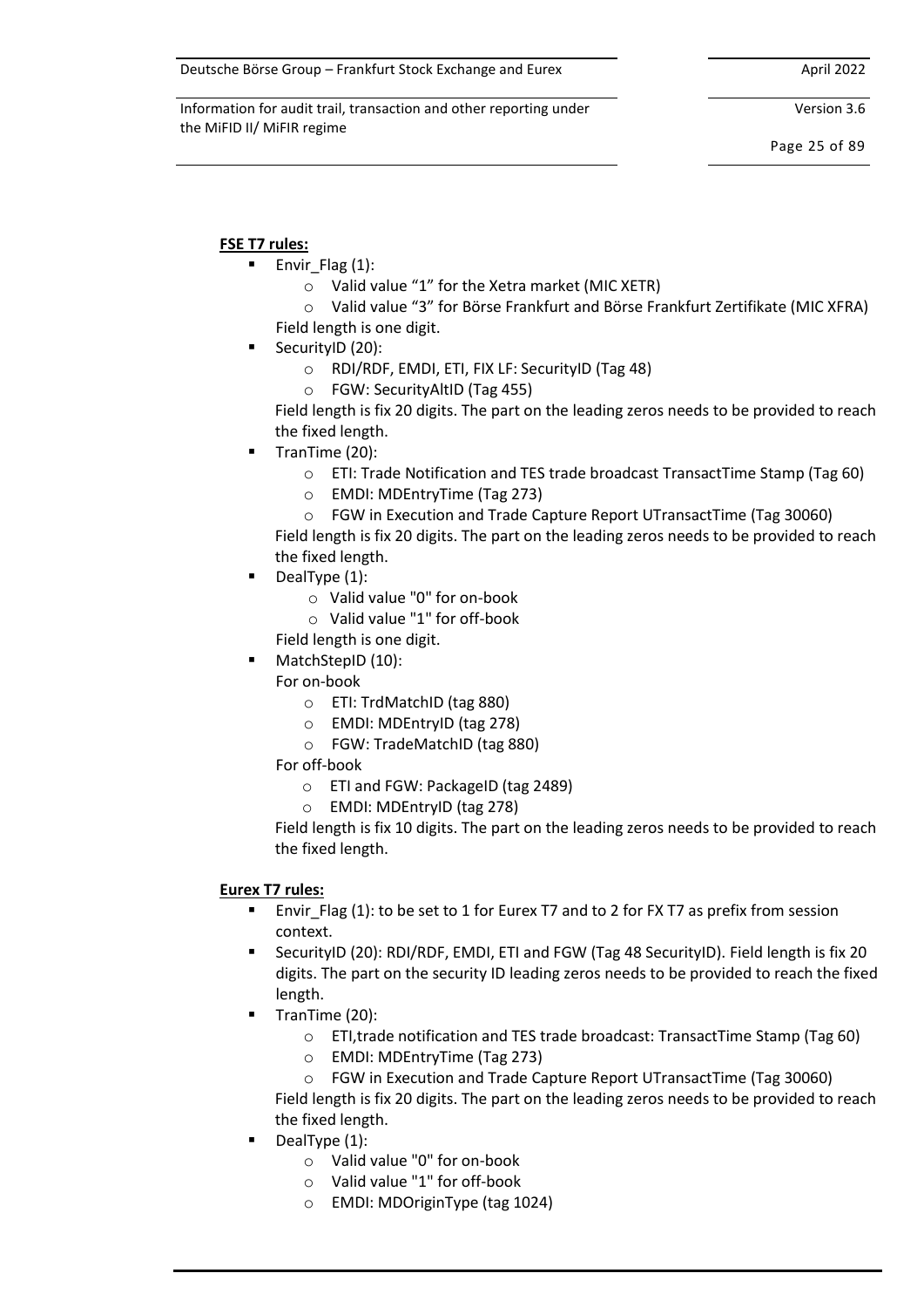Version 3.6

Page 26 of 89

- MatchStepID (10):
	- o ETI, trade notification broadcast: TradeMatchID (tag 880)
	- o ETI, TES trade broadcast: PackageID (tag 2489)
	- o EMDI: MDEntryID (tag 278)
	- o FGW: TrdMatchID (tag 880)

As a general rule, the T7 SecurityID used for the creation of the TVTIC is always a simple instrument Security ID as e.g. provided in the T7 trade confirmation. In case of a complex (multileg) instrument match, the TVTIC is created on instrument leg level and the corresponding leg instrument Security ID is taken into account.

Consequently, a TVTIC on complex instrument level is not supported. The approach of referring to the simple instrument Security ID uniformly covers all different types of trades resulting from the matching of simple and complex instruments. As an example, a matching event of a futures calendar spread results to two TVTIC which only differ by the SecurityID representing the corresponding T7 instrument ID of leg 1 and leg 2 (regardless whether the matching event involves synthetic matching or not).

With the help of the Strategy Link Id (tag 1851), it is possible to retrieve all relevant information on complex instrument level.

#### Uniqueness

T7: The field used is unique per segment MIC, business day, transaction, price level and system (FX T7 und FSE T7 and Eurex T7).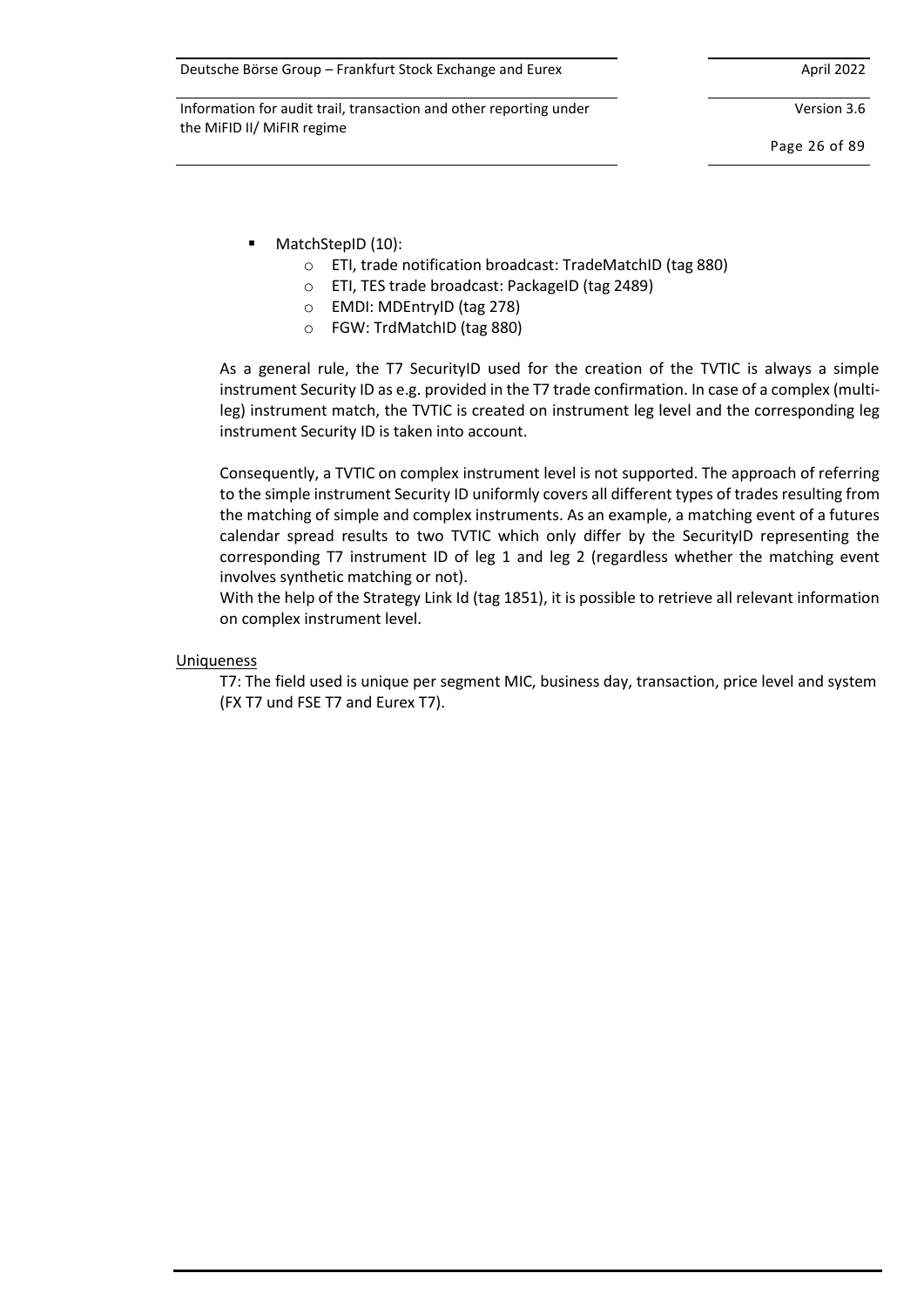| Deutsche Börse Group - Frankfurt Stock Exchange and Eurex | April 2022 |
|-----------------------------------------------------------|------------|
|-----------------------------------------------------------|------------|

Version 3.6

Page 27 of 89

# <span id="page-26-0"></span>**3.3 Short Code Solution**

This chapter describes the short code solution comprising the T7 trading system, the MIFID II / MIFIR and uniqueness requirements, registration of short codes, the short code management, monitoring and sanctioning and information about the common upload engine (CUE).

### **3.3.1 Technical fields in the trading system T7**

Deutsche Börse Group follows the EU-wide industry "short code solution" standard. Trading participants shall insert the information of the ESMA fields<sup>4</sup> "client identification code", the "execution within firm" and the "investment decision within firm" in the respective T7 fields using this logic. The fields are available in the order and quote messages as 8-byte 20 digits numeric fields.

- Client ID (for the MiFID field "Client identification code")
- Execution ID (for the MiFID field "Execution within firm")
- Investment ID (for the MiFID field "Investment decision within firm")

As the fields execution decision and investment decision can contain an algoID or a short code, there are respective qualifier fields. Please set the qualifier fields to the following values<sup>5</sup> in order to identify the numeric values in execution decision and investment decision as algo (22) or short code (24):

- Execution Qualifier value  $22$  = Algo or  $24$  = Human
- Investment Qualifier value 22 = Algo or 24 = Human

Following the ESMA requirements<sup>6</sup>, the submission of the Execution ID is mandatory, and the Investment ID is optional as the field must be blank in case the client of the trading participant took the investment decision.

However, members can leave the execution and investment decision field blank and set the respective qualifier to "human" and the system automatically maps the NationalID of the submitting TraderID owner into the field in the trading venue's audit trail. The ClientID is mandatory when trading in the Agent-/ Riskless Principal-Account (A-/R-account) i.e. the ESMA trading capacity AOTC / MTCH. Please find more information on all scenarios i[n 3.3.2.](#page-27-0)

Please note that the short code fields are not permitted to have leading zeros, e.g. "00012345" or be a stand-alone "0".

<sup>4</sup> Commission Delegated Regulation (CDR) 2017/580, article 2

<sup>5</sup> Values might differ with respect to different interfaces, e.g. ETI or FIX.

<sup>6</sup> Commission Delegated Regulation (CDR) 2017/580, article 2 and ESMA guidelines ESMA/2016/1452, chapters 5.11, 5.12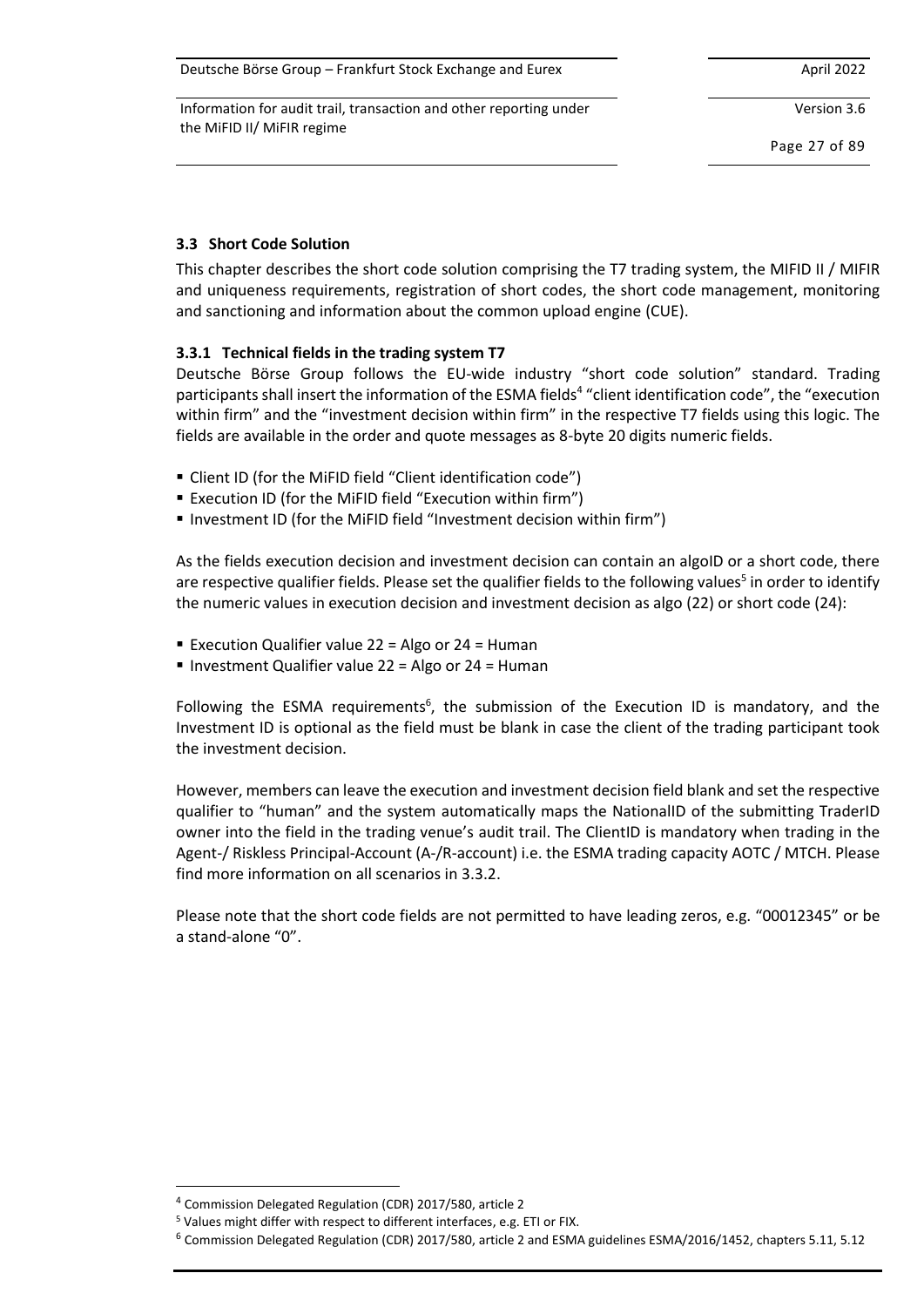| Deutsche Börse Group – Frankfurt Stock Exchange and Eurex | April 2022 |
|-----------------------------------------------------------|------------|
|-----------------------------------------------------------|------------|

Version 3.6

Page 28 of 89

### <span id="page-27-0"></span>**3.3.2 Short code fields and attributes**

Please find an overview of all scenarios including short codes by account (ESMA trading capacity) and related flagging of the fields below and the detailed information on the fields in this chapter.

Proprietary accounts (trading capacity DEAL) and riskless principal account (trading capacity MTCH)

| <b>Flagging options</b>                                                                                                                         | <b>Execution</b><br><b>Decision</b>                          | <b>Execution</b><br>Qualifier      | Investment<br><b>Decision</b>                                | Investment<br>Qualifier            | <b>Client ID</b>                               |
|-------------------------------------------------------------------------------------------------------------------------------------------------|--------------------------------------------------------------|------------------------------------|--------------------------------------------------------------|------------------------------------|------------------------------------------------|
| Execution<br>decision taken<br>by an algo.<br>Investment<br>decision taken<br>by the trader or<br>another person<br>within the                  | Algo ID                                                      | T7:22<br>(for an algo)             | Short code for<br>the National ID<br>of the<br>trader/person | T7:24<br>(for a natural<br>person) |                                                |
| member firm.<br>Execution<br>decision taken<br>by the trader or<br>another person<br>within the<br>member firm.<br>Investment<br>decision taken | Short code for<br>the National ID<br>of the<br>trader/person | T7:24<br>(for a natural<br>person) | Algo ID                                                      | T7:22<br>(for an algo)             |                                                |
| by an algo.<br>Execution and<br>investment<br>decision are<br>both taken by<br>the trader or<br>another person<br>within the<br>member firm.    | Short code for<br>the National ID<br>of the<br>trader/person | T7:24<br>(for a natural<br>person) | Short code for<br>the National ID<br>of the<br>trader/person | T7:24<br>(for a natural<br>person) |                                                |
| <b>RISKLESS</b><br>Principal<br><b>Account ONLY</b><br>Investment and<br>execution<br>decisions not<br>taken within the<br>participant firm.    | <b>NORE</b>                                                  | T7:24<br>(for a natural<br>person) | Empty                                                        | Empty                              | Short code for<br><b>LEI or National</b><br>ID |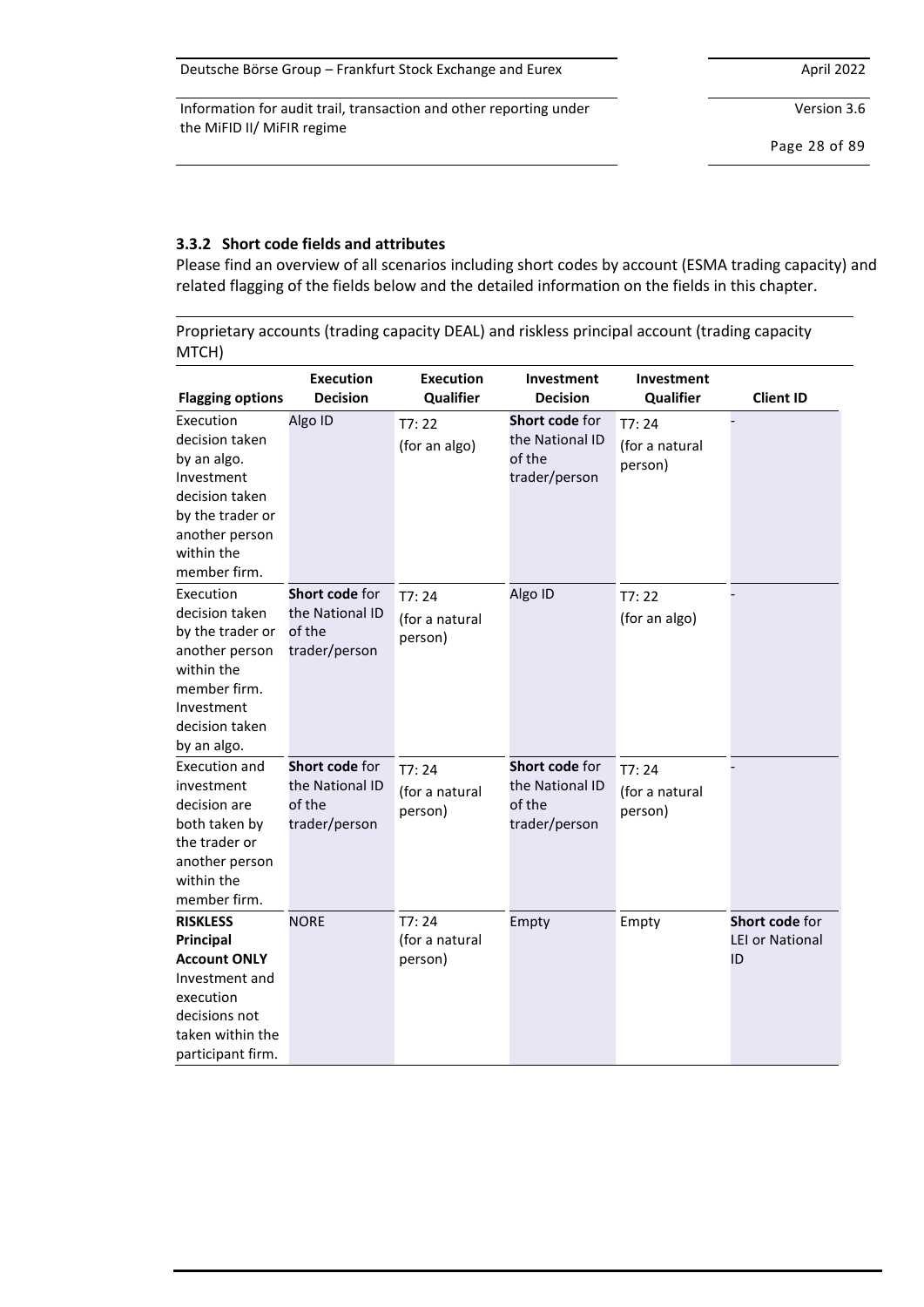Version 3.6

Page 29 of 89

| <b>Flagging options</b>                                                                                                                                                                     | <b>Execution</b><br><b>Decision</b>                          | <b>Execution</b><br>Qualifier      | Investment<br><b>Decision</b>                                       | Investment<br>Qualifier            | <b>Client ID</b>                                                       |
|---------------------------------------------------------------------------------------------------------------------------------------------------------------------------------------------|--------------------------------------------------------------|------------------------------------|---------------------------------------------------------------------|------------------------------------|------------------------------------------------------------------------|
| Execution and<br>investment<br>decision taken<br>by an algo.                                                                                                                                | Algo ID                                                      | T7:22<br>(for an algo)             | Algo ID                                                             | T7:22<br>(for an algo)             | Short code for<br><b>LEI or National</b><br>ID, PNAL or<br><b>AGGR</b> |
| Execution<br>decision taken<br>by an algo.<br>Investment<br>decision taken<br>by the trader or<br>another person<br>within the<br>member firm.                                              | Algo ID                                                      | T7:22<br>(for an algo)             | <b>Short code for</b><br>the National ID<br>of the<br>trader/person | T7:24<br>(for a natural<br>person) | Short code for<br><b>LEI or National</b><br>ID, PNAL or<br><b>AGGR</b> |
| Execution<br>decision taken<br>by the trader or<br>another person<br>within the<br>member firm.<br>Investment<br>decision taken<br>by an algo.                                              | Short code for<br>the National ID<br>of the<br>trader/person | T7:24<br>(for a natural<br>person) | Algo ID                                                             | T7:22<br>(for an algo)             | Short code for<br>LEI or National<br>ID, PNAL or<br><b>AGGR</b>        |
| Execution and<br>investment<br>decision are<br>both taken by<br>the trader or<br>another person<br>within the<br>member firm.                                                               | Short code for<br>the National ID<br>of the<br>trader/person | T7:24<br>(for a natural<br>person) | Short code for<br>the National ID<br>of the<br>trader/person        | T7:24<br>(for a natural<br>person) | Short code for<br><b>LEI or National</b><br>ID, PNAL or<br><b>AGGR</b> |
| Execution<br>decision taken<br>by the trader or<br>a person of the<br>member firm<br>other than the<br>trader and the<br>investment<br>decision not<br>taken within the<br>investment firm. | Short code for<br>the National ID<br>of the<br>trader/person | T7:24<br>(for a natural<br>person) | Empty                                                               | Empty                              | Short code for<br><b>LEI or National</b><br>ID, PNAL or<br>AGGR        |
| Execution<br>decision taken<br>by an algo and<br>the investment<br>decision not<br>taken within the<br>investment firm.                                                                     | Algo ID                                                      | T7:22<br>(for an algo)             | Empty                                                               | Empty                              | <b>Short code for</b><br><b>LEI or National</b><br>ID, PNAL or<br>AGGR |

# Agent account (Trading capacity AOTC), client ID mandatory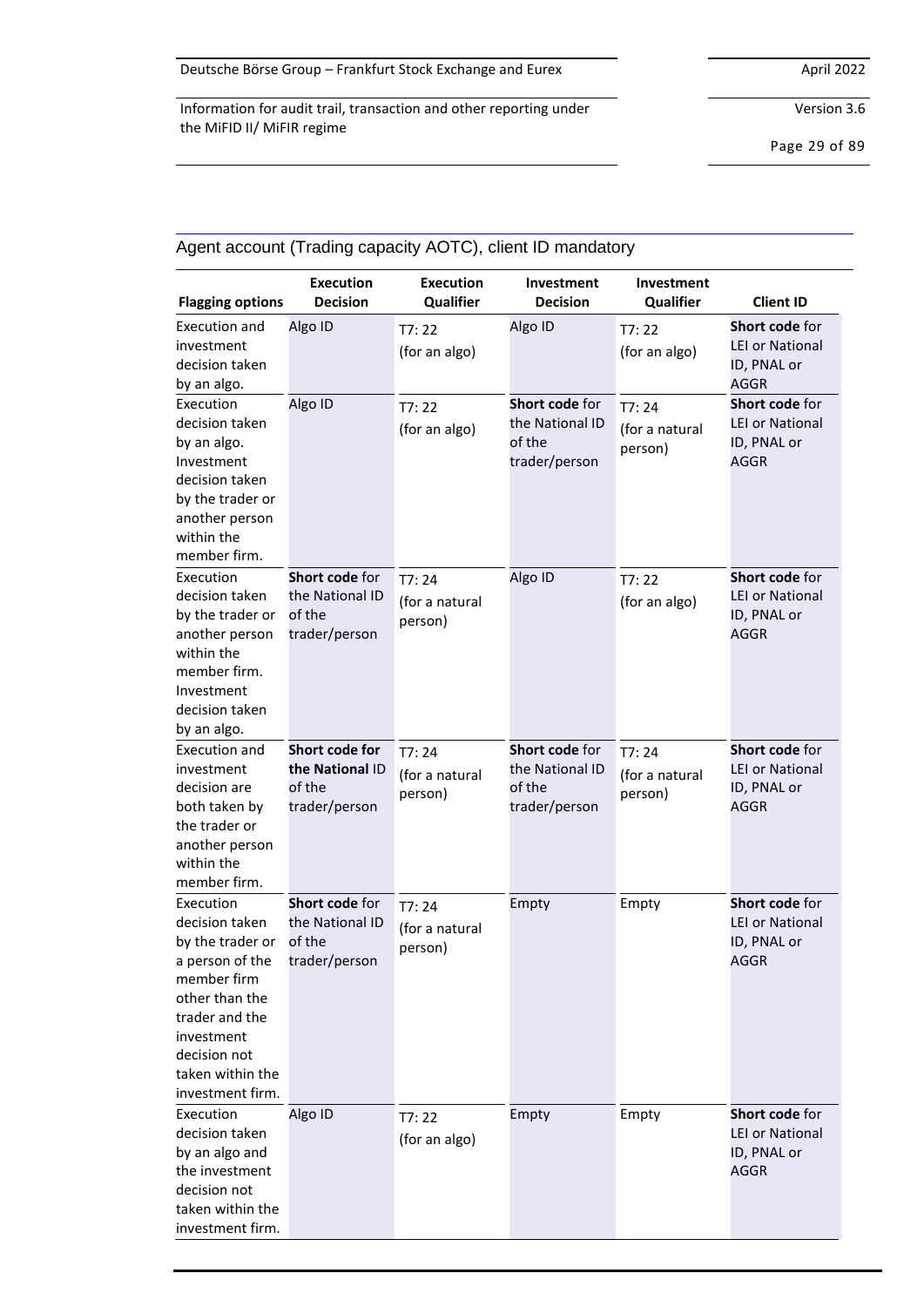Version 3.6

Page 30 of 89

| Agent account (Trading capacity AOTC), client ID mandatory                           |                              |                                    |                               |                                |                                                                 |  |
|--------------------------------------------------------------------------------------|------------------------------|------------------------------------|-------------------------------|--------------------------------|-----------------------------------------------------------------|--|
| <b>Flagging options</b>                                                              | Execution<br><b>Decision</b> | Execution<br><b>Qualifier</b>      | Investment<br><b>Decision</b> | Investment<br><b>Qualifier</b> | <b>Client ID</b>                                                |  |
| Investment and<br>execution<br>decision not<br>taken within the<br>participant firm. | <b>NORF</b>                  | T7:24<br>(for a natural<br>person) | Empty                         | Empty                          | <b>Short code for</b><br>LEI or National<br>ID, PNAL or<br>AGGR |  |

### 3.3.2.1 ClientID

The ClientID must be populated with a short code of the trading participant's immediate client. It is a mandatory field for all orders entered on A-/ R-account.<sup>7</sup> Without using a short-code (empty) the order-entry will be rejected. If you are entering orders via proprietary accounts, the ClientID must be empty.

The short code used in the ClientID must be registered with a long code, i.e. natural persons with the respective NationalID, legal persons with the legal entity identifier (LEI) or the ESMA valid values for certain exemptions.

# **National ID by country and priority**

The national ID for natural persons<sup>8</sup> must follow the format requirements of valid national identifiers as outlined in the ESMA Questions and Answers on MiFIR data reporting $^9$ . Please refer to chapter [7](#page-69-0) for your convenience.

### **LEI**

Legal persons have to be identified with the LEI as defined in ISO 17442.

### **ESMA valid values**<sup>10</sup>

"PNAL"

In the exceptional case of an allocation that is pending at the time of order submission and where the applicable national legislation allows for the allocation of the order to take place after its submission, please populate the field with short code for the default reference "PNAL" for such order.

# "AGGR"

Where the allocation has taken place and clients are identified before the transmission of the order to the Trading Venue's member or participant for execution but the orders of several clients are aggregated by the member or participant of the Trading Venue, the participant is requested to populate Client ID with the short code with the default reference "AGGR".

<sup>7</sup> Commission Delegated Regulation (CDR) 2017/580 Art. 2, ESMA Guidelines (ESMA/2016/1452) chapter 6.3

<sup>8</sup> Annex II of Commission Delegated Regulation (EU) 2017/590

<sup>9</sup> ESMA70-1861941480-56, p.50

<sup>10</sup> ESMA Guidelines (ESMA/2016/1452) chapter 6.3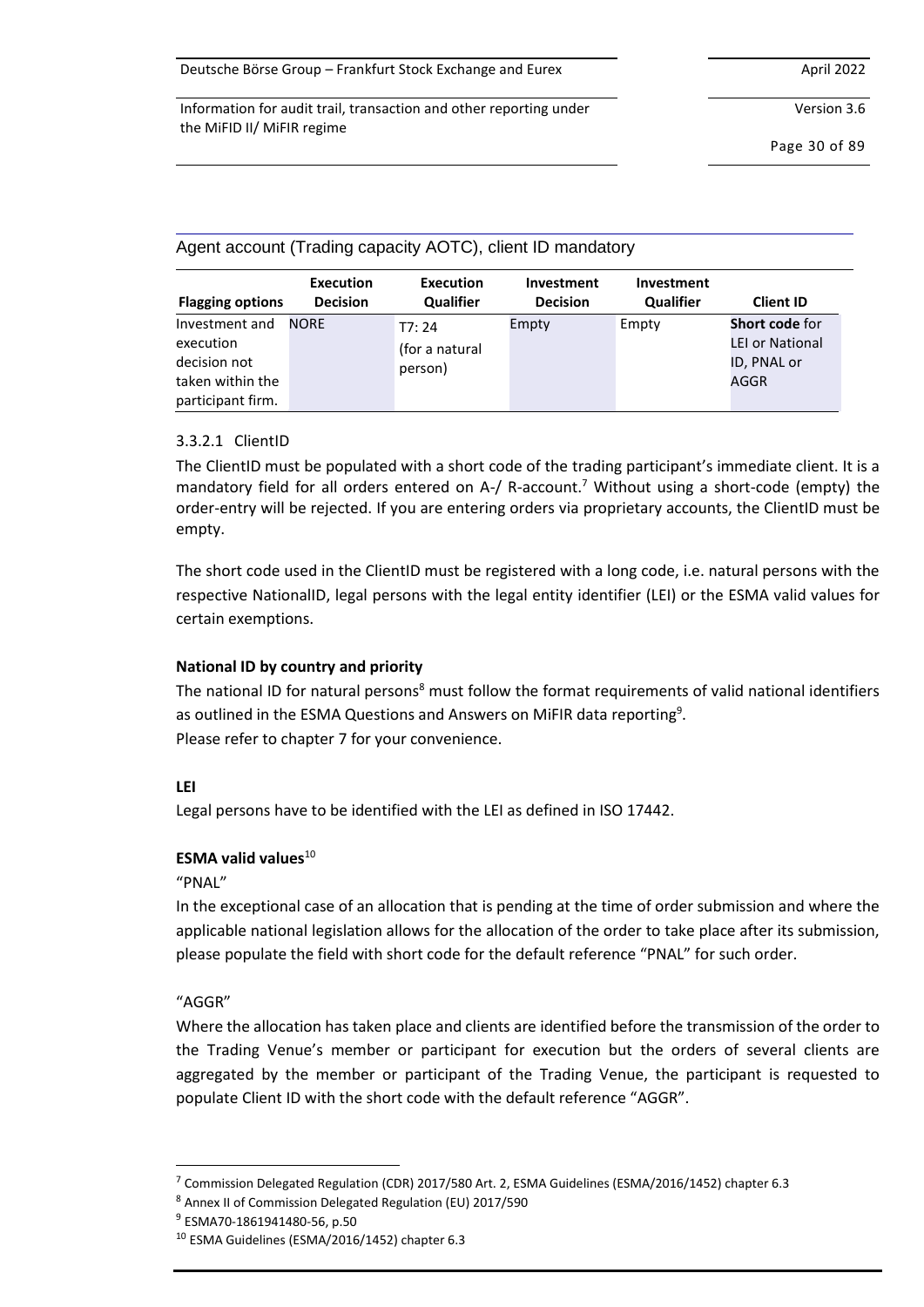Version 3.6

Page 31 of 89

The following short codes, representing industry standards, shall be used to flag the ESMA permitted attributes of the ClientID. Please note that you are required to upload the respective short/long codes in your mapping file. Please refer to [3.3.4](#page-34-0) for examples.

1 – Aggregated order flag "AGGR"

2 – Pending allocations flag "PNAL"

If you used PNAL or AGGR, you are not required to provide the trading venues with the ClientIDs afterwards. Those values have to be provided in your transaction reporting to the NCA but not to the trading venue. For further details please refer to the ESMA guidelines $^{\rm 11}.$ 

### 3.3.2.2 Execution ID

The executionID is mandatory in every order and quote, irrespectively of the account (e.g. A-, R-, P-, M-account). As by ESMA definition<sup>12</sup> this decision is taken "within the member firm", there is no option to identify a client in this field. If a client took this decision, ESMA defines this field to be populated with the ESMA value "NORE". Hence, the trading participant must populate this field with a short code for the long code "NORE".

However, if this decision is taken within the trading participant's firm, an algoID or a short code for the natural person within the firm must be populated. For trading participants' convenience, this field can be left empty and the qualifier set to "human" and the trading venue maps the national ID of the trader automatically to the trading venue's audit trail.

The short code used in the execution decision must be registered with a long code, i.e. natural persons with the respective NationalID or the ESMA valid value "NORE" for this exemption.

### **National ID by country and priority**

The national ID for natural persons $13$  must follow the format requirements of valid national identifiers as outlined in the ESMA Questions and Answers on MiFIR data reporting $^{14}$ . Please refer to chapter [7](#page-69-0) for your convenience.

# **ESMA valid value**<sup>15</sup>

"NORE"

In cases where the decision about the execution was made by a client (e.g. the client instructs the details of the trade including the venue of execution) or by another person from outside the investment firm (e.g. an employee of a company within the same group), investment firms should use the default value "NORE" in this field.

 $11$  ESMA/2016/1452, chapter 6.3

<sup>12</sup> Commission Delegated Regulation (CDR) 2017/580 Art. 2, (CDR) 2017/590 Art. 8, ESMA Guidelines (ESMA/2016/1452) chapters 5.12.

<sup>&</sup>lt;sup>13</sup> Annex II of Commission Delegated Regulation (EU) 2017/590

<sup>14</sup> ESMA70-1861941480-56, p.50

<sup>15</sup> ESMA Guidelines (ESMA/2016/1452) chapter 6.3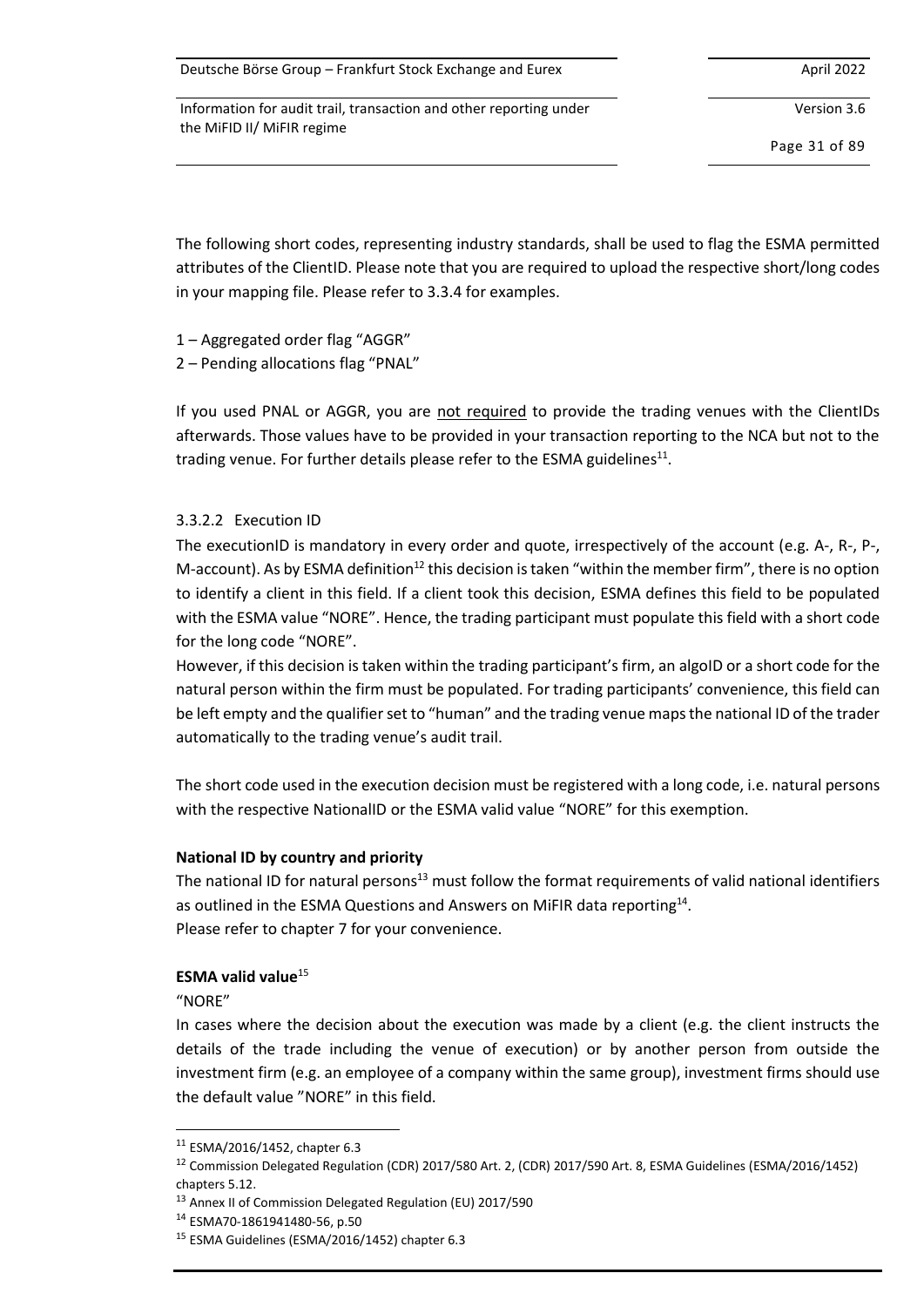Version 3.6

Page 32 of 89

The short code "3", representing industry standard, shall be used to flag the ESMA permitted value "NORE" of the execution decision. Please note that you are required to register the respective short/long code with the trading venue. Please refer to 3.3.3 for an example.

It is in the trading participants' responsibility to determine the decision maker (e.g. algorithm, natural person or client) who is primarily responsible for the execution in accordance with their governance model.

### 3.3.2.3 Investment ID

The investmentID is mandatory in every order and quote, if trading in proprietary accounts e.g. P-, Maccount. As by ESMA definition<sup>16</sup> this decision is taken "within the member firm", there is no option to identify a client in this field. If a client took this decision, ESMA defines this field to be empty. For this purpose, please leave the qualifier field empty too.

However, if this decision is taken within the trading participant's firm, an algoID or a short code for the natural person within the firm must be populated. For trading participants' convenience, this field can be left empty and the qualifier set to "human" and the trading venue maps the national ID of the trader automatically to the trading venue's audit trail.

The short code used in the investment decision must be registered with a long code, i.e. natural person with the respective NationalID.

# **National ID by country and priority**

The national ID for natural persons<sup>17</sup> must follow the format requirements of valid national identifiers as outlined in the ESMA Questions and Answers on MiFIR data reporting $^{18}$ . Please refer to chapter [7](#page-69-0) for your convenience.

It is in the participants' responsibility to determine the decision maker (e.g. algorithm, natural person or client) who is primarily responsible in accordance with their governance model.

# **3.3.3 Data requirements of short / long code combinations**

# <span id="page-31-0"></span>3.3.3.1 Uniqueness and consistency

The short/long code combinations have to be unique and consistent over time, i.e. the long code (natural persons: natural person within the trading participant or client of a trading participant; legal persons: LEI) needs to be assigned to one single short code, which will be used in order to identify that client since the first day of usage.

For example: The trading participant has a client John Doe, with a long code "19811025JOHN#DOE##". The trading participant registers that long code with a short code "123". Hence, short code "123" must

<sup>16</sup> Commission Delegated Regulation (CDR) 2017/580 Art. 2, (CDR) 2017/590 Art. 8, ESMA Guidelines (ESMA/2016/1452) chapters 5.11.

<sup>&</sup>lt;sup>17</sup> Annex II of Commission Delegated Regulation (EU) 2017/590

<sup>18</sup> ESMA70-1861941480-56, p.50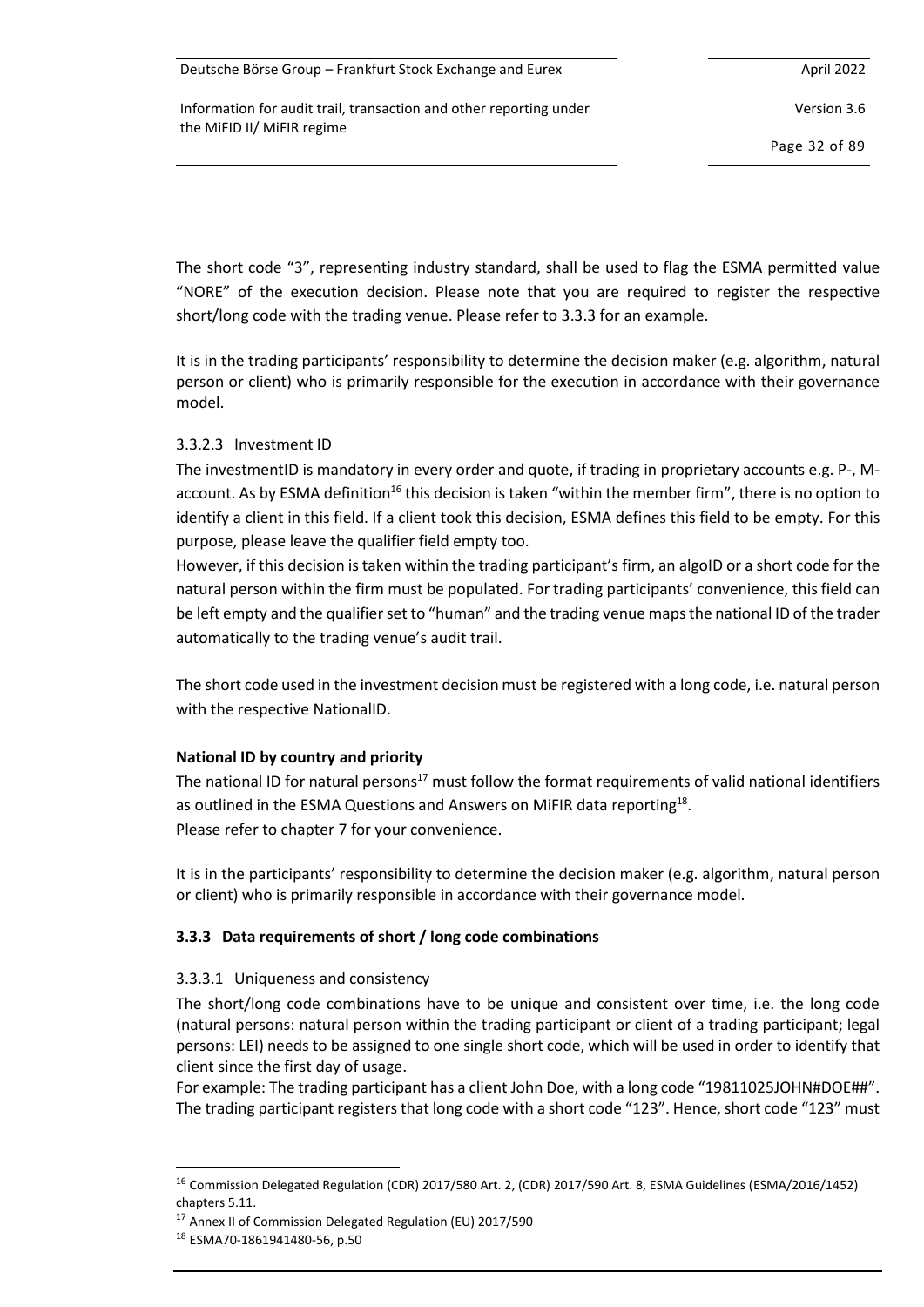| Deutsche Börse Group - Frankfurt Stock Exchange and Eurex | April 2022 |
|-----------------------------------------------------------|------------|
|-----------------------------------------------------------|------------|

Version 3.6

Page 33 of 89

be used for John Doe starting with the first order submission for this client and has to be used for every consecutive order submission.

However, short codes used in an order/quote for the first time may be registered with the corresponding long codes latest by the end of the trading day following the trading day of the order submission (t+1). In contrast, it is not required that the long code assigned to a short code is already registered with the exchange prior to first usage of the short code. The requirement to use "stable", i.e. unique, and invariable short/long code combinations over time, remains unchanged.

### 3.3.3.2 Exemption

An exemption to the uniqueness of short/long code combinations may be granted, if a client of a trading participant holds more than one deposit account for securities (custody account) within the trading participant's firm. In such a case it is permitted to assign a unique short code for each custody account of that client. There is no pre-defined threshold of permitted short codes for such cases. However, the total of short codes must be identical to the total of custody accounts of that client, i.e. every single custody account is permitted to have one unique short code.

For such or similar cases the trading venues' management boards may grant exemptions upon written request.

Please contact for such queries:

- FSE: regulatory.processing@deutsche-boerse.com
- Eurex: eurex.reg.reporting@eurex.com

# 3.3.3.3 Modification

The short/long code combination is only allowed to be modified for an update of the long code, i.e. if this long code (LEI or NationalID pursuant to the ESMA requirements) has changed. For instance, permitted changes in long codes are an update of a passport number or the change of a CONCAT due to marriage and hence a change of the family name.

### 3.3.3.4 Deletion

Deletions of short/long code combinations are allowed if the contractual relationship between the trading participant and the legal or natural person does not exist. Hence, this short/long code combination is no longer in use. Those short codes can be re-used after the short/long code registration was successfully deleted. The deletion terminates the short/long code combination, which will be reported in the TR161 short code overview report with a "valid to" date of the day of the deletion. At least one business day must pass between the termination and re-registration of a short code.

For instance: Deletion record for a registered short code with a "valid from" date "2022-01-27" (27 January 2022) sent to the trading venue before 23:30 CE(S)T on that date. TR161 short code overview report documents this deletion with a "valid to" date 27 January 2022. Another registration record for that short code with another long code can be processed earliest 28 January 2022. It is not permitted to delete a short/long code combination and register that short code with another long code on the same business day.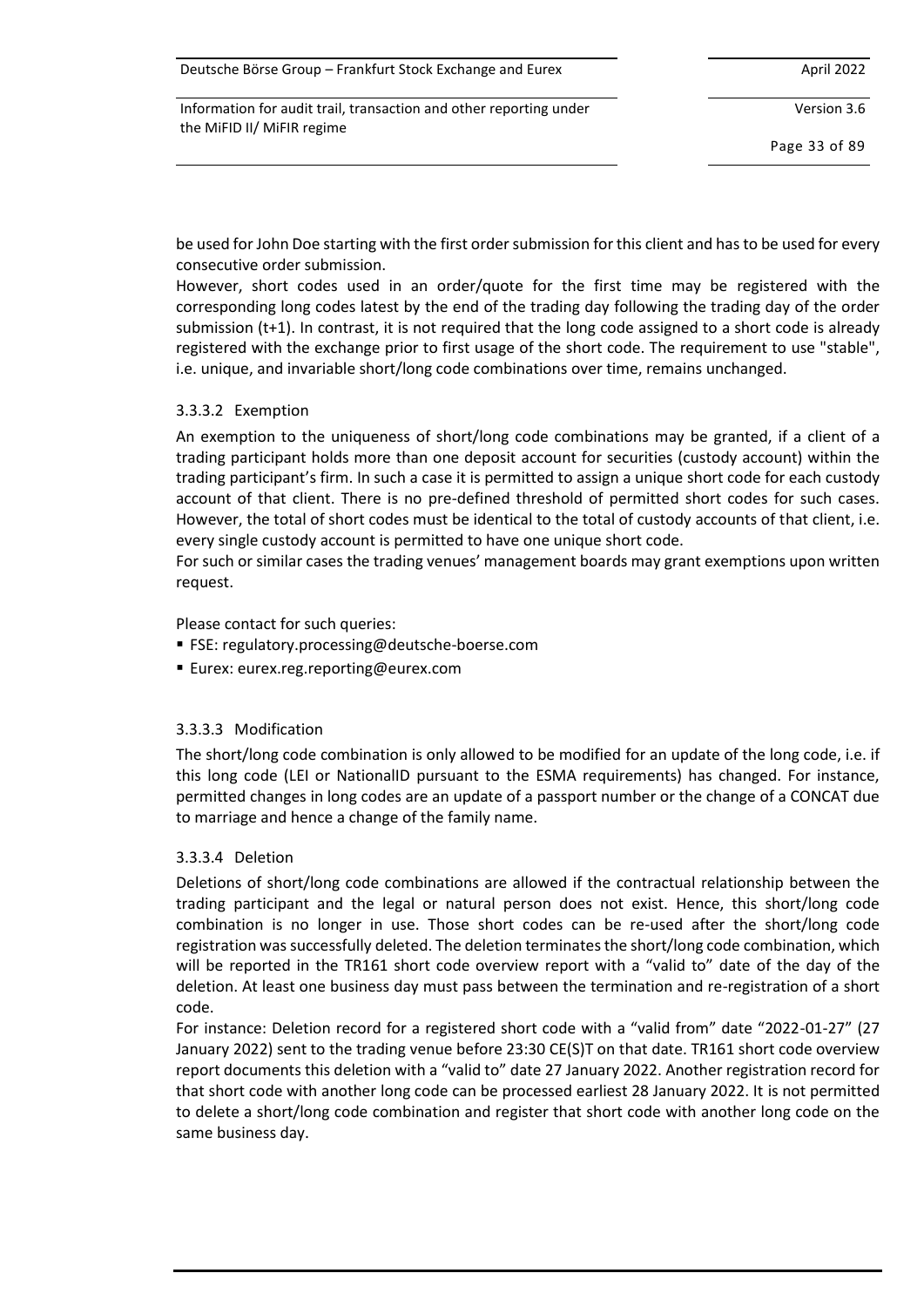Information for audit trail, transaction and other reporting under the MiFID II/ MiFIR regime

Version 3.6

Page 34 of 89

### 3.3.3.5 Correction

### **Correction for missing error (error code 1)**

For cases where a short code was used for the first time, it is permitted to register that short/long code combination on the day of usage or latest by 23:30 CE(S)T the following trading day (please refer for further details to chapter [3.3.3.1\)](#page-31-0). For the correction of that missing on the following trading day it is necessary to set the "valid from" to the previous trading (t-1) day. For example:

Trading participant uses a short code "123", which was not registered yet (e.g. a new client of the trading participant or a client of the trading participant, which has not traded on FSE or Eurex before) on trading day 10 November 2021. The TR160 for that day is provided to the trading participant after the overnight batch on 11 November 2021 and contains an error "missing" (error code 1) for the short code "123". The trading participant must correct that missing short/long code combination by registering that combination with the respective trading venue latest by 23:30 CE(S)T on 11 November 2021 as this is the following trading day after the order submission. The record in the upload file has to have the "valid from" field set to "2021-11-10" in order to correct the missing registration of day 10 November 2021. Please note that per ESMA definition<sup>19</sup> a correction of that missing registration is only permitted until the end of business of the consecutive trading day following the order submission, i.e. t+1 23:30 CE(S)T. If this short/long code combination was not registered in time, it will be subject of sanction proceedings (for more information please refer to chapter [3.3.6.1\)](#page-49-0).

### **Correction due to short code typo in the order/quote submission (breach of uniqueness)**

Where a trading participant enters an incorrect short code into an order, that participant is still required to comply with both the data provision and uniqueness requirements.

The participant should therefore:

- 1. Upload the correct long code mapping for that mistyped short code at the latest by T+1 (T being the day on which an order activity generated a "missing" in the TR160 for that Member ID). This ensures that the affected short code is registered with a long code at the exchange.
- 2. Send a deletion for the affected short code-long code mapping (i.e., delete the mapping containing the mistyped short code). Please note that the deletion record must be sent at the earliest on the trading day following the upload, as it is not possible to send both an upload and deletion record for the same short code-long code mapping on the same trading day.

The short code-long code mapping for the mistyped short code should be deleted in a timely fashion in order to re-establish compliance with the uniqueness rule. Failure to do so may be subject to sanctioning.

In the course of the relevant exchange's regular monitoring, a trading participant may be asked to verify the reason(s) behind such an upload and re-deletion, at which point in time the explanation of the typo (Tippfehler) may be given. It is not necessary to notify the exchange in advance.

<sup>&</sup>lt;sup>19</sup> ESMA Guidelines (ESMA/2016/1452) chapters 6.2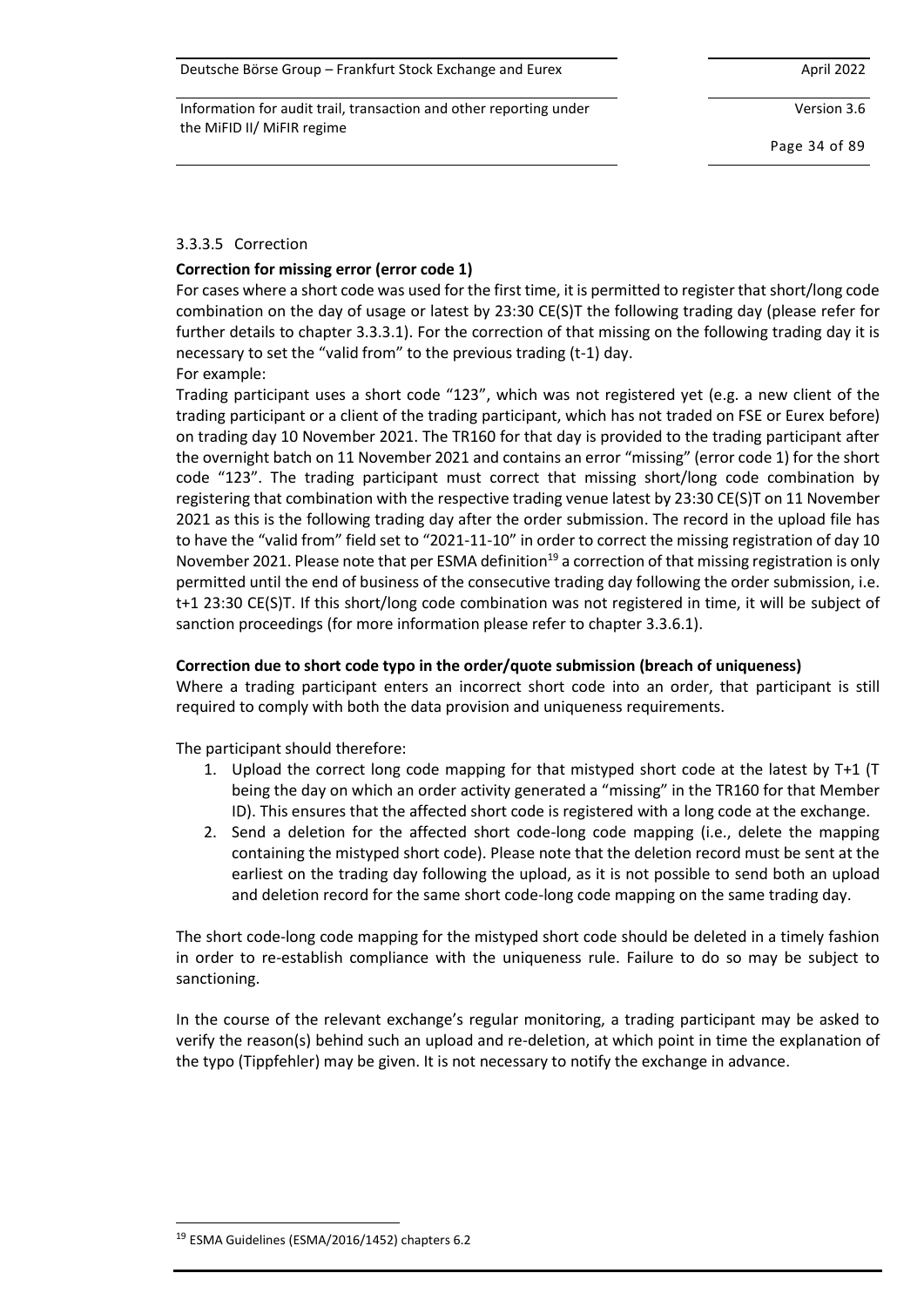| Deutsche Börse Group – Frankfurt Stock Exchange and Eurex | April 2022 |
|-----------------------------------------------------------|------------|
|-----------------------------------------------------------|------------|

Version 3.6

Page 35 of 89

### <span id="page-34-0"></span>**3.3.4 Registration of short / long codes**

Once the trading participant has uniquely assigned short codes to his long codes, the data has to be registered with the trading venue. An upload file has to be created and provided to the trading venues via an upload functionality.

The uploads shall take place on business days between 00:00 and 23:30 CE(S)T. Uploads after 00:00 the following day are feasible. However, the date in the file name has to be changed to the next business day (not calendar day).

There are two upload functionalities: one is available in the **member section** and another is available on the **common upload engine (CUE)**. Both functionalities have a pre-validation tool installed, which applies validations on file structure and field length of the long values (according to LEI ISO 17442 and ESMA requirements for national identifiers<sup>20</sup> - please see chapte[r 7](#page-69-0) for your convenience) and provide immediate response. Those validations are preliminary, the full data validation is processed in the overnight batch and the results are available in the TR160 error and the TR161 overview reports.

**Please note: if the upload file contains an error, the file is rejected during the upload process completely** and a log file indicating the error(s) is provided to the trading participant. The member section functionality responds via email and the CUE provides a log file retrievable from the respective "trading date" CUE folder. During the overnight batch the data is validated again and checked against the database. Only separate data records might be rejected dependent on the error reason and provided to the trading participant in the TR160 short code error report.

Please note: trading participants shall use either the CUE or the member section upload functionality for their uploads. In case files are sent via both functionalities on a trading day, the member section files are processed first (starting with the last file received), followed by the CUE files (starting with the last received file). Example: Member uploads files at 10 AM, 3PM and 11PM via CUE and a file at 8PM via member section. The member section file gets processed first, followed by the CUE files of 11 PM, 3 PM and 10 AM.

Please find user manuals on the webpages under the following paths:

- Xetra.com >> Newsroom >> Current regulatory topics >> MiFID II and MiFIR >> Reference data reporting
- Xetra.com >> Technology >> T7 trading architecture >> System documentation >> Release 10.1 >> Reports
- Eurex.com >> Rules-Regs >> MiFID II/MiFIR >> Client & Member Reference Data
- Eurex.com >> Support >> Initiatives & Releases >> T7 Release 10.1 >> Reports

### 3.3.4.1 Upload file naming convention

### 3.3.4.1.1 Member section upload functionality

It is strongly recommended to apply the below naming convention. It follows the chronological sequence: reporting reason, upload date, MIC, memberID, timestamp, data format. Trading participants can use another file name and this file name is created automatically.

Example: RTS2420211027XETRGDBXX20211027103159.csv

<sup>&</sup>lt;sup>20</sup> Annex II of Commission Delegated Regulation (EU) 2017/590 and ESMA70-1861941480-56, p.50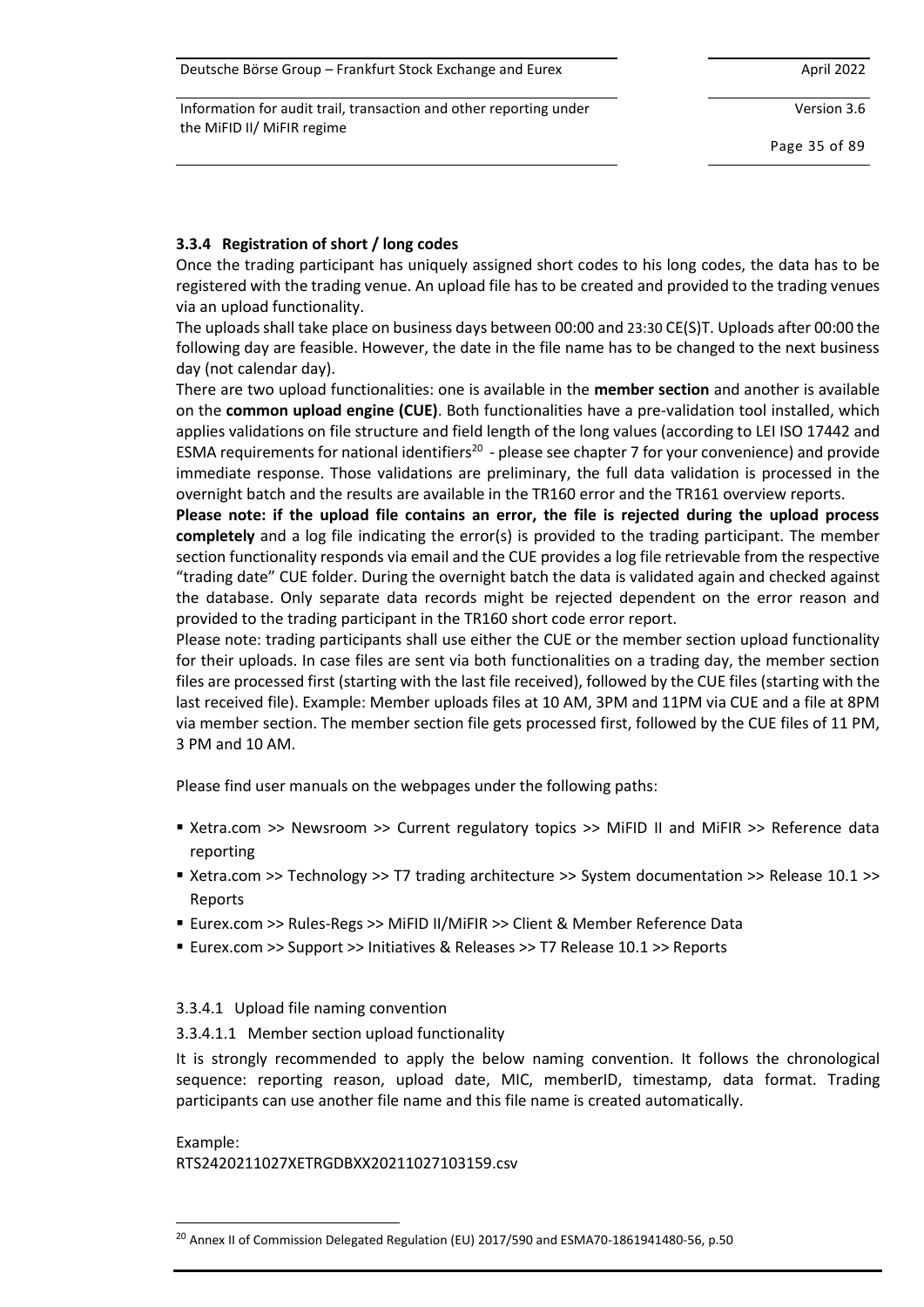Version 3.6

Page 36 of 89

| <b>Field</b>                                                     | <b>Meaning</b>     | <b>Comment</b>   |
|------------------------------------------------------------------|--------------------|------------------|
| $[0-9A-Z]\{5\}$                                                  | Service name       | <b>RTS24</b>     |
| $[0-9]\{8\}$                                                     | <b>Upload Date</b> | YYYYMMDD         |
| [XETR, XFRA, XEUR]{4}                                            | <b>MIC</b>         | XEUR, XETR, XFRA |
| $[0-9A-Z]\{5\}$                                                  | Member ID          | <b>ABCLO</b>     |
| $[0-9]{4}[0-9]{2}[0-$<br>9]{2}[0-9]{2}[0-9]{2}[0-<br>$9$ $\{2\}$ | Timestamp          | YYYYMMDDhhmmss   |
| $[0-9A-Z]\{3\}$                                                  | File type          | .CSV             |

### 3.3.4.1.2 Common Upload Engine (CUE) upload functionality

The naming convention must be applied. It followsthe chronological sequence: environmentID, service name, memberID, upload date, MIC, file type.

Please note that the file name must be in capital letters completely.

#### Example: 88EXTREFDAABCLO20210216XETR.CSV

| <b>Field</b>    | <b>Meaning</b>     | <b>Comment</b>   |
|-----------------|--------------------|------------------|
| $[0-9]\{2\}$    | Environment ID     | 88 for Prod      |
|                 |                    | 89 for Simu      |
| $[0-9A-Z]\{8\}$ | Service name       | <b>EXTREFDA</b>  |
| $[0-9A-Z]\{5\}$ | Member ID          | <b>ABCLO</b>     |
| $[0-9]\{8\}$    | <b>Upload Date</b> | YYYYMMDD         |
| $[0-9A-Z]\{4\}$ | <b>MIC</b>         | XEUR, XETR, XFRA |
| $[0-9A-Z]\{3\}$ | File type          | .CSV             |

### 3.3.4.2 Upload file structure and format

The upload file is a CSV file, i.e. comma separated (not semicolon). The file format has to be ASCII and the file size is limited to 5 megabyte.

|  |  |  | Table: Example file structure |
|--|--|--|-------------------------------|
|--|--|--|-------------------------------|

| ParticipantID | MIC         | <b>StatusIndicator</b>                                          |            |        |                                                                                                         | ValidFromDate ShortCodeID ClassificationRule NationalIDCountryCode NationalIDPriority ClientLongValue |                                                                                            |
|---------------|-------------|-----------------------------------------------------------------|------------|--------|---------------------------------------------------------------------------------------------------------|-------------------------------------------------------------------------------------------------------|--------------------------------------------------------------------------------------------|
| <b>GDBXX</b>  | <b>XETR</b> | N                                                               | 2021-09-18 | 123125 | IN.                                                                                                     | AT                                                                                                    | 19900415EMMA#WATSO                                                                         |
| <b>GDBXX</b>  | <b>XETR</b> | м                                                               | 2021-09-18 | 12315  | N                                                                                                       | ER                                                                                                    | 19860119LUAM#ALEME                                                                         |
| <b>GDBXX</b>  | <b>XETR</b> | D                                                               | 2021-09-18 | 421123 | N                                                                                                       | ES                                                                                                    | 99111222M                                                                                  |
| <b>GDBXX</b>  | <b>XETR</b> | Ν                                                               | 2021-09-18 | 15612  | N                                                                                                       | <b>US</b>                                                                                             | 19900401JOHN#DOE##                                                                         |
| <b>GDBXX</b>  | <b>XETR</b> | D                                                               | 2021-09-18 | 85123  |                                                                                                         |                                                                                                       | 5493004PP58SUE3G8M27                                                                       |
| <b>GDBXX</b>  | <b>XETR</b> | Ν                                                               | 2021-09-18 | 4      | N                                                                                                       | DE                                                                                                    | 19670709MAX##MUSTE                                                                         |
| <b>GDBXX</b>  | <b>XETR</b> | м                                                               | 2021-09-18 | 1467   | N                                                                                                       | CZ                                                                                                    | 19830115ELLA#CENLA                                                                         |
|               |             | PLEASE NOTE: one file per MIC and memberID (XETR, XFRA or XEUR) |            |        |                                                                                                         |                                                                                                       |                                                                                            |
|               |             |                                                                 |            |        | PLEASE NOTE: header specification (case senstive) has to be applied otherwise the file will be rejected |                                                                                                       |                                                                                            |
|               |             |                                                                 |            |        |                                                                                                         | Sample files are available on the webpages under the following paths:                                 |                                                                                            |
| reporting     |             |                                                                 |            |        |                                                                                                         |                                                                                                       | Xetra.com >> Newsroom >> Current regulatory topics >> MiFID II and MiFIR >> Reference data |
|               |             |                                                                 |            |        |                                                                                                         | Eurex.com >> Rules & Regs >> MiFID II/MiFIR >> Client & Member Reference Data                         |                                                                                            |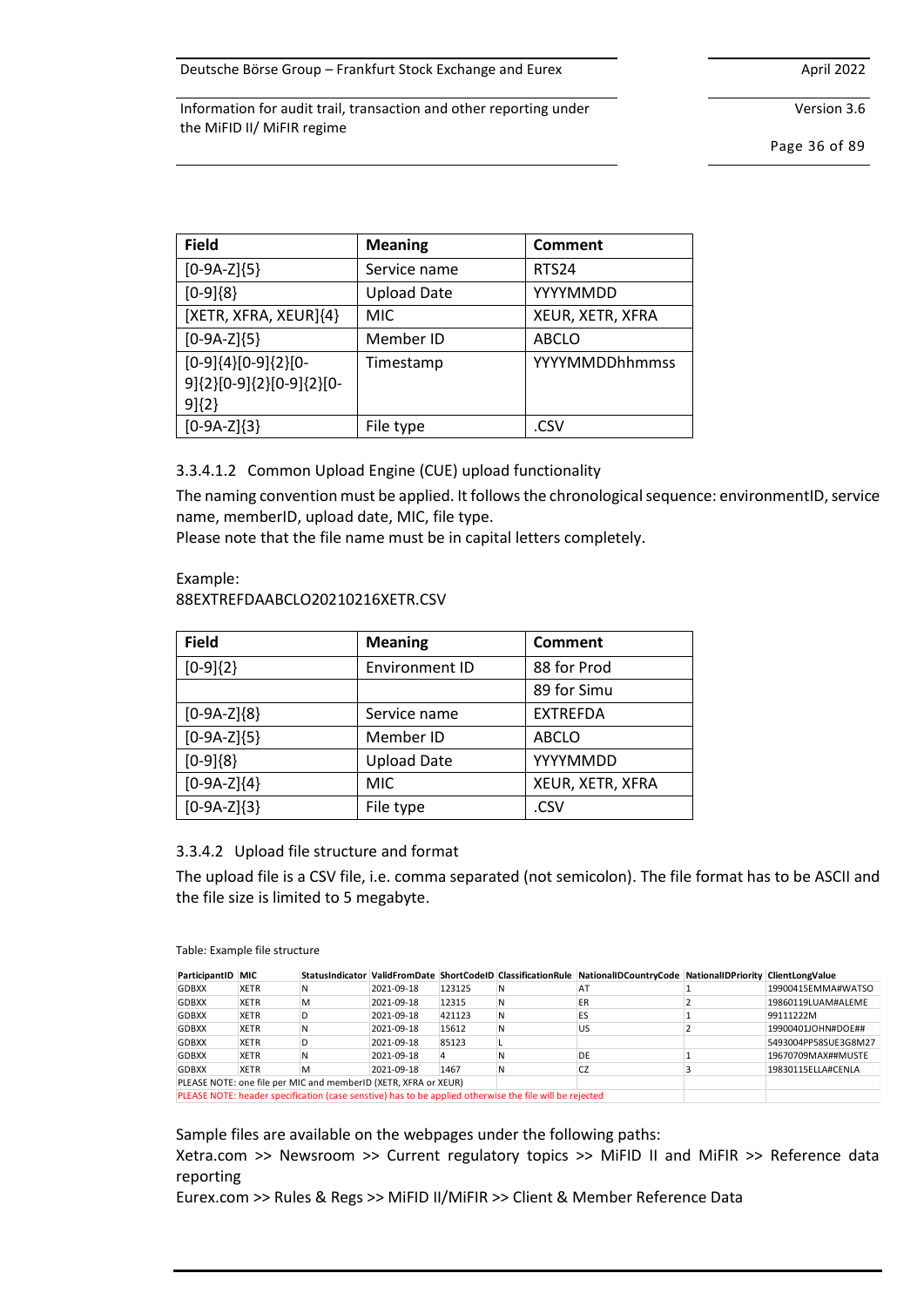| Deutsche Börse Group - Frankfurt Stock Exchange and Eurex | April 2022 |
|-----------------------------------------------------------|------------|
|-----------------------------------------------------------|------------|

Version 3.6

Page 37 of 89

**Please note** that the short code fields are not permitted to have leading zeros, e.g. "00012345" or be a stand-alone "0".

#### **Data record examples of certain attributes**

If you intend to use the industry standard short codes, please upload in the respective upload mapping file the following data records: Aggregated GDBXX,XETR,N,2018-01-17,1,,,,AGGR

Pending allocation GDBXX,XETR,N,2018-01-17,2,,,,PNAL

**NORF** GDBXX,XETR,N,2018-01-17,3,,,,NORE

#### <span id="page-36-0"></span>3.3.4.3 Field description

#### **1. Participant specific fields**

ParticipantID and MIC are validated for permission, whether the trading participant is permitted to upload data for the MIC codes.

■ "ParticipantID"

The participant ID is the trading participants five-digit memberID. Valid values: [A-Z], mandatory length: {5}.

■ MIC

The MIC code is the four-digit operating MIC of the trading venues. Valid values: [XETR, XFRA, XEUR], mandatory length: {4}.

| XETR | Xetra                                            |
|------|--------------------------------------------------|
| XFRA | Börse Frankfurt and Börse Frankfurt Certificates |
| XEUR | <b>Eurex</b>                                     |

An upload file must be provided per MIC, i.e. all data records contained in a file have to have the same MIC.

## **2. Data record specific fields**

■ "StatusIndicator"

The status indicator is a one-digit value and provides the status of the data record. Valid values: [DMN], mandatory length: {1}.

- N New short code registration
- M Modification of an already registered short code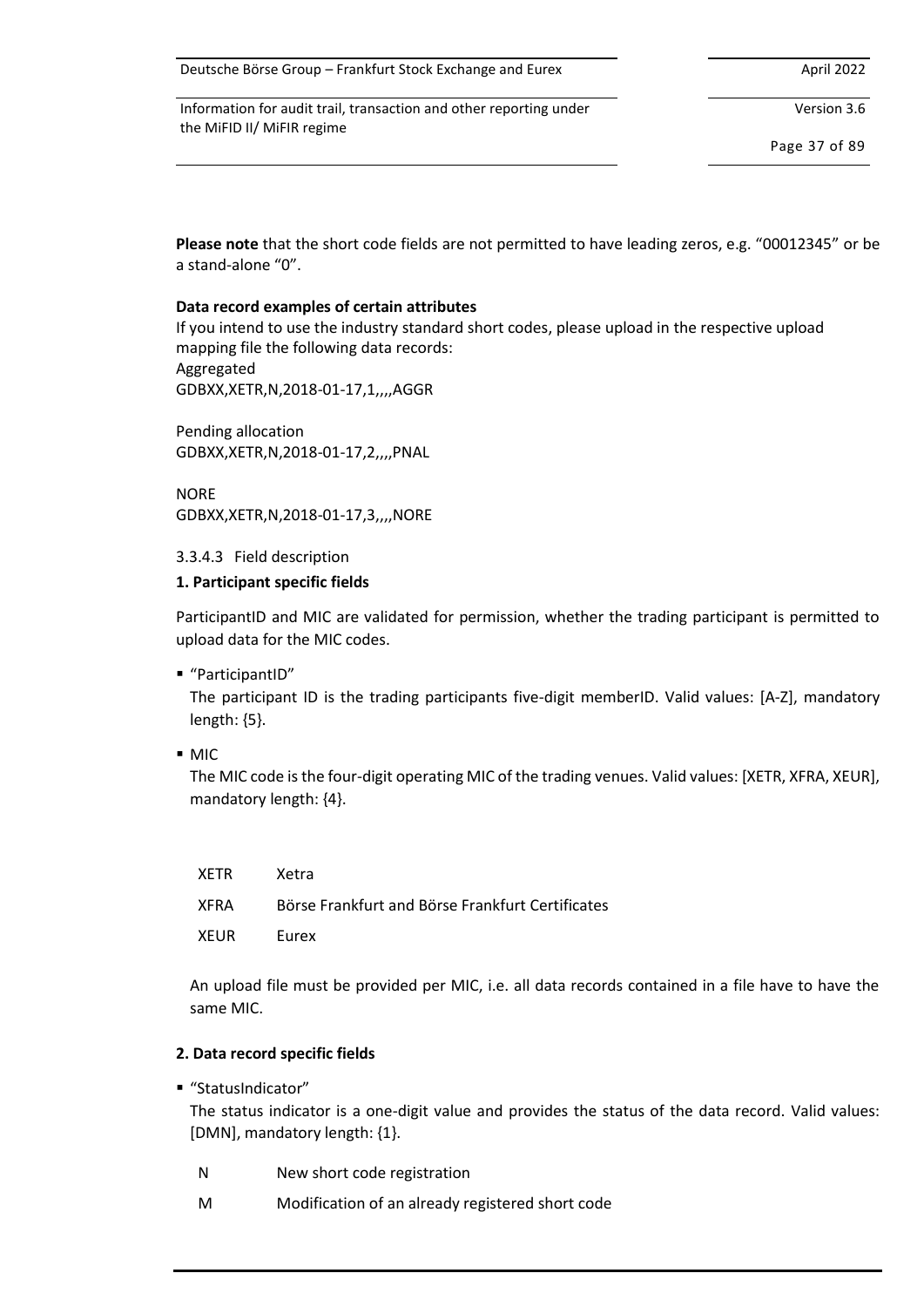| Deutsche Börse Group - Frankfurt Stock Exchange and Eurex | April 2022 |
|-----------------------------------------------------------|------------|
|-----------------------------------------------------------|------------|

Version 3.6

Page 38 of 89

# D Deletion of a registered short code

**Please note**: Short code registrations must be unique and consistent over time. Hence, a registered short code record is allowed to be changed only if the long code changed e.g. the change of the CONCAT due to marriage.

■ "ValidFromDate"

The valid from date provides the date the short code registration shall be valid. Date format is YYYY-MM-DD with the following valid values [] and mandatory length {}: [0-9]{4}-[0-9]{2}-[0-9]{2}. The date must be the last business day (for corrections of missing errors on trading day t (error code 1)) or equal or greater the upload date.

**Please note**: Short code registrations must be unique and consistent over time. Hence, a registered short code must be assigned uniquely to a long code over time. Only if a short code is used for the first time, it is permitted to register this short code on the day of the usage or latest by the end of the following trading day (for corrections of missing errors (error code 1)).

■ "ShortCodeID"

The short code ID holds the numerical value of a short code. Valid values: [0-9], minimum and maximum length: {1,20}.

**Please note**: A stand-alone zero and leading zeros are not permitted.

▪ "ClassificationRule"

The classification rule is the indicator whether the long code is a national ID of a natural person or a legal entity identifier (LEI) of a legal person. Valid values: [L and N], length: {0,1}.

- L Legal person
- N Natural person

This field is only applicable if field "ClientLongValue" holds data of a natural person or an LEI. This field shall be left blank for the registration of the ESMA values: AGGR, PNAL, NORE.

■ "NationalIDCountryCode"

The national ID country code provides the two-digit country code. Valid values: [A-Z], length: {0,2}. This field is only applicable if field "Classification rule" contains an "N" for natural person. If field "Classification rule" contains an L, leave this field (NationalIDCountryCode) blank. This field shall be left blank for the registration of the ESMA values: AGGR, PNAL, NORE.

**Please note**: Follow the ESMA defined long codes (see chapter [7\)](#page-69-0).

▪ "NationalIDPriority"

The national ID priority provides the one-digit priority per country code. Valid values: [123], length: {0,1}. This field is only applicable if field "Classification rule" holds an "N" for natural person. If field "Classification rule" holds an L for a legal person, leave this field (NationalIDPriority) blank. This field shall be left blank for the registration of the ESMA values: AGGR, PNAL, NORE.

**Please note**: Follow the ESMA defined long codes (see chapter [7\)](#page-69-0).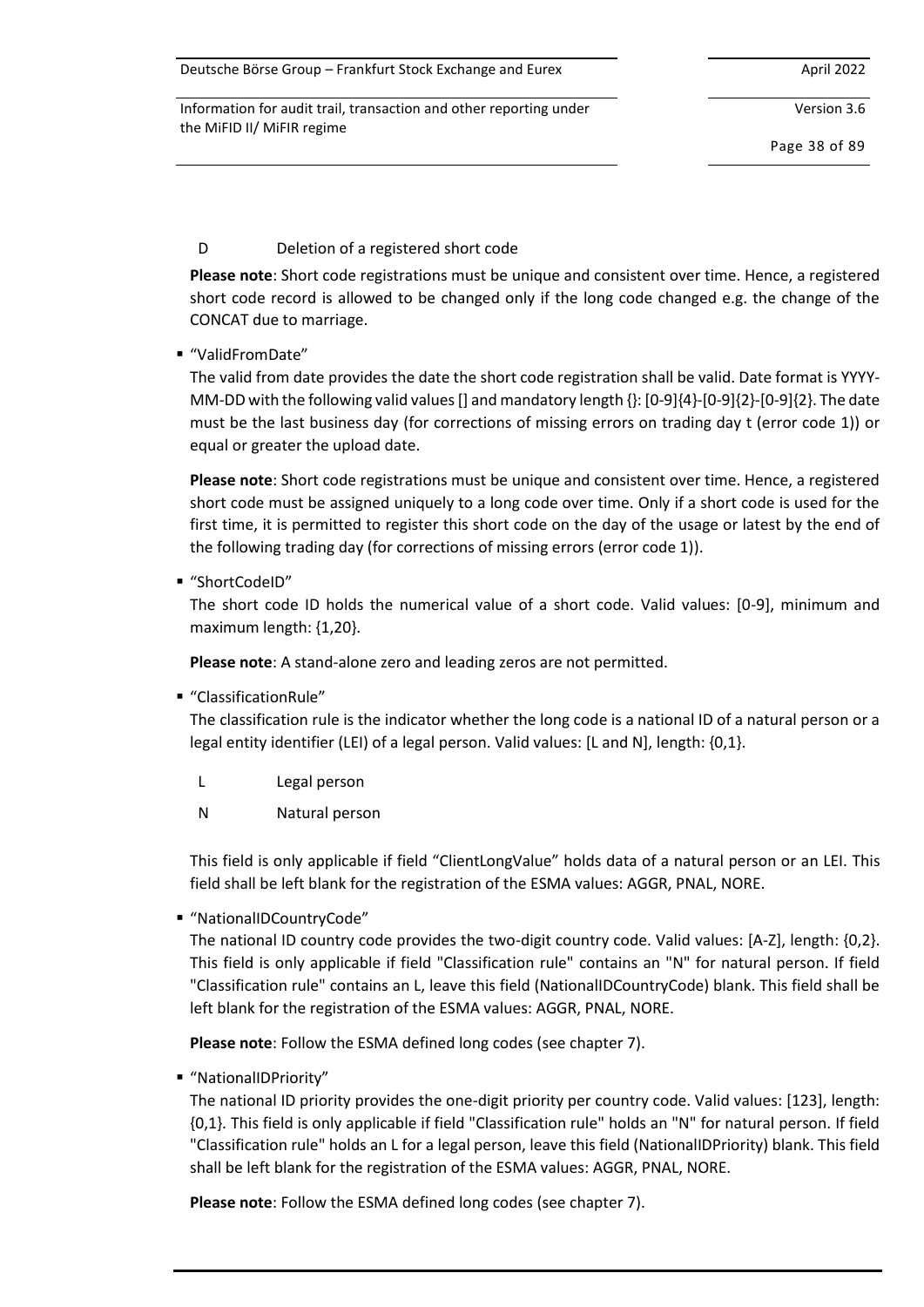Version 3.6

Page 39 of 89

■ "ClientLongValue"

The client long value holds the long code. Valid values: [0-9, A-Z, a-Z, #], minimum and maximum length: {4,35}. The long code can be a national ID, an LEI or the ESMA pre-defined values "AGGR", "PNAL" and "NORE". The LEI is a 20-character alphanumeric value. Besides the field length, the value is checked against the GLEIF database.

**Please note**: Follow the ESMA defined long codes (see chapter [7\)](#page-69-0) and LEI standard.

#### 3.3.4.4 Validations

#### 3.3.4.4.1 CUE validations

For CUE validations please refer to "CUE validation and file specification Short code and algoID" document under the following paths:

- Xetra.com >> Newsroom >> Current regulatory topics >> MiFID II and MiFIR >> Reference data reporting
- Eurex.com >> Rules & Regs >> MiFID II/MiFIR >> Client & Member Reference Data

#### 3.3.4.4.2 Member section validations

#### **1. Structure**

The mapping file of RTS 24 shall have a CSV structure, commas will be used as separator, not semicolons. The structure is validated.

## **2. Validation of reported member and market**

Based on the assigned markets and member IDs of the technical user, it will be verified for each record, if the uploading user is permitted to report. If "ParticipantID" and "MIC" (has to match the MIC for the whole upload file) in all records are assigned to the user, the next validations are performed. Otherwise, an error message will be returned, informing also about the first record in which the error occurred (e.g. "Member ID not allowed in line 231", "Upload rejected" or "Market (MIC) not allowed for user. Upload rejected").

Error messages:

- Member ID invalid in market
- Environment not supported
- **MIC** is initial
- **Missing Environment**
- **Missing Filename**
- No Portal User
- No Member ID
- Combination not allowed on this System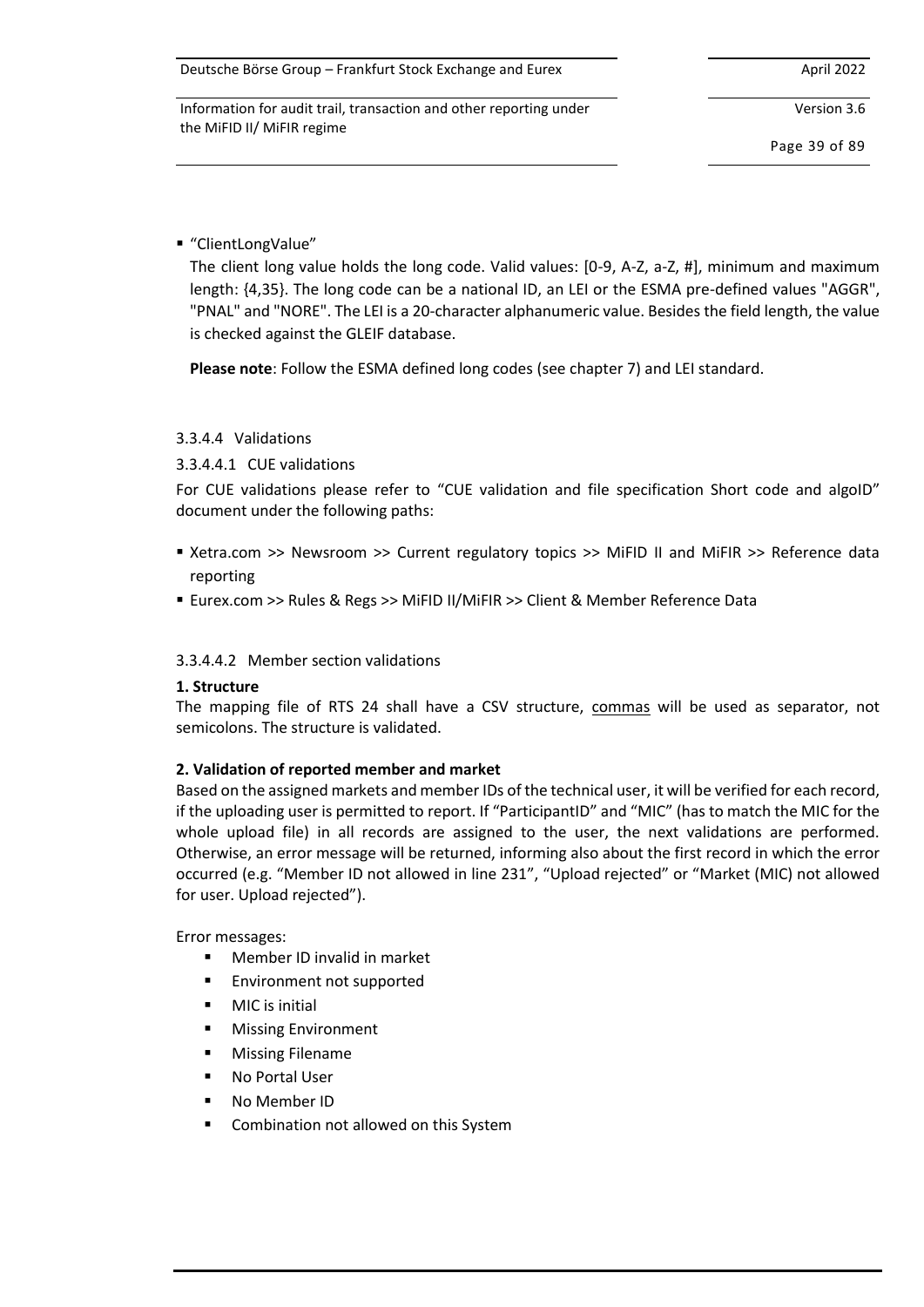| Deutsche Börse Group – Frankfurt Stock Exchange and Eurex | April 2022 |
|-----------------------------------------------------------|------------|
|-----------------------------------------------------------|------------|

Version 3.6

Page 40 of 89

## **General checks**

For each record the length of all fields will be validated. The fields "NationalID Country Code" and "National ID Priority" are mandatory if the field Classification Rule is "N". If the Classification Rule is not filled, i.e. empty, the "Client Long value" can obtain the values "PNAL" or "AGGR". If all records meet the field format requirements, the next validations will be performed. Otherwise, an error message will be returned, informing about the first record, which is erroneous (e.g. "Wrong format in field "Short Code in line 12. Upload rejected" or "Wrong file format. Upload rejected").

## **Check short codes for uniqueness**

Every short code is only allowed once per upload file. If a duplicate short code is encountered, an error message will be returned, informing also about the record in which the duplicate occurred (e.g. "Duplicate Short Code in line 242. Upload rejected")

# **Validation of LEIs**

The format of LEIs (Classification rule = L) and National IDs (Classification rule = N) will be validated. If empty fields for National IDs are encountered, the file will be rejected. Other validation errors (e.g. 6 digits numerical vs. 8 digits alphanumerical) will be reported as warnings.

For LEIs, the length and format (20, alphanumeric) will be checked.

If all IDs are successfully validated, the upload file will be accepted. Otherwise, an error message will be returned, informing the member about the first record in which the error occurred (e.g. "Invalid LEI in line 34. Upload rejected").

# **National ID validation logic**

In order to validate the National IDs upon ESMA request, the "National ID country code" and "National ID Priority" are needed. Using this information, the system determines the National ID of the respective country and priority according to the ESMA requirements (please refer to chapter [7\)](#page-69-0) and accordingly the format of the input.

## **Error Messages upload functionality in the member section**

Validation Errors/Warnings:

- No value for field MIC
- Invalid value for field MIC
- Market (MIC) not allowed for user
- No value for field Status Indicator
- Invalid value for field Status Indicator
- No value for field Valid From Date
- Wrong format for field Valid From Date
- Invalid value for field Valid From Date
- No value for field Short Code ID
- Wrong format for field Short Code ID
- Invalid value for field Short Code ID
- **Duplicate Short code**
- Invalid value for field Classification Rule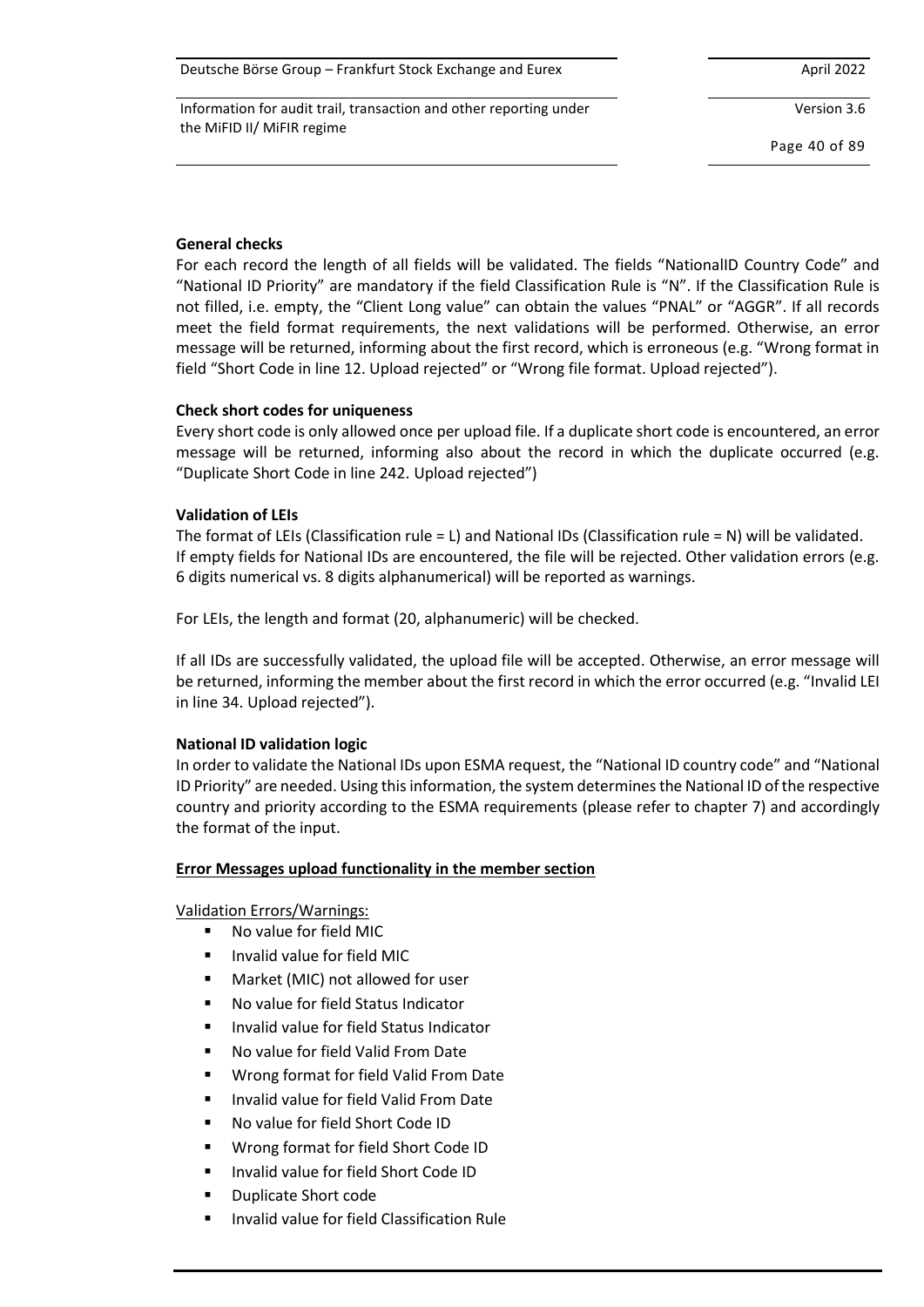Deutsche Börse Group – Frankfurt Stock Exchange and Eurex April 2022

Information for audit trail, transaction and other reporting under the MiFID II/ MiFIR regime

Version 3.6

Page 41 of 89

- No value for field National ID Country Code
- Invalid value for field National ID Country Code
- No value for field National ID Priority
- Wrong format for field National ID Priority
- Invalid value for field National ID Priority
- No value for field Client Long Value
- Wrong format for field Client Long Value
- Invalid value for field Client Long Value
- **Invalid LEI**
- Invalid email address
- Invalid File structure

#### Examples:

 $\blacksquare$  If the file is uploaded successfully, then the participant will receive the messageCode = 0 and the number of processed rows will be sent back:

```
{
          "messageCode":0,
          "processedLines":2,
          "~unique-id~":"0",
          "messages":[],
          "class":"com.dbag.upload.service.dto.ResponseUploadService"
}
```
■ If the file is NOT uploaded successfully, then the participant will receive the messageCode = -1 (processedLines=0) and the error message will contain:

```
{
          "messageCode":-1,
          "processedLines":0,
          "~unique-id~":"0",
          "messages":[
\overline{\mathcal{L}} "messageText":"Member ID invalid in market",
                    "~unique-id~":"1",
                   "class":"com.dbag.upload.service.dto.Message",
                   "messageType":"Error"
          }],
          "class":"com.dbag.upload.service.dto.ResponseUploadService"
}
```
## <span id="page-40-0"></span>3.3.4.4.3 Validations in the data warehouse

Validations are applied on file type, structure, and format. The fields are validated according to the valid values and length (see chapte[r 3.3.4.2](#page-35-0) and [3.3.4.3\)](#page-36-0), the database and the orderbook data. For the extensive validation of LEIs please see below. Errors are added to the TR160 error report with the respective error code. Valid short/long code combinations are added to the TR161 overview report, i.e. the database.

## **LEI validation**

If a trading participant uploads an LEI as a long code, the following validations are applied. In a first step the LEI is checked against the permitted length of 20 digits alphanumeric. If this check fails, the short/long code combination is rejected. If the check was positive, the LEI is checked against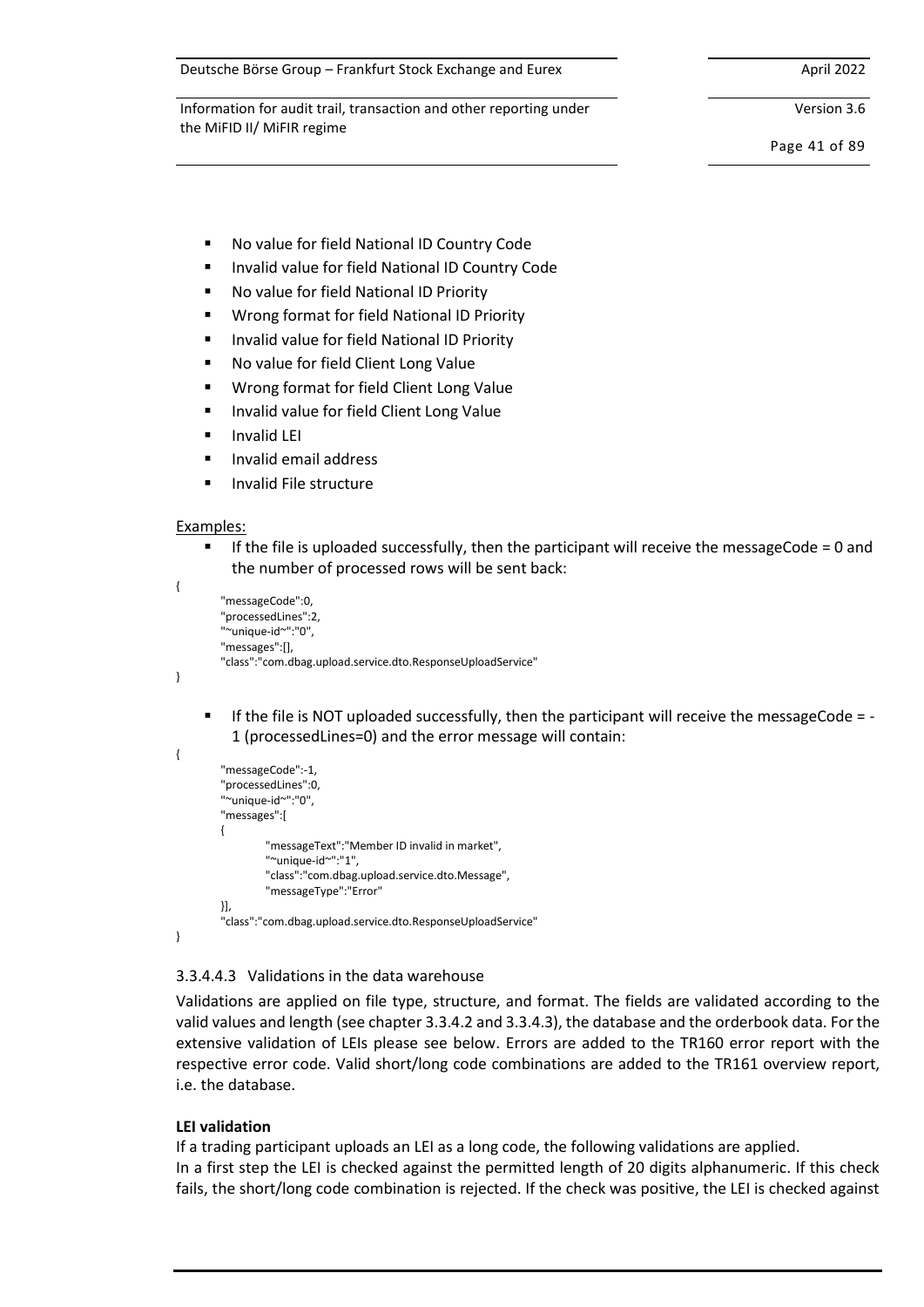| Deutsche Börse Group - Frankfurt Stock Exchange and Eurex | April 2022 |
|-----------------------------------------------------------|------------|
|-----------------------------------------------------------|------------|

Version 3.6

Page 42 of 89

the GLEIF.ORG database as a second step. If the LEI exists, the LEI registration status is checked in a third step. Please find the registration status values<sup>21</sup> and related results of the validation below.

| <b>Registration status</b> | <b>Description</b>                                                                                                                                                                                                                                                 | <b>Result</b>                                                                     |
|----------------------------|--------------------------------------------------------------------------------------------------------------------------------------------------------------------------------------------------------------------------------------------------------------------|-----------------------------------------------------------------------------------|
| PENDING_VALIDATION         | An application for an LEI that has been<br>submitted and which is being processed and<br>validated.                                                                                                                                                                | Reject                                                                            |
| <b>ISSUED</b>              | An LEI Registration that has been validated and<br>issued, and which identifies an entity that was<br>an operating legal entity as of the last update.                                                                                                             | Registration successful                                                           |
| <b>DUPLICATE</b>           | An LEI Registration that has been determined<br>to be a duplicate registration of the same legal<br>entity as another LEI Registration; the<br>DUPLICATE status is assigned to the non-<br>surviving registration (i.e. the LEI that should no<br>longer be used). | Reject                                                                            |
| LAPSED                     | An LEI registration that has not been renewed<br>by the NextRenewalDate and is not known by<br>public sources to have ceased operation.                                                                                                                            | Registration successful<br>and generation of an<br>error in TR160 as a<br>warning |
| <b>MERGED</b>              | An LEI registration for an entity that has been<br>merged into another legal entity, such that this<br>legal entity no longer exists as an operating<br>entity.                                                                                                    | Reject                                                                            |
| <b>RETIRED</b>             | An LEI registration for an entity that has ceased<br>operation, without having been merged into<br>another entity.                                                                                                                                                 | Reject                                                                            |
| ANNULLED                   | An LEI registration that was marked as<br>erroneous or invalid after it was issued                                                                                                                                                                                 | Reject                                                                            |
| CANCELLED                  | An LEI registration that was abandoned prior to<br>issuance of an LEI                                                                                                                                                                                              | Reject                                                                            |
| TRANSFERRED                | An LEI registration that has been transferred to<br>a different LOU as the managing LOU.                                                                                                                                                                           | Reject                                                                            |
| PENDING_TRANSFER           | An LEI registration that has been requested to<br>be transferred to another LOU. The request is<br>being processed at the sending LOU.                                                                                                                             | Registration successful<br>and generation of an<br>error in TR160 as a<br>warning |
| PENDING_ARCHIVAL           | An LEI registration is about to be transferred to<br>a different LOU, after which its registration<br>status will revert to a non-pending status.                                                                                                                  | Registration successful<br>and generation of an<br>error in TR160 as a<br>warning |

<sup>21</sup> ESMA65-8-2594\_ANNEX\_1\_MIFIR\_TRANSACTION\_REPORTING\_VALIDATION\_RULES.XLSX and LEI Common Data File format V2.1 FINAL V2.1 2017-03-21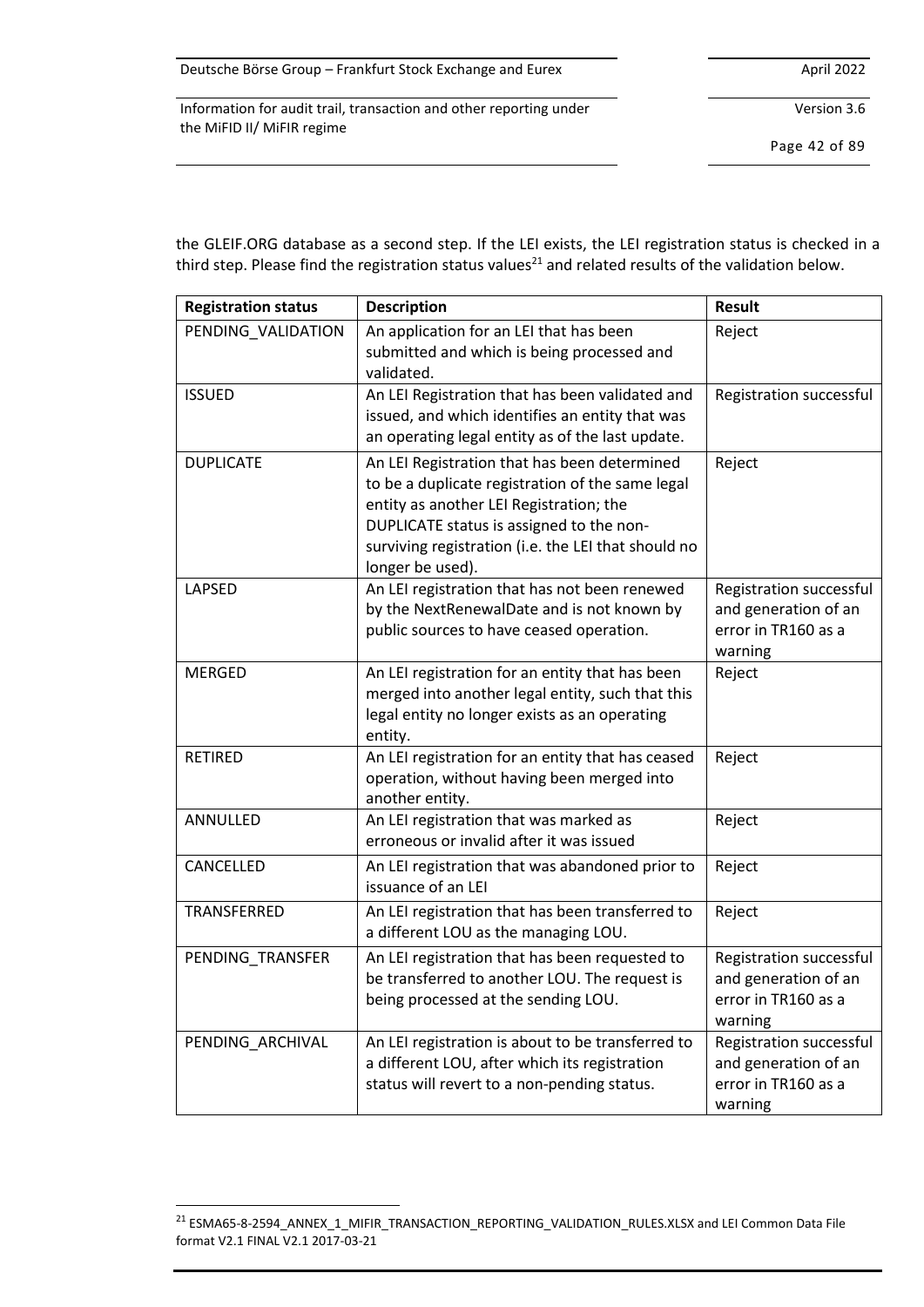Version 3.6

Page 43 of 89

# **Error code description**

Please find explanations to the errors below, for errors of "invalid" values please refer to the chapter [3.3.4.3.](#page-36-0)

| <b>Error code</b> | <b>Result</b>                      | <b>Explanation</b>                                                                                                                                                                                                                 |
|-------------------|------------------------------------|------------------------------------------------------------------------------------------------------------------------------------------------------------------------------------------------------------------------------------|
| Error code 1      | <b>WARNING</b>                     | Client long value is missing: The short code used in the order/quote<br>was not registered with a long code.                                                                                                                       |
| Error code 2      | <b>REJECT</b>                      | Duplicate short/long code combination in database: The short/long<br>code combination was registered already. The data record is rejected.                                                                                         |
| Error code 5      | <b>REJECT</b>                      | Duplicate record submitted on the same business date: The<br>short/long code combination was submitted already on the same<br>date. The data record is rejected.                                                                   |
| Error code 6      | <b>REJECT</b>                      | Invalid Short Code ID                                                                                                                                                                                                              |
| Error code 7      | <b>REJECT</b>                      | ParticipantID not assigned: The memberID is not admitted for that<br>MIC code. The data record is rejected.                                                                                                                        |
| Error code 9      | <b>REJECT</b>                      | Invalid uploadFile format                                                                                                                                                                                                          |
| Error code 10     | <b>REJECT</b>                      | Invalid value in the field Participant ID                                                                                                                                                                                          |
| Error code 11     | <b>REJECT</b>                      | Invalid value in field MIC                                                                                                                                                                                                         |
| Error code 12     | <b>REJECT</b>                      | Invalid value in field Status Indicator                                                                                                                                                                                            |
| Error code 13     | <b>REJECT</b>                      | Invalid value in field Valid from date                                                                                                                                                                                             |
| Error code 14     | <b>REJECT</b>                      | Invalid value in field Classification rule                                                                                                                                                                                         |
| Error code 15     | <b>REJECT</b>                      | Invalid value in field National ID Country Code                                                                                                                                                                                    |
| Error code 16     | <b>REJECT</b>                      | Invalid value in field National ID Priority                                                                                                                                                                                        |
| Error code 17     | <b>REJECT</b>                      | Invalid value in field Client long value                                                                                                                                                                                           |
| Error code 18     | <b>REJECT or</b><br><b>WARNING</b> | Invalid LEI format for Client long value; see further 3.3.4.4.3.<br>Error code 18 is a warning where the LEI status in the GLEIF database<br>= Lapsed, Pending Approval or Pending Transfer; in all other cases it<br>is a reject. |
| Error code 25     | <b>WARNING</b>                     | Client long value already registered: The long code (LEI, national<br>identifier, ESMA value) is registered already. Short/long code<br>combinations have to be unique, for further information please refer<br>to chapter 3.3.3.  |
|                   |                                    | Error code 25 may be ignored by members holding exemptions to the<br>short code uniqueness requirement provided that the affected<br>short/long code mapping falls under the terms of their exemption.                             |
| Error code 26     | <b>REJECT</b>                      | No existing short code registration to delete. The submitted deletion<br>request by the member is rejected as there exists no related valid<br>short code registration.                                                            |
| Error code 98     | <b>REJECT</b>                      | Complete upload File rejected: The file format, structure or the file<br>name is incorrect.                                                                                                                                        |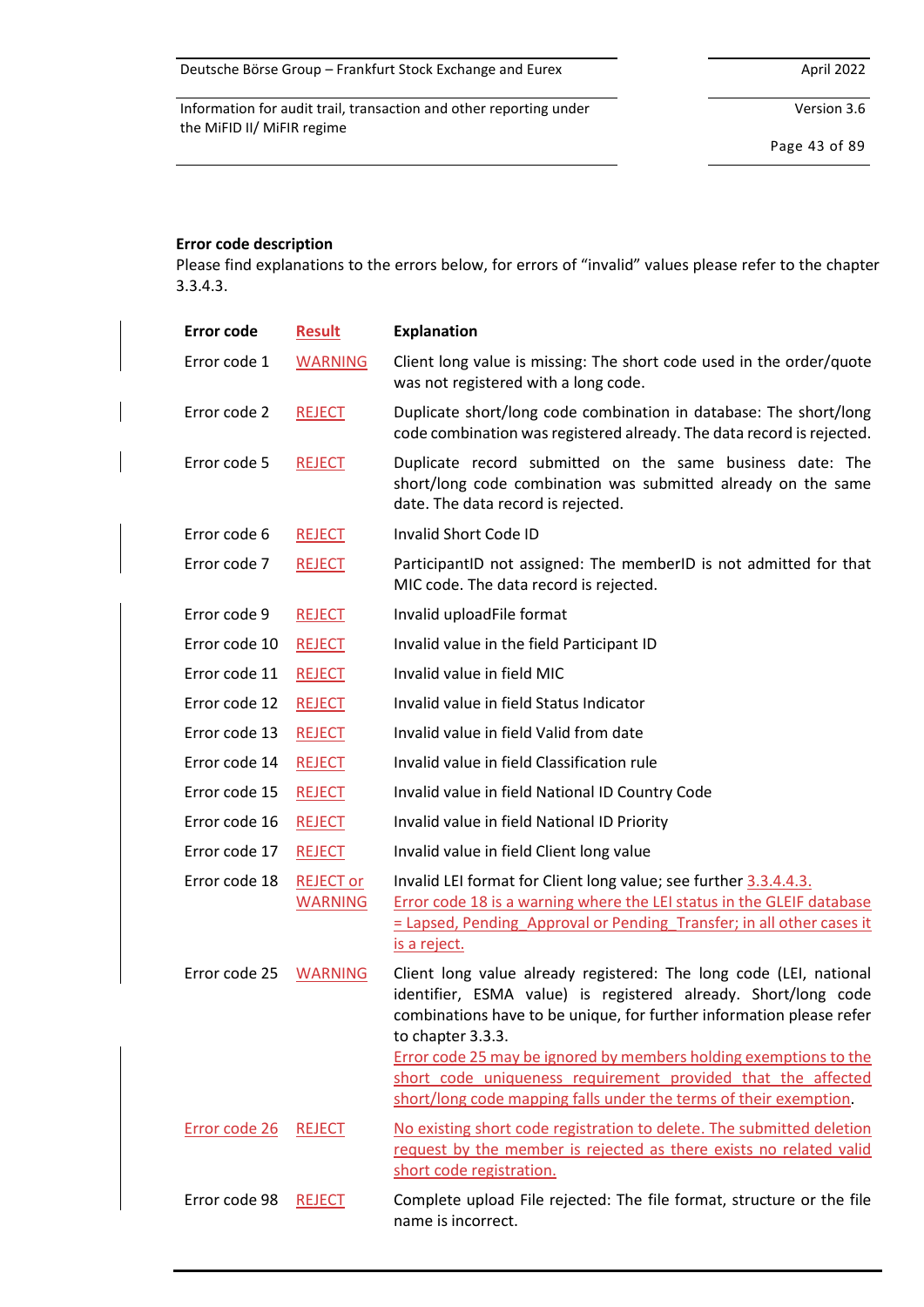Version 3.6

Page 44 of 89

Error related rejects of data records are identified using the report field "transactionIdentifier" containing the value 9999999999999.

Error related warnings of data records are identified using the report field "transactionIdentifier" containing the value 9999999999998.

Warnings result in a valid registration of the affected record (where applicable), but indicate that there may be an issue with the mapping that should be corrected. Error Code 1 does not result in a valid registration: it is a reminder to register the long code assigned to the short code used in trading by the end of that trading day.

Files are validated one by one, starting with the oldest file first (timestamp sequence).

Please refer to the common report engine (CRE) to retrieve the reports and find more information on the TR160 and TR161 report structure in the XML report manual under the following path:

- Xetra.com >> Technology >> T7 trading architecture >> System documentation >> Release 10.1 >> Reports
- Eurex.com >> Support >> Initiatives & Releases >> T7 Release 10.1 >> Reports

## <span id="page-43-0"></span>3.3.4.5 Reports

3.3.4.5.1 TR160 short code error report

The TR160 short code error report is processed in the overnight batch of trading day t and provided to the trading participant on the CRE the consecutive morning on t+1. This report contains errors occurred during trading day t, either during the upload or the trading.

Errors during the upload are for instance the provision of an LEI as long code, which do not fulfill the mandatory length of 20 characters. Hence, this data record would be rejected with error code 18 (invalid LEI format for Client long value).

Errors detected for trading data are missing short codes, i.e. the used short code in the order submission was not registered with a long code on the day of the order submission. This error is reported with error code 1 (client long value is missing).

#### **TR160 report fields**

#### 1. Transaction identifier

This field contains the transaction identifier. For on exchange orders, it contains the "exchangeOrderId" and for TES trades, it contains the "tesId". In case an error is detected in the short/long code upload file without a relation to an order/quote, either 9999999999999 for rejects, or 9999999999998 for warnings are displayed. The format is alphanumeric 20 digits.

## 2. User

This field contains the trader who entered the order/quote. In case an error is detected in the short/long code upload file without a relation to an order/quote, this field remains empty.

## 3. Session ID

This field contains the session ID the order/quote was submitted. In case an error is detected in the short/long code upload file without a relation to an order/quote, this field remains empty.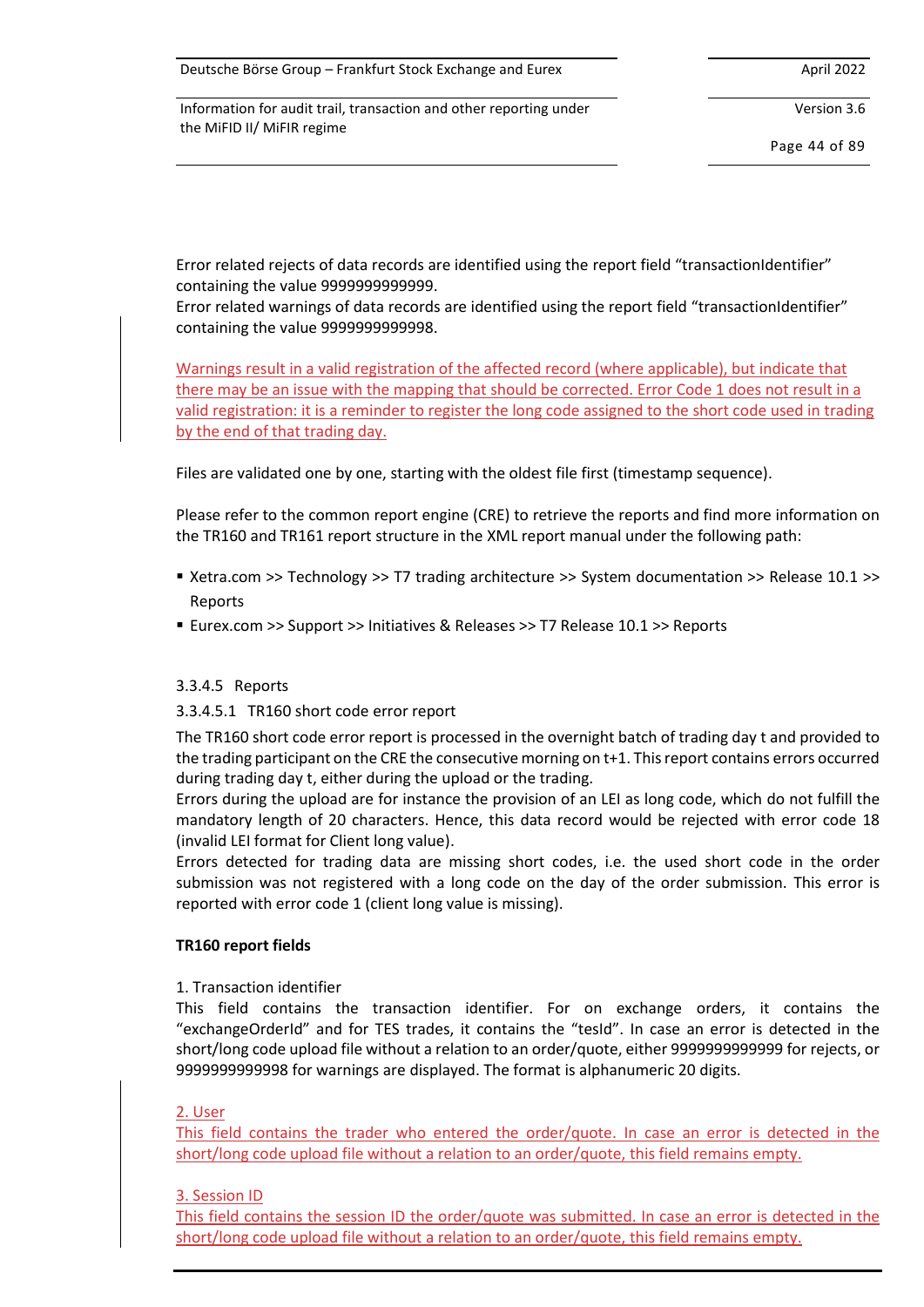Version 3.6

Page 45 of 89

#### 4. Text field 1

This field contains the text entered by the member. In case an error is detected in the short/long code upload file without a relation to an order/quote, this field remains empty.

#### 5. Text field 2

This field contains the text entered by the member. In case an error is detected in the short/long code upload file without a relation to an order/quote, this field remains empty.

#### 6. Text field 3

This field contains the text entered by the member. In case an error is detected in the short/long code upload file without a relation to an order/quote, this field remains empty.

#### 7. Type of origin

This field contains the information whether the error stems from an on-, or off-exchange order/quote. The format is alphanumeric 1 digit. Valid values  $[0,1]$   $\{1\}$ . 0 = T7 Matching Engine, 1 = TES. In case an error is detected in the short/long code upload file without a relation to an order/quote, this field remains empty.

#### 8. Short Code Id

The field contains the numeric short code the error was triggered by.

#### 9. Short code source

This field contains for the error 1 (Client long value is missing) the information from which field in the order/quote the short code stems from. Either Client ID or Execution ID or Investment ID. In case an error is detected in the short/long code upload file without a relation to an order/quote, this field remains empty.

#### 10. Error description

This field contains the error message. For further information about the errors please refer to chapter [3.3.4.4.3\)](#page-40-0).

#### 11. Upload file

This field provides the name of the upload file, the error stems from. In case an error is detected in the short/long code upload file without a relation to an order/quote, this field remains empty.

#### 12. Row number

This field provides the row number of the upload file where the error occurred. In case an error is detected in the short/long code upload file without a relation to an order/quote, this field remains empty.

#### 13. Ts field

This field provides the information of the field in which the error occurred.

#### 3.3.4.5.2 TR161 short code overview report

The TR161 short code overview report is processed in the overnight batch of trading day t and provided to the trading participant on the CRE the consecutive morning on t+1. This report contains short/long code combinations which are valid on trading day t and for future days.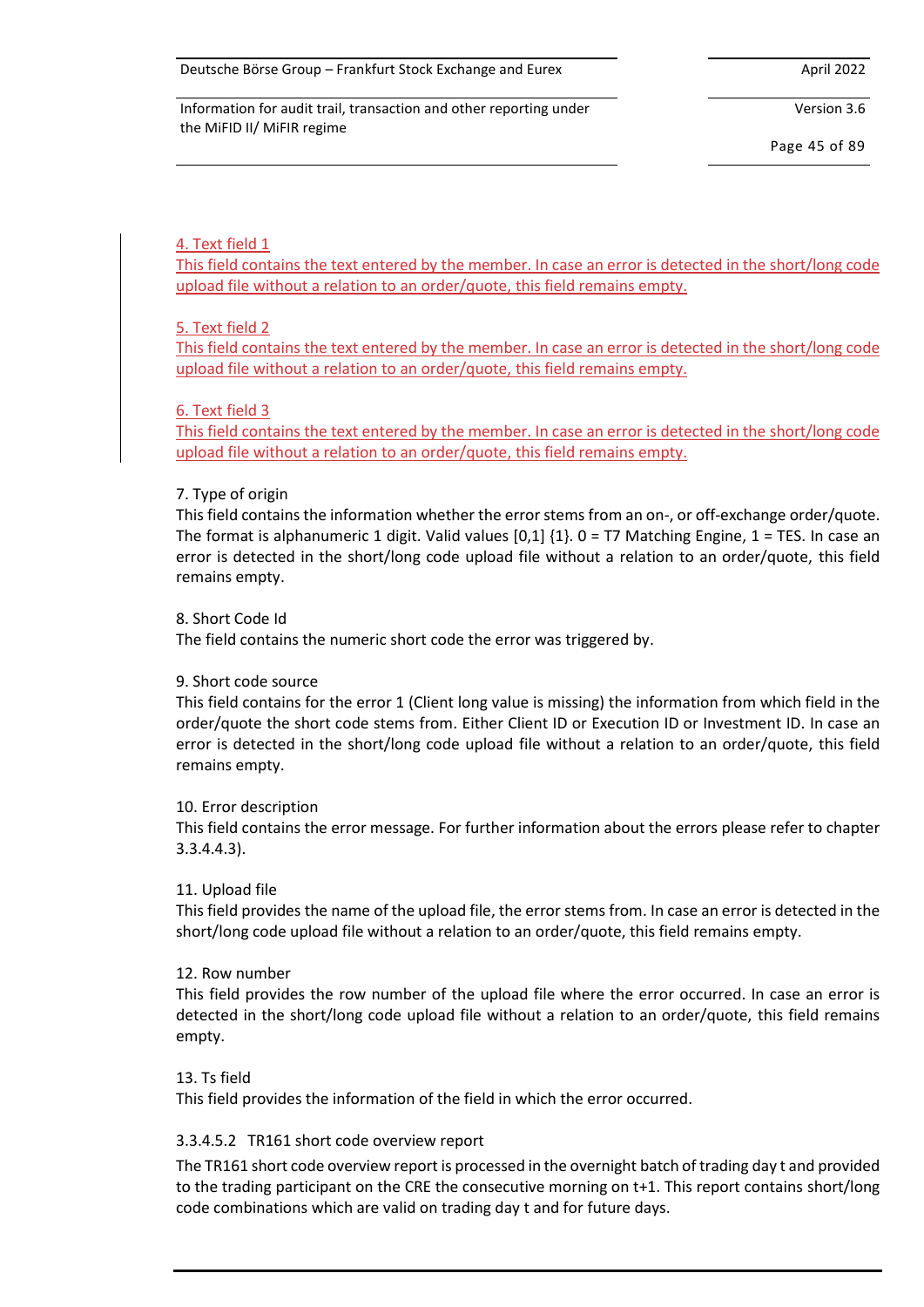Deutsche Börse Group – Frankfurt Stock Exchange and Eurex April 2022 April 2022

Information for audit trail, transaction and other reporting under the MiFID II/ MiFIR regime

Version 3.6

Page 46 of 89

## **TR161 report fields**

## 1. Date uploaded

This field provides the date when the valid short/long code combination was uploaded by the trading participant.

#### 2. Short Code Id

The field contains the numeric short code, which was registered.

3. Long Value

This field provides the value of the long code. The long code can be a national ID, an LEI, the ESMA values AGGR, PNAL, NORE.

#### 4. Classification rule

This field provides the type of the long code, i.e. "N" for national ID, "L" for LEI, or leave this field empty for the ESMA values AGGR, PNAL, NORE.

#### 5. Valid from

This field provides the "valid from" date of the short/long code combination.

#### 6. Valid to

This field provides the date the short/long code combination was terminated. If the short/long code combination is still valid, this field remains empty.

## 7. Status Indicator

This field provides the status of the short/long code combination, i.e. "N" for new registration, "M" for modified registration and "D" for a deleted/terminated registration.

## 8. National ID country code

This field contains the country code of the national ID submitted by the member.

9. National ID priority

This field contains the priority of the national ID submitted by the member.

## 3.3.4.5.3 TR166 short code final error report

The TR166 short code final error report is a daily report and provides trading participants with final errorresults of t-2. It contains the missing short/long code registrations of trading day t, the corrections performed on the following trading day t+1 and the final missing short/long code registrations for trading day t. The report is provided to the trading participant on CRE.

For instance, a report of 27 October 2021 ("rptPrntEffDat" = 27 October 2021) was provided to the trading participant on the 28 October 2021 after the batch-run. This report contains a) the missing short/long code registrations of trading day 26 October 2021 (trading day t), b) the corrections made on the following trading day 27 October (trading day t+1) and hence c) the total of final missing registrations after the deadline t+1 23:30 CE(S)T, i.e. 28 October (t+2).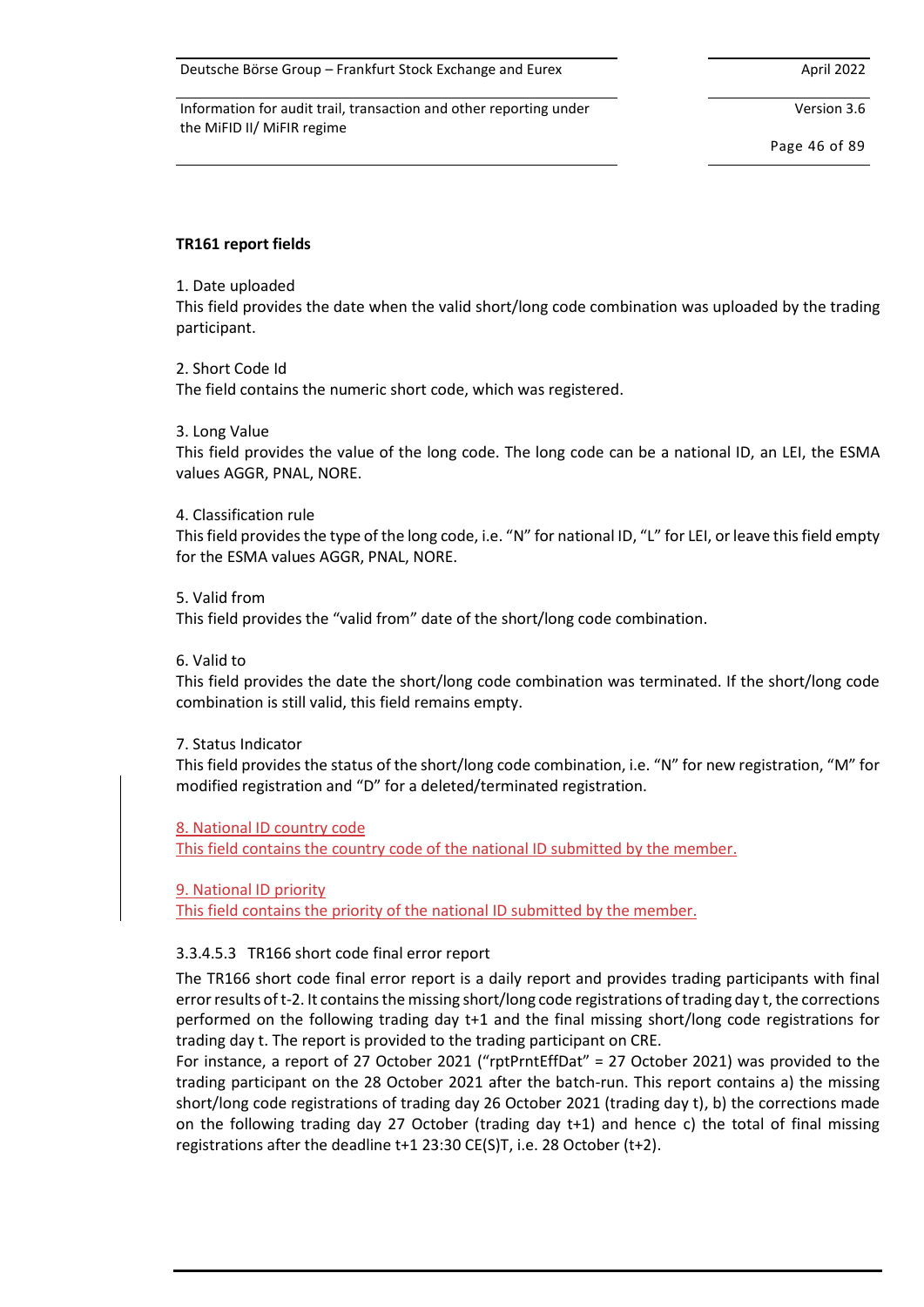Deutsche Börse Group – Frankfurt Stock Exchange and Eurex April 2022

Information for audit trail, transaction and other reporting under the MiFID II/ MiFIR regime

Version 3.6

Page 47 of 89

## **TR166 report fields**

## 1. ShortCodesDayt0

This field contains the count of used short codes of the field "ClientID", "Execution Decision" and "Investment Decision" in order and quote messages of day t.

## 2. ShortCodesMissingDayt0

This field contains the count of missing short codes of the fields "ClientID", "Execution Decision" and "Investment Decision" of day t, which were not registered with a long code latest by trading day t.

#### 3. ShortCodesCorrDayt1

This field contains the count of uploaded short codes for the fields "ClientID", "Execution Decision" and "Investment Decision" on day t+1 in order to correct used but not registered short codes for those fields on day t.

#### 4. FinalMissing

This field contains the count of missing short codes of the fields "ClientID", "Execution Decision" and "Investment Decision" of day t, which were neither registered with a long code on trading day t nor t+1 eob.

## 3.3.4.5.4 TR167 Non-Uniqueness Identifier report

The TR167 non-uniqueness identifier report is a daily report and provides trading participants with all short/long code mappings valid on the report date for which two or more short codes have been registered to the same long code (i.e., the non-unique mappings). In addition, for each mapping the Valid From, Valid To, Upload Date, and the Classification Rule are provided. The report supports trading participants in complying with their obligation to maintain only unique short/long code mappings and/or with the conditions of any exemption they may have been granted, as applicable.

#### **TR167 report fields**

1. Long Value

This field provides the value of the long code. The long code can be a national ID, an LEI, the ESMA values AGGR, PNAL, NORE.

2. Short Code Id The field contains the numeric short code, which was registered.

#### 3. Date uploaded

This field provides the date when the valid short/long code combination was uploaded by the trading participant.

## 4. Classification rule

This field provides the type of the long code, i.e. "N" for national ID, "L" for LEI, or empty for the ESMA values AGGR, PNAL, NORE.

#### 5. Valid from

This field provides the "valid from" date of the short/long code combination.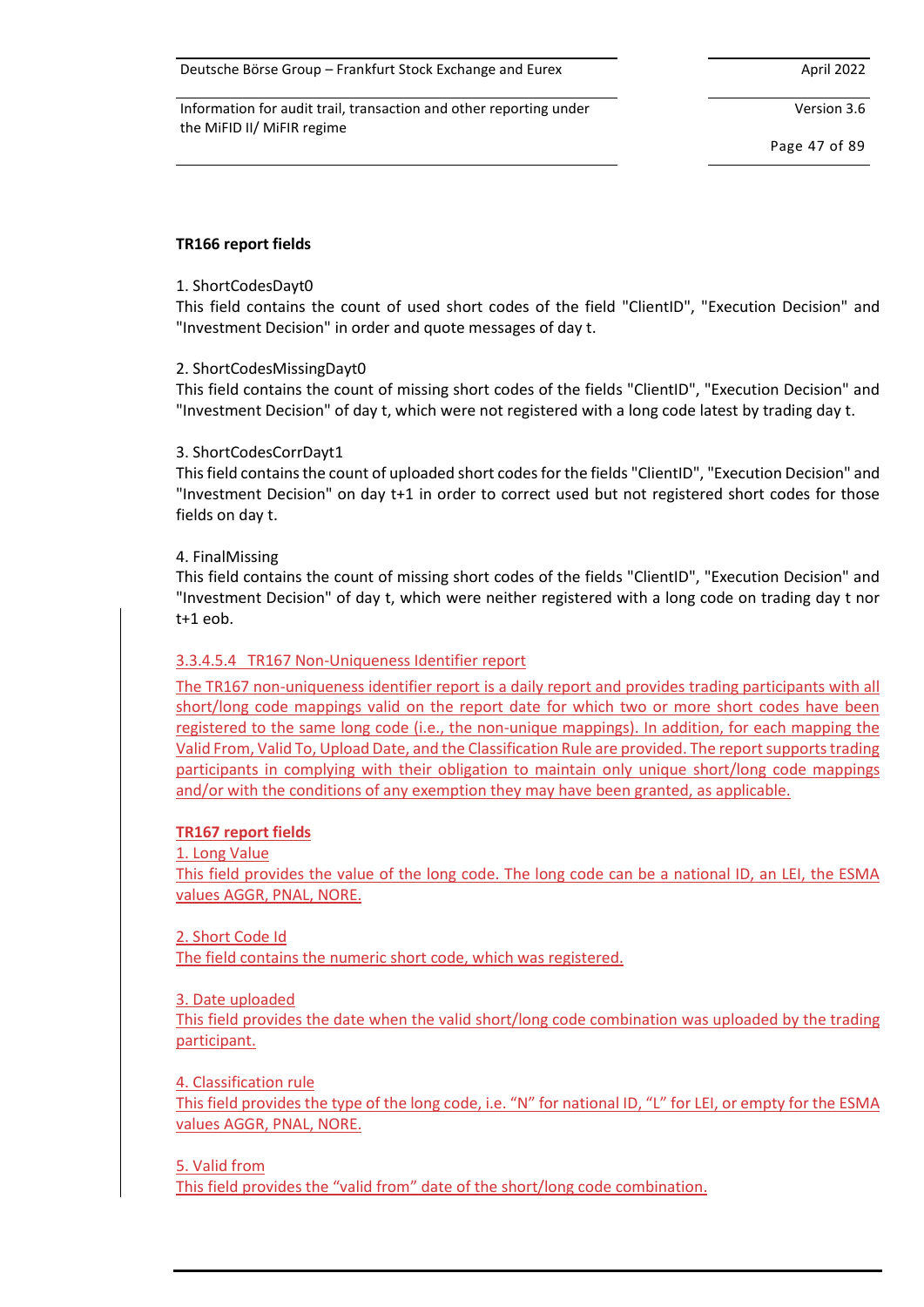Version 3.6

Page 48 of 89

## 6. Valid to

This field provides the date the short/long code combination was terminated. If the short/long code combination is still valid, this field remains empty.

7. National ID country code

This field contains the country code of the national ID submitted by the member.

8. National ID priority

This field contains the priority of the national ID submitted by the member.

## 3.3.4.5.5 TR168 Non-Consistency Identifier report

The TR168 non-consistency identifier report is a daily report and provides trading participants with all short codes for which the long code assigned has changed since the previous trading day (T-1) as a result of the trading participant having sent a modification message for that short code to the exchange. For each affected short code, the report shows:

- **E** The previous long code, as well as the Valid From, Valid To, Classification Rule, National ID Country Code and National ID Priority for the previous mapping.
- **•** The new (currently valid) long code, as well as the new Valid From, Valid To, Classification Rule, National ID Country Code and National ID Priority.

The report supports trading participants in complying with their obligation to maintain consistent/stable short code-long code mappings, i.e., to alter mappings solely for legally permissible reasons.

**TR168 report fields**

1. Short Code Id

The field contains the numeric short code, which was registered.

2. Long Value

This field provides the value of the long code. The long code can be a national ID, an LEI, the ESMA values AGGR, PNAL, NORE.

3. Classification rule

This field provides the type of the long code, i.e. "N" for national ID, "L" for LEI, or empty for the ESMA values AGGR, PNAL, NORE.

4. Valid from

This field provides the "valid from" date of the short/long code combination.

## 5. Valid to

This field provides the date the short/long code combination was terminated. If the short/long code combination is still valid, this field remains empty.

6. National ID country code

This field contains the country code of the national ID submitted by the member.

7. National ID priority

This field contains the priority of the national ID submitted by the member.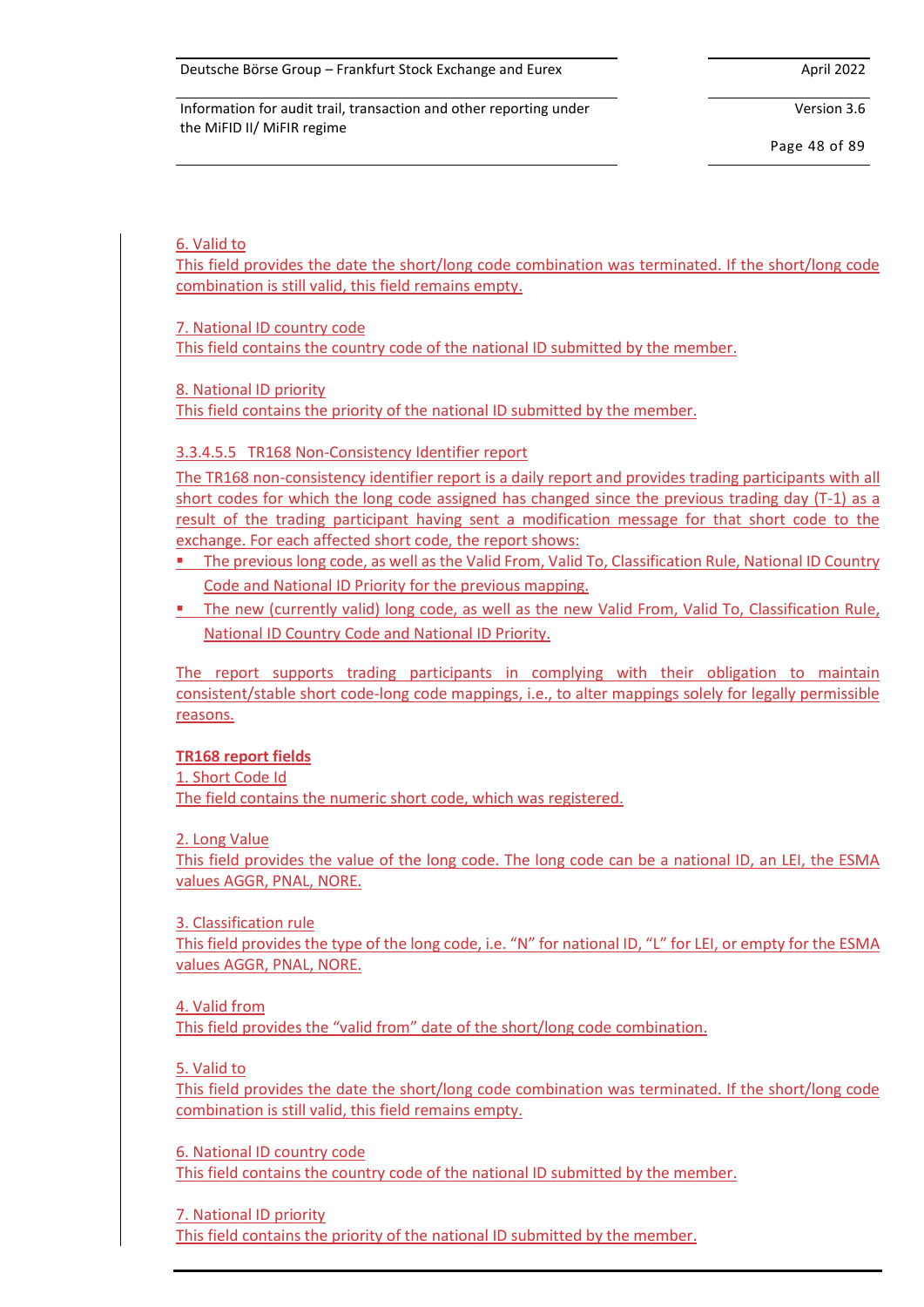Version 3.6

Page 49 of 89

8. prevDayLongValue This field contains the long value for a given short code ID of the previous day.

9. prevDayClassRule This field contains the classification rule of the long value for a given short code ID of the previous day.

10. prevDayValidFrom This field contains the valid from date for a given short code ID of the previous day.

11. prevDayValidTo This field contains the valid to date for a given short code ID of the previous day.

12. prevNationalIDCountryCode

This field contains the country code of the NationalID of the long value for a given short code ID of the previous day.

13. prevNationalIDPriority

This field contains the priority of the NationalID of the long value for a given short code ID of the previous day.

## **3.3.5 Short code management**

Trading participants prepare the short/long code combinations they intend to use according to the requirements in chapters [3.3.3](#page-31-0) and [3.3.4.](#page-34-0) We strongly recommend registering short/long code combinations before usage. However, short codes used in an order for the first time may be registered with the corresponding long code latest by the end of the trading day following the trading day of the order submission. In contrast, it is not required that the long code assigned to a short code is already registered with the trading venue prior to first usage of the short code. For example: The trading participant has a client John Doe, with a long code "19811025JOHN#DOE##". The trading participant registers that long code with a short code "123". Hence, short code "123" must be used for John Doe starting with the first order submission for this client and must be used for every consecutive future order submission. Please refer to the exemption to the rule in chapte[r 3.3.3.2.](#page-32-0)

Following the preparation, the upload shall take place. Please use the upload functionalities, available from 00:00 until 23:30 CE(S)T on trading days. The immediate feedback of the upload functionalities must be monitored, and corrections must be performed if needed. Uploads after business hours are possible. However, please note that files received after the cut-off time of 23:30 CE(S)T are processed with the overnight batch on the consecutive trading day. Please note that you have to change the file name date to the consecutive trading date. Validations in the data warehouse are applied on file format, structure, and content and in addition the upload data is validated against the database and the order book data. Results are provided in the reports TR160 and TR161 after the overnight batch and provided to the trading participants on the CRE. Trading participants shall especially monitor the error report TR160 and perform corrections if necessary.

If a missing registration was not resolved on the consecutive trading day (t+1) of the trading day (day t) the short code was used for the first time, a final error is reported in the TR166 final error report. This report serves as basis for sanctioning of missing registrations.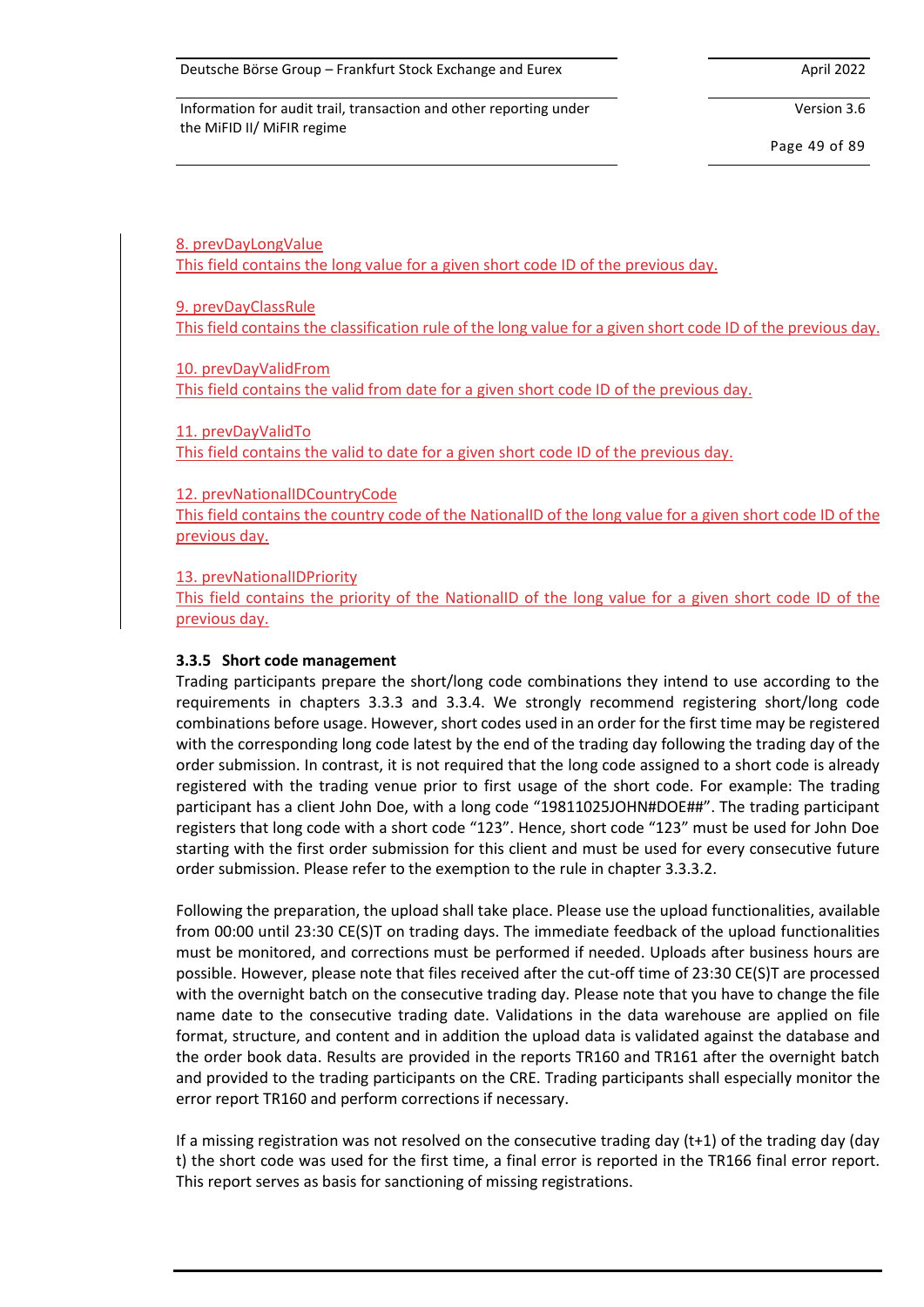#### Deutsche Börse Group – Frankfurt Stock Exchange and Eurex April 2022

Information for audit trail, transaction and other reporting under the MiFID II/ MiFIR regime

Version 3.6

Page 50 of 89

## Processing of the TR166 final error report:



## **3.3.6 Monitoring and sanctioning**

## 3.3.6.1 Missing short/long code registration

Short codes used in an order for the first time may be registered with the corresponding long codes latest by the end of the trading day (trading day t+1) following the trading day of the order submission (trading day t). In contrast, it is not required that the long code assigned to a short code is already registered with the Exchange prior to first usage of the short code.

However, the usage of a short code, which is not registered with a respective long code after t+1 is not permitted and is going to be handed over to the sanctions committee. Missing registrations of the trading day t are reported to the trading participant in the error report TR160 with error code 1. The missing registration can be performed until 23:30 CE(S)T of the consecutive trading day (t+1). Please note that a correction data record must have "valid from" filled with the date of trading day t in order to be considered a correction of the missing short/long code registration. After the deadline of t+1 23:.30 CE(S)T the used short codes of trading day t are again validated against the short code registrations, which were valid on that day and the TR166 final missing report is generated. This report contains the missing short/long code registrations of trading day t, which were not corrected on trading day t+1. These final missing registrations are handed over to the sanctions committee.

Please note that every short/long code combination must be registered, if you intend to use it in future otherwise a missing error will be generated ever consecutive day of usage.

## 3.3.6.2 Uniqueness violation

A short code has to be assigned uniquely to a long code. However, the assignment of more than one short code to a long code is not permitted as the uniqueness is not met. The short/long code registrations that violate the uniqueness requirement are reported to the trading participant in the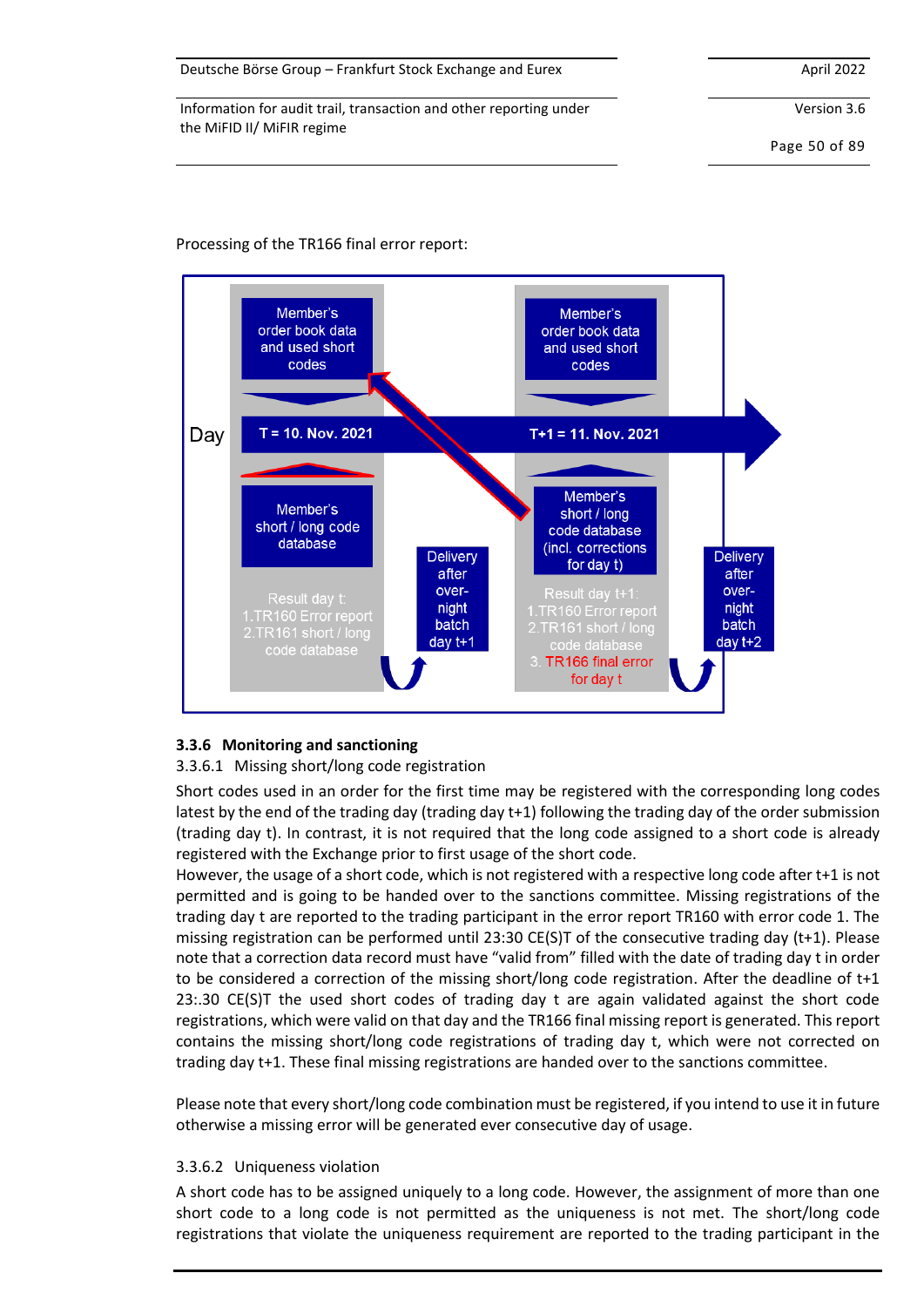| Deutsche Börse Group - Frankfurt Stock Exchange and Eurex | April 2022 |
|-----------------------------------------------------------|------------|
|-----------------------------------------------------------|------------|

Version 3.6

Page 51 of 89

short code error report TR160 with error code 25 (client long value already registered). Please refer to the exemption to this rule in chapte[r 3.3.3.2.](#page-32-0) Violations of the uniqueness are monitored and handed over to the sanctioning committee.

# 3.3.6.3 Consistency violation

Each registered short code-long code mapping must remain stable/unchanged over time, i.e., the use of dynamic short codes is prohibited. Changes to the short code-long code pairings may be made only due to legal acts affecting the identified natural or legal person (eg. legal name change, corporate action resulting in change to LEI, etc.). The trading participant is already aware of any changes made to its registered short code-long code mappings, as changes can only be made by the participant by uploading a "modification" record to the exchange. Trading participants may be asked to confirm to the exchange that any changes made were done for permissible reasons; any non-permissible changes may be referred to the sanctioning committee.

# **3.3.7 Special: Upload functionality common upload engine (CUE)**

# **Technical setup**

The technical connection to the CUE has to be established in the same manner as to the CRE system. Deutsche Börse Group's Member Section is used for the respective account management, i.e. set up the technical connection to the CUE and CRE. Please find the CUE and CRE user manuals under the following paths:

- Xetra.com >> Technology >> T7 trading architecture >> System documentation >> Release 10 >> Reports
- Eurex.com >> Support >> Initiatives & Releases >> T7 Release 10.0 >> Reports

## **Upload processing**

The CUE folder "mifid" has to be used for the upload of short/long code files (CUE >> memberID >> P >> mifid >> upload). Trading participants shall upload their CSV file(s) per memberID and MIC combination between 00:00 and 23:30 CE(S)T on trading days. Uploads after 00:00 the following day (also on non-trading days) are feasible. However, the date in the file name must be changed to the next trading day (not calendar day). The upload file is limited to 5MB and 25,000 data rows. The approx. validation time for files with 25,000 rows is 8 minutes. We recommend to upload files with a smaller size.

Please note: For non-MiFIR trading participants, the CUE "mifid" folder set up for the transaction reporting according to Article 26 (5) MiFIR shall also be used for the short code upload files.

1. Provision of the upload file to the trading venues

Please access CUE and the "mifid" folder. Upload your files into the "UPLOAD" folder. Once processed, CUE sets up a "trading date" folder and adds the response.

## **File successfully passed the CUE validations**

■ A file which passed the CUE validation rules successfully and hence was transferred to the data warehouse for further validation and processing is named e.g.

88EXTREFDAGDBXX20211014XETR.CSV\_UPLOAD\_SUCCESSFUL

▪ No further action is required during the upload process. However, **please note** that the CUE validation is an initial validation and the complete validations against orderbook data and the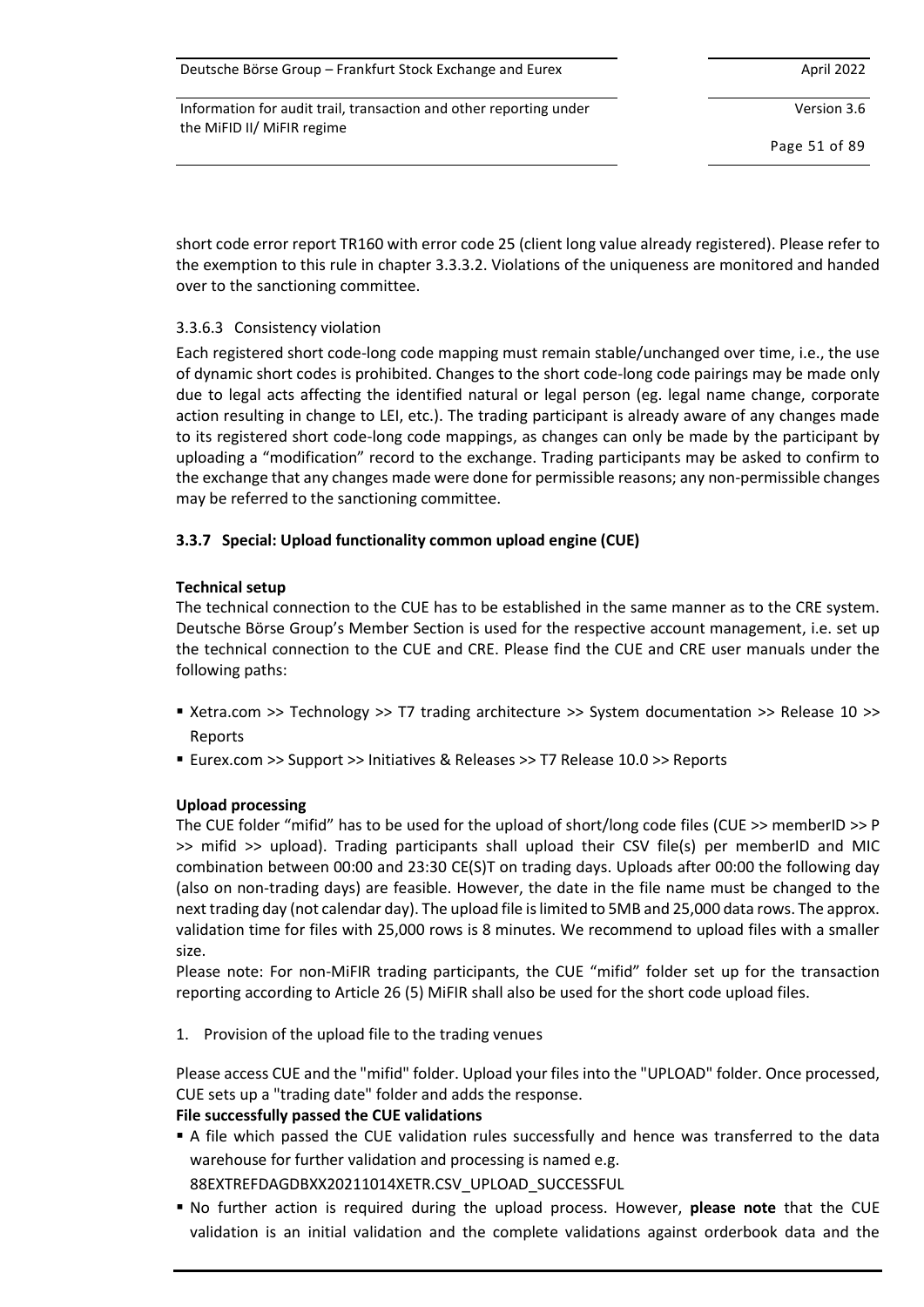| Deutsche Börse Group - Frankfurt Stock Exchange and Eurex | April 2022 |
|-----------------------------------------------------------|------------|
|-----------------------------------------------------------|------------|

Version 3.6

Page 52 of 89

database are performed in the overnight batch in the data warehouse. The error report TR160 and the overview report TR161 will be provided to the trading participant in the CRE's respective market folders (XEUR, XETR, XFRA).

# **Numerous files successfully passed the CUE validations**

■ A trading participant can upload up to 100 files per day, CUE will add a version number to the file, e.g. 88EXTREFDAGDBXX20211014XETR-**V01**.CSV\_UPLOAD\_SUCCESSFUL

# **File did not pass the CUE validations**

- A file which was rejected, i.e. did not pass the validation rules is named e.g.: 88EXTREFDAGDBXX20211014XETR.CSV\_VALIDATION\_FAILED
- This is provided with the log file, e.g. 88EXTREFDAGDBXX20211014XETR.LOG to the "trading date" folder. Trading participants can download the log file and must correct the upload file considering the reported errors.
- Further action is required as the full file is rejected. If errors were detected in the file, the erroneous records can either be cut off the file and the file can be uploaded again, followed by another upload file containing the corrected records. Or all errors can be corrected, and the full file can be uploaded again.
- **The log file provides trading participants with the information about the row, the erroneous value** submitted and the permitted values and field length. Please refer to the "CUE validation and file specification Short code and algoID" document (link below) for a comprehensive overview of error messages and respective validations.

## **File upload after cut-off time**

In case the cut-off time 23:30 CE(S)T was not met, and the file is uploaded after 00:00 CE(S)T, the file is rejected with the error message, e.g.

88EXTREFDAGDBXX20211014XETR.CSV\_WRONG\_UPLOAD\_DATE and provided to your "trading date" folder. Please change the date of your file to the next business day (not calendar day) and upload it again.

If an upload was made after the cut off time, the upload file will be processed in the overnight batch of the following trading day.

## **Other reject reasons for files**

Reject reasons are:

- Header specification is not met
- Validation of one record was not successful
- wrong record format
- wrong file format
- empty file"

An example error message for a wrong file type: 88EXTREFDAGDBXX20211014XETR.CSV\_WRONG\_FILE\_TYPE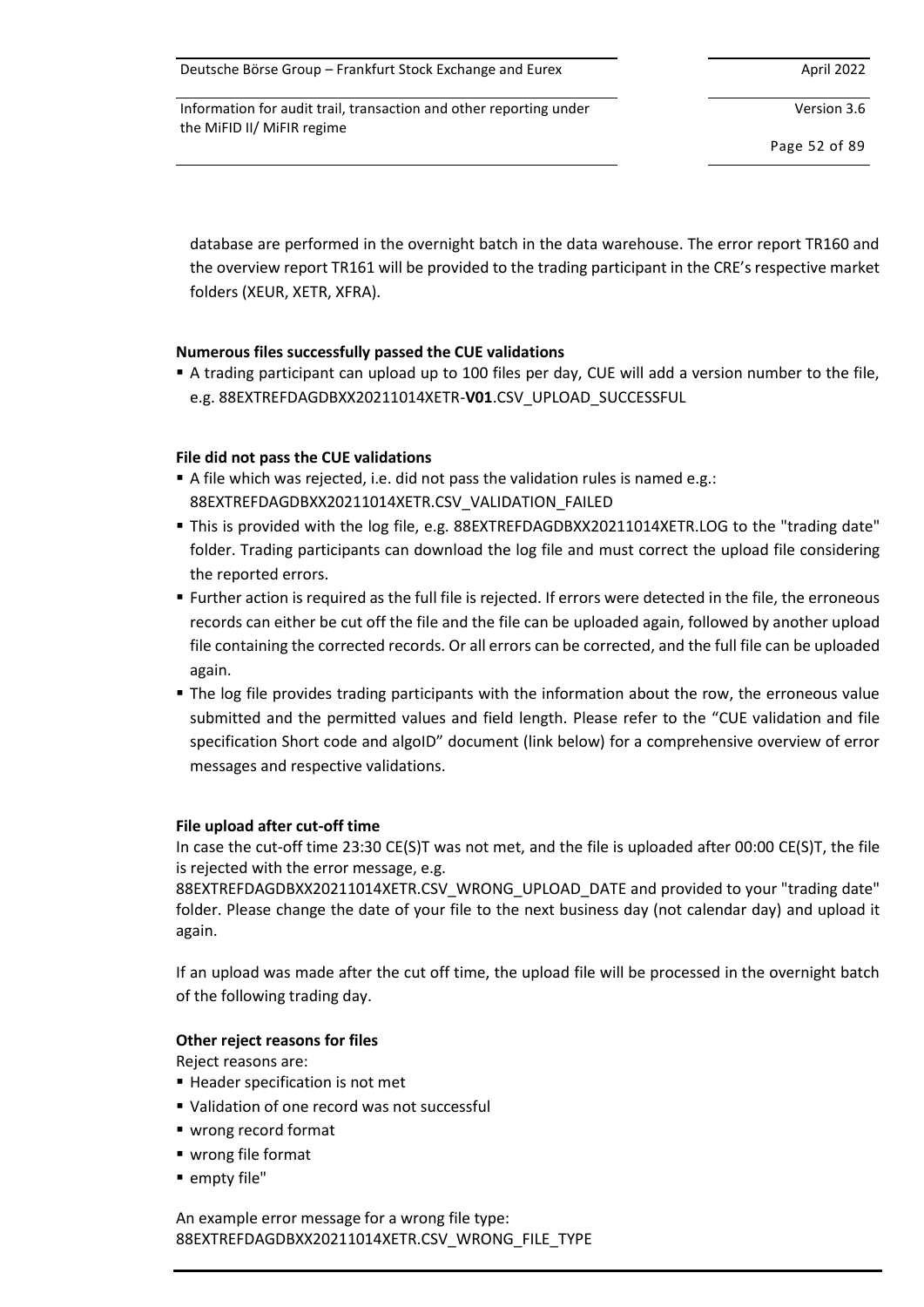| Deutsche Börse Group - Frankfurt Stock Exchange and Eurex | April 2022 |
|-----------------------------------------------------------|------------|
|-----------------------------------------------------------|------------|

Version 3.6

Page 53 of 89

#### **"CUE validation and file specification Short code and algoID" document**

For further details on this process and the validations please refer to "CUE validation and file specification Short code and algoID" document under the following paths:

Xetra.com >> Newsroom >> Current regulatory topics >> MiFID II and MiFIR >> Reference data reporting

Eurex.com >> Rules & Regs >> MiFID II/MiFIR >> Client & Member Reference Data

## 2. Retrieval of the report files

Please note that the CUE validation is an initial validation and the complete validations against format, structure, orderbook data and the database are performed in the overnight batch in the data warehouse (see chapter [3.3.4.4.3\)](#page-40-0). The error report TR160, the overview report TR161 and the final missing report TR166 (see chapter [3.3.4.5\)](#page-43-0) will be provided to the trading participant in the CRE's respective market folders (XEUR, XETR, XFRA).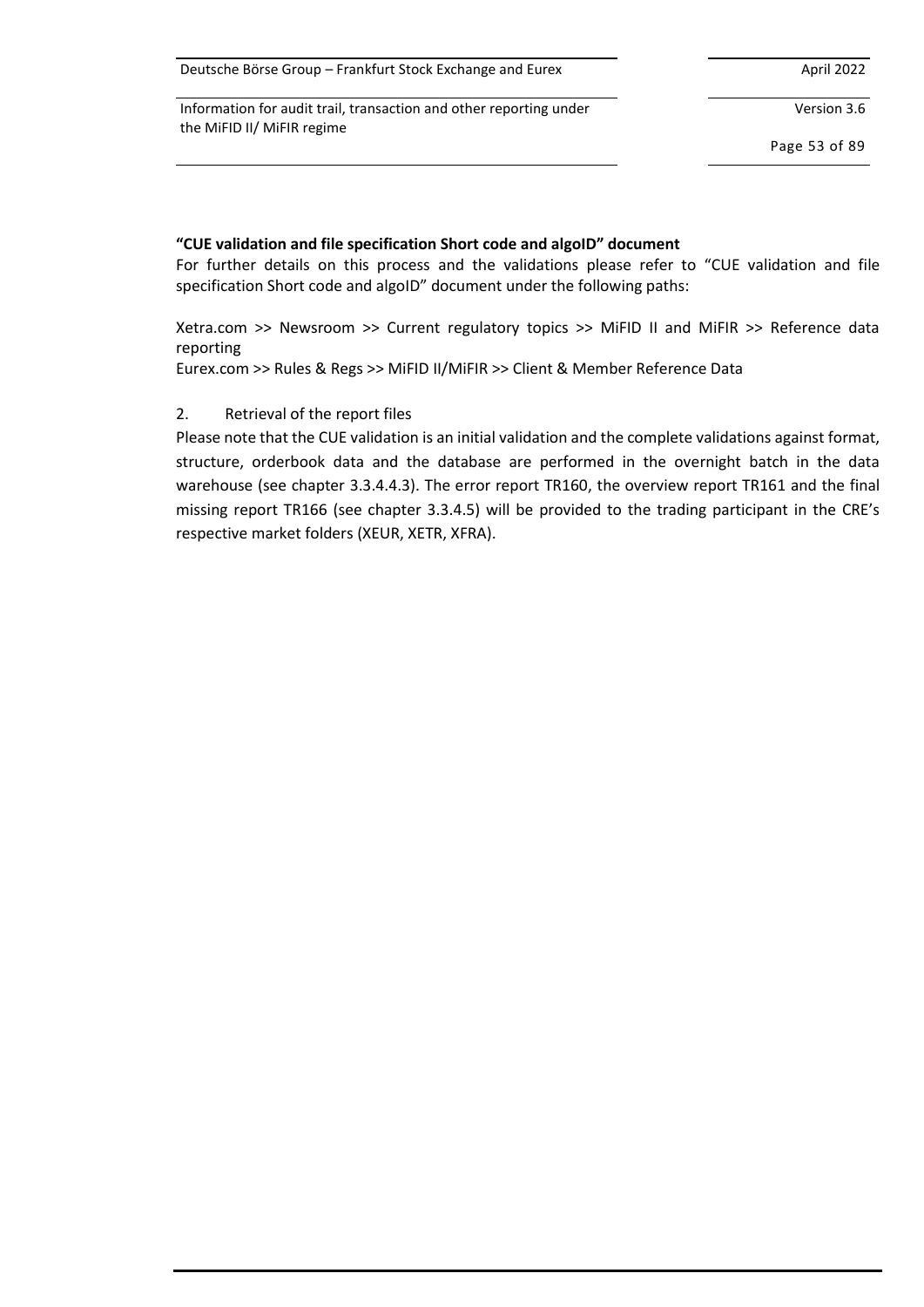| Deutsche Börse Group - Frankfurt Stock Exchange and Eurex | April 2022 |
|-----------------------------------------------------------|------------|
|-----------------------------------------------------------|------------|

Version 3.6

Page 54 of 89

# **4 Algo IDs**

## **4.1 Regulatory requirement for identification**

Under Art. 25(2) of MIFIR and CDR 2017/580 FSE and Eurex shall keep at the disposal of the competent authority the relevant data to identify the algorithm that is used within the trading participant of the trading venue primarily responsible for the investment decision or primarily responsible for the execution of a transaction. The algoID is therefore one of the options for the population of field 4 "Investment decision within firm" or field 5 "Execution within firm" of CDR 2017/580, Annex Table 2 and field 57 of CDR 2017/590 or field 59 of CDR 2017/590.

# **4.2 Regulatory requirement for certification and testing**

Algo IDs are assigned by the trading participant to their algorithms that comply with the requirements of Art. 48(6) of MiFID II and Art. 10 of CDR 2017/584. In accordance with these requirements, FSE and Eurex request all trading participants to test their algorithms in a testing environment before the algorithms are used in production in order to avoid market disturbance.

FSE and Eurex offer their participants the possibility to test their algorithms in the prevailing software production version in the standard simulation environment and in cloud simulation. Additionally, the Cloud Simulation offers the new release version.

Please refer to the Xetra and Eurex websites under the following paths for details on the Cloud Simulation service:

- Xetra.com >> Technology >> T7 >> Cloud Simulation
- Eurex.com >> Technology >> Eurex T7 Cloud Simulation

Participants must certify that all deployed algorithms have successfully passed the testing requirements imposed by MiFID II / MiFIR. The algorithm certificates should contain the algoID of the algorithm that was tested, and the name of the trading participant who would like to have the algorithm registered with FSE and Eurex. Certificates for new algorithms must be uploaded prior to usage.

## **4.2.1 Technical fields in the trading system T7**

Trading participants can insert algoIDs in the T7 fields execution decision and investment decision. The fields are available in the order and quote messages as 8-byte 20 digits numeric fields.

- Execution ID (for the MiFID field "Execution within firm")
- Investment ID (for the MiFID field "Investment decision within firm")

As the fields "execution decision" and "investment decision" can contain an algoID or a short code, there are respective qualifier fields. Please set the qualifier fields to the following values<sup>22</sup> in order to identify the numeric values in "execution decision" and "investment decision" as algo (22) or short code (24):

- Execution Qualifier value **22 = Algo** or **24 = Human**
- Investment Qualifier value **22 = Algo** or **24 = Human**

<sup>&</sup>lt;sup>22</sup> Values might differ with respect to different interfaces, e.g. ETI or FIX.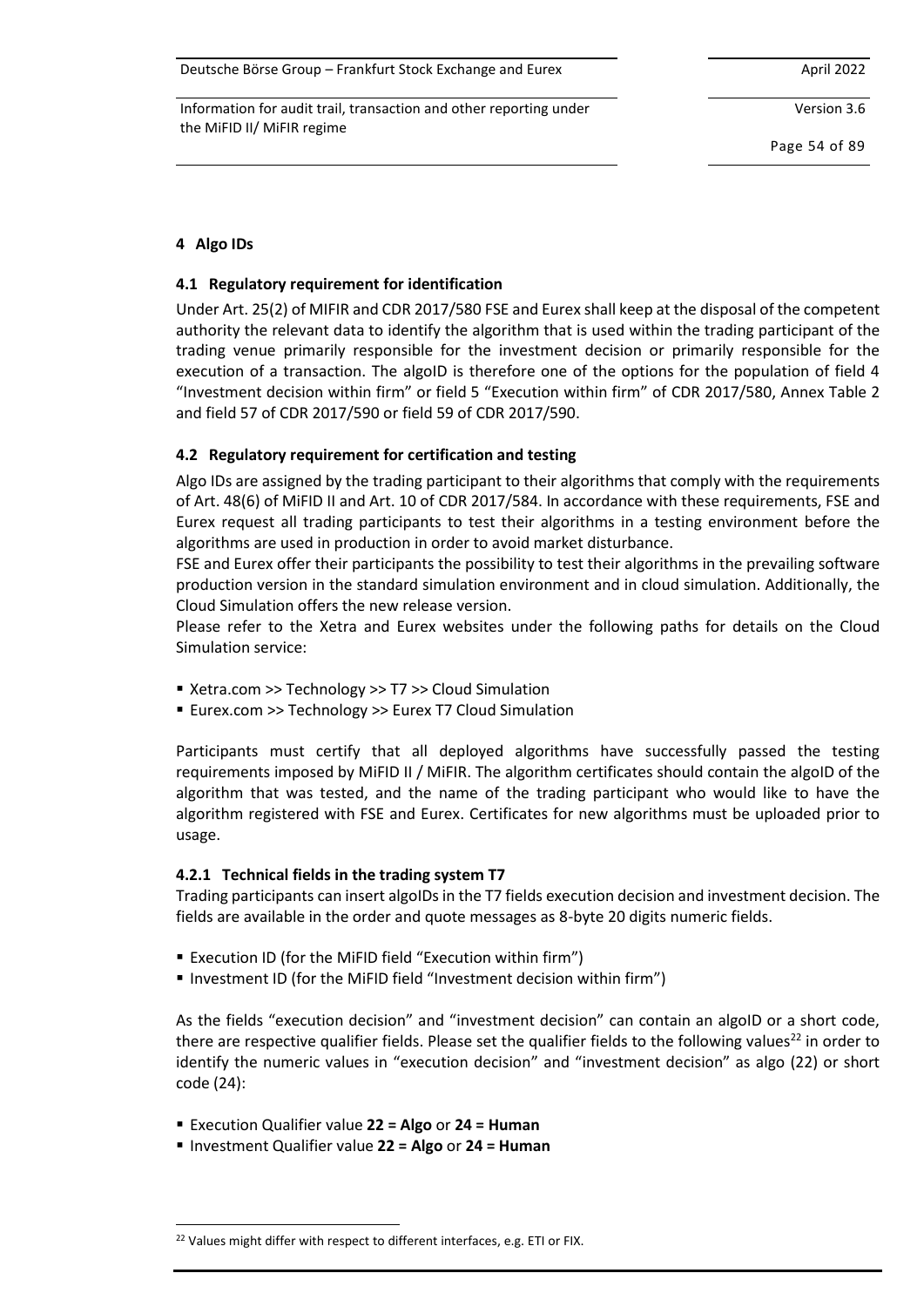| Deutsche Börse Group – Frankfurt Stock Exchange and Eurex | April 2022 |
|-----------------------------------------------------------|------------|
|-----------------------------------------------------------|------------|

Version 3.6

Page 55 of 89

The submission of the executionID is mandatory, and the investmentID is optional as the field has to be blank in case the client of the trading participant took the investment decision. However, if a trading participant uses an algorithm in the execution and / or investment decision it is mandatory to fill in the T7 fields accordingly. Please find more information on all scenarios i[n 3.3.2.](#page-27-0)

# **4.2.2 AlgoID fields and attributes**

Please find an overview of all scenarios by account (ESMA trading capacity) and related flagging of the fields below and the detailed information on the fields in this chapter.

| <b>Flagging options</b>                                                                                                                        | <b>Execution</b><br><b>Decision</b>                          | <b>Execution</b><br>Qualifier      | Investment<br><b>Decision</b>                                | Investment<br>Qualifier            | <b>Client ID</b> |
|------------------------------------------------------------------------------------------------------------------------------------------------|--------------------------------------------------------------|------------------------------------|--------------------------------------------------------------|------------------------------------|------------------|
| Execution and<br>investment<br>decision taken<br>by an algo.                                                                                   | <b>Algo ID</b>                                               | T7:22<br>(for an algo)             | Algo ID                                                      | T7:22<br>(for an algo)             |                  |
| Execution<br>decision taken<br>by an algo.<br>Investment<br>decision taken<br>by the trader or<br>another person<br>within the<br>member firm. | Algo ID                                                      | T7:22<br>(for an algo)             | Short code for<br>the National ID<br>of the<br>trader/person | T7:24<br>(for a natural<br>person) |                  |
| Execution<br>decision taken<br>by the trader or<br>another person<br>within the<br>member firm.<br>Investment<br>decision taken<br>by an algo. | Short code for<br>the National ID<br>of the<br>trader/person | T7:24<br>(for a natural<br>person) | Algo ID                                                      | T7:22<br>(for an algo)             |                  |

Proprietary accounts (trading capacity DEAL) and riskless principal account (trading capacity MTCH)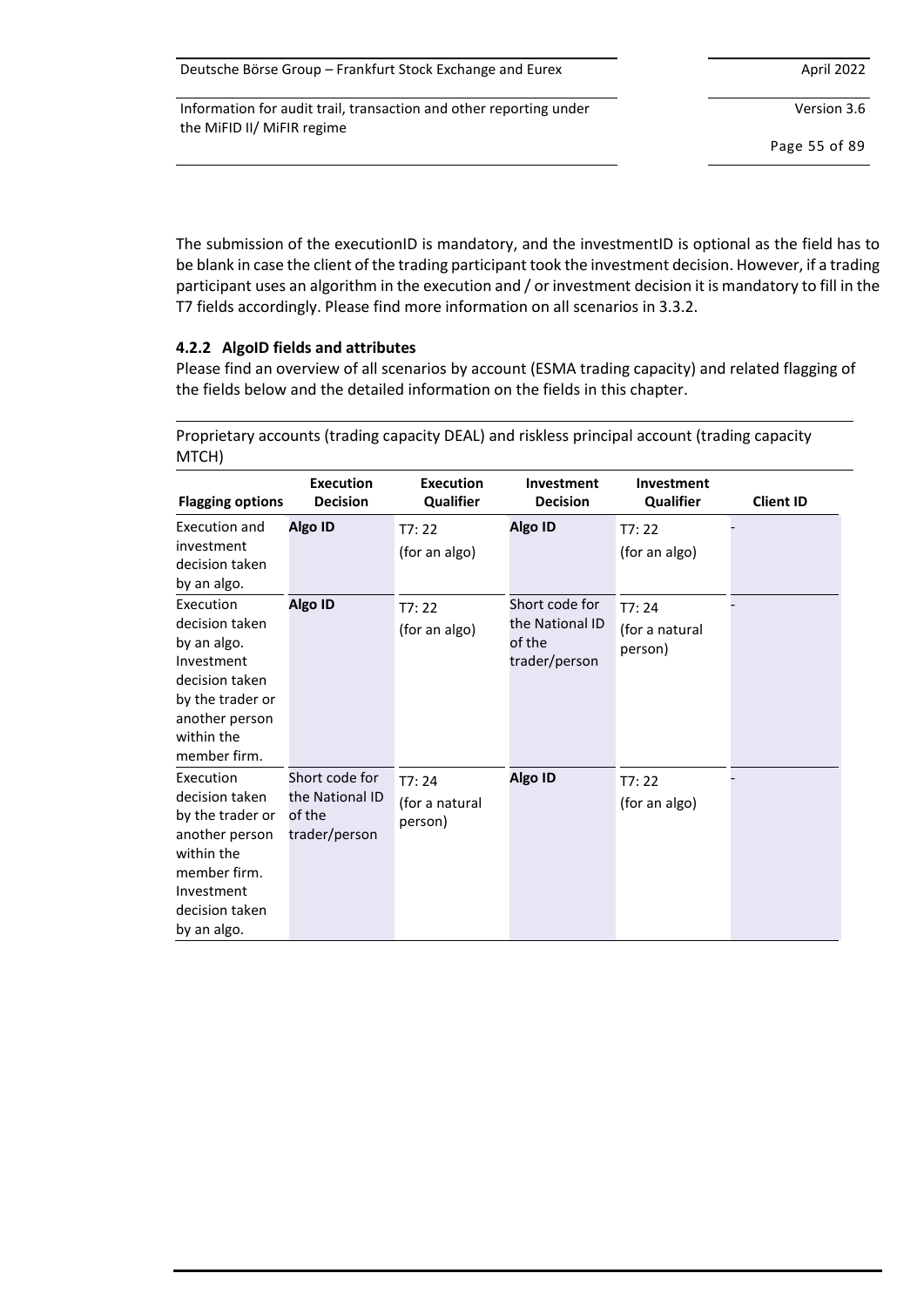Version 3.6

Page 56 of 89

| Agent account (Trading capacity AOTO), client ID mandatory                                                                                     |                                                              |                                    |                                                              |                                    |                                                                        |
|------------------------------------------------------------------------------------------------------------------------------------------------|--------------------------------------------------------------|------------------------------------|--------------------------------------------------------------|------------------------------------|------------------------------------------------------------------------|
| <b>Flagging options</b>                                                                                                                        | <b>Execution</b><br><b>Decision</b>                          | <b>Execution</b><br>Qualifier      | Investment<br><b>Decision</b>                                | Investment<br>Qualifier            | <b>Client ID</b>                                                       |
| Execution and<br>investment<br>decision taken<br>by an algo.                                                                                   | <b>Algo ID</b>                                               | T7:22<br>(for an algo)             | Algo ID                                                      | T7:22<br>(for an algo)             | Short code for<br><b>LEI or National</b><br>ID, PNAL or<br><b>AGGR</b> |
| Execution<br>decision taken<br>by an algo.<br>Investment<br>decision taken<br>by the trader or<br>another person<br>within the<br>member firm. | Algo ID                                                      | T7:22<br>(for an algo)             | Short code for<br>the National ID<br>of the<br>trader/person | T7:24<br>(for a natural<br>person) | Short code for<br><b>LEI or National</b><br>ID, PNAL or<br><b>AGGR</b> |
| Execution<br>decision taken<br>by the trader or<br>another person<br>within the<br>member firm.<br>Investment<br>decision taken<br>by an algo. | Short code for<br>the National ID<br>of the<br>trader/person | T7:24<br>(for a natural<br>person) | Algo ID                                                      | T7:22<br>(for an algo)             | Short code for<br><b>LEI or National</b><br>ID, PNAL or<br><b>AGGR</b> |
| Execution<br>decision taken<br>by an algo and<br>the investment<br>decision not<br>taken within the<br>investment firm.                        | Algo ID                                                      | T7:22<br>(for an algo)             | Empty                                                        | Empty                              | Short code for<br><b>LEI or National</b><br>ID, PNAL or<br><b>AGGR</b> |

# Agent account (Trading capacity AOTC), client ID mandatory

## 4.2.2.1 Execution ID

The executionID is mandatory in every order and quote, irrespectively of the account (e.g. A-, R-, P-, M-account). As by ESMA definition<sup>23</sup> this decision is taken "within the member firm", there is no option to identify a client in this field. If a client took this decision, ESMA defines this field to be populated with the ESMA value "NORE". Hence, the trading participant must populate this field with a short code for this long code "NORE".

However, if this decision is taken within the trading participant's firm then an algoID or a short code for the natural person within the firm must be populated.

<sup>&</sup>lt;sup>23</sup> Commission Delegated Regulation (CDR) 2017/580 Art. 2, (CDR) 2017/590 Art. 8, ESMA Guidelines (ESMA/2016/1452) chapters 5.12.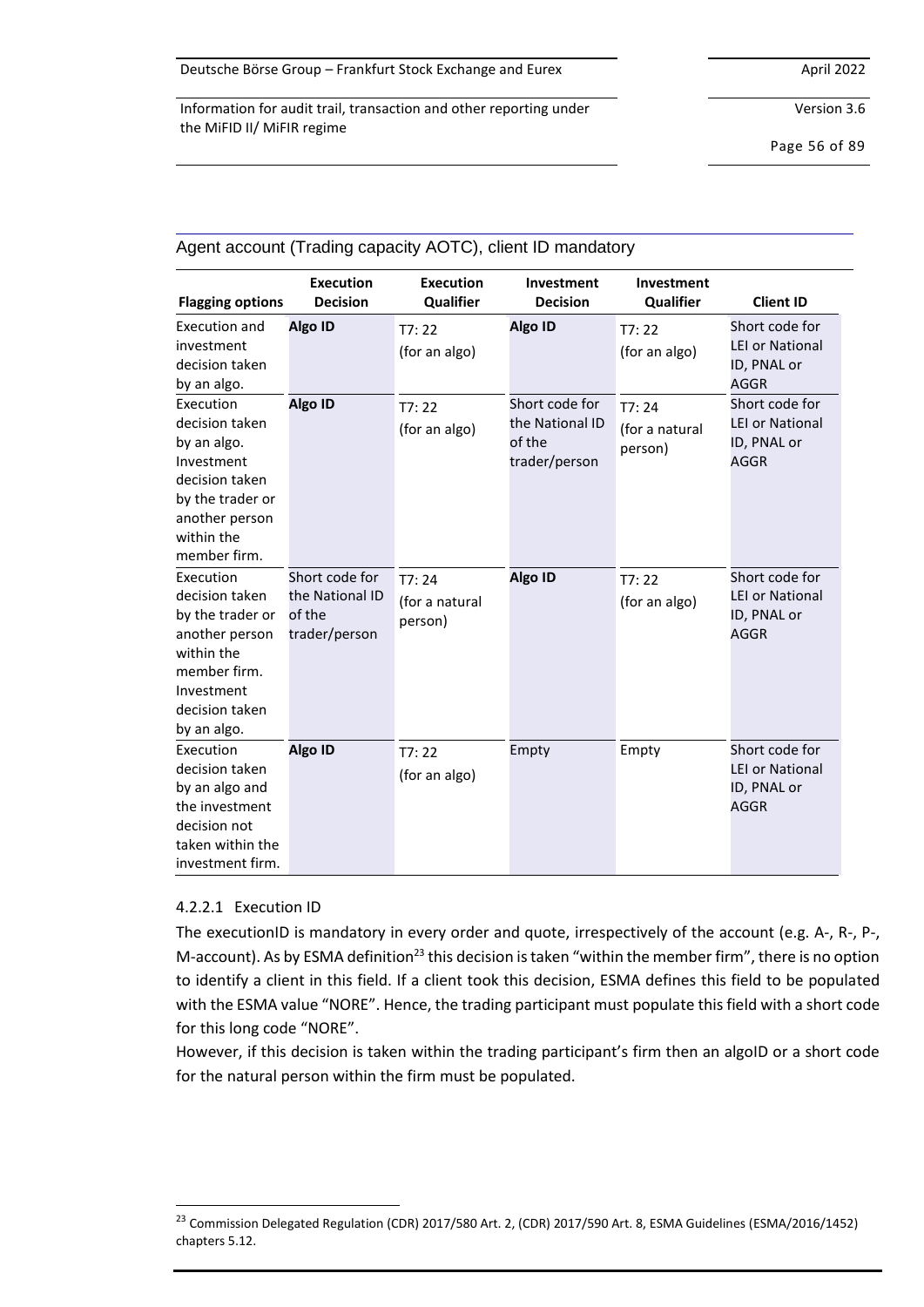| Deutsche Börse Group - Frankfurt Stock Exchange and Eurex | April 2022 |
|-----------------------------------------------------------|------------|
|-----------------------------------------------------------|------------|

Version 3.6

Page 57 of 89

The algoID used in the "execution decision" must be registered with the trading venue. **The algoID must be registered prior to usage**. 24

It is in the trading participant's responsibility to determine the decision maker (e.g. algorithm, natural person or client) who is primarily responsible for the execution in accordance with their governance model.

# 4.2.2.2 Investment ID

The investmentID is mandatory in every order and quote, if trading in proprietary accounts e.g. P-, Maccount. As by ESMA definition<sup>25</sup> this decision is taken "within the member firm", there is no option to identify a client in this field. If a client took this decision, ESMA defines this field to be empty<sup>26</sup>. For this purpose, please leave the qualifier field empty too.

However, if this decision is taken within the trading participant's firm then an algoID or a short code for the natural person within the firm must be populated.

The algoID used in the investment decision must be registered with the trading venue. The algoID must be registered prior to usage. $27$ 

It is in the trading participant's responsibility to determine the decision maker (e.g. algorithm, natural person or client) who is primarily responsible in accordance with their governance model.

## <span id="page-56-0"></span>**4.2.3 Data requirements of algoIDs**

## 4.2.3.1 Uniqueness and consistency

The algoID has to be unique and consistent over time, i.e. the algoID needs to be registered and hence certified as tested since the first day of usage.

For example: The trading participant has an algorithm tested and certified by registration. The algoID is "789". Hence, algoID "789" must be used for this algorithm starting with the first order submission and has to be used for every consecutive future order submission.

## 4.2.3.2 Exemption

There is no exemption.

## 4.2.3.3 Modification

The algoID registration is only allowed to be modified for an update of the responsible person.

## 4.2.3.4 Deletion

Deletions of algoIDs are not permitted.

<sup>&</sup>lt;sup>24</sup> FWB exchange rules article 40 (xetra.com >> Rules & Regulations); Eurex exchange rules article 63 (eurex.com >> Rules & Regs >> Eurex Rules & Regulations)

<sup>&</sup>lt;sup>25</sup> Commission Delegated Regulation (CDR) 2017/580 Art. 2, (CDR) 2017/590 Art. 8, ESMA Guidelines (ESMA/2016/1452) chapters 5.11.

<sup>26</sup> ESMA/2016/1452, chapter 6.2.

<sup>27</sup> FWB exchange rules article 40 (xetra.com >> Rules & Regulations); Eurex exchange rules article 63 (eurex.com >> Rules & Regs >> Eurex Rules & Regulations)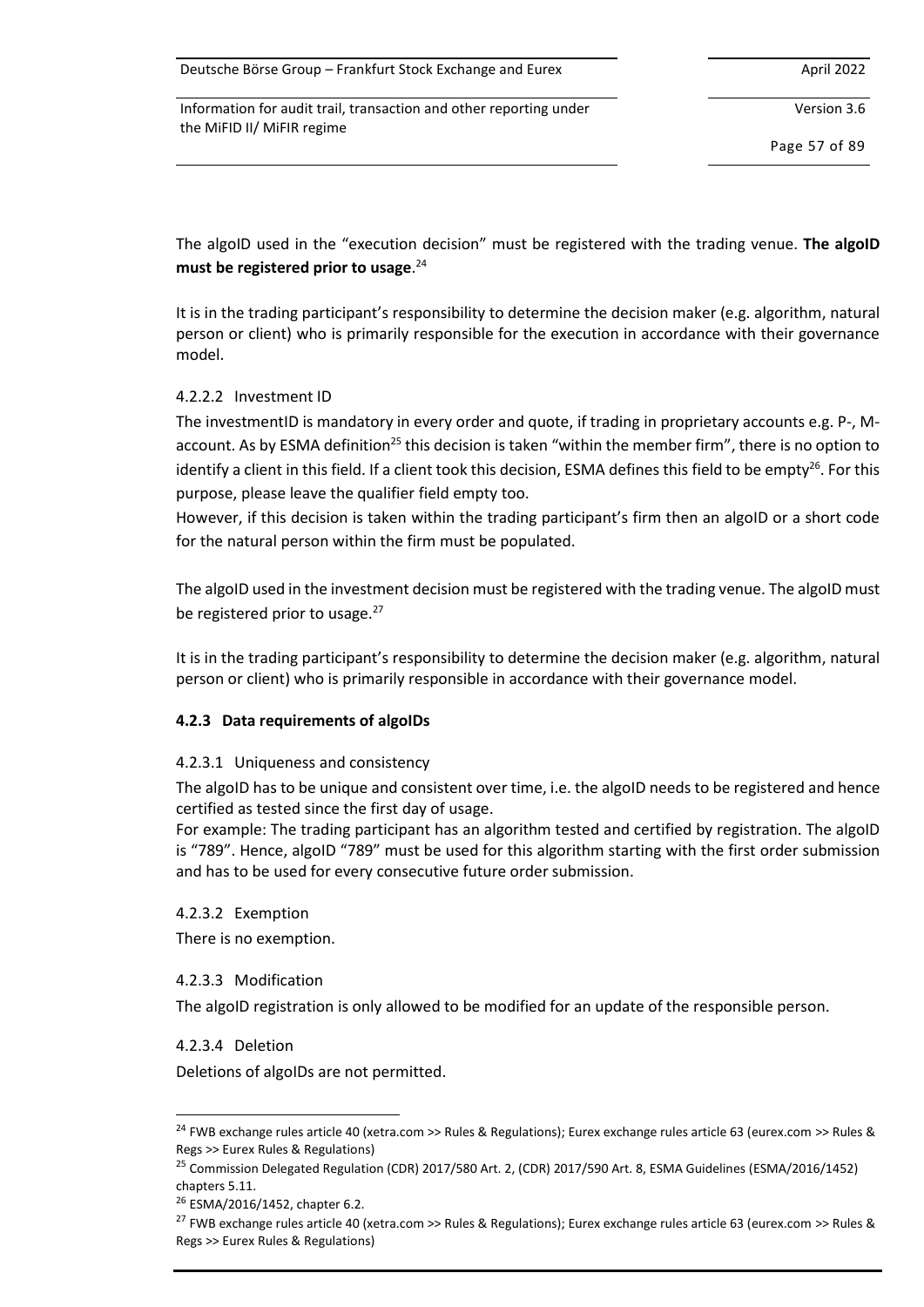| Deutsche Börse Group - Frankfurt Stock Exchange and Eurex | April 2022 |
|-----------------------------------------------------------|------------|
|-----------------------------------------------------------|------------|

Version 3.6

Page 58 of 89

# <span id="page-57-0"></span>**4.2.4 Registration of algoIDs**

Once the trading participant has assigned a numerical ID to his algorithm (algoID) and tested the algo successfully, the algoID has to be certified, i.e. registered with the trading venue. The registration of the algoID has to be done prior to usage. An upload file has to be created and provided to the trading venues via an upload functionality.

The uploads shall take place on trading days between 00:00 and 23:30 CE(S)T. Uploads after 00:00 the following day are feasible. However, the date in the file name has to be changed to the next trading day (not calendar day).

There are two upload functionalities: one is available in the member section and another is available on the common upload engine (CUE). Both functionalities have a pre-validation tool installed, which applies validations on file structure and field length and provide immediate response. Those validations are preliminary, the full data validation is processed in the overnight batch and the results are available in the TR162 algo error report and the TR163 algo overview reports.

Please note: if the upload file contains an error, the file is rejected during the upload process completely and a log file indicating the error is provided to the trading participant. The member section functionality responds via email and the CUE will provide a log file retrievable from the respective "trading date" CUE folder. During the overnight batch the data is validated again and checked against the database. Only separate data records might be rejected during the overnight processing dependent on the error reason and provided to the trading participant in the TR162 algo error report.

Please find user manuals on the webpages under the following paths:

- Xetra.com >> Newsroom >> Current regulatory topics >> MiFID II and MiFIR >> Reference data reporting
- Xetra.com >> Technology >> T7 trading architecture >> System documentation >> Release 10.1 >> Reports
- Eurex.com >> Rules & Regs >> MiFID II/MiFIR >> Client & Member Reference Data
- Eurex.com >> Support >> Initiatives & Releases >> T7 Release 10.1 >> Reports

## 4.2.4.1 Upload file naming convention

4.2.4.1.1 Member section upload functionality

It is strongly recommended to apply the below naming convention. It follows the chronological sequence: reporting reason, upload date, MIC, memberID, timestamp, data format. Trading participants can use another file name and this file name is created automatically.

Example: ALGO20211027XETRGDBXX20211027103159.csv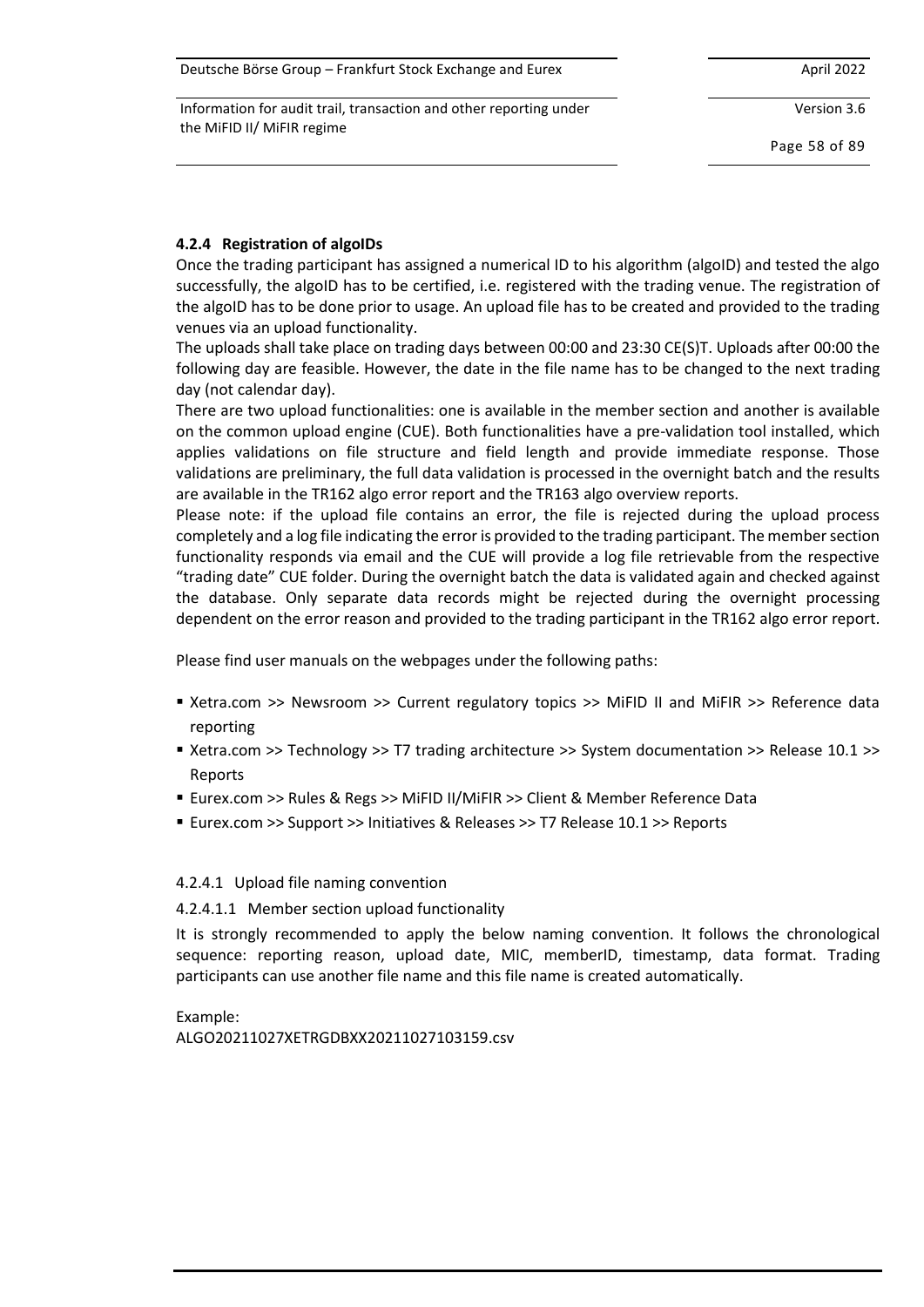Version 3.6

Information for audit trail, transaction and other reporting under the MiFID II/ MiFIR regime

Page 59 of 89

| <b>Field</b>                                                     | <b>Meaning</b>     | <b>Comment</b>   |
|------------------------------------------------------------------|--------------------|------------------|
| $[0-9A-Z]\{5\}$                                                  | Service name       | <b>ALGO</b>      |
| $[0-9]\{8\}$                                                     | <b>Upload Date</b> | YYYYMMDD         |
| [XETR, XFRA, XEUR]{4}                                            | <b>MIC</b>         | XEUR, XETR, XFRA |
| $[0-9A-Z]\{5\}$                                                  | Member ID          | <b>ABCLO</b>     |
| $[0-9]{4}[0-9]{2}[0-$<br>9]{2}[0-9]{2}[0-9]{2}[0-<br>$9$ $\{2\}$ | Timestamp          | YYYYMMDDhhmmss   |
| $[0-9A-Z]\{3\}$                                                  | File type          | .CSV             |

4.2.4.1.2 Common Upload Engine (CUE) upload functionality

The naming convention must be applied. It followsthe chronological sequence: environmentID, service name, memberID, upload date, MIC, file type.

Please note that the file name must be in capital letters completely.

#### Example: 88EXTAGO1AABCLO20210216XETR.CSV

| <b>Field</b>    | <b>Meaning</b>     | <b>Comment</b>   |
|-----------------|--------------------|------------------|
| $[0-9]\{2\}$    | Environment ID     | 88 for Prod      |
|                 |                    | 89 for Simu      |
| $[0-9A-Z]\{8\}$ | Service name       | EXTALGO1         |
| $[0-9A-Z]\{5\}$ | Member ID          | <b>ABCLO</b>     |
| $[0-9]\{8\}$    | <b>Upload Date</b> | YYYYMMDD         |
| $[0-9A-Z]\{4\}$ | <b>MIC</b>         | XEUR, XETR, XFRA |
| $[0-9A-Z]\{3\}$ | File type          | .CSV             |

# <span id="page-58-0"></span>4.2.4.2 Upload file structure and format

The upload file is a CSV file, i.e. comma separated (not semicolon). The file format has to be ASCII and the file size is limited to 5 megabyte.

Table: Example file structure

| <b>UploadDate</b> | <b>ValidFrom</b> | <b>AlgoID</b> | ResponsibleID                                                                         |  |
|-------------------|------------------|---------------|---------------------------------------------------------------------------------------|--|
| 2021-09-18        | 2021-09-18       |               | 2578 jon.doe@abcbank.com                                                              |  |
| 2021-09-18        | 2021-09-18       |               | 135123 jon.doe@abcbank.com                                                            |  |
|                   |                  |               | PLEASE NOTE: one file per MIC and memberID (XETR, XFRA or XEUR)                       |  |
|                   |                  |               | PLEASE NOTE: header specification (case sensitive) has to be applied otherwise the fi |  |
|                   |                  |               | Sample files are available on the webpages under the following paths:                 |  |
| reporting         |                  |               | Setra.com >> Newsroom >> Current regulatory topics >> MiFID II and MiFIR >            |  |
|                   |                  |               | ■ Eurex.com >> Rules & Regs >> MiFID II/MiFIR >> Client & Member Reference Data       |  |

PLEASE NOTE: header specification (case sensitive) has to be applied otherwise the file will be rejected.

- Xetra.com >> Newsroom >> Current regulatory topics >> MiFID II and MiFIR >> Reference data reporting
-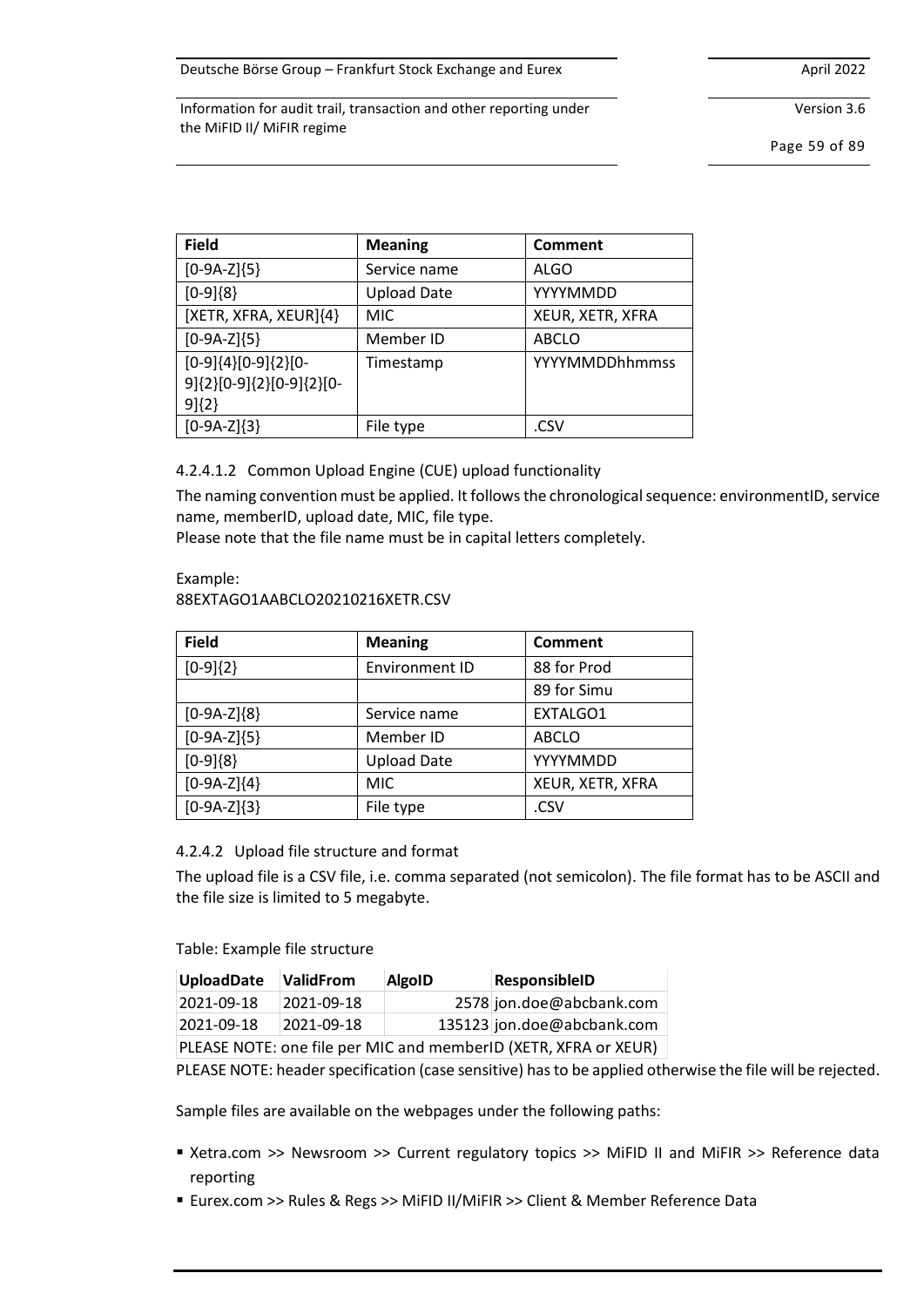Deutsche Börse Group – Frankfurt Stock Exchange and Eurex April 2022 April 2022

Information for audit trail, transaction and other reporting under the MiFID II/ MiFIR regime

Version 3.6

Page 60 of 89

## **Data record example**

2021-09-27,2021-09-27,123456789012345,Tim.mustermann@testbank.com

# <span id="page-59-0"></span>4.2.4.3 Field description

# **1. Participant specific fields**

■ "ResponsibleID"

The responsible ID is the email address of the responsible person or team of the trading participant. Valid values and mandatory length: [A-Za-z]{1}[A-Za-z0-9\.\!\#\\$\%\&\'\\*\+\-\=\?\^\\_\}\~]{0,62}[A-Za-z0-9]{1}@[A-Za-z]{1}[A-Za-z0-9\.\-\\_]{0,253}[A-Za-z0-9]{1}\.[A-Za-z]{2,4}

# **2. Data record specific fields**

■ "UploadDate"

The "UploadDate" provides the date the algoID registration is uploaded. Valid values and mandatory length: [0-9]{4}-[0-9]{2}-[0-9]{2}

■ "ValidFromDate"

The valid from date provides the date the algoID registration shall be valid. Date format is YYYY-MM-DD with the following valid values [] and mandatory length {}: [0-9]{4}-[0-9]{2}-[0-9]{2}. The date must be greater the upload date as algoIDs have to be certified and registered before usage.

■ "AlgoID"

This field holds the numerical value of an algoID with the following valid values [] and mandatory length {}: [0-9]{1,20}

## 4.2.4.4 Validations

## 4.2.4.4.1 CUE validations

For CUE validations please refer to "CUE validation and file specification Short code and algoID" document under the following paths:

- Xetra.com >> Newsroom >> Current regulatory topics >> MiFID II and MiFIR >> Reference data reporting
- Eurex.com >> Rules & Regs >> MiFID II/MiFIR >> Client & Member Reference Data

## 4.2.4.4.2 Member section validations

## **1. Structure**

The mapping file of AlgoIDs shall have a CSV structure, commas will be used as separator, not semicolons. The structure is validated. Error message: "Invalid File structure".

## **2. Validation of reported member and market**

Based on the assigned markets and member IDs of the technical user, it will be verified for each record, if the uploading user is permitted to report. If "ParticipantID" and "MIC" are assigned to the user, the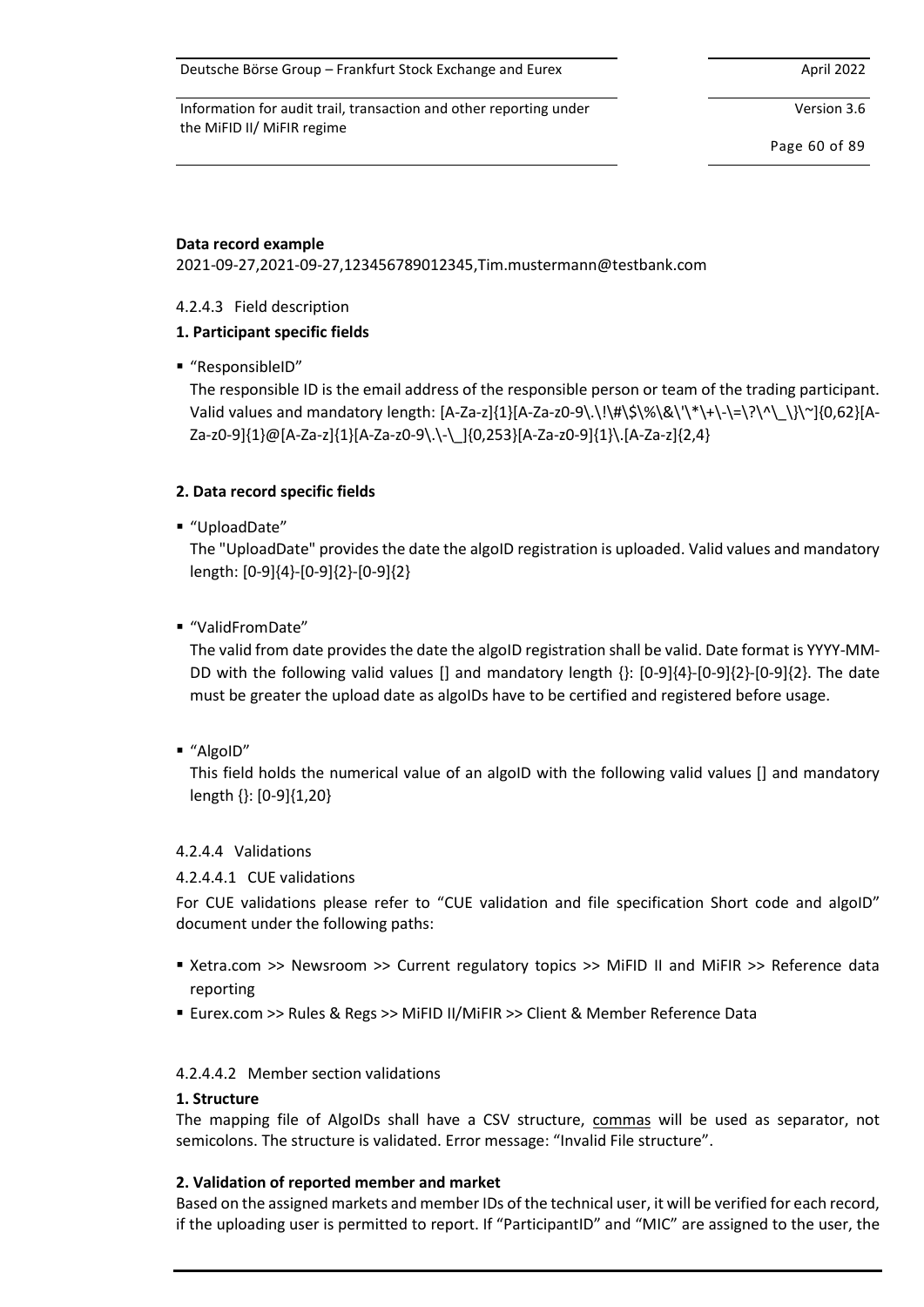| Deutsche Börse Group - Frankfurt Stock Exchange and Eurex | April 2022 |
|-----------------------------------------------------------|------------|
|-----------------------------------------------------------|------------|

Version 3.6

Page 61 of 89

next validations are performed. Otherwise, an error message will be returned, informing also about the first record in which the error occurred (e.g. "Upload rejected" or "Market (MIC) not allowed for user. Upload rejected").

Error messages:

- Member ID invalid in market
- Environment not supported
- MIC is initial
- **Missing Environment**
- **Missing Filename**
- No Portal User
- No Member ID
- Combination not allowed on this System

## **General checks**

For each record the length of all fields will be validated. If all records meet the field format requirements, the next validations will be performed. Otherwise, an error message will be returned, informing about the first record, which is erroneous (e.g. "Wrong format in field "UploadDate" in line 12. Upload rejected" or "Wrong file format. Upload rejected").

## **Check algoIDs for uniqueness**

Every algoID is only allowed once per upload file. If a duplicate is encountered, an error message will be returned, informing also about the record in which the duplicate occurred (e.g. "Duplicate algoID in line 242. Upload rejected")

## **Error Messages upload functionality in the member section**

Validation Errors/Warnings:

- Market (MIC) not allowed for user
- No value for field Valid From Date
- Wrong format for field Valid From Date
- Invalid value for field Valid From Date
- Invalid email address
- Invalid File structure

## Examples:

{

}

{

If the file is uploaded successfully, then the participant will receive the messageCode = 0 and the number of processed rows will be sent back:

```
 "messageCode":0,
 "processedLines":2,
 "~unique-id~":"0",
 "messages":[],
 "class":"com.dbag.upload.service.dto.ResponseUploadService"
```
If the file is NOT uploaded successfully, then the participant will receive the messageCode = -1 (processedLines=0) and the error message will contain:

"messageCode":-1,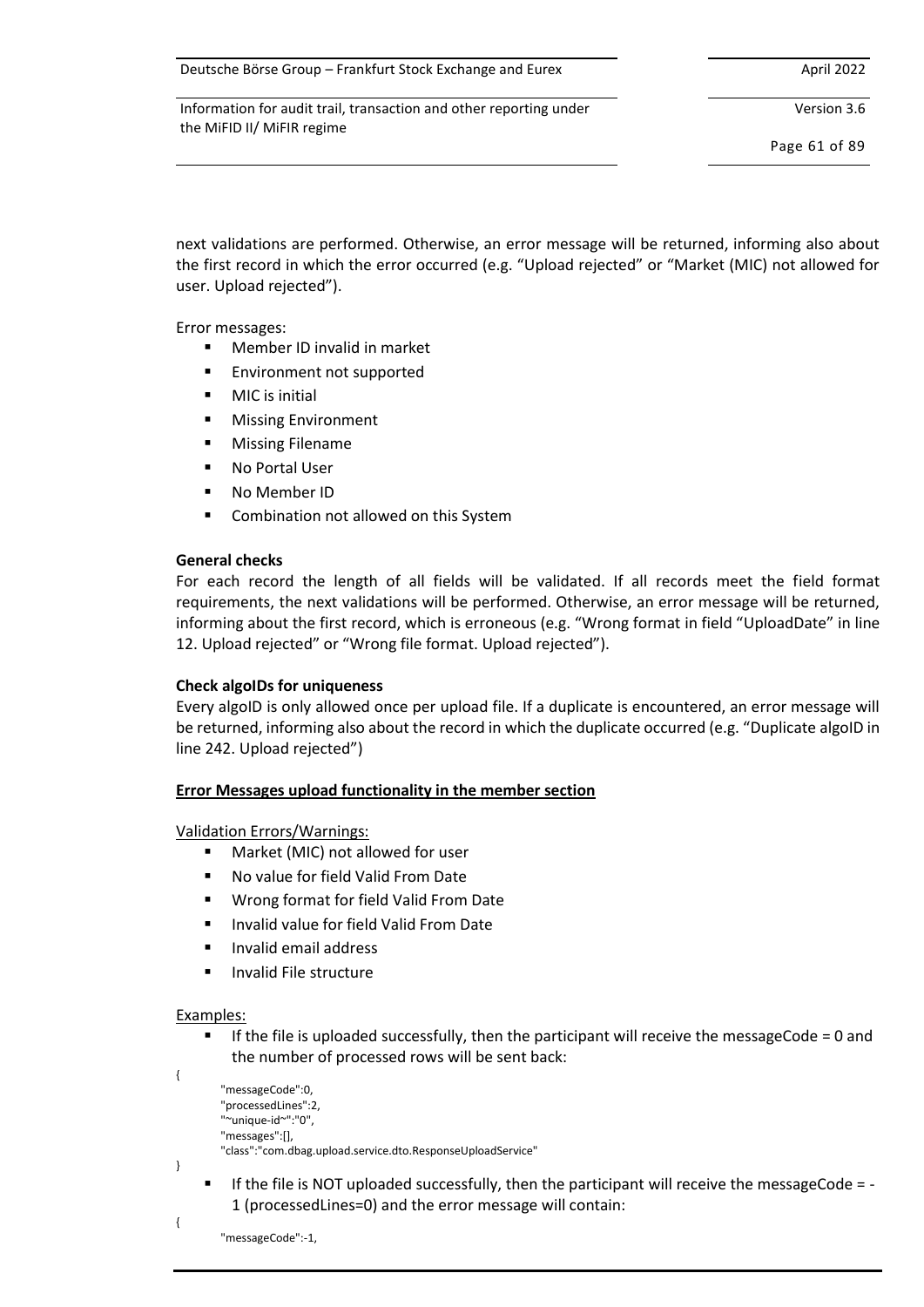#### Deutsche Börse Group – Frankfurt Stock Exchange and Eurex April 2022

Information for audit trail, transaction and other reporting under the MiFID II/ MiFIR regime

Version 3.6

Page 62 of 89

```
 "processedLines":0,
 "~unique-id~":"0",
 "messages":[
 {
          "messageText":"Member ID invalid in market",
          "~unique-id~":"1",
          "class":"com.dbag.upload.service.dto.Message",
          "messageType":"Error"
 }],
 "class":"com.dbag.upload.service.dto.ResponseUploadService"
```
<span id="page-61-0"></span>4.2.4.4.3 Validations in the data warehouse

Validations are applied on file type, structure, and format. The fields are validated according to the valid values and length (see chapter [4.2.4.2](#page-58-0) an[d 4.2.4.3\)](#page-59-0), the database and the orderbook data. Errors are added to the TR162 error report with the respective error code. Valid algoIDs are added to the TR163 overview report, i.e. the database.

#### **Error code description**

}

Please find explanations to the errors below, for errors of "invalid" values please refer to the chapter [4.2.4.3.](#page-59-0)

| Error code    | <b>Explanation</b>                                                                                                                            |
|---------------|-----------------------------------------------------------------------------------------------------------------------------------------------|
| Error code 1  | Client long value is missing: The algoID used in trading was not registered.                                                                  |
| Error code 2  | Duplicate short/long code combination in database: The algoID was registered<br>already. The data record will be rejected.                    |
| Error code 5  | Duplicate record submitted on the same business date: The algoID was<br>submitted already on the same date. The data record will be rejected. |
| Error code 7  | ParticipantID not assigned: The memberID is not admitted for that MIC code. The<br>data record will be rejected.                              |
| Error code 9  | Invalid uploadFile format                                                                                                                     |
| Error code 10 | Invalid value in the field Participant ID                                                                                                     |
| Error code 13 | Invalid value in field Valid from date                                                                                                        |
| Error code 20 | Invalid Algo ID                                                                                                                               |
| Error code 21 | Invalid value in field upload date                                                                                                            |
| Error code 22 | Invalid value in field email address                                                                                                          |
| Error code 98 | Complete upload File rejected: The file format, structure or the file name is<br>incorrect.                                                   |

Error related rejects of data records are identified using the report field "transactionIdentifier" containing the value 9999999999999.

Error related warnings of data records are identified using the report field "transactionIdentifier" containing the value 9999999999998.

Files are validated one by one, starting with the oldest file first (timestamp sequence).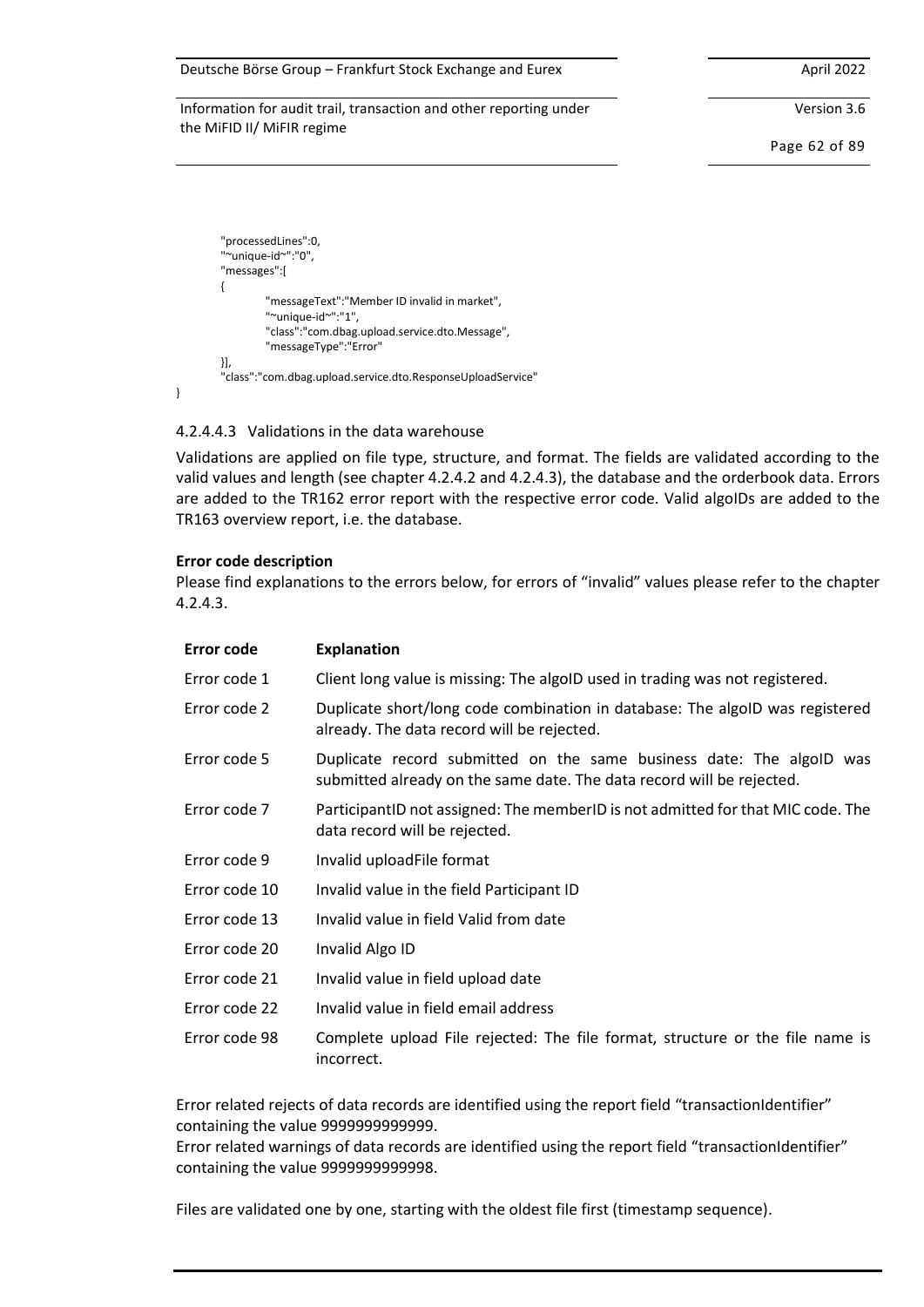| Deutsche Börse Group - Frankfurt Stock Exchange and Eurex | April 2022 |
|-----------------------------------------------------------|------------|
|-----------------------------------------------------------|------------|

Version 3.6

Page 63 of 89

Please refer to the common report engine (CRE) in order to retrieve the reports and find more information on the TR162 and TR163 report structure in the XML report manual under the following path:

- Xetra.com >> Technology >> T7 trading architecture >> System documentation >> Release 10.1 >> Reports
- Eurex.com >> Support >> Initiatives & Releases >> T7 Release 10.1 >> Reports

# 4.2.4.5 Reports

4.2.4.5.1 TR162 algo error report

The TR162 algo error report is processed in the overnight batch of trading day t and provided to the trading participant on the CRE the consecutive morning on t+1. This report contains errors occurred during trading day t, either during the upload or the trading.

Errors during the upload are for instance the provision of an algoID which is alphanumerical. Hence, this data record would be rejected with error code 20 (invalid Algo ID).

Errors detected for trading data are missing algoIDs, i.e. the algoID in the order submission was not registered on the day of the order submission. This error is reported with error code 1 (client long value is missing).

# **TR162 report fields**

# 1. Date Uploaded

This field contains the date when the valid mapping was uploaded by the participant.

2. AlgoID

This field contains the unique numeric representation for an algorithm.

## 3. Error description

This field contains the error message. For further information about the errors please refer to chapter [\(4.2.4.4.3\)](#page-61-0).

## 6. Upload file

This field provides the name of the upload file, the error stems from.

## 7. Row number

This field provides the row number of the upload file where the error occurred.

8. Ts field

This field provides the information of the field in which the error occurred.

## 4.2.4.5.2 TR163 algo overview report

The TR163 algo overview report is processed in the overnight batch of trading day t and provided to the trading participant on the CRE the consecutive morning on t+1. This report contains algoIDs which are valid on trading day t and for future days.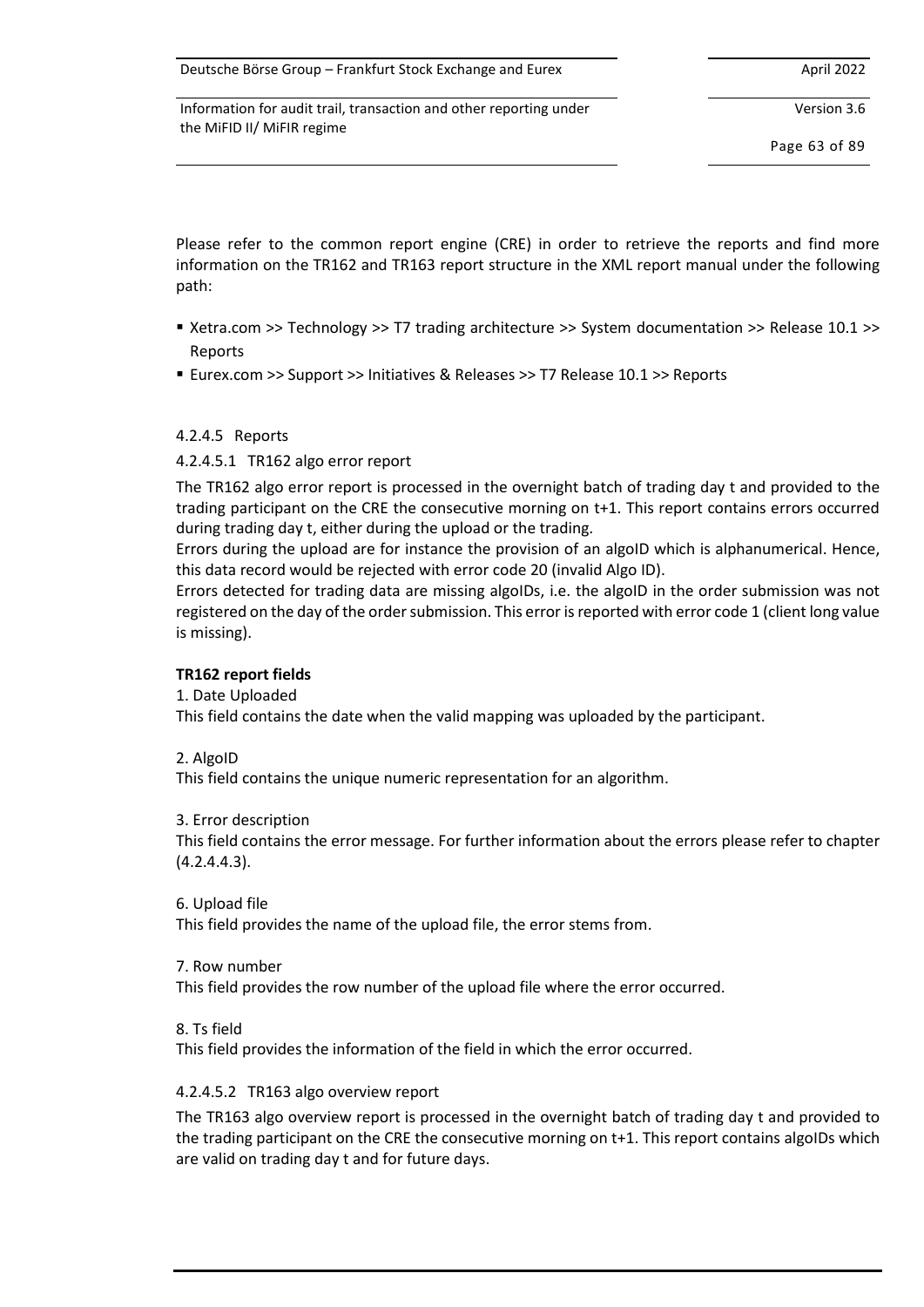Version 3.6

Page 64 of 89

#### **TR163 report fields**

#### 1. Date uploaded

This field provides the date when the algoID was uploaded by the trading participant.

#### 2. Valid from

This field provides the "valid from" date of the short/long code combination.

## 3. AlgoID

This field contains the unique numeric representation for an algorithm.

#### 4. Responsible ID

The field contains the email address of the person responsible for the testing and certification of the algorithm.

## **4.2.5 AlgoID management**

Trading participants prepare the algoIDs they intend to use according to the requirements in chapters [4.2.3](#page-56-0) and [4.2.4.](#page-57-0) Please note that an algoID has to be registered before usage. AlgoIDs used in an order / quote for the first time CANNOT be corrected afterwards. Hence, a correction on the following day as for short codes is not permitted. Hence, the error report TR162 serves as basis for sanctioning of missing registrations.

Following the preparation, the upload shall take place. Please use the upload functionalities, available from 00:00 until 23:30 CE(S)T on trading days. The immediate feedback of the upload functionalities must be monitored, and corrections must be performed if needed. Uploads after business hours are possible. However, please note that files received after the cut-off time are processed with the overnight batch on the consecutive trading day. Validations in the data warehouse are applied on file format, structure and content and in addition the upload data is validated against the database and order book data. Results are provided in the reports TR162 and TR163 after the overnight batch and provided to the trading participants on the CRE. Trading participants shall especially monitor the error report TR162 and register their algoIDs if necessary.

## **4.2.6 Monitoring and sanctioning**

AlgoIDs used in an order / quote must be registered prior to the day of usage. If a missing algoID was detected and reported in the TR162 report it is going to be handed over to the sanctions committee.

## **4.2.7 Special: Upload functionality common upload engine (CUE)**

## **Technical setup**

The technical connection to the CUE has to be established in the same manner as to the CRE system. Deutsche Börse Group's member section is used for the respective account management, i.e. set up the technical connection to the CUE and CRE. Please find the CUE and CRE user manuals under the following paths:

- Xetra.com >> Technology >> T7 trading architecture >> System documentation >> Release 10.1 >> Reports
- Eurex.com >> Support >> Initiatives & Releases >> T7 Release 10.1 >> Reports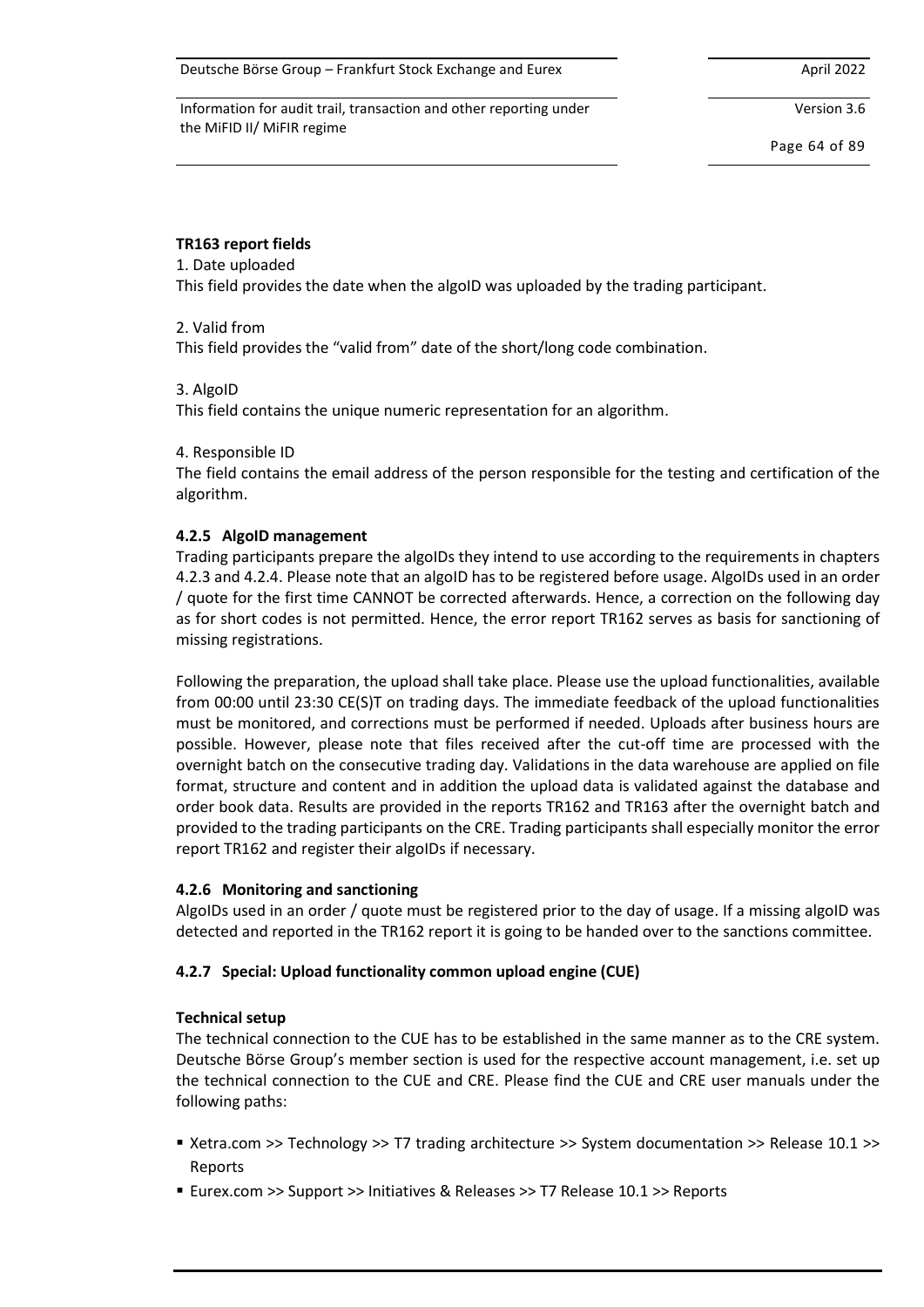| Deutsche Börse Group – Frankfurt Stock Exchange and Eurex | April 2022 |
|-----------------------------------------------------------|------------|
|-----------------------------------------------------------|------------|

Version 3.6

Page 65 of 89

## **Upload processing**

The CUE folder "mifid" has to be used for the upload of algoID files. Trading participants shall upload their CSV file(s) per memberID and MIC combination between 00:00 and 23:30 CE(S)T on trading days. Uploads after 00:00 the following day (also on non-trading days) are feasible. However, the date in the file name must be changed to the next trading day (not calendar day). The upload file is limited to 5MB and 25,000 data rows. The approx. validation time for files with 25,000 rows is 8 minutes. We recommend uploading files with a smaller size.

Please note: For non-MIFIR trading participants, the CUE "mifid" folder set up for the transaction reporting according to Article 26 (5) MiFIR shall also be used for the short code upload files.

1. Provision of the upload file to the trading venue

Please access CUE and the "mifid" folder. Upload your files into the "UPLOAD" folder. Once processed, CUE sets up a "trading date" folder and adds the response.

# **File successfully passed the CUE validations**

- A file which passed the CUE validation rules successfully and hence was transferred to the data warehouse for further validation and processing is named e.g. 88EXTALGO1DBXX20211014XETR.CSV\_UPLOAD\_SUCCESSFUL
- No further action is required during the upload process. However, **please note** that the CUE validation is an initial validation and the complete validations against orderbook data and the database are performed in the overnight batch in the data warehouse. The error report TR162 and the overview report TR163 will be provided to the trading participant in the CRE's respective market folders (XEUR, XETR, XFRA).

## **Numerous files successfully passed the CUE validations**

▪ A trading participant can upload up to 100 files per day, CUE will add a version number to the file, e.g. 88EXTALGO1GDBXX20211014XETR-**V01**.CSV\_UPLOAD\_SUCCESSFUL

## **File did not pass the CUE validations**

- A file which was rejected, i.e. did not pass the validation rules is named e.g.: 88EXTALGO1GDBXX20211014XETR.CSV\_VALIDATION\_FAILED
- This is provided with the log file, e.g. 88EXTALGO1GDBXX20211014XETR.LOG to the "trading date" folder. Trading participants can download the log file and must correct the upload file using the reported errors.
- Further action is required as the full file is rejected. If errors were detected in the file, the erroneous records can either be cut off the file and the file can be uploaded again, followed by another upload file containing the corrected records. Or all errors can be corrected, and the full file can be uploaded again.
- **•** The log file provides trading participants with the information about the row, the erroneous value submitted and the permitted values and field length. Please refer to the "CUE validation and file specification Short code and algoID" document (link below) for a comprehensive overview of error messages and respective validations.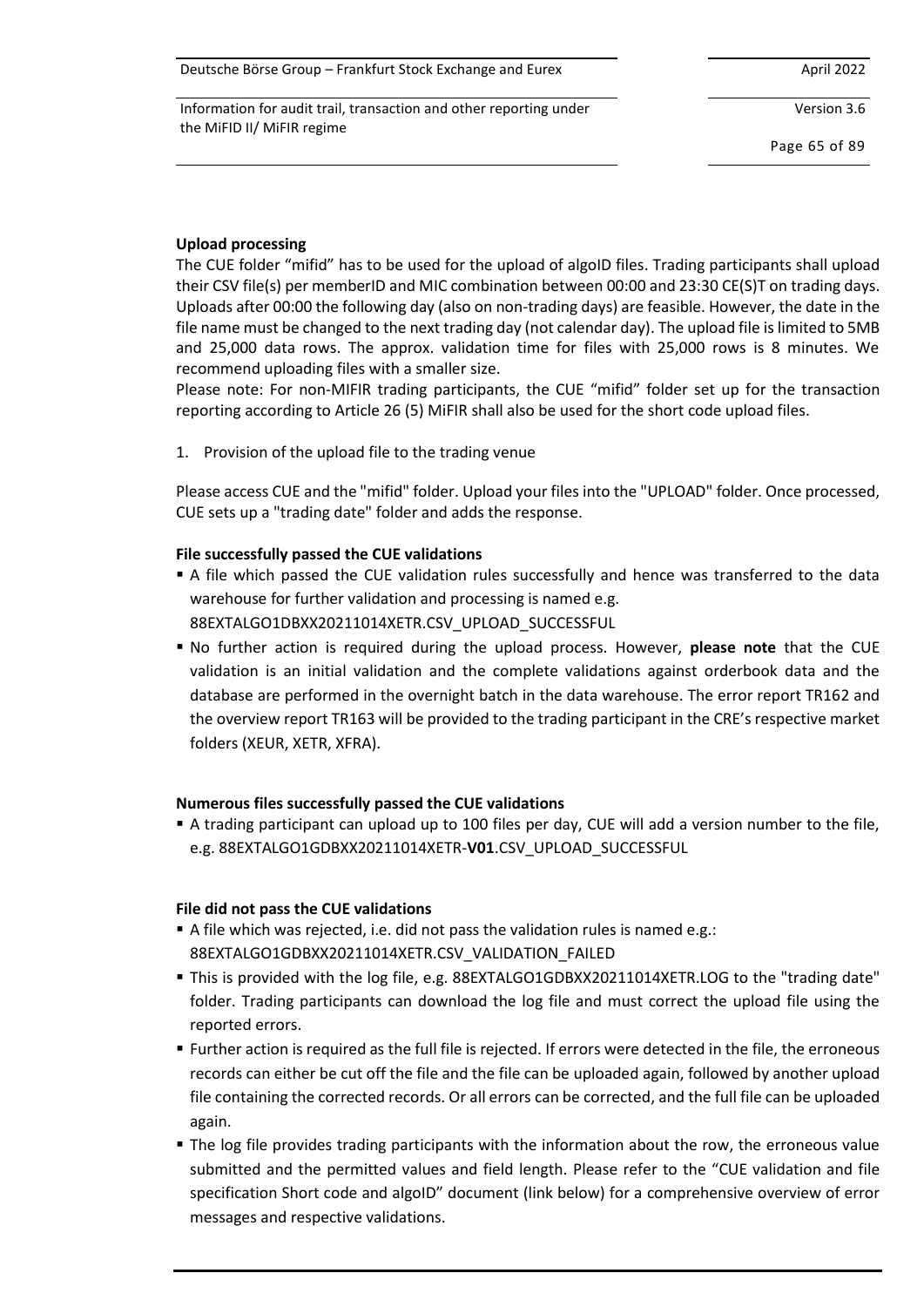Deutsche Börse Group – Frankfurt Stock Exchange and Eurex April 2022

Information for audit trail, transaction and other reporting under the MiFID II/ MiFIR regime

Version 3.6

Page 66 of 89

## **File upload after cut-off time**

In case the cut-off time 23:30 CE(S)T was not met, and the file is uploaded after 00:00 CE(S)T, the file is rejected with the error message, e.g.

88EXTALGO1GDBXX20211014XETR.CSV\_WRONG\_UPLOAD\_DATE and provided to your "trading date" folder. Please change the date of your file name to the next trading day (not calendar day) and upload it again.

If an upload was made after the cut off time, the upload file will be processed in the overnight batch of the following trading day.

## **Other reject reasons for files**

Reject reasons are:

- Header specification is not met
- Validation of one record was not successful
- wrong record format
- wrong file format
- empty file"

An example error message for a wrong file type: 88EXTALGO1GDBXX20211014XETR.CSV\_WRONG\_FILE\_TYPE

## **"CUE validation and file specification Short code and algoID" document**

For further details on this process and the validations please refer to "CUE validation and file specification Short code and algoID" document under the following paths:

- Xetra.com >> Newsroom >> Current regulatory topics >> MiFID II and MiFIR >> Reference data reporting
- Eurex.com >> Rules & Regs >> MiFID II/MiFIR >> Client & Member Reference Data

# 2.Retrieval of the report files

Please note that the CUE validation is an initial validation and the complete validations against format, structure, orderbook data and the database are performed in the overnight batch in the data warehouse (see chapter [4.2.4.4.3\)](#page-61-0). The algo error report TR162, the algo overview report TR163 will be provided to the trading participant in the CRE's respective market folders (XEUR, XETR, XFRA).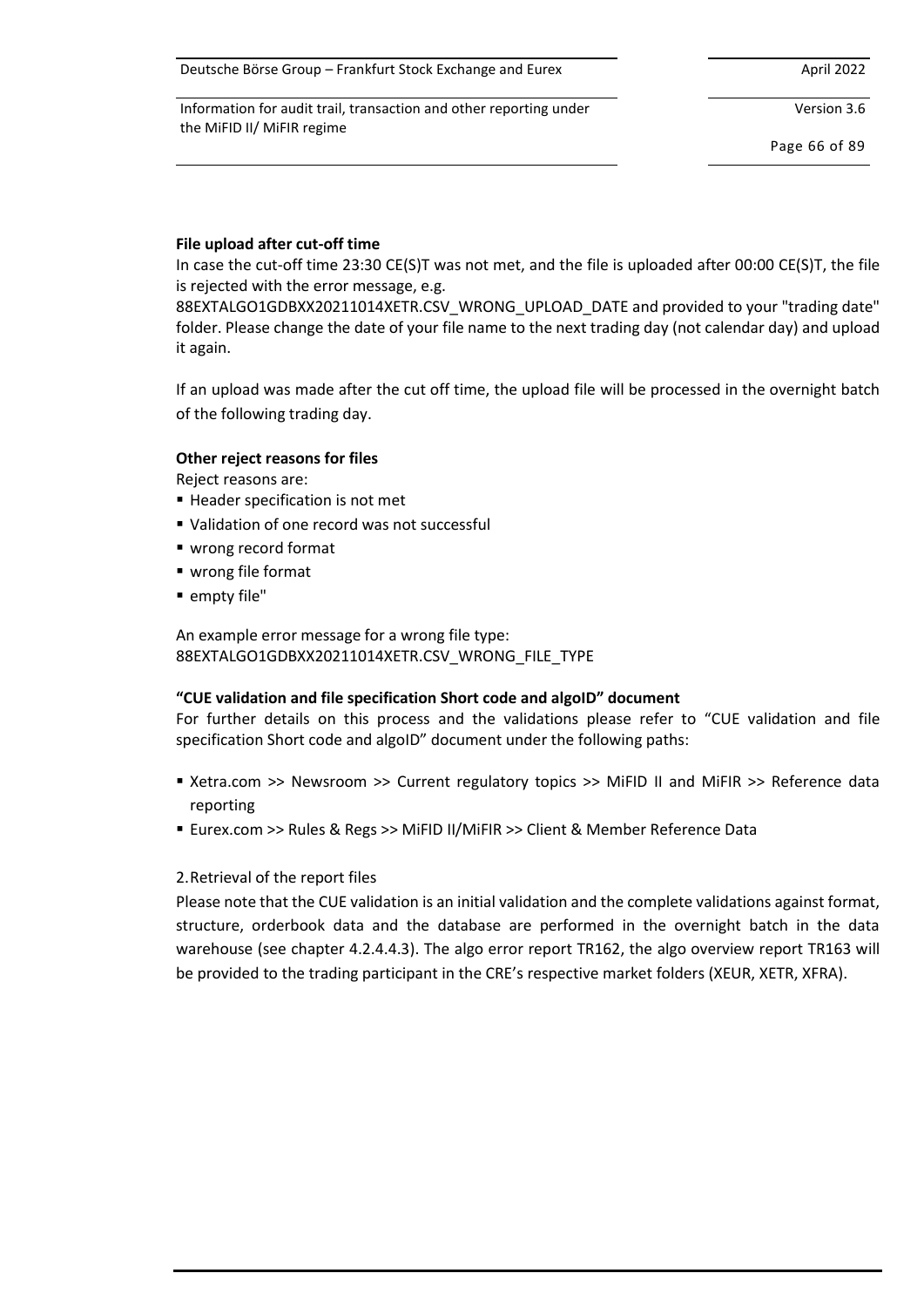| Deutsche Börse Group - Frankfurt Stock Exchange and Eurex | April 2022 |
|-----------------------------------------------------------|------------|
|-----------------------------------------------------------|------------|

Version 3.6

Page 67 of 89

## **5 Direct Market Access**

Eurex and FSE are offering DMA to their members. Sponsored access is not permitted in Germany, hence not provided. DMA requirements are pursuant to the European and national regulatory requirements<sup>28</sup> and embedded in the exchange rules of the trading venues, § 61 Eurex exchange rules, and § 38 FSE exchange rules.

# **5.1 FSE and Eurex solution**

The member needs to register as DMA provider. After registration the DMA flag usage is enabled in the order request.

Please find more information on the webpages:

- Xetra.com >> Newsroom >> Current regulatory topics >> MiFID II and MiFIR >> Direct market access
- Eurex.com >> Rules & Regs >> MiFID II/MiFIR >> DEA-DMA

# **5.1.1 Registration**

Trading participants offering DMA to their clients need to register as DMA provider. A registration is necessary with:

## 1. FWB and Eurex

- **E** Registration form available on request. Please contact your key account manager (KAM). On the webpage in the usual admission section and on FWB's MiFID webpage under Xetra.com >> Newsroom >> Current regulatory topics >> MIFID II and MIFIR >> Publications >> Direct market access, to be handed in to the member's KAM (Key Account Management Continental Europe)
- 2. BaFIN
- BaFIN requires a notification, the form is available on the BaFIN webpage and has to be submitted via email at deaanzeige@bafin.de. BaFIN: https://www.bafin.de/SharedDocs/Downloads/EN/Formular/WA/fo\_20180102\_Formular \_ DEA.html
- 3. Exchange Supervisory Authority, State of Hesse
- **Exchange Supervisory Authority, State of Hesse requires a notification, the form is available on the** Hesse webpage and has to be submitted via email a[t reporting@wirtschaft.hessen.de.](mailto:reporting@wirtschaft.hessen.de) State of Hesse: https://service.hessen.de/html/9496.htm

## **5.1.2 Technical submission**

The DMA flag is available in order requests. The DMA flag "Order Origination" value "5" marks an order as DMA order.

<sup>28</sup> MiFID II, Directive 2014/65/EU

Delegated Acts, Commission Delegated Regulation 2017/565 RTS 6, Commission Delegated Regulation 2017/589

RTS 7, Commission Delegated Regulation 2017/584

German Exchange Act (BörsG)

Securities Trading Act ("WpHG") ESMA guidelines, ESMA/2016/145

ESMA Q&As, ESMA70-872942901-38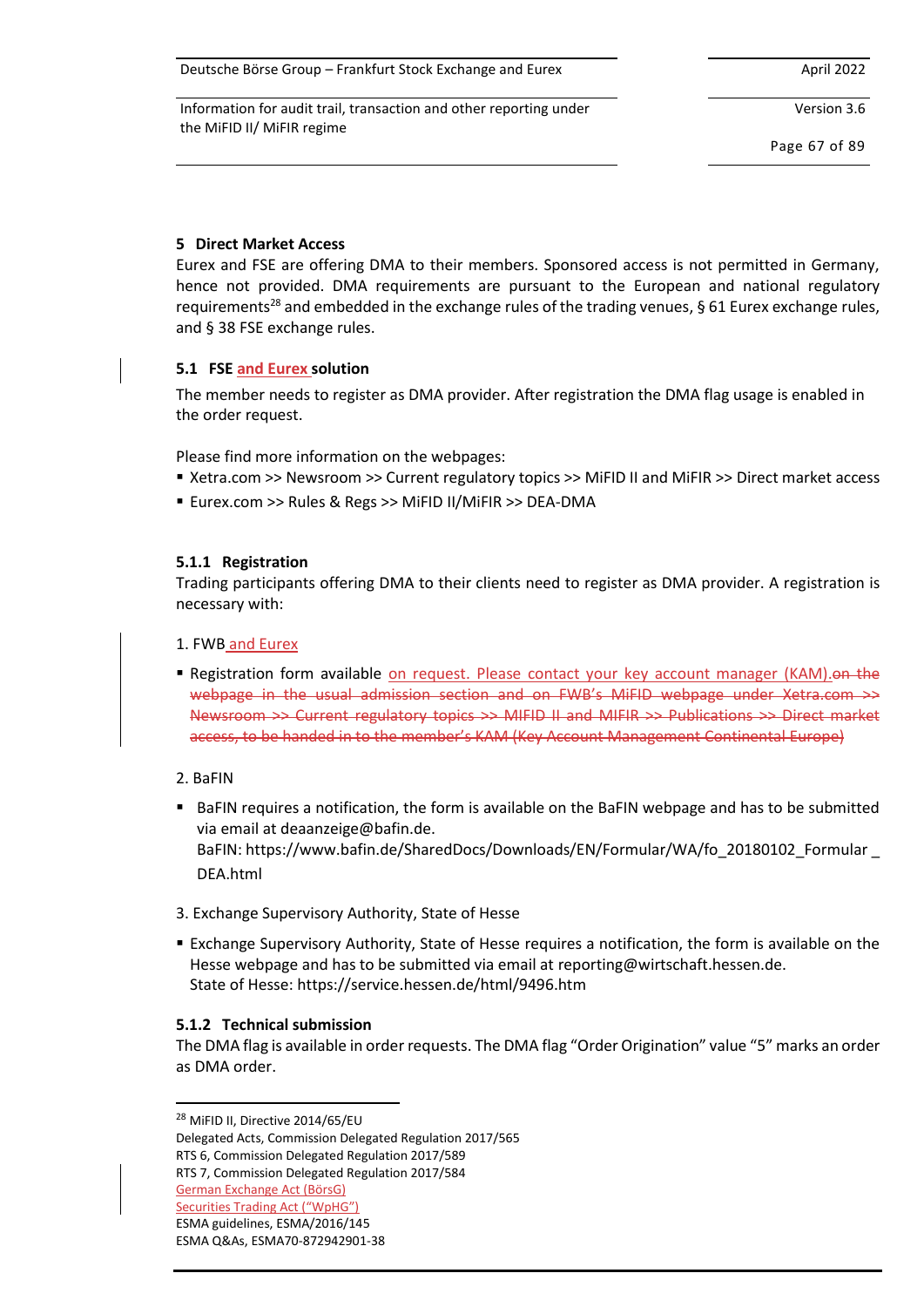Version 3.6

Page 68 of 89

The DMA flag is going to be reported in the TC810/TE810 "Daily trade confirmation" report and the TC540/TE540, "Daily order maintenance" report as well as other reports such as RD185, TC545/TE545, TC550/TE550, TC600/TE600, TC610/TE610.

The DMA flag is not available in the GUI.

Please note: The DMA flag can only be set to 'true' if the order request is sent via the agent-, or risklessaccount and the trading participant is registered. Otherwise, an order with the DMA flag set 'true' will be rejected.

#### **5.1.3 DMA flagging**

Trading participants shall apply the ESMA stipulated flagging of DMA order flow:

- Execution ID: short code for 'NORE'
- Investment ID: empty
- ClientID: short code for the client (LEI or National ID)

The FSE/Eurex technical necessities have to be set:

- Execution ID qualifier: 24 for human
- Investment ID qualifier: empty

In addition:

- Registered via FWB DMA form and approved by FWB or Eurex
- **•** Orders sent via Agent-account  $($ trading capacity =  $1$   $(A= AOTC)$ ) or Riskless-Principal-Account (trading capacity =  $9 (R = MTCH)$ )
- Order Origination = 5 (DMA flag: 'true')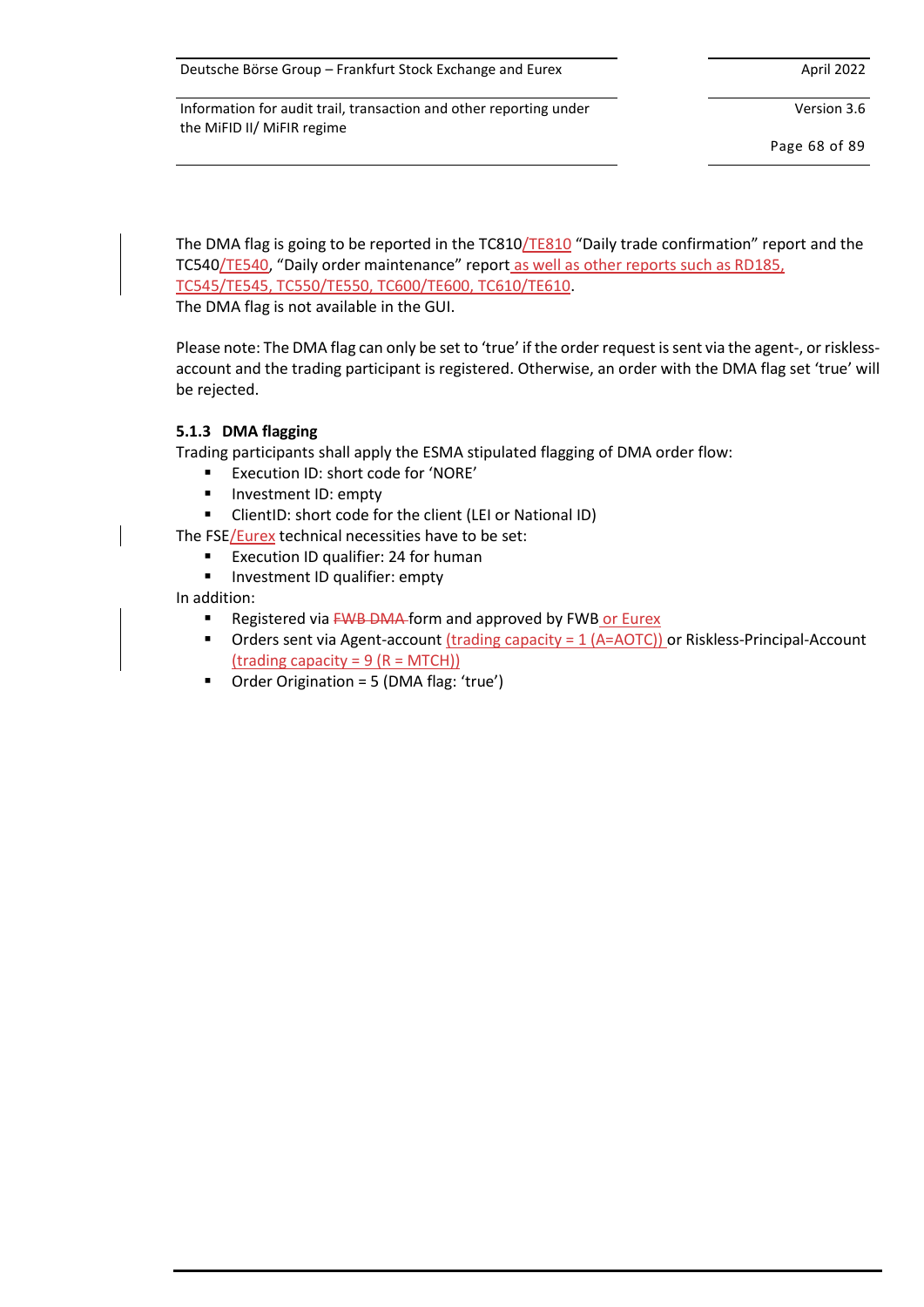Deutsche Börse Group – Frankfurt Stock Exchange and Eurex April 2022 April 2022

Information for audit trail, transaction and other reporting under the MiFID II/ MiFIR regime

Version 3.6

Page 69 of 89

# **6 Other MiFID II / MiFIR affected reports**

# **6.1 Order-to-Trade Ratio (OTR) report**

Content: Based on MiFID II, Article 48 (6), (12 b) and the related Commission Delegated Regulation (EU) 2017/566, the regulator defines an OTR regime based on two OTR measures and a mandatory calculation methodology. There is an OTR based on numbers and another OTR based on volumes. Both have to be calculated for each financial instrument traded on a business day.

Format: XML and TXT

Data source: FSE report TR101; Eurex TR100

The report provides each member with his daily values of both OTR measures per ISIN. In addition, the calculation details for each OTR measure are provided. The OTR values are provided per OTR instrument group and ISIN for one trading day.

For more information please refer to

- Eurex: Technology > T7 Trading Architecture > System Documentation>XML report manual; in the member section for FSE
- FSE: Newsroom > Current regulatory topics > MiFID II and MiFIR and the report structure under: Xetra > Technology > T7 trading architecture > System documentation > Release XY > Reports

# **6.2 Message Rate report**

Content: MiFID II, Article 4 (40c) characterizes high-frequency algorithmic trading technique by certain criteria. One criterion is a high message intraday rate. The related Article 19 of DELEGATED REGULATION (EU) …/... of 25.4.2016 supplementing Directive 2014/65/EU of the European Parliament and of the Council as regards organisational requirements and operating conditions for investment firms and defined terms for the purposes of that Directive (referred to as Delegated Regulation of 25.4.2016) defines granular details of a "high message intraday rate", counting methodology and report requirements.

The message rate report is implemented in order to provide trading participants with their rates. Format: XML and TXT

Data source: FSE report TR901; Eurex TR902

For more information, please refer to the XML report manual on the Eurex website (Technology > T7 Trading Architecture > System Documentation) or on the FSE webpage (Technology > T7 trading architecture > System documentation > Release XY > Reports)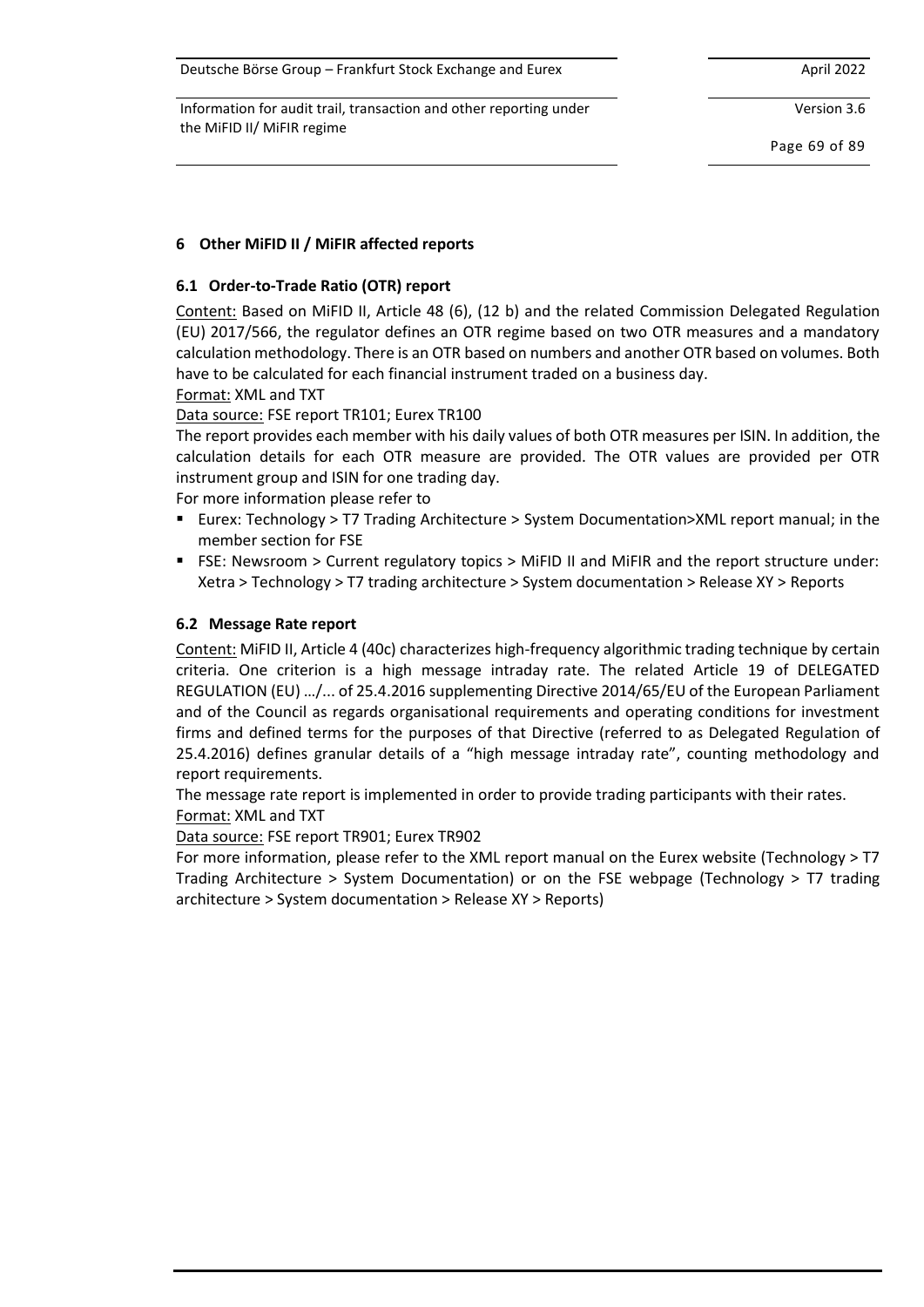| Deutsche Börse Group - Frankfurt Stock Exchange and Eurex | April 2022 |
|-----------------------------------------------------------|------------|
|-----------------------------------------------------------|------------|

Version 3.6

Page 70 of 89

## <span id="page-69-0"></span>**7 Excursus: Participant reference data**

Participant reference data are the legal entity identifier (legal entity), the NationalID (natural person), and the algoID.

# **7.1 Legal Entity identification codes of Participants**

## **Regulatory requirement**

Under Art. 25(2) MiFIR and CDR 2017/580 FSE and Eurex shall keep at the disposal of the competent authority the relevant data to identify the trading participant of the trading venue. For this the trading venues are required to provide the Legal Entity Identifier (LEI) of the firm as defined in Field 1 "Identification of the entity which submitted the order" of CDR 2017/580 Annex Table 2, which is the same requirement of Field 4 "Executing entity identification code" of Table 2 of Annex I, CDR 2017/590.

## **General format**

The LEI, as defined in ISO 17442, contains 20 alphanumerical characters. LEIs are used to uniquely identify legally distinct entities that engage in financial transactions. LEIs are issued by "Local Operating Units" (LOUs) of the Global LEI System. For more information on how to obtain an LEI, please visit http://www.leiroc.org/lei/how.htm and http://www.leiportal.org/.

## **Submission method**

The Central Coordinator of each Xetra or Eurex trading participant can provide and update the participant LEI in the Member Section on the Xetra website www.xetra.com under "User Administration".

## **Data renewal**

LEIs must be renewed by LOUs annually, Participants shall assure the renewal of their LEIs.

# **7.2 National ID of traders of Participants**

## **Regulatory requirement**

Under Art. 25(2) of MiFIR and CDR 2017/580, FSE and Eurex shall keep at the disposal of the competent authority the relevant data to identify the person within the trading participant firm of the trading venue who is primarily responsible for the investment decision or primarily responsible for the execution of the transaction.

The NationalID of trading participants' admitted traders is one of the options for the population of Field 4 "Investment decision within firm" or Field 5 "Execution within firm" of CDR 2017/580, Annex Table 2.

## **General format – National ID**

The NationalID requires joining the country code standard ISO 3166-1 of the nationality of the person with the identifier listed in the following table 1 (identical to table 1 of Annex II of CDR 2017/590), based on the nationality of the person.

# ▪ **CONCAT**

One of the required identifiers is the CONCAT ID, which is a concatenation of the following elements, in the following order:

- a) the date of birth of the person, using format YYYYMMDD
- b) the first five characters of the first name and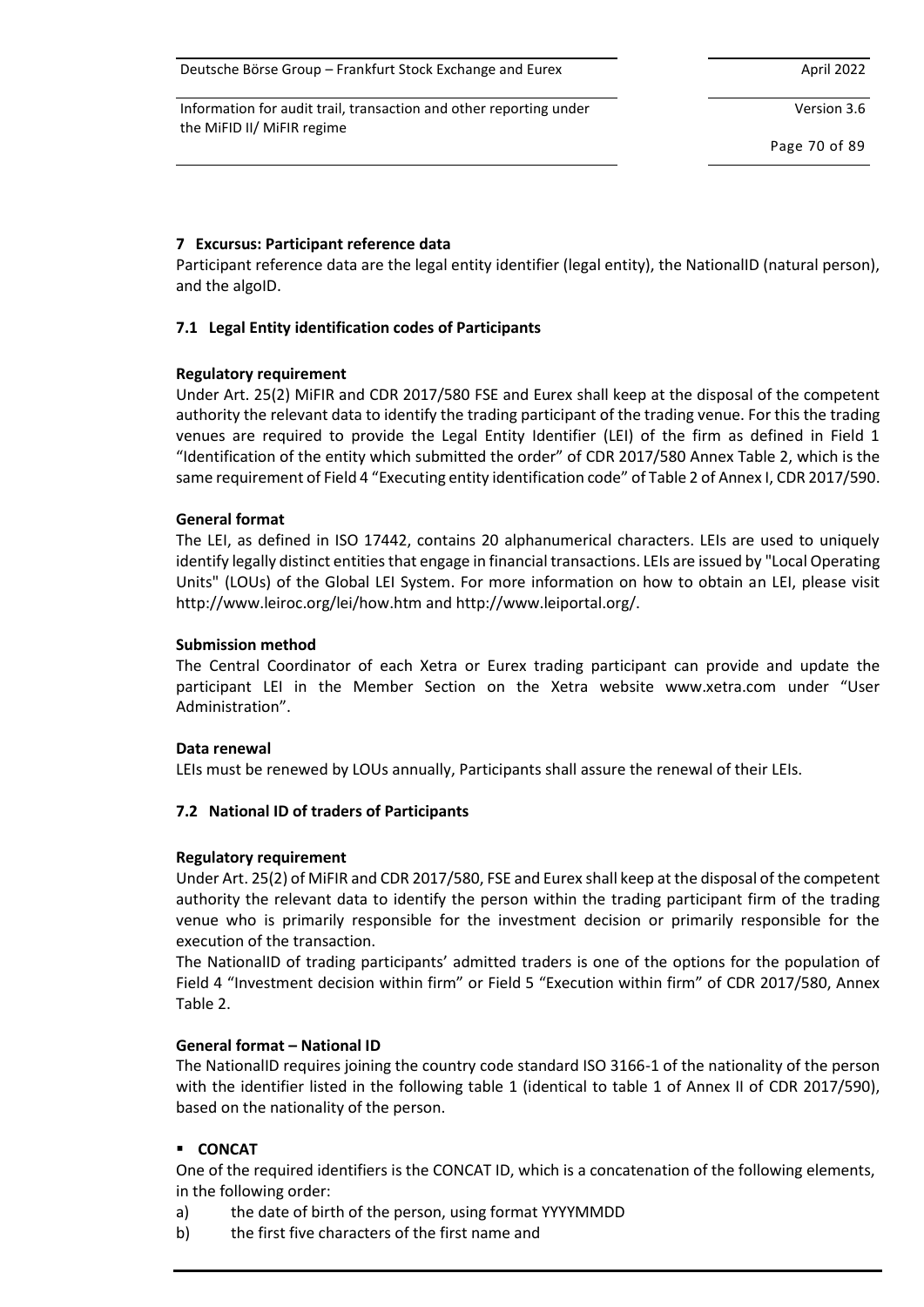Deutsche Börse Group – Frankfurt Stock Exchange and Eurex April 2022

Information for audit trail, transaction and other reporting under the MiFID II/ MiFIR regime

Version 3.6

Page 71 of 89

c) the first five characters of the surname

For more details on CONCAT, please see ESMA/2016/1452, Chapter 5.5.

# ▪ **Identifier priority**

The highest priority identifier available to the trading participants must be used. In case the first priority information is not available, other identifiers can be used strictly in accordance with the priority levels provided in the table. For traders from the Finland, e.g., trading participants must submit to trading venue the nationality (FI) and the FI personal identity code (first priority). If the national insurance number is not available, the nationality (FI) in combination with the CONCAT ID (second priority) can be submitted.

# ▪ **Traders with more than one nationality**

Where a trader has more than one nationality of different European Economic Area (EEA) countries, the country code of the first nationality when sorted alphabetically by its ISO 3166-1 alpha-2 code and the applicable identifier related to the first nationality as determined shall be used. Where a natural person has an EEA and a non-EEA nationality, the identifier related to the EEA nationality as determined shall be used.

The table below gives an overview of the priorities of national IDs identifiers according regulatory requirements:

| ISO 3166-<br>1<br>alpha-2 | <b>Country</b><br>name | 1 <sup>st</sup> priority                                                                   | 2 <sup>nd</sup> priority | 3 <sup>rd</sup> priority |
|---------------------------|------------------------|--------------------------------------------------------------------------------------------|--------------------------|--------------------------|
| AT                        | Austria                | <b>CONCAT</b>                                                                              |                          |                          |
| <b>BE</b>                 | Belgium                | <b>Belgian National</b><br>Number (Numéro de<br>registre national-<br>Rijksregisternummer) | <b>CONCAT</b>            |                          |
| <b>BG</b>                 | <b>Bulgaria</b>        | <b>Bulgarian Personal</b><br>Number                                                        | <b>CONCAT</b>            |                          |
| <b>CY</b>                 | Cyprus                 | <b>National Passport</b><br>Number                                                         | <b>CONCAT</b>            |                          |
| <b>CZ</b>                 | Czech<br>Republic      | National identification<br>number (Rodné číslo)                                            | Passport<br>Number       | <b>CONCAT</b>            |
| DE                        | Germany                | <b>CONCAT</b>                                                                              |                          |                          |
| <b>DK</b>                 | Denmark                | Personal identity code<br>10 digits<br>alphanumerical:<br><b>DDMMYYXXXX</b>                | <b>CONCAT</b>            |                          |
| EE                        | Estonia                | <b>Estonian Personal</b><br><b>Identification Code</b><br>(Isikukood)                      |                          |                          |
| ES                        | Spain                  | Tax identification<br>number (Código de<br>identificación fiscal)                          |                          |                          |
| FI.                       | Finland                | Personal identity code                                                                     | <b>CONCAT</b>            |                          |
| <b>FR</b>                 | France                 | <b>CONCAT</b>                                                                              |                          |                          |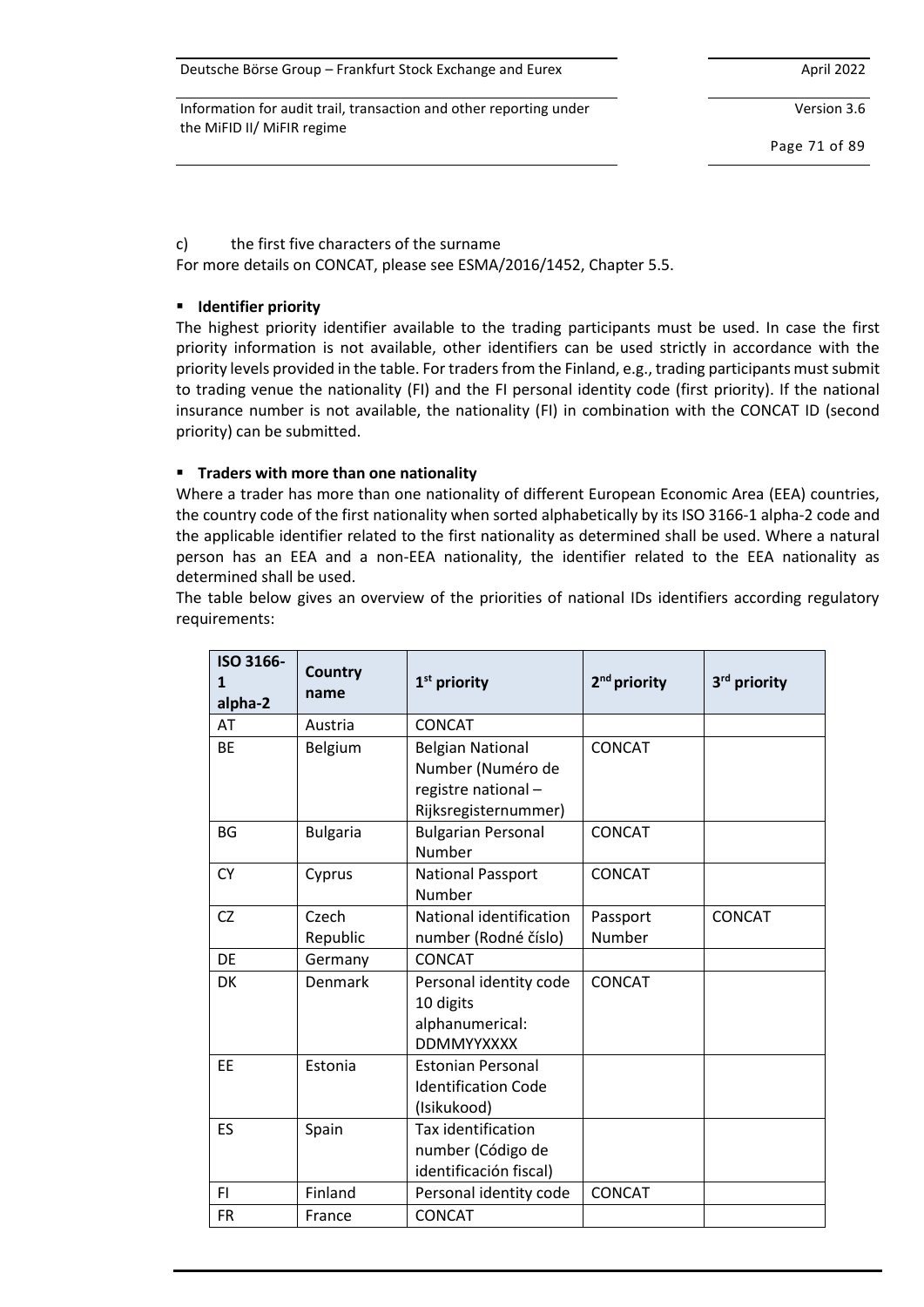Version 3.6

Page 72 of 89

| ISO 3166-<br>1<br>alpha-2 | Country<br>name | 1 <sup>st</sup> priority                                                         | 2 <sup>nd</sup> priority                                    | 3 <sup>rd</sup> priority |
|---------------------------|-----------------|----------------------------------------------------------------------------------|-------------------------------------------------------------|--------------------------|
| GR                        | Greece          | 10 DSS digit investor<br>share                                                   | CONCAT                                                      |                          |
| <b>HR</b>                 | Croatia         | <b>Personal Identification</b><br>Number (OIB - Osobni<br>identifikacijski broj) | <b>CONCAT</b>                                               |                          |
| HU                        | Hungary         | CONCAT                                                                           |                                                             |                          |
| IE                        | Ireland         | CONCAT                                                                           |                                                             |                          |
| IS                        | Iceland         | Personal Identity Code<br>(Kennitala)                                            |                                                             |                          |
| IT                        | Italy           | Fiscal code (Codice<br>fiscale)                                                  |                                                             |                          |
| LI                        | Liechtenstein   | <b>National Passport</b><br>Number                                               | National<br><b>Identity Card</b><br>Number                  | <b>CONCAT</b>            |
| LT                        | Lithuania       | Personal code<br>(Asmens kodas)                                                  | National<br>Passport<br>Number                              | <b>CONCAT</b>            |
| LU                        | Luxembourg      | <b>CONCAT</b>                                                                    |                                                             |                          |
| LV                        | Latvia          | Personal code<br>(Personas kods)                                                 | CONCAT                                                      |                          |
| MT                        | Malta           | National Identification<br>Number                                                | National<br>Passport<br>Number                              |                          |
| <b>NL</b>                 | Netherlands     | <b>National Passport</b><br>Number                                               | National<br>identity card<br>number                         | <b>CONCAT</b>            |
| <b>NO</b>                 | Norway          | 11-digit personal id<br>(Foedselsnummer)                                         | CONCAT                                                      |                          |
| PL                        | Poland          | National Identification<br>Number (PESEL)                                        | <b>Tax Number</b><br>(Numer<br>identyfikacjipo<br>datkowej) |                          |
| PT                        | Portugal        | Tax number (Número<br>de Identificação Fiscal)                                   | <b>National</b><br>Passport<br>Number                       | CONCAT                   |
| <b>RO</b>                 | Romania         | <b>National Identification</b><br>Number (Cod Numeric<br>Personal)               | National<br>Passport<br>Number                              | CONCAT                   |
| <b>SE</b>                 | Sweden          | Personal identity<br>number                                                      | CONCAT                                                      |                          |
| <b>SI</b>                 | Slovenia        | Personal Identification<br>Number (EMŠO:<br>Enotna Matična<br>Številka Občana)   | <b>CONCAT</b>                                               |                          |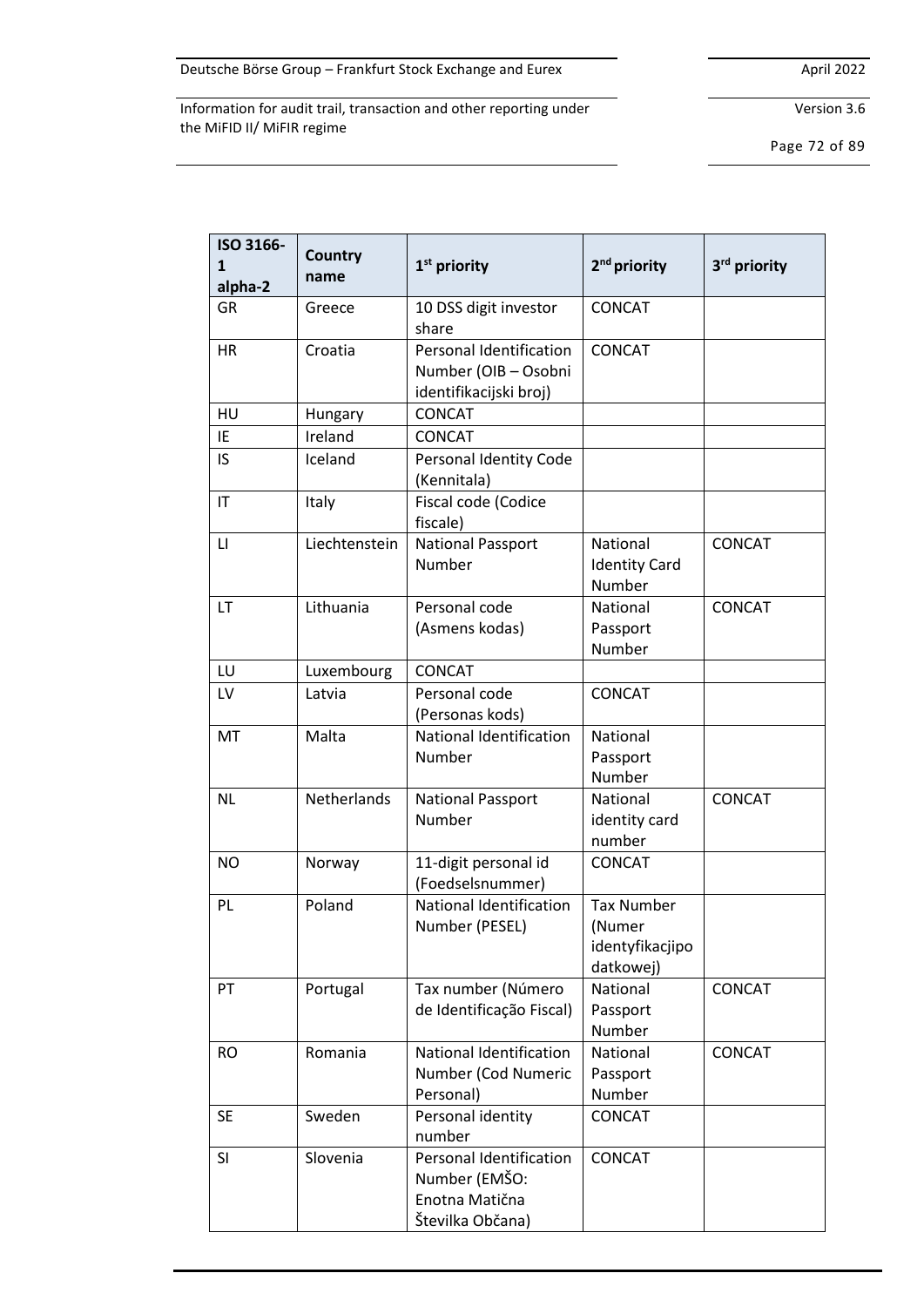Version 3.6

Page 73 of 89

| ISO 3166-<br>alpha-2 | Country<br>name | $1st$ priority                     | 2 <sup>nd</sup> priority       | 3 <sup>rd</sup> priority |
|----------------------|-----------------|------------------------------------|--------------------------------|--------------------------|
| <b>SK</b>            | Slovakia        | Personal number<br>(Rodné číslo)   | National<br>Passport<br>Number | <b>CONCAT</b>            |
| All other countries  |                 | <b>National Passport</b><br>Number | <b>CONCAT</b>                  |                          |

Table 2: National client identifiers for natural persons (CDR 2017/590, Annex II)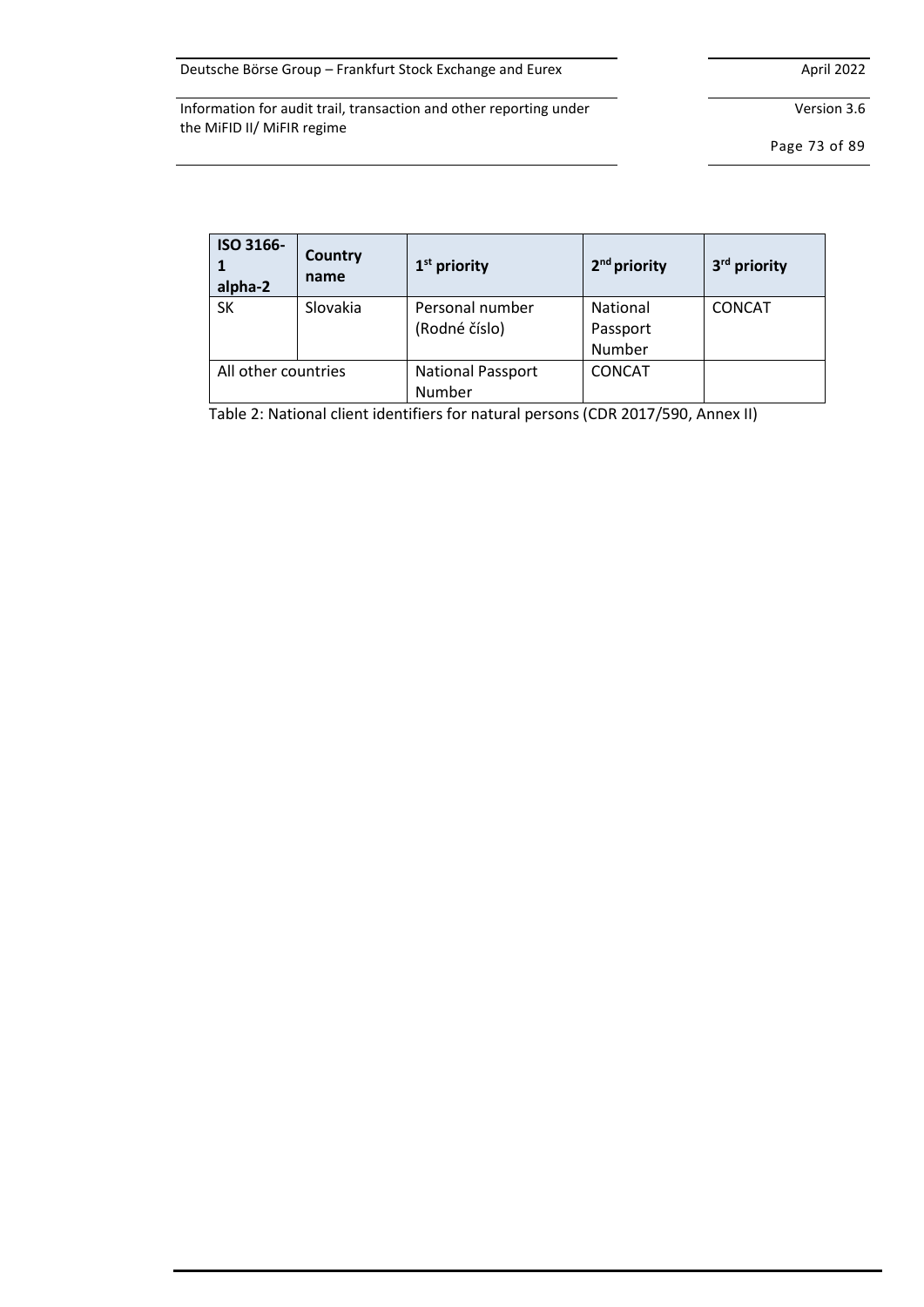

## ▪ **Identifier format**

The format of valid national identifiers are determined by ESMA. These are used as validation rules for the long codes.

| <b>Country</b> | <b>Country</b>  | <b>National client</b>    | <b>Format of the identifier</b>                                               | <b>Potential source of the</b> |
|----------------|-----------------|---------------------------|-------------------------------------------------------------------------------|--------------------------------|
| code           | name            | identifier                |                                                                               | information                    |
| AT             | Austria         | <b>CONCAT</b>             |                                                                               |                                |
| <b>BE</b>      | Belgium         | <b>Belgian National</b>   | 11 numerical digits where the first 6 are the date of birth (YYMMDD),         | <b>National ID</b>             |
|                |                 | Number (Numéro            | the next 3 are an ordering number (uneven for men, even for women)            |                                |
|                |                 | de registre national      | and the last 2 a check digit.                                                 |                                |
|                |                 |                           |                                                                               |                                |
|                |                 | Rijksregisternumm         |                                                                               |                                |
|                |                 | er)                       |                                                                               |                                |
|                |                 | <b>CONCAT</b>             |                                                                               |                                |
| <b>BG</b>      | <b>Bulgaria</b> | <b>Bulgarian Personal</b> | It consists of 10 digits. The first 6 are the date of birth (YYMMDD). The     | Passport, National ID,         |
|                |                 | Number                    | next 3 digits have information about the area in Bulgaria and the order       | <b>Driving Licence</b>         |
|                |                 |                           | of birth, and the ninth digit is even for a boy and odd for a girl. Seventh   |                                |
|                |                 |                           | and eighth are randomly generated according to the city. The tenth            |                                |
|                |                 |                           | digit is a check digit.                                                       |                                |
|                |                 | <b>CONCAT</b>             |                                                                               |                                |
| <b>CY</b>      | Cyprus          | <b>National Passport</b>  | The number for passports issued before 13/12/2010 consists of the             | The passport is issued         |
|                |                 | Number                    | character 'E' followed by 6 digits i.e E123456. Biometric passports           | by the Civil Registry          |
|                |                 |                           | issued after 13/12/2010 have a number that starts with the character          | Department of the              |
|                |                 |                           | 'K', followed by 8 digits. i.e K12345678                                      | Ministry of Interior.          |
|                |                 | <b>CONCAT</b>             |                                                                               |                                |
| CZ             | Czech           | National                  | It is a nine or ten-digit number in the format of YYXXDD/SSSC, where          | It is assigned to a            |
|                | Republic        | identification            | XX=MM (month of birth) for male, i.e. numbers 01-12, and XX=MM+50             | person shortly after           |
|                |                 | number (Rodné             | (or exceptionally XX=MM+70) for female, i.e. numbers 51-62 (or 71-82).        | birth by the birth             |
|                |                 | číslo)                    | For example, a number 785723 representing the first six digits is             | registry and does not          |
|                |                 |                           | assigned to a woman born on 23rd of July 1978. SSS is a serial number         | change throughout the          |
|                |                 |                           | distinguishing persons born on the same date and C is a check digit. For      | life of a person. It is        |
|                |                 |                           | people born before January 1st, 1954 the number is without this check         | printed on a birth             |
|                |                 |                           | digit - YYXXDD/SSS (i.e. the nine-digit case). If the national identification | certificate (paper),           |
|                |                 |                           | number has ten digits, then the tenth (check) digit is the first nine digits  | national ID card               |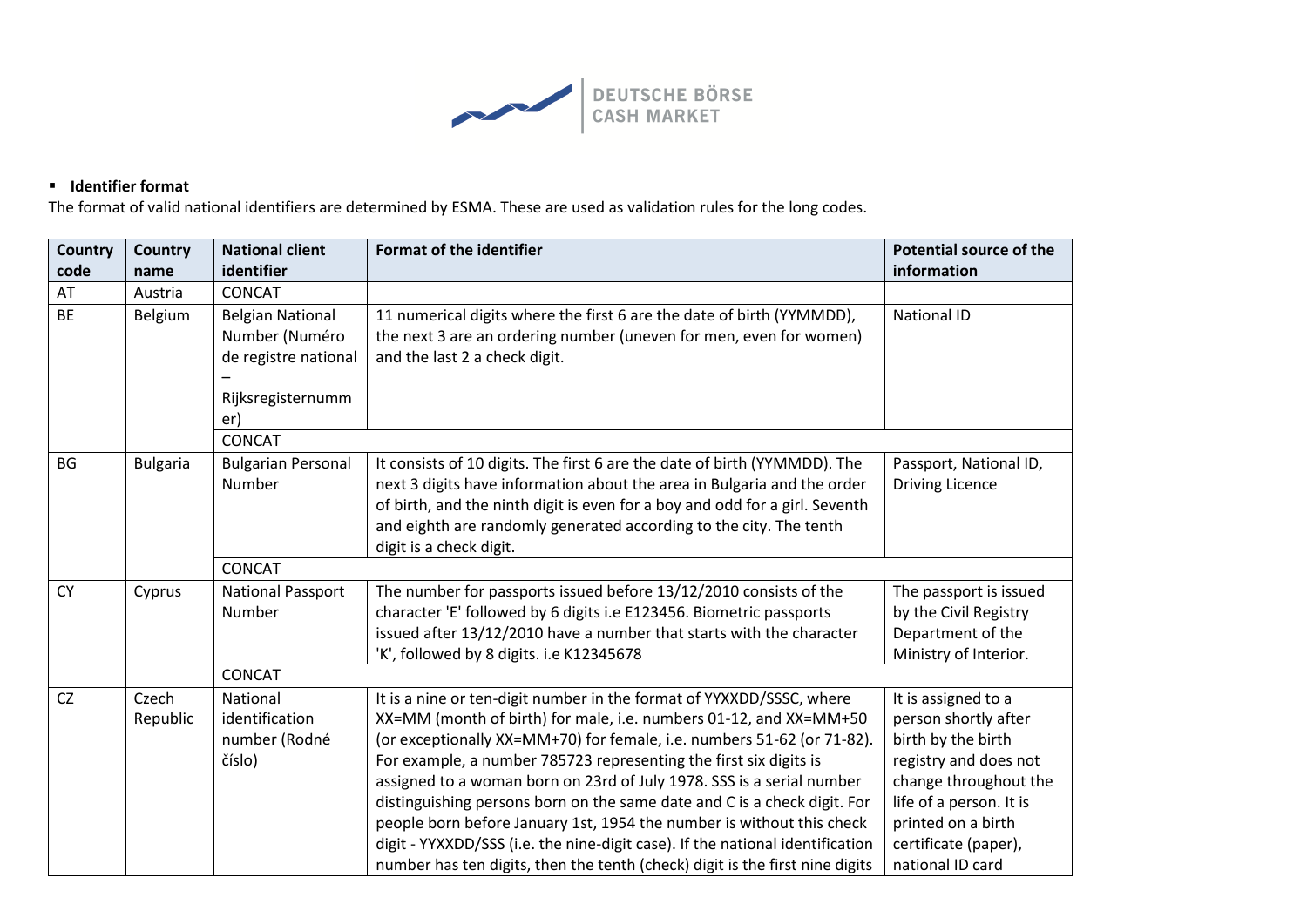the MiFID II/ MiFIR regime

# Information for audit trail, transaction and other reporting under

## Page 75 of 89

| <b>Country</b> | Country | <b>National client</b>                                                      | <b>Format of the identifier</b>                                                                                                                                                                                                                                                                                                                  | <b>Potential source of the</b>                                                                                                                                    |
|----------------|---------|-----------------------------------------------------------------------------|--------------------------------------------------------------------------------------------------------------------------------------------------------------------------------------------------------------------------------------------------------------------------------------------------------------------------------------------------|-------------------------------------------------------------------------------------------------------------------------------------------------------------------|
| code           | name    | identifier                                                                  |                                                                                                                                                                                                                                                                                                                                                  | information                                                                                                                                                       |
|                |         |                                                                             | modulo 11, unless this modulo is 10. In that case the tenth digit is 0.<br>Therefore, the ten-digit number is usually divisible by 11.<br>It should be noted that the special character "/" is just a separator and<br>should be omitted in transaction reports.                                                                                 | (laminated or plastic<br>card), drivers licence<br>(laminated or plastic<br>card), and possibly<br>other documents.                                               |
|                |         | Passport Number                                                             | It is usually an eight-digit number, but it can be longer.                                                                                                                                                                                                                                                                                       | The passport is issued<br>by the Ministry of the<br>Interior of the Czech<br>Republic.                                                                            |
|                |         | CONCAT                                                                      |                                                                                                                                                                                                                                                                                                                                                  |                                                                                                                                                                   |
| DE             | Germany | CONCAT                                                                      |                                                                                                                                                                                                                                                                                                                                                  |                                                                                                                                                                   |
| DK             | Denmark | Personal identity<br>code 10 digits<br>alphanumerical:<br><b>DDMMYYXXXX</b> | The Danish personal ID is called the CPR number. It is 10 digits and does<br>only consist of numbers [0-9]. The first 6 numbers represent the date of<br>birth in "DDMMYY" format.                                                                                                                                                               | The CPR number is used<br>for unique personal<br>identification can be<br>found in documents<br>such as passports,<br>health care cards and<br>driver's licenses. |
|                |         | CONCAT                                                                      |                                                                                                                                                                                                                                                                                                                                                  |                                                                                                                                                                   |
| EE             | Estonia | <b>Estonian Personal</b><br><b>Identification Code</b><br>(Isikukood)       | It consists of 11 digits, generally given without any whitespace or other<br>delimiters. The form is GYYMMDDSSSC, where G shows sex and century<br>of birth (odd number male, even number female, 1-2 19th century, 3-4<br>20th century, 5-6 21st century), SSS is a serial number separating<br>persons born on the same date and C a checksum. | Passport, National ID,<br>Driving license                                                                                                                         |
| ES             | Spain   | Tax identification<br>number (Código de<br>identificación<br>fiscal)        | Code composed by 9 characters: 8 numbers and a control letter. Letters<br>I, Ñ, O, and U are not used. It looks like 99111222M.<br>Particular cases:<br>- L + 7 numbers + control letter for non-resident Spaniards unless they<br>have DNI, where then it would look like as above.                                                             | This code is in the<br>National Identification<br>Card (document<br>nacional de identidad -<br>DNI - or carnet de<br>identidad), but it can                       |

Version 3.6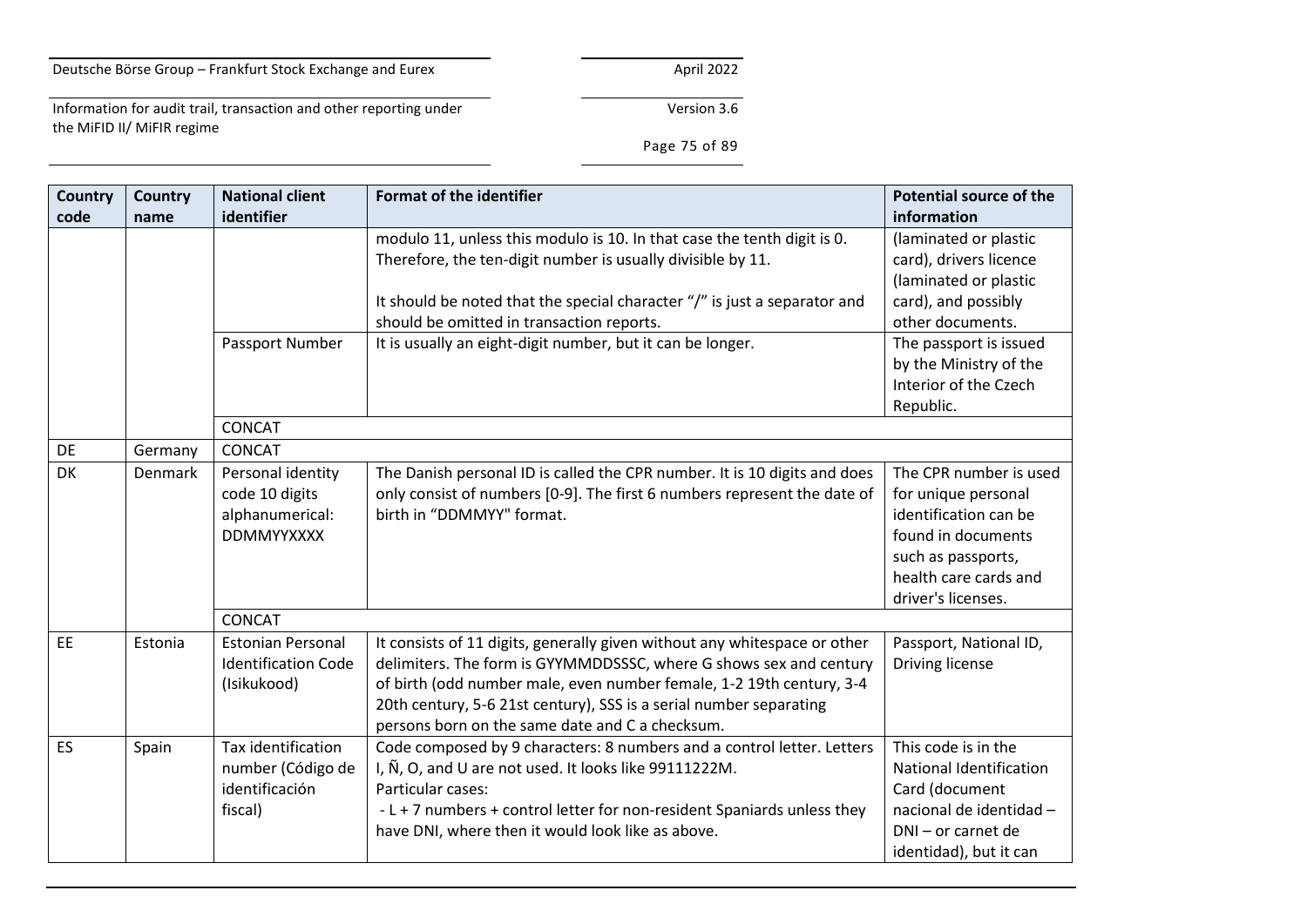Information for audit trail, transaction and other reporting under the MiFID II/ MiFIR regime

Page 76 of 89

| <b>Country</b> | <b>Country</b> | <b>National client</b> | <b>Format of the identifier</b>                                            | <b>Potential source of the</b>   |
|----------------|----------------|------------------------|----------------------------------------------------------------------------|----------------------------------|
| code           | name           | identifier             |                                                                            | information                      |
|                |                |                        | - K + 7 numbers + control letter for Spaniards under 14 unless they have   | also be found in the             |
|                |                |                        | DNI, where then it would look like as above.                               | driving license or the           |
|                |                |                        |                                                                            | social security card.            |
| F1             | Finland        | Personal identity      | It consists of eleven characters of the form DDMMYYCZZZQ, where            | Passport, National ID            |
|                |                | code                   | DDMMYY is the date of birth, C the century sign, ZZZ the individual        |                                  |
|                |                |                        | number and Q the control character (checksum). The sign for the            |                                  |
|                |                |                        | century is either + (1800-1899), - (1900-1999), or A (2000-2099). The      |                                  |
|                |                |                        | individual number ZZZ is odd for males and even for females and for        |                                  |
|                |                |                        | people born in Finland its range is 002-899 (larger numbers may be         |                                  |
|                |                |                        | used in special cases). An example of a valid code is 311280-888Y.         |                                  |
|                |                | <b>CONCAT</b>          |                                                                            |                                  |
| <b>FR</b>      | France         | <b>CONCAT</b>          |                                                                            |                                  |
| GR             | Greece         | 10 DSS digit           | It consists of 10 digits and it is linked with the personal details of the | Investor share is the            |
|                |                | investor share         | investor (name, identity number, passport number, tax registration         | account of the investor          |
|                |                |                        | number).                                                                   | in the DSS which is              |
|                |                |                        |                                                                            | operated by the Central          |
|                |                |                        |                                                                            | <b>Securities Depository</b>     |
|                |                |                        |                                                                            | S.A.                             |
|                |                | <b>CONCAT</b>          |                                                                            |                                  |
| <b>HR</b>      | Croatia        | Personal               | OIB consists of 11 digits. 10 digits are chosen randomly and do not        | Source is National               |
|                |                | Identification         | contain information related to the holder of OIB. One digit is a control   | <b>Identity Card or Internet</b> |
|                |                | Number (OIB-           | number. OIB is unique, unchangeable and unrepeatable. It is a              | engines but it can also          |
|                |                | Osobni                 | permanent identification code of every Croatian citizen and legal          | be found on other                |
|                |                | identifikacijski broj) | person with head office in the Republic of Croatia.                        | personal documents.              |
|                |                | <b>CONCAT</b>          |                                                                            |                                  |
| HU             | Hungary        | <b>CONCAT</b>          |                                                                            |                                  |
| IE             | Ireland        | <b>CONCAT</b>          |                                                                            |                                  |
| IS             | Iceland        | Personal Identity      | Ten-digit number, where the first six are the date of birth (DDMMYY).      | Passport, National ID,           |
|                |                | Code (Kennitala)       |                                                                            | <b>Driving Licence</b>           |

# Version 3.6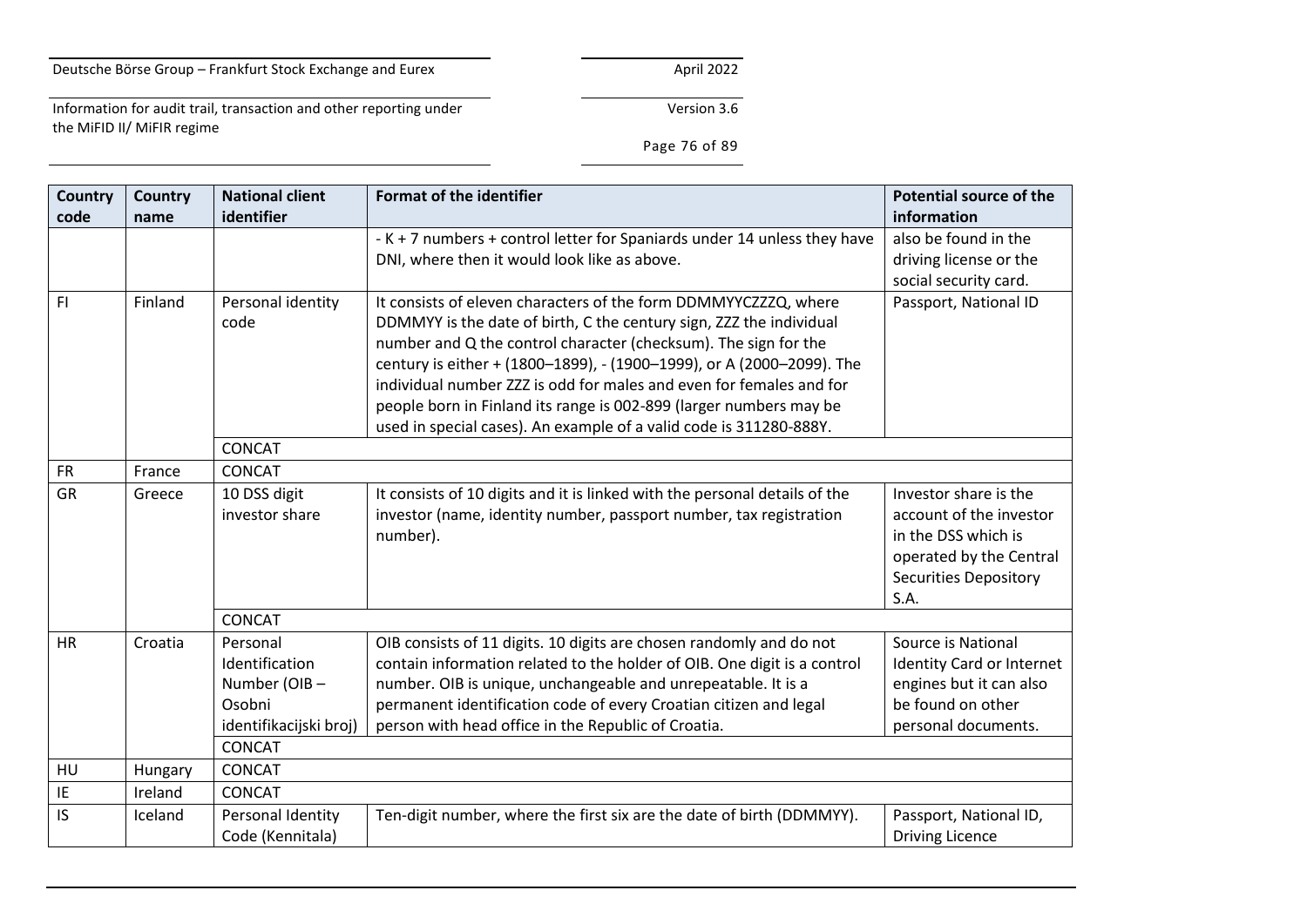Version 3.6

Information for audit trail, transaction and other reporting under the MiFID II/ MiFIR regime

Page 77 of 89

| Country                | Country            | <b>National client</b>                  | <b>Format of the identifier</b>                                                                                                                                                                                                                                                                                                                                                                | <b>Potential source of the</b>                                                                                            |
|------------------------|--------------------|-----------------------------------------|------------------------------------------------------------------------------------------------------------------------------------------------------------------------------------------------------------------------------------------------------------------------------------------------------------------------------------------------------------------------------------------------|---------------------------------------------------------------------------------------------------------------------------|
| code                   | name               | identifier                              |                                                                                                                                                                                                                                                                                                                                                                                                | information                                                                                                               |
| $\mathsf{I}\mathsf{T}$ | Italy              | Fiscal code (Codice<br>fiscale)         | The code is unique, widespread and consistent over time and it is a<br>combination of 16 letters and numbers (3 letters for the last name + 3<br>letters for the name + 5 letters/numbers for the date of birth (with<br>different combinations to distinguish between men and women) + 4<br>letters/numbers for the place of birth + 1 check letter/number).<br>Example: RSS MRO 62B25 E205 Y | It can be printed on a<br>paper card (old version)<br>or on the National<br>Health Service magnetic<br>card (newer ones). |
| $\mathsf{L}$           | Liechten-<br>stein | <b>National Passport</b><br>Number      | The Code is a combination of 1 letter and 5 numbers. For example,<br>R00536                                                                                                                                                                                                                                                                                                                    | Passport                                                                                                                  |
|                        |                    | National Identity<br><b>Card Number</b> | The Code of the national ID-Card is a combination of 2 letters and 8<br>numbers. For example, ID022143586                                                                                                                                                                                                                                                                                      | The number changes<br>with each renewed ID-<br>Card                                                                       |
|                        |                    | <b>CONCAT</b>                           |                                                                                                                                                                                                                                                                                                                                                                                                |                                                                                                                           |
| <b>LT</b>              | Lithuania          | Personal code<br>(Asmens kodas)         | It is 11 digits long. Format GYYMMDDNNNC, where G is the gender (4<br>or 6 for women; 3 or 5 for men); YYMMDD is the date of birth; NNN -<br>serial number; C - check digit.                                                                                                                                                                                                                   | Passport, National ID,<br>Driving license                                                                                 |
|                        |                    | <b>National Passport</b><br>Number      | Passport or Identity card number - 8-digit number                                                                                                                                                                                                                                                                                                                                              | Passport, National ID                                                                                                     |
|                        |                    | <b>CONCAT</b>                           |                                                                                                                                                                                                                                                                                                                                                                                                |                                                                                                                           |
| LU                     | Luxem-<br>bourg    | CONCAT                                  |                                                                                                                                                                                                                                                                                                                                                                                                |                                                                                                                           |
| LV                     | Latvia             | Personal code<br>(Personas kods)        | 11 numerical digits of the form DDMMYY-CZZZZ where the first 6 are<br>the date of birth (DDMMYY) and the C is century sign (where the digit<br>"0" is the 19th century, the number "1" - the 20th century, "2" - 21th<br>century). Or 11 numerical digits selected randomly, where the first six<br>digits may be separated from other digits with a hyphen                                    | Identification<br>documents for Republic<br>of Latvia - National ID<br>and/or passport                                    |
|                        |                    | <b>CONCAT</b>                           |                                                                                                                                                                                                                                                                                                                                                                                                |                                                                                                                           |
| MT                     | Malta              | National<br>Identification<br>Number    | 8 characters: 7 numerical digits and 1 alphabetic letter (M, G, A, P, L, H,<br>B, Z) Each ID Card has a unique Identity Number, based on a<br>combination of: (a) a sequential registration number in the relevant<br>year; (b) the relevant year number (2 digits), where the year is the year                                                                                                | <b>National ID</b>                                                                                                        |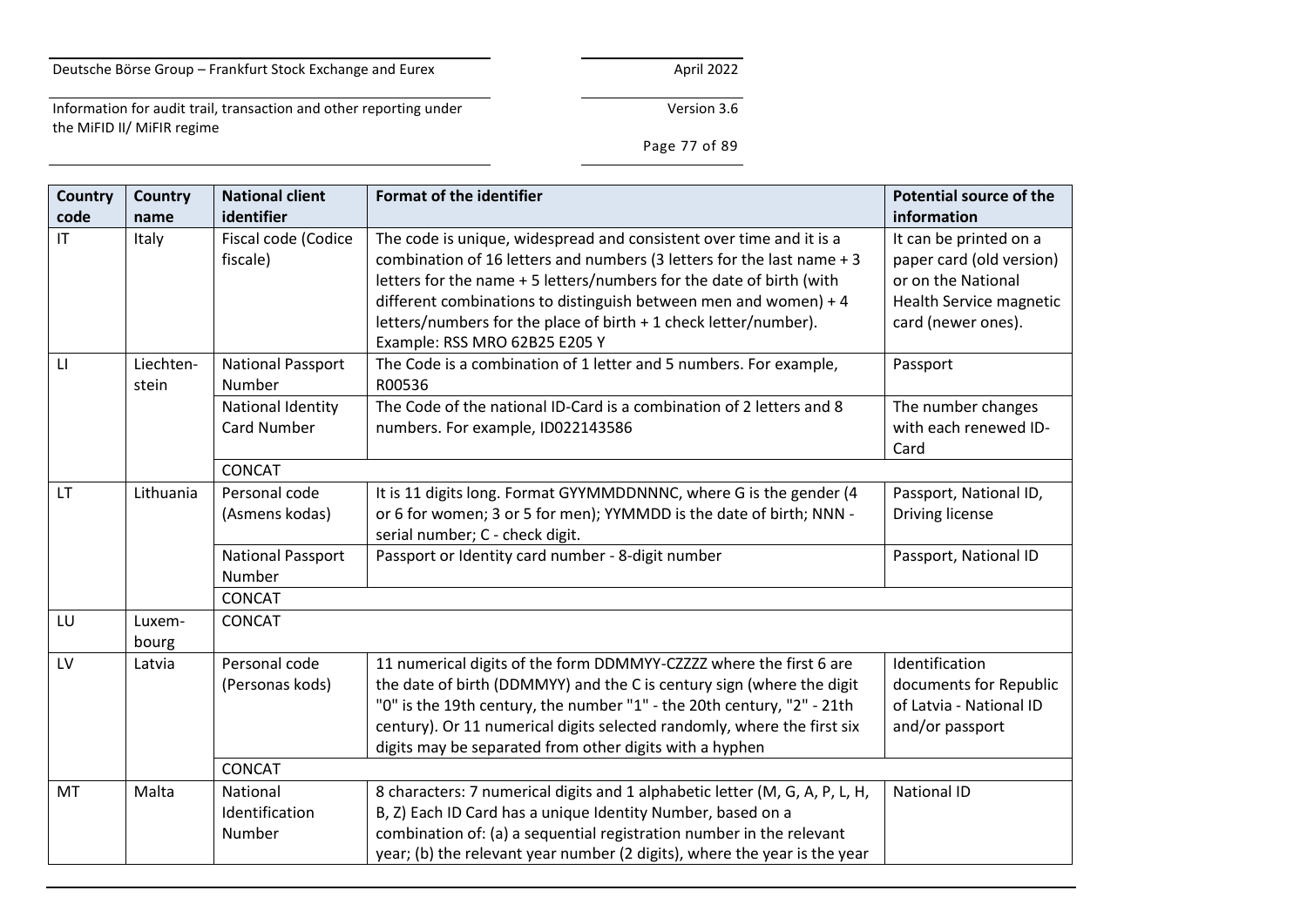the MiFID II/ MiFIR regime

# Information for audit trail, transaction and other reporting under

# Page 78 of 89

| <b>Country</b> | <b>Country</b>   | <b>National client</b>                       | <b>Format of the identifier</b>                                                                                                                                                                                                                                                                                                                                                                                                                                                                                                                                                                                                                                                                                                                                                                           | <b>Potential source of the</b>                                                 |
|----------------|------------------|----------------------------------------------|-----------------------------------------------------------------------------------------------------------------------------------------------------------------------------------------------------------------------------------------------------------------------------------------------------------------------------------------------------------------------------------------------------------------------------------------------------------------------------------------------------------------------------------------------------------------------------------------------------------------------------------------------------------------------------------------------------------------------------------------------------------------------------------------------------------|--------------------------------------------------------------------------------|
| code           | name             | identifier                                   |                                                                                                                                                                                                                                                                                                                                                                                                                                                                                                                                                                                                                                                                                                                                                                                                           | information                                                                    |
|                |                  |                                              | of birth (for Malta-born persons) or year of registration (for non-Malta<br>born persons), and (c) a letter designating the geographic origin of the<br>person. The definition of the letters is given by the Public Registry<br>Department on the registration of a birth<br>A = applicable to Foreigners in possession of an eRes Card<br>B = applicable to Maltese births registered in the 1800+<br>G= applicable to Gozitan births registered in the 1900+<br>H= applicable to Gozitan births registered in the 2000+<br>L= applicable to Maltese births registered in the 2000+<br>M= applicable to Maltese births registered in the 1900+<br>P= applicable to Maltese citizens who are unable to obtain their original<br>birth certificate from their country of birth to be registered in Malta. |                                                                                |
|                |                  |                                              | Z= applicable to Gozitan births registered in the 1800+                                                                                                                                                                                                                                                                                                                                                                                                                                                                                                                                                                                                                                                                                                                                                   |                                                                                |
|                |                  | <b>National Passport</b><br>Number           | 7 Numerical digits                                                                                                                                                                                                                                                                                                                                                                                                                                                                                                                                                                                                                                                                                                                                                                                        | Civil Registration<br>Directorate                                              |
| <b>NL</b>      | Nether-<br>lands | <b>National Passport</b><br>Number           | 9 characters of which: Position 1 and 2: [A-Z] except for "O"; Position 3 -<br>8: [A-Z] [0-9] except for "O"; Position 9: [0-9].                                                                                                                                                                                                                                                                                                                                                                                                                                                                                                                                                                                                                                                                          | <b>Dutch National Passport</b>                                                 |
|                |                  | National identity<br>card number             | 9 characters of which: Position 1 and 2: [A-Z] except for "O"; Position 3 -<br>8: [A-Z] [0-9] except for "O"; Position 9: [0-9]. The character "O" is not<br>allowed while "0" is.                                                                                                                                                                                                                                                                                                                                                                                                                                                                                                                                                                                                                        | <b>Dutch National ID</b>                                                       |
|                |                  | <b>CONCAT</b>                                |                                                                                                                                                                                                                                                                                                                                                                                                                                                                                                                                                                                                                                                                                                                                                                                                           |                                                                                |
| <b>NO</b>      | Norway           | 11-digit personal id<br>(Foedselsnummer)     | The id is 11 digits long, where the first 6 represent birthdate in<br>"ddmmyy" format.                                                                                                                                                                                                                                                                                                                                                                                                                                                                                                                                                                                                                                                                                                                    | Includes but not limited<br>to: passport, national id<br>card, driving license |
|                |                  | <b>CONCAT</b>                                |                                                                                                                                                                                                                                                                                                                                                                                                                                                                                                                                                                                                                                                                                                                                                                                                           |                                                                                |
| PL             | Poland           | National<br>Identification<br>Number (PESEL) | 11 NUMERIC. ID for natural persons is assigned to a person shortly after<br>birth by the birth registry and does not change throughout the life of a<br>person.                                                                                                                                                                                                                                                                                                                                                                                                                                                                                                                                                                                                                                           | Birth Certificate,<br>National ID, Driving<br>License                          |
|                |                  | <b>Tax Number</b><br>(Numer                  | 10 NUMERIC. It is used by investment firms for the tax identification of<br>a client.                                                                                                                                                                                                                                                                                                                                                                                                                                                                                                                                                                                                                                                                                                                     | Tax form PIT8 which is<br>sent yearly by an IF on                              |

Version 3.6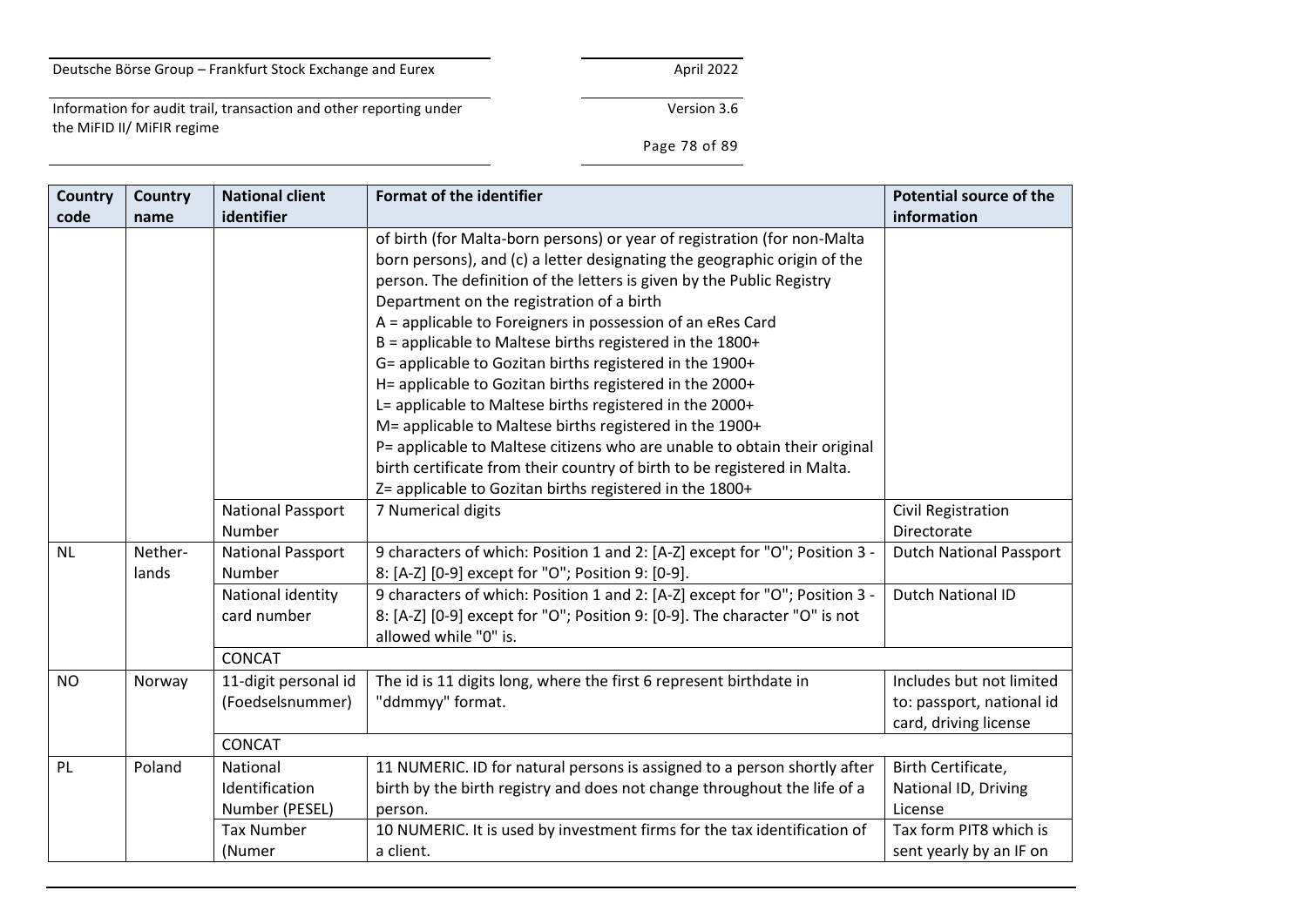Version 3.6

Information for audit trail, transaction and other reporting under the MiFID II/ MiFIR regime

Page 79 of 89

| <b>Country</b><br>code | Country<br>name | <b>National client</b><br>identifier                       | <b>Format of the identifier</b>                                                                                                                                                                                                                                                                                                                                                                                                                                                                                                                                                                                                                                                                                                                                                                                                                                                                                                                                                                                                                                                                                                                           | <b>Potential source of the</b><br>information |
|------------------------|-----------------|------------------------------------------------------------|-----------------------------------------------------------------------------------------------------------------------------------------------------------------------------------------------------------------------------------------------------------------------------------------------------------------------------------------------------------------------------------------------------------------------------------------------------------------------------------------------------------------------------------------------------------------------------------------------------------------------------------------------------------------------------------------------------------------------------------------------------------------------------------------------------------------------------------------------------------------------------------------------------------------------------------------------------------------------------------------------------------------------------------------------------------------------------------------------------------------------------------------------------------|-----------------------------------------------|
|                        |                 | identyfikacjipodatk                                        |                                                                                                                                                                                                                                                                                                                                                                                                                                                                                                                                                                                                                                                                                                                                                                                                                                                                                                                                                                                                                                                                                                                                                           | behalf of its client to the                   |
| PT                     | Portugal        | owej)<br>Tax number<br>(Número de<br>Identificação Fiscal) | Code composed by one block of 9 digits (999999999). The first eight<br>digits are sequential and the last one is used as a control:<br>1 to 3: Personal, 3 is not yet assigned;<br>45: Natural person. The initial digits "45" correspond to non-residents<br>citizens that only get in Portuguese territory income subject to<br>withholding at source;<br>5: legal person required to register in the National People Collective<br>Registry;<br>6: The agencies of the Central Government, Regional or Local<br>administration;<br>70, 74 and 75: Used to identify different types of Heritage Indivisible;<br>71: Collective non-residents subject to withholding at source<br>definitively;<br>72: Investment Funds;<br>77: officious allocation of taxable NIF (entities that do not require NIF<br>on the official bodies (RNPC);<br>78: officious assignment to non-residents covered by the proceeding<br>VAT REFUND;<br>79: Exceptional rules - created in 98 exclusively to the Mundial<br>Exposition (Expo 98);<br>8: "sole trader" (no longer used, is no longer valid);<br>90 and 91: Condos, Irregular Society and undivided inheritances; | tax office.                                   |
|                        |                 | <b>National Passport</b><br>Number                         | 98: Non-residents without permanent establishment;<br>99: Civil societies without legal personality.<br>The passport of uniform and optical model issued before April 2018<br>consists of a notebook with 32 pages numbered, identified by one letter<br>and six digits: Position 1: letter [A-Z] and Position 2 - 6: digits [0-9].                                                                                                                                                                                                                                                                                                                                                                                                                                                                                                                                                                                                                                                                                                                                                                                                                       | <b>Portuguese National</b><br>Passport        |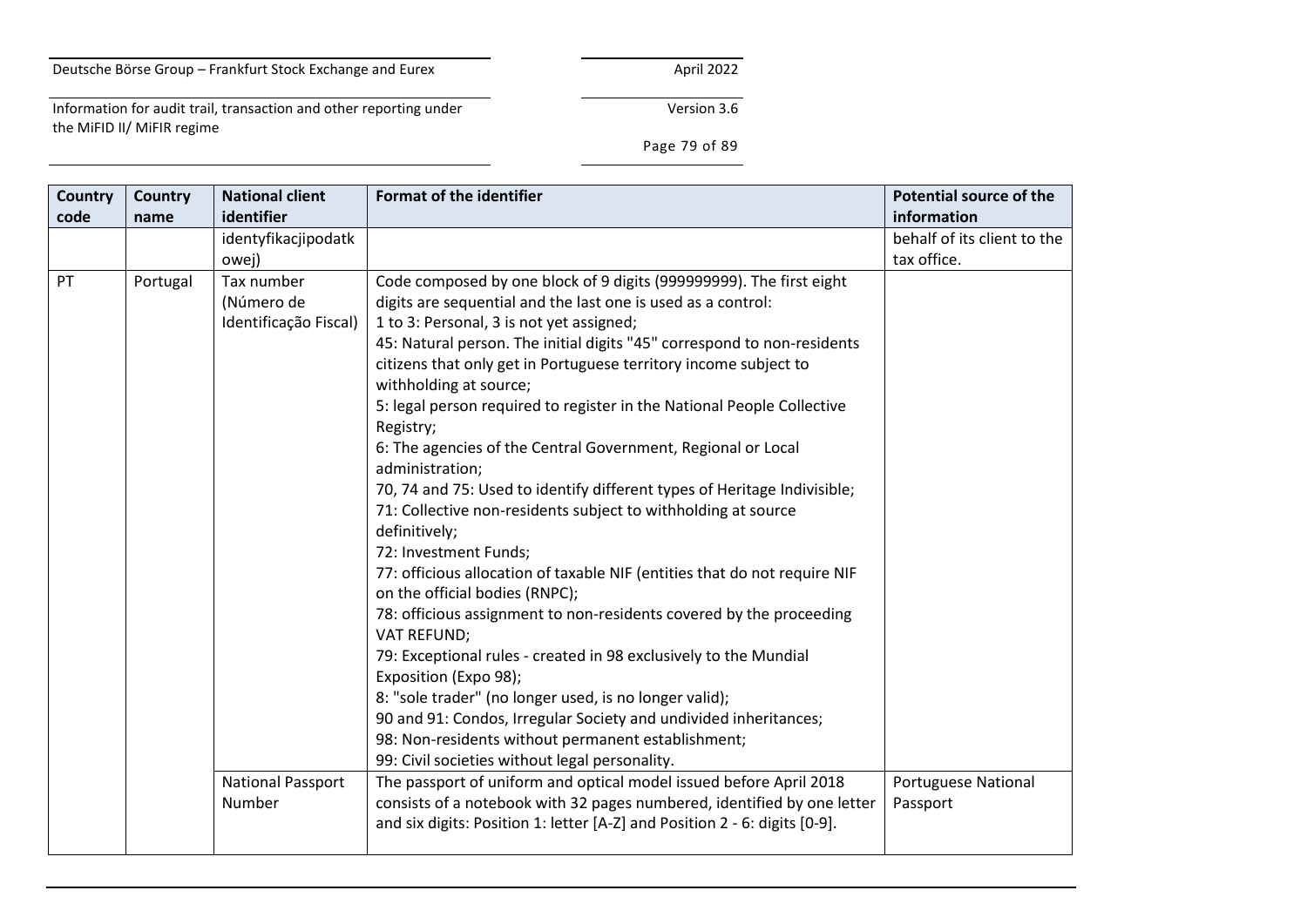Information for audit trail, transaction and other reporting under the MiFID II/ MiFIR regime

Version 3.6

Page 80 of 89

| <b>Country</b><br>code | Country<br>name | <b>National client</b><br>identifier               | <b>Format of the identifier</b>                                                                                                                                                                                                                                                                                                                                                                                                                                                                                                                                                                                                                                                   | <b>Potential source of the</b><br>information                                                                                                        |
|------------------------|-----------------|----------------------------------------------------|-----------------------------------------------------------------------------------------------------------------------------------------------------------------------------------------------------------------------------------------------------------------------------------------------------------------------------------------------------------------------------------------------------------------------------------------------------------------------------------------------------------------------------------------------------------------------------------------------------------------------------------------------------------------------------------|------------------------------------------------------------------------------------------------------------------------------------------------------|
|                        |                 | <b>CONCAT</b>                                      | The passport of uniform and optical model issued after April 2018<br>consists of a notebook with 32 (requested by normal travel) or 48<br>(requested by a frequent travel) pages numbered, identified by two<br>letters and six digits: Position 1-2: letter [A-Z] and Position 3 - 8: digits<br>$[0-9]$ .                                                                                                                                                                                                                                                                                                                                                                        |                                                                                                                                                      |
| <b>RO</b>              | Romania         | National                                           | The Romanian National ID (Cod Numeric Personal, CNP) consists of 13                                                                                                                                                                                                                                                                                                                                                                                                                                                                                                                                                                                                               | The CNP is a unique                                                                                                                                  |
|                        |                 | Identification<br>Number (Cod<br>Numeric Personal) | digits and is created by using the gender of the citizen and century (1<br>digit, 1/3/5/7 for men, 2/4/6/8 for women and 9 for foreign citizens),<br>date of birth (6 digits, YYMMDD), the place of birth (2 digits), followed<br>by a serial number (3 digits), and 1 control digit, at the end.<br>The first digit encodes the person's gender as follows:<br>1 Male born between 1900 and 1999<br>2 Female born between 1900 and 1999<br>3 Male born between 1800 and 1899<br>4 Female born between 1800 and 1899<br>5 Male born after 2000<br>6 Female born after 2000<br>7 Male, foreign citizen, RO resident<br>8 Female, foreign citizen, RO resident<br>9 Foreign citizen | identifying number,<br>assigned to each person<br>at birth and is inscribed<br>on Birth Certificate,<br><b>Identity Card and</b><br>Driving License. |
|                        |                 | <b>National Passport</b><br>Number                 | Romanian Passport Number consist of 9 digits.                                                                                                                                                                                                                                                                                                                                                                                                                                                                                                                                                                                                                                     | <b>Romanian National</b><br>Passport                                                                                                                 |
|                        |                 | <b>CONCAT</b>                                      |                                                                                                                                                                                                                                                                                                                                                                                                                                                                                                                                                                                                                                                                                   |                                                                                                                                                      |
| <b>SE</b>              | Sweden          | Personal identity<br>number                        | Personal identity number: 12 digits numerical in the format<br>CCYYMMDDZZZQ CCYYMMDD is the date of birth, ZZZ the individual<br>serial number, and Q is the control character (calculated with Luhn-<br>algoritm). The individual number ZZZ is odd for males and even for<br>females. CC is century, YY year, MM month and DD day.                                                                                                                                                                                                                                                                                                                                              | Personal identity<br>number is used for<br>unique personal<br>identification. This<br>number, in its official 10                                     |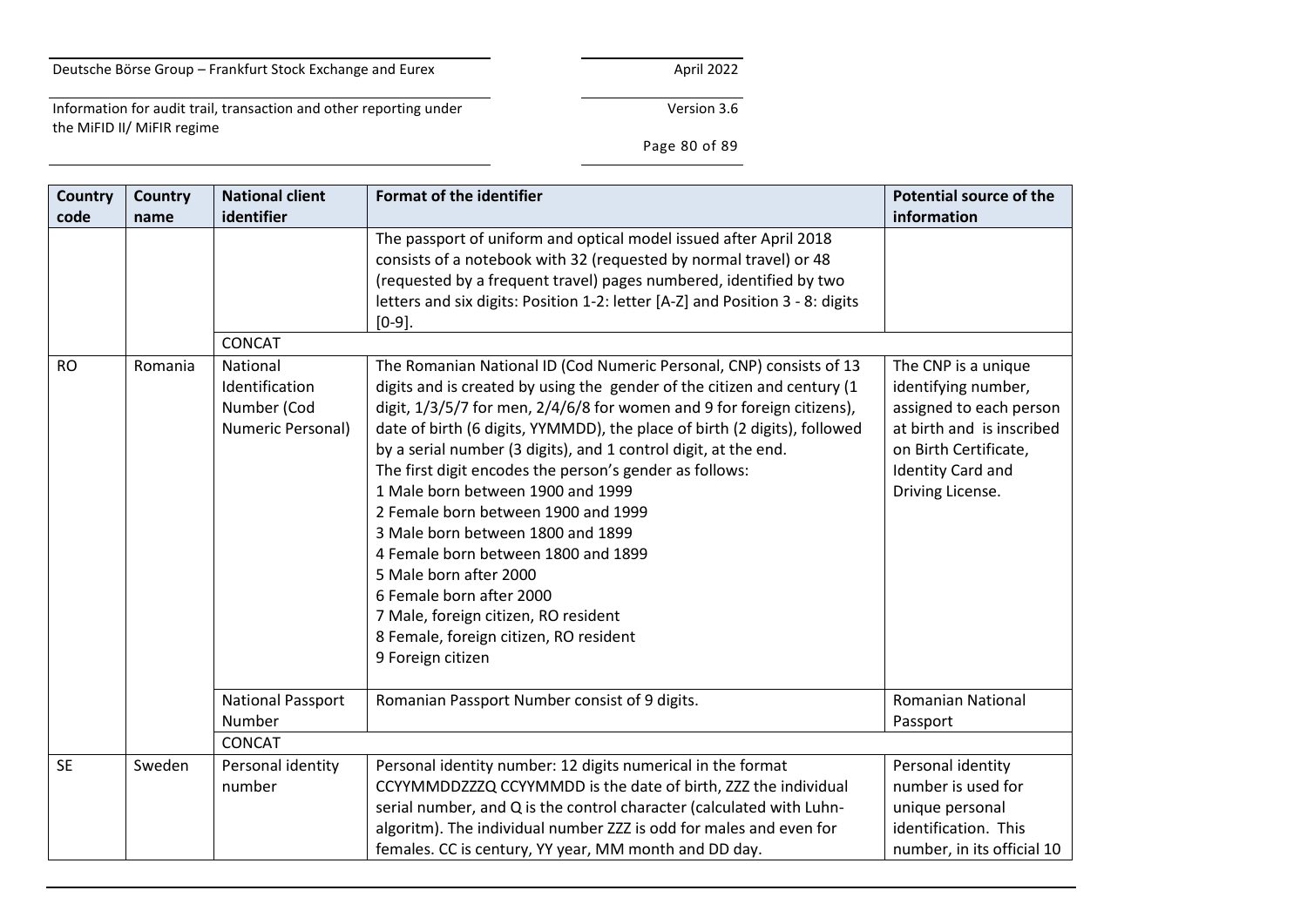Information for audit trail, transaction and other reporting under the MiFID II/ MiFIR regime

Version 3.6

# Page 81 of 89

| <b>Country</b><br>code | Country<br>name | <b>National client</b><br>identifier                                                               | <b>Format of the identifier</b>                                                                                                                                                                                                                                                                                                                                                                                                                                                                                                                                                                                                                                                                                                                                                                                                                                                                                                                                                                                                                                                                                                                            | <b>Potential source of the</b><br>information                                                                                                                                                                                |
|------------------------|-----------------|----------------------------------------------------------------------------------------------------|------------------------------------------------------------------------------------------------------------------------------------------------------------------------------------------------------------------------------------------------------------------------------------------------------------------------------------------------------------------------------------------------------------------------------------------------------------------------------------------------------------------------------------------------------------------------------------------------------------------------------------------------------------------------------------------------------------------------------------------------------------------------------------------------------------------------------------------------------------------------------------------------------------------------------------------------------------------------------------------------------------------------------------------------------------------------------------------------------------------------------------------------------------|------------------------------------------------------------------------------------------------------------------------------------------------------------------------------------------------------------------------------|
|                        |                 |                                                                                                    | NB! The 12 digits numerical format is used, as the official 10 digits<br>numerical format of the personal identity number includes a separator<br>(YYMMDD-ZZZQ or YYMMDD+ZZZQ if the person has turned 100) which<br>severely complicates data processing and storage.                                                                                                                                                                                                                                                                                                                                                                                                                                                                                                                                                                                                                                                                                                                                                                                                                                                                                     | digits numerical format<br>(i.e. excluding the CC for<br>century and including a<br>separator), is written on<br>or into various personal<br>documents such as<br>passports, health care<br>cards, and driver's<br>licenses. |
|                        |                 | <b>CONCAT</b>                                                                                      |                                                                                                                                                                                                                                                                                                                                                                                                                                                                                                                                                                                                                                                                                                                                                                                                                                                                                                                                                                                                                                                                                                                                                            |                                                                                                                                                                                                                              |
| SI                     | Slovenia        | Personal<br>Identification<br>Number (EMŠO:<br>Enotna Matična<br>Številka Občana)<br><b>CONCAT</b> | It consists of 13 digits. The first 7 numbers represent the date of birth of<br>the person - DDMMYYY. Digit 8 and 9 represent the number of a<br>register where EMŠO was assigned:<br>• 10-19 - Bosnia and Hercegovina (if signed in before 18 February 1999)<br>• 20-29 – Montenegro (if signed in before 18 February 1999)<br>• 30-39 – Croatia (if signed in before 18 February 1999)<br>• 40-49 - Macedonia (if signed in before 18 February 1999)<br>• 50-59 - Slovenia (if signed in before 18 February 1999, if later number<br>50 is used) $\bullet$ 60-69 - (not in use)<br>• 70-79 – Serbia (if signed in before 18 February 1999)<br>• 80-89 - Autonomous Province of Vojvodina (if signed in before 18<br>February 1999)<br>• 90-99 – Kosovo (if signed in before 18 February 1999)).<br>Digit 10, 11 and 12 are a combination of gender and serial number for<br>persons, born on the same day (000-499 for male and 500-999 for<br>female). Number 13 is a control number and is calculated by a special<br>procedure, defined in Article 4 of the Regulation on the way of<br>assigning the personal identification number (Nos. no. 8/99). | Slovenian Personal<br><b>Identity Card Slovenian</b><br><b>National Passport</b>                                                                                                                                             |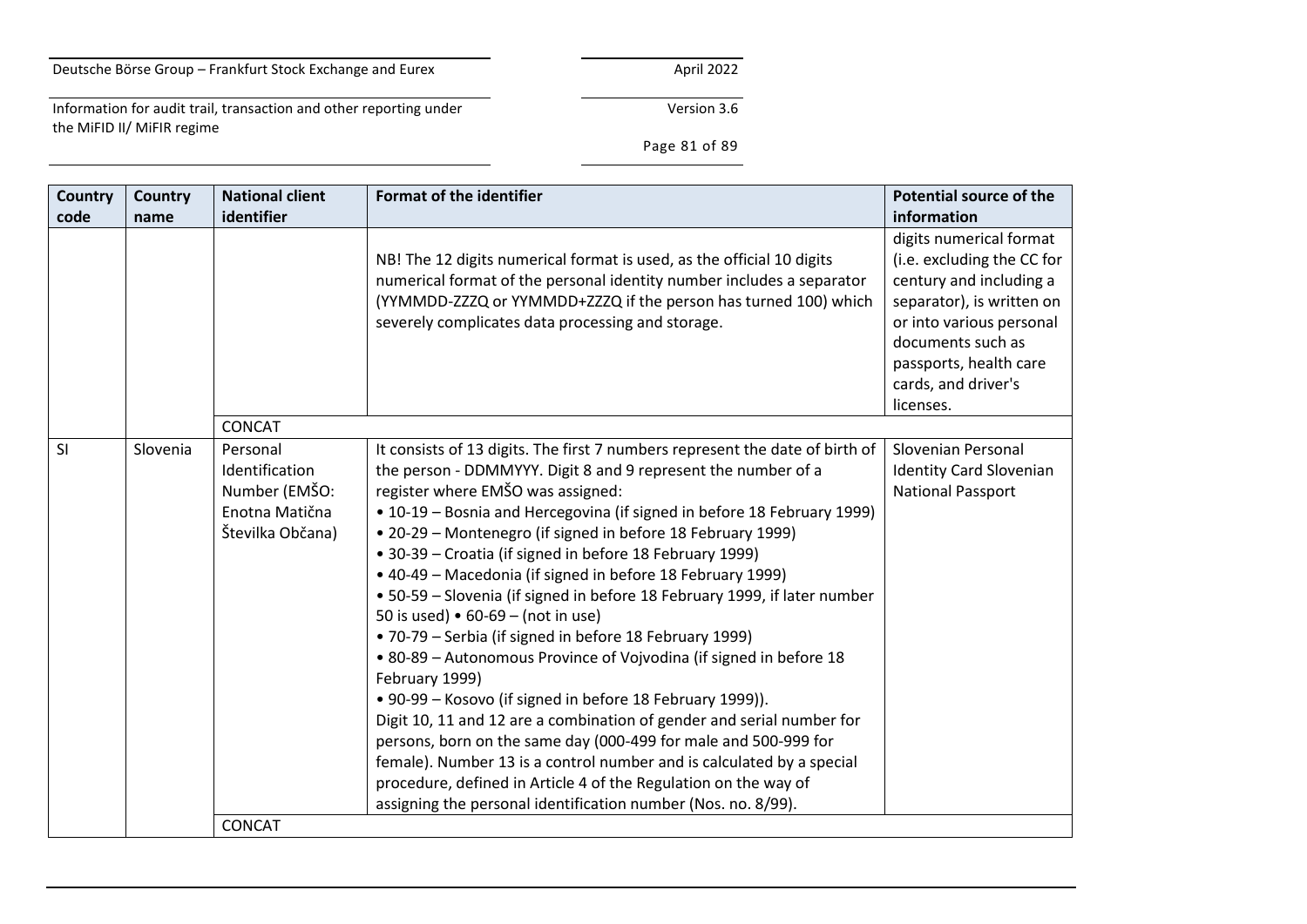Version 3.6

Information for audit trail, transaction and other reporting under the MiFID II/ MiFIR regime

# Page 82 of 89

| <b>Country</b><br>code | Country<br>name | <b>National client</b><br>identifier      | <b>Format of the identifier</b>                                                                                                                                                                                                                                                                                                                                                                                                              | <b>Potential source of the</b><br>information                                                                                                                                               |
|------------------------|-----------------|-------------------------------------------|----------------------------------------------------------------------------------------------------------------------------------------------------------------------------------------------------------------------------------------------------------------------------------------------------------------------------------------------------------------------------------------------------------------------------------------------|---------------------------------------------------------------------------------------------------------------------------------------------------------------------------------------------|
| <b>SK</b>              | Slovakia        | Personal number<br>(Rodné číslo)          | The Personal Number consist of ten digits in the form YYMMDDCCCX.<br>The first part is created from the date of birth (differently for male and<br>female): YY - the last 2 digits of the year of birth; MM - month of birth<br>for male (01 -12), month of birth plus 50 for female (51-62); DD - day of<br>birth; CCC- number distinguishing persons born on the same date; X -<br>check digit. The Person Number must be divisible by 11. | It is printed on a birth<br>certificate (paper),<br>national ID card<br>(laminated or plastic<br>card), drivers licence<br>(laminated or plastic<br>card), and possibly<br>other documents. |
|                        |                 | <b>National Passport</b><br><b>Number</b> | It is issued in the format XXNNNNNNNN. It is a 9-digit unique code where<br>XX are block letters and NNNNNNN are numbers. It has a validity of 10<br>years.                                                                                                                                                                                                                                                                                  | Citizens can have two<br>passports and this code<br>can only be found on<br>the first one.                                                                                                  |
|                        |                 | <b>CONCAT</b>                             |                                                                                                                                                                                                                                                                                                                                                                                                                                              |                                                                                                                                                                                             |

Table 3: national client identifiers for natural persons (ESMA Questions and Answers on MiFIR data reporting, 25 May 2018 ESMA70- 1861941480-56)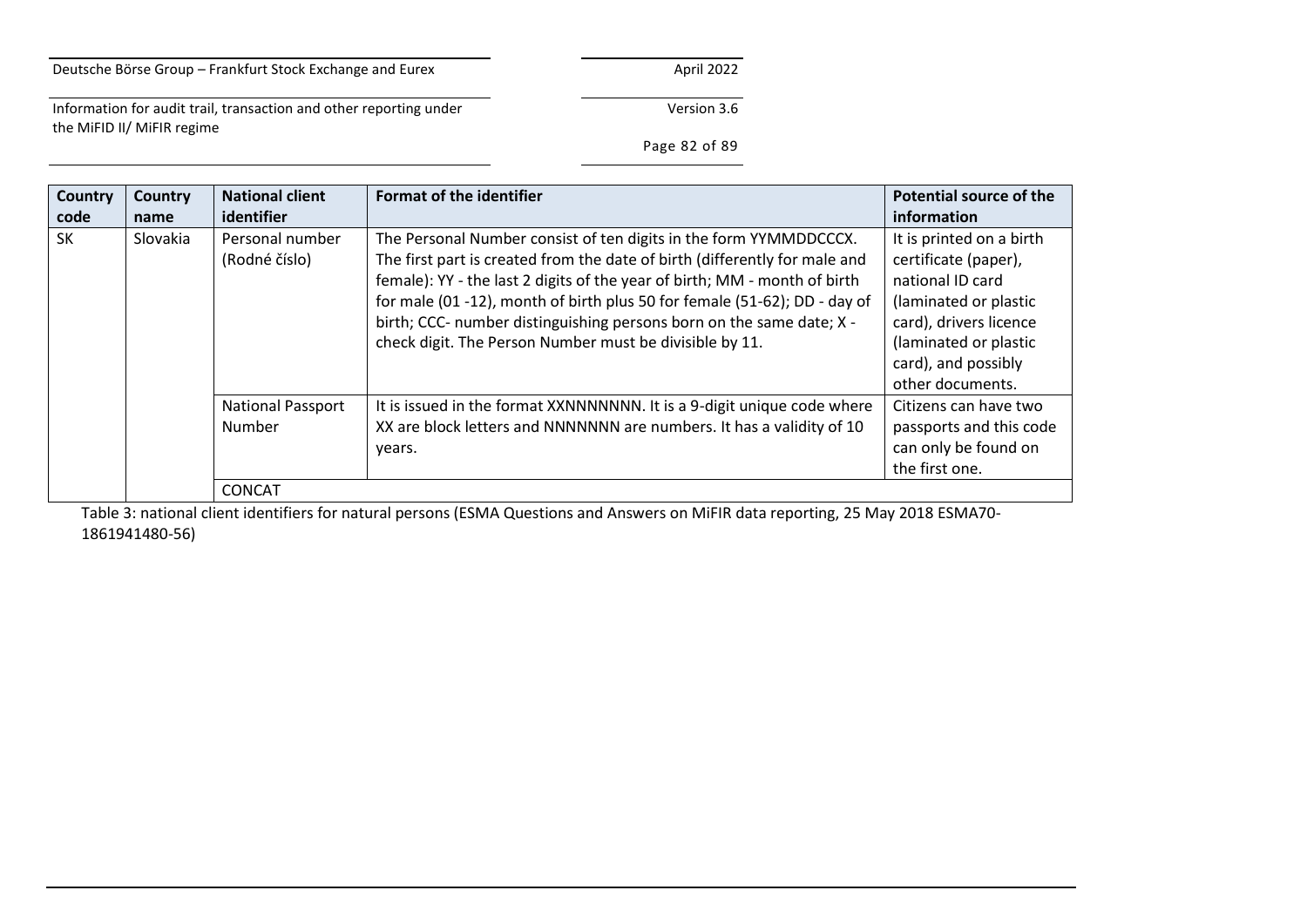

| Country Codes ISO 3166-1 alpha 2 on the 2021-10-27 |                                         |  |  |
|----------------------------------------------------|-----------------------------------------|--|--|
| Country code                                       | <b>Country</b>                          |  |  |
| <b>AD</b>                                          | Andorra                                 |  |  |
| AE                                                 | United Arab Emirates (the)              |  |  |
| AF                                                 | Afghanistan                             |  |  |
| AG                                                 | Antigua and Barbuda                     |  |  |
| AI                                                 | Anguilla                                |  |  |
| AL                                                 | Albania                                 |  |  |
| AM                                                 | Armenia                                 |  |  |
| AO                                                 | Angola                                  |  |  |
| AQ                                                 | Antarctica                              |  |  |
| AR                                                 | Argentina                               |  |  |
| AS                                                 | American Samoa                          |  |  |
| AU                                                 | Australia                               |  |  |
| AW                                                 | Aruba                                   |  |  |
| AX                                                 | Åland Islands                           |  |  |
| <b>AZ</b>                                          | Azerbaijan                              |  |  |
| BA                                                 | Bosnia and Herzegovina                  |  |  |
| <b>BB</b>                                          | <b>Barbados</b>                         |  |  |
| <b>BD</b>                                          | Bangladesh                              |  |  |
| <b>BF</b>                                          | <b>Burkina Faso</b>                     |  |  |
| BH                                                 | <b>Bahrain</b>                          |  |  |
| BI                                                 | <b>Burundi</b>                          |  |  |
| BJ                                                 | <b>Benin</b>                            |  |  |
| <b>BL</b>                                          | Saint Barthélemy                        |  |  |
| <b>BM</b>                                          | Bermuda                                 |  |  |
| <b>BN</b>                                          | Brunei Darussalam                       |  |  |
| <b>BO</b>                                          | <b>Bolivia (Plurinational State of)</b> |  |  |
| BQ                                                 | Bonaire, Sint Eustatius and Saba        |  |  |
| BR                                                 | <b>Brazil</b>                           |  |  |
| <b>BS</b>                                          | Bahamas (the)                           |  |  |
| BT                                                 | <b>Bhutan</b>                           |  |  |
| <b>BV</b>                                          | <b>Bouvet Island</b>                    |  |  |
| <b>BW</b>                                          | <b>Botswana</b>                         |  |  |
| BY                                                 | <b>Belarus</b>                          |  |  |
| <b>BZ</b>                                          | <b>Belize</b>                           |  |  |
| CA                                                 | Canada                                  |  |  |
| CC                                                 | Cocos (Keeling) Islands (the)           |  |  |
| CD                                                 | Congo (the Democratic Republic of the)  |  |  |
| CF                                                 | Central African Republic (the)          |  |  |
| CG                                                 | Congo (the)                             |  |  |
| <b>CH</b>                                          | Switzerland                             |  |  |
| CI                                                 | Côte d'Ivoire                           |  |  |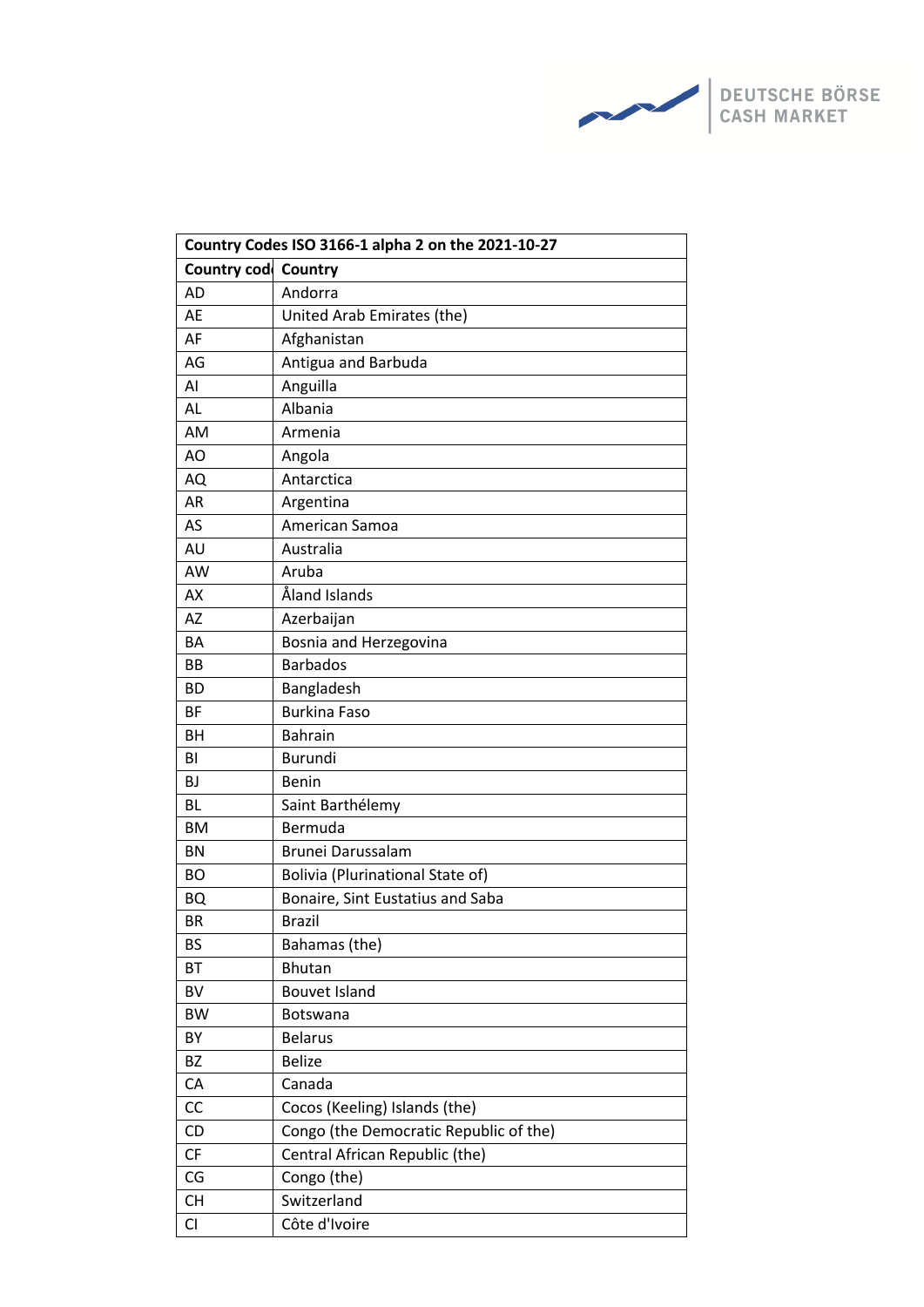Version 3.6

Page 84 of 89

| СK        | Cook Islands (the)                                        |
|-----------|-----------------------------------------------------------|
| <b>CL</b> | Chile                                                     |
| <b>CM</b> | Cameroon                                                  |
| <b>CN</b> | China                                                     |
| CO        | Colombia                                                  |
| <b>CR</b> | Costa Rica                                                |
| CU        | Cuba                                                      |
| CV        | Cabo Verde                                                |
| <b>CW</b> | Curaçao                                                   |
| <b>CX</b> | Christmas Island                                          |
| DJ        | Djibouti                                                  |
| DM        | Dominica                                                  |
| DO        | Dominican Republic (the)                                  |
| DZ        | Algeria                                                   |
| EC        | Ecuador                                                   |
| EG        | Egypt                                                     |
| EH        | Western Sahara*                                           |
| ER        | Eritrea                                                   |
| ET        | Ethiopia                                                  |
| FJ        | Fiji                                                      |
| <b>FK</b> | Falkland Islands (the) [Malvinas]                         |
| FM        | Micronesia (Federated States of)                          |
| <b>FO</b> | Faroe Islands (the)                                       |
| GA        | Gabon                                                     |
| GB        | United Kingdom of Great Britain and Northern Ireland (the |
| GD        | Grenada                                                   |
| <b>GE</b> | Georgia                                                   |
| GF        | French Guiana                                             |
| GG        | Guernsey                                                  |
| GH        | Ghana                                                     |
| GI        | Gibraltar                                                 |
| GL        | Greenland                                                 |
| GM        | Gambia (the)                                              |
| GN        | Guinea                                                    |
| GP        | Guadeloupe                                                |
| GQ        | <b>Equatorial Guinea</b>                                  |
| GS        | South Georgia and the South Sandwich Islands              |
| GT        | Guatemala                                                 |
| GU        | Guam                                                      |
| GW        | Guinea-Bissau                                             |
| GY        | Guyana                                                    |
| HK        | Hong Kong                                                 |
| НM        | <b>Heard Island and McDonald Islands</b>                  |
|           |                                                           |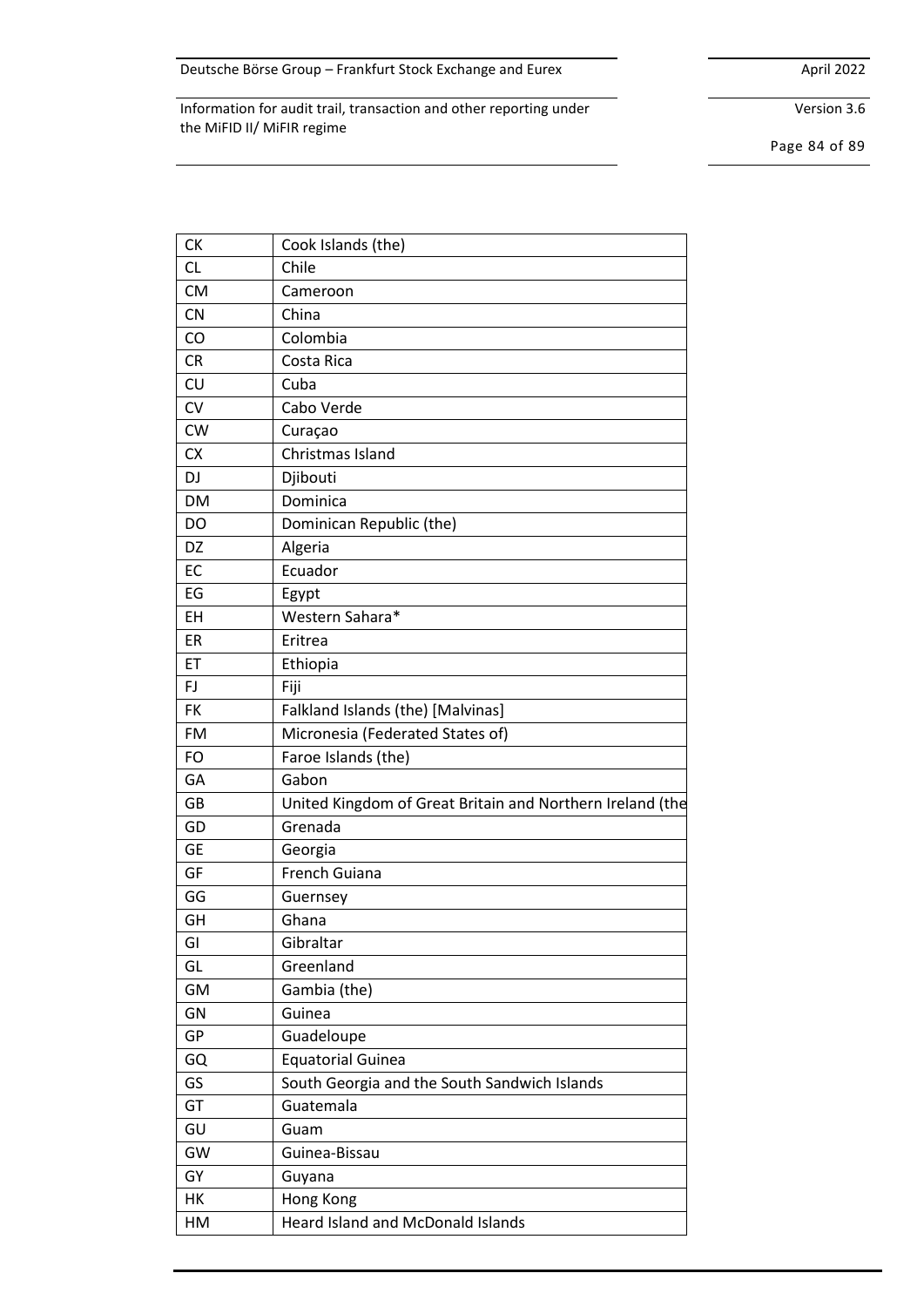Version 3.6

Page 85 of 89

| HN        | Honduras                                    |
|-----------|---------------------------------------------|
| HT        | Haiti                                       |
| ID        | Indonesia                                   |
| IL        | Israel                                      |
| IM        | Isle of Man                                 |
| IN        | India                                       |
| IO        | British Indian Ocean Territory (the)        |
| IQ        | Iraq                                        |
| IR        | Iran (Islamic Republic of)                  |
| JE        | Jersey                                      |
| JM        | Jamaica                                     |
| JO        | Jordan                                      |
| JP        | Japan                                       |
| KE        | Kenya                                       |
| KG        | Kyrgyzstan                                  |
| KH        | Cambodia                                    |
| ΚI        | Kiribati                                    |
| KM        | Comoros (the)                               |
| KN        | Saint Kitts and Nevis                       |
| <b>KP</b> | Korea (the Democratic People's Republic of) |
| KR        | Korea (the Republic of)                     |
| <b>KW</b> | Kuwait                                      |
| KY        | Cayman Islands (the)                        |
| KZ        | Kazakhstan                                  |
| LA        | Lao People's Democratic Republic (the)      |
| LB        | Lebanon                                     |
| LC        | Saint Lucia                                 |
| LK        | Sri Lanka                                   |
| LR        | Liberia                                     |
| LS        | Lesotho                                     |
| LY        | Libya                                       |
| MA        | Morocco                                     |
| MC        | Monaco                                      |
| <b>MD</b> | Moldova (the Republic of)                   |
| ME        | Montenegro                                  |
| MF        | Saint Martin (French part)                  |
| MG        | Madagascar                                  |
| MH        | Marshall Islands (the)                      |
| MK        | North Macedonia                             |
| ML        | Mali                                        |
| MM        | Myanmar                                     |
| MN        | Mongolia                                    |
| MO        | Macao                                       |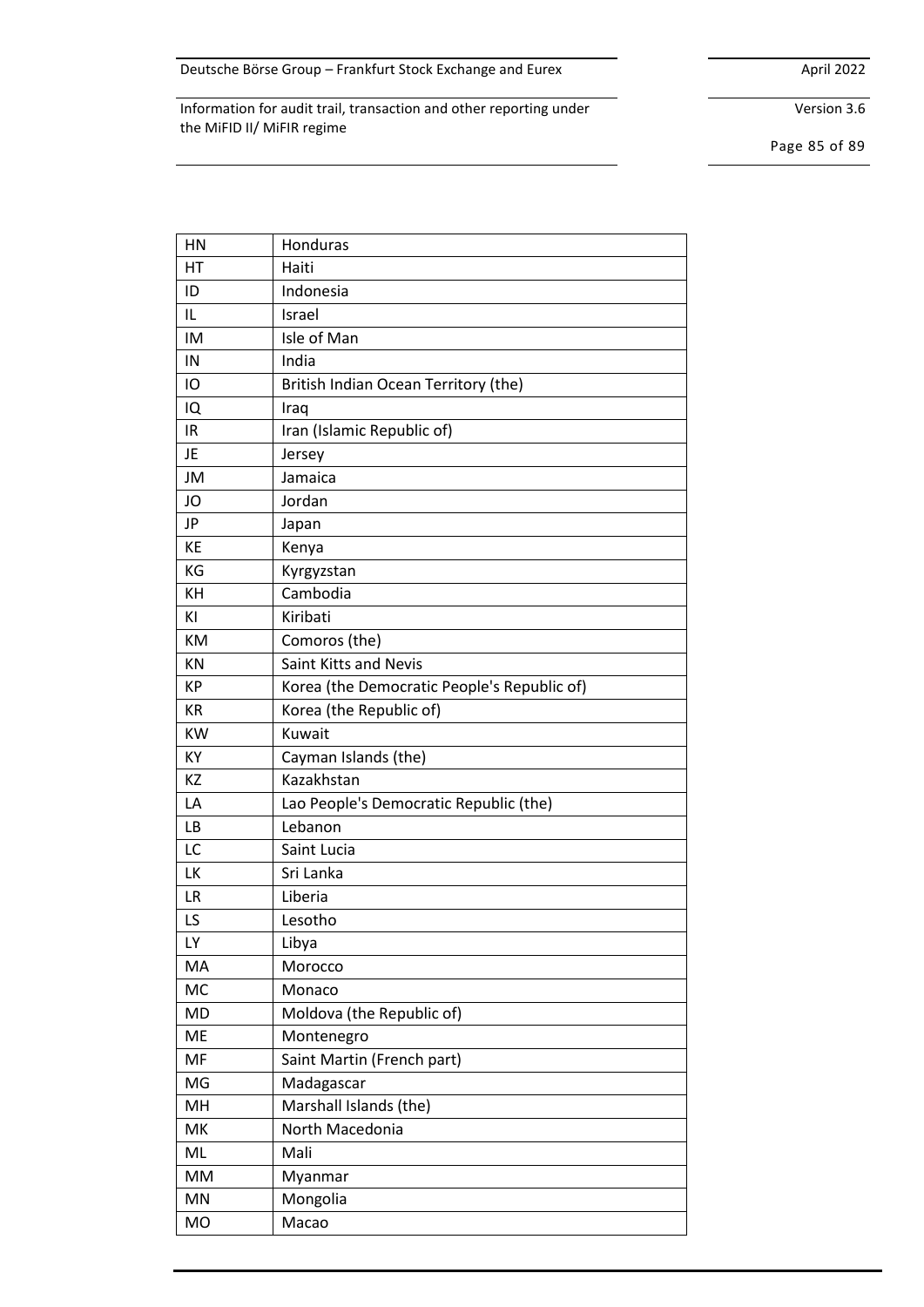Version 3.6

Page 86 of 89

| <b>MP</b> | Northern Mariana Islands (the) |
|-----------|--------------------------------|
| MQ        | Martinique                     |
| <b>MR</b> | Mauritania                     |
| <b>MS</b> | Montserrat                     |
| MU        | <b>Mauritius</b>               |
| MV        | <b>Maldives</b>                |
| <b>MW</b> | Malawi                         |
| <b>MX</b> | Mexico                         |
| MY        | Malaysia                       |
| <b>MZ</b> | Mozambique                     |
| <b>NA</b> | Namibia                        |
| <b>NC</b> | New Caledonia                  |
| <b>NE</b> | Niger (the)                    |
| <b>NF</b> | Norfolk Island                 |
| <b>NG</b> | Nigeria                        |
| ΝI        | Nicaragua                      |
| <b>NP</b> | Nepal                          |
| <b>NR</b> | Nauru                          |
| <b>NU</b> | Niue                           |
| <b>NZ</b> | New Zealand                    |
| <b>OM</b> | Oman                           |
| PA        | Panama                         |
| PE        | Peru                           |
| PF        | French Polynesia               |
| PG        | Papua New Guinea               |
| PH        | Philippines (the)              |
| PK        | Pakistan                       |
| PM        | Saint Pierre and Miquelon      |
| PN        | Pitcairn                       |
| PR        | <b>Puerto Rico</b>             |
| PS        | Palestine, State of            |
| PW        | Palau                          |
| PY        | Paraguay                       |
| QA        | Qatar                          |
| <b>RE</b> | Réunion                        |
| <b>RS</b> | Serbia                         |
| <b>RU</b> | Russian Federation (the)       |
| <b>RW</b> | Rwanda                         |
| SA        | Saudi Arabia                   |
| SB        | Solomon Islands                |
| SC        | Seychelles                     |
| <b>SD</b> | Sudan (the)                    |
|           |                                |
| SG        | Singapore                      |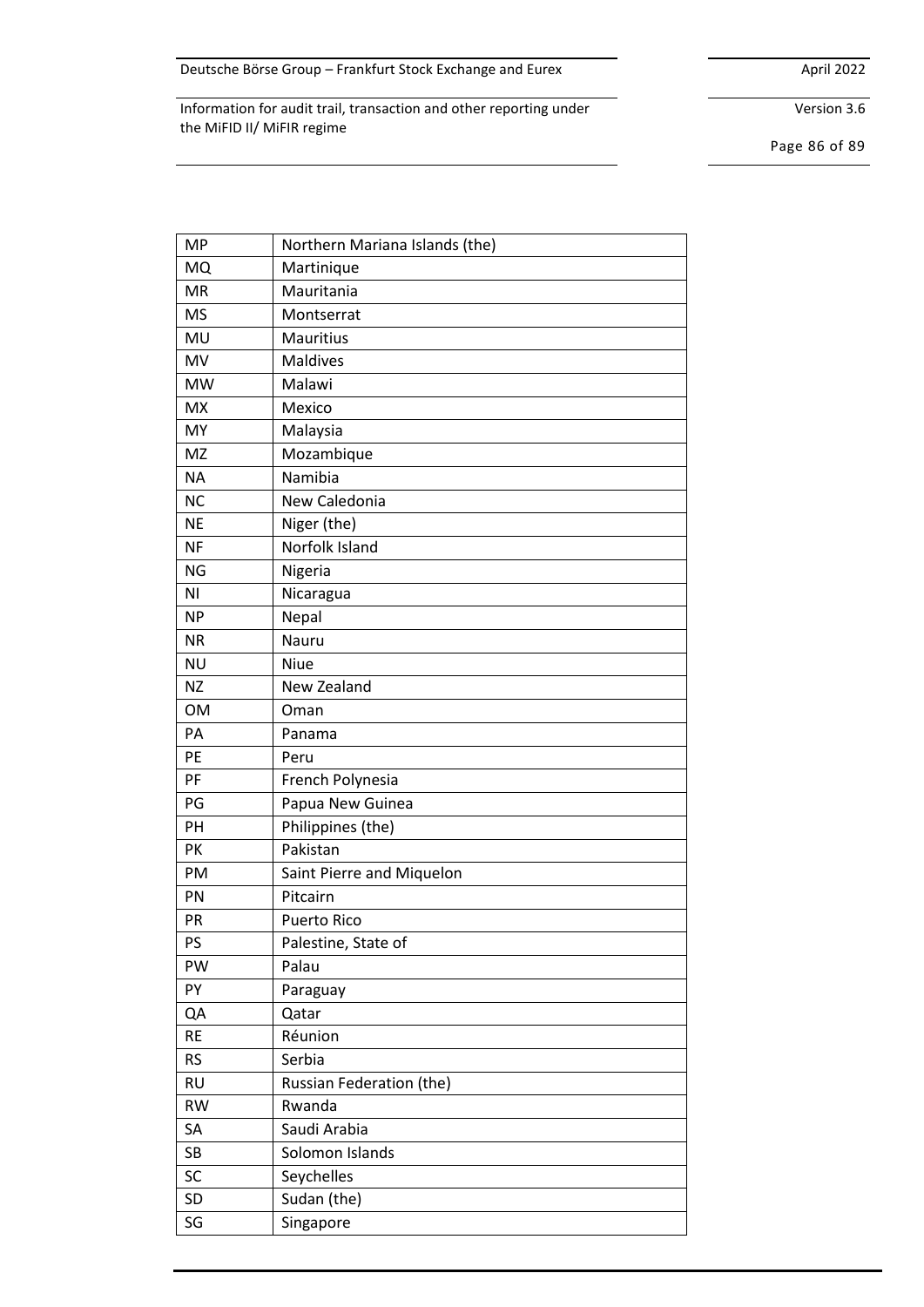Version 3.6

Page 87 of 89

| <b>SH</b>      | Saint Helena, Ascension and Tristan da Cunha |
|----------------|----------------------------------------------|
| SJ             | Svalbard and Jan Mayen                       |
| <b>SL</b>      | Sierra Leone                                 |
| <b>SM</b>      | San Marino                                   |
| SN             | Senegal                                      |
| <b>SO</b>      | Somalia                                      |
| <b>SR</b>      | Suriname                                     |
| SS             | South Sudan                                  |
| <b>ST</b>      | Sao Tome and Principe                        |
| <b>SV</b>      | El Salvador                                  |
| <b>SX</b>      | Sint Maarten (Dutch part)                    |
| SY             | Syrian Arab Republic (the)                   |
| <b>SZ</b>      | Eswatini                                     |
| <b>TC</b>      | Turks and Caicos Islands (the)               |
| <b>TD</b>      | Chad                                         |
| <b>TF</b>      | French Southern Territories (the)            |
| <b>TG</b>      | Togo                                         |
| <b>TH</b>      | Thailand                                     |
| TJ             | Tajikistan                                   |
| <b>TK</b>      | Tokelau                                      |
| <b>TL</b>      | Timor-Leste                                  |
| <b>TM</b>      | Turkmenistan                                 |
| <b>TN</b>      | Tunisia                                      |
| T <sub>O</sub> | Tonga                                        |
| <b>TR</b>      | Turkey                                       |
| <b>TT</b>      | <b>Trinidad and Tobago</b>                   |
| <b>TV</b>      | Tuvalu                                       |
| <b>TW</b>      | Taiwan (Province of China)                   |
| <b>TZ</b>      | Tanzania, the United Republic of             |
| UA             | Ukraine                                      |
| UG             | Uganda                                       |
| <b>UM</b>      | United States Minor Outlying Islands (the)   |
| <b>US</b>      | United States of America (the)               |
| UY             | Uruguay                                      |
| UZ             | Uzbekistan                                   |
| VA             | Holy See (the)                               |
| VC             | Saint Vincent and the Grenadines             |
| <b>VE</b>      | Venezuela (Bolivarian Republic of)           |
| VG             | Virgin Islands (British)                     |
| VI             | Virgin Islands (U.S.)                        |
| VN             | Viet Nam                                     |
| VU             | Vanuatu                                      |
| WF             | Wallis and Futuna                            |
|                |                                              |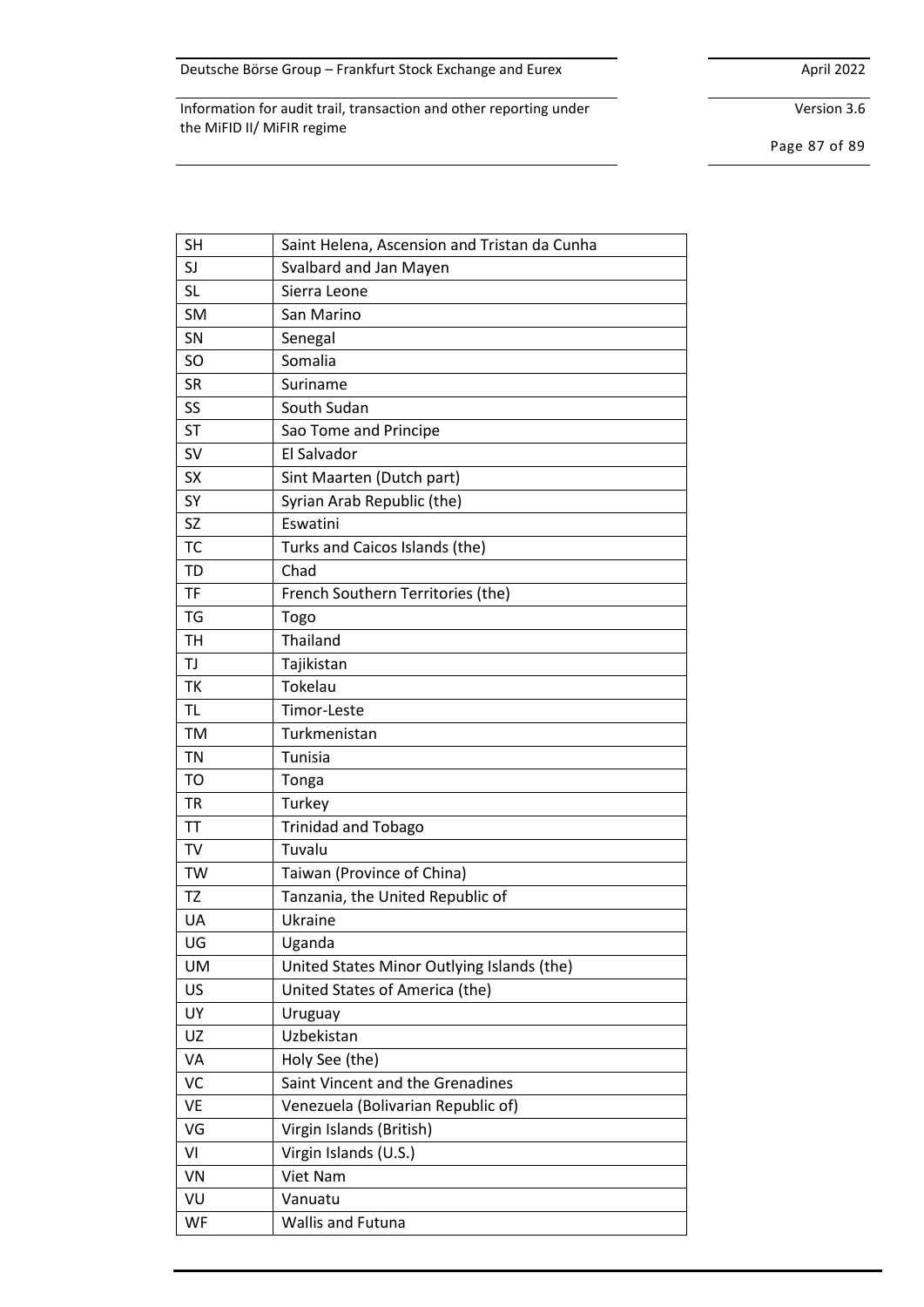Version 3.6

Page 88 of 89

| WS | Samoa        |
|----|--------------|
| YE | Yemen        |
| YT | Mayotte      |
| ZA | South Africa |
| ZM | Zambia       |
| ZW | Zimbabwe     |

#### **Submission method**

To maintain the information for an individual trader, Participants can log in to the Xetra or Eurex Member Section and select "Admissions & User IDs" to enter the information. Traders in admission need to provide their National ID during the admission process.